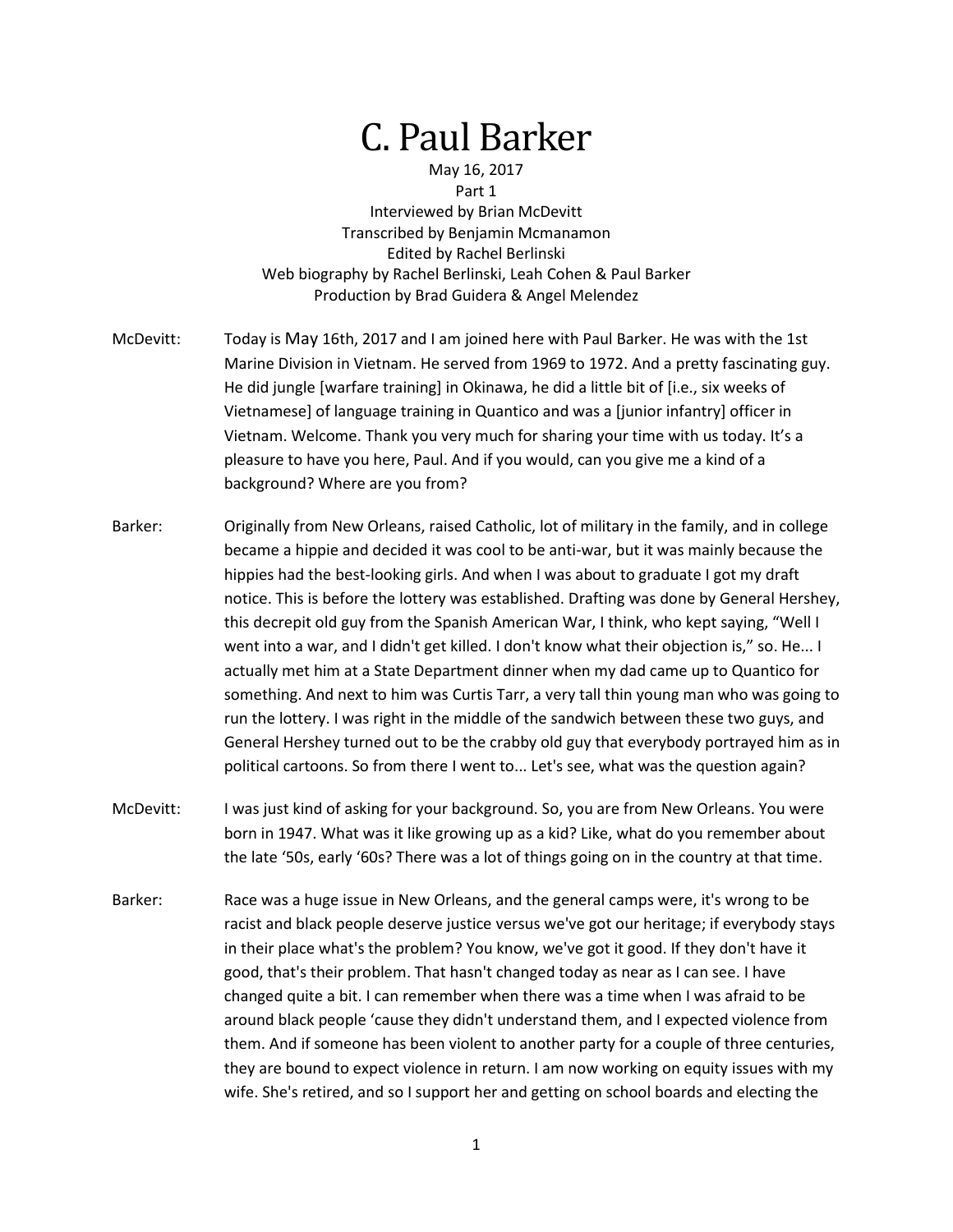right officials to city council and in pulling our hair out at the national political scene, getting very frustrated with the pervasiveness of racism. The [United States] Marine Corps did a lot to un-racialize me.

McDevitt: Yeah, there's--we're all treated the same no matter what, you know.

Barker: Yeah.

McDevitt: So, what were you into in high school? Were you into sports? Were you into-- what kind of extracurriculars did you do?

- Barker: I was into history and into art, gymnastics. Never particularly athletic, but at gymnastics I excelled because I had a nice tree in my yard with a tree house and a bunch of rope swings. My ideal was to grow up and be Tarzan. So, I couldn't do the yell. I sounded a little falsetto when I think about it now, but I did used to rig up a bunch of rope swings were I could transfer in the air like Tarzan does, and that was fun. I finally got to fly on a real trapeze at a Club Med somewhere in my forties. And I never did make it back to the platform. Every time, I went into the net, but I did get some fancy tricks. The catcher would get me and as soon as he let me go to return [sound of falling into net].
- McDevitt: You also said that your--you had a lot of military history in the family can you kind of go in that? Was your father in the military?
- Barker: My dad was on the Enterprise, the carrier Enterprise, and he had Marine friends. He was a naval officer, and his job was aligning the machine guns on the fighter planes to hit a buoy that they would park out in the ocean. They would stop the aircraft carrier and set the buoy out and then put the planes all along the side of the deck and--
- McDevitt: Zero out the--
- Barker: Yeah, zero in the two guns, so the streams would collide at the right distance. And a bunch of his friends were Marine pilots, and one of them was kind enough to give him, my dad, all his jewelry from his uniform for me so that I could save money when I had to get my uniforms outfitted because officers have to pay for all their own stuff. And so this is a vintage World War II eagle, globe, and anchor. And it is different from the modern cause they use wire twisted for the rope on it are and are made in America. Clearly, these are stamped out in Hong Kong somewhere I think. But he was very impressed by Marines and very afraid when I decided to join the Marine Corps, but after I had gotten my draft notice I went shopping and found that the time commitment was the shortest of the four services. I didn't check into the Coast Guard. The Marine Corps had the shortest time commitment--three years--and a year of that was spent in school, so I thought well then I'll only have to survive two years and the Marines of course had the appeal of panache. And at that point I was immortal. I got cured of that later. But I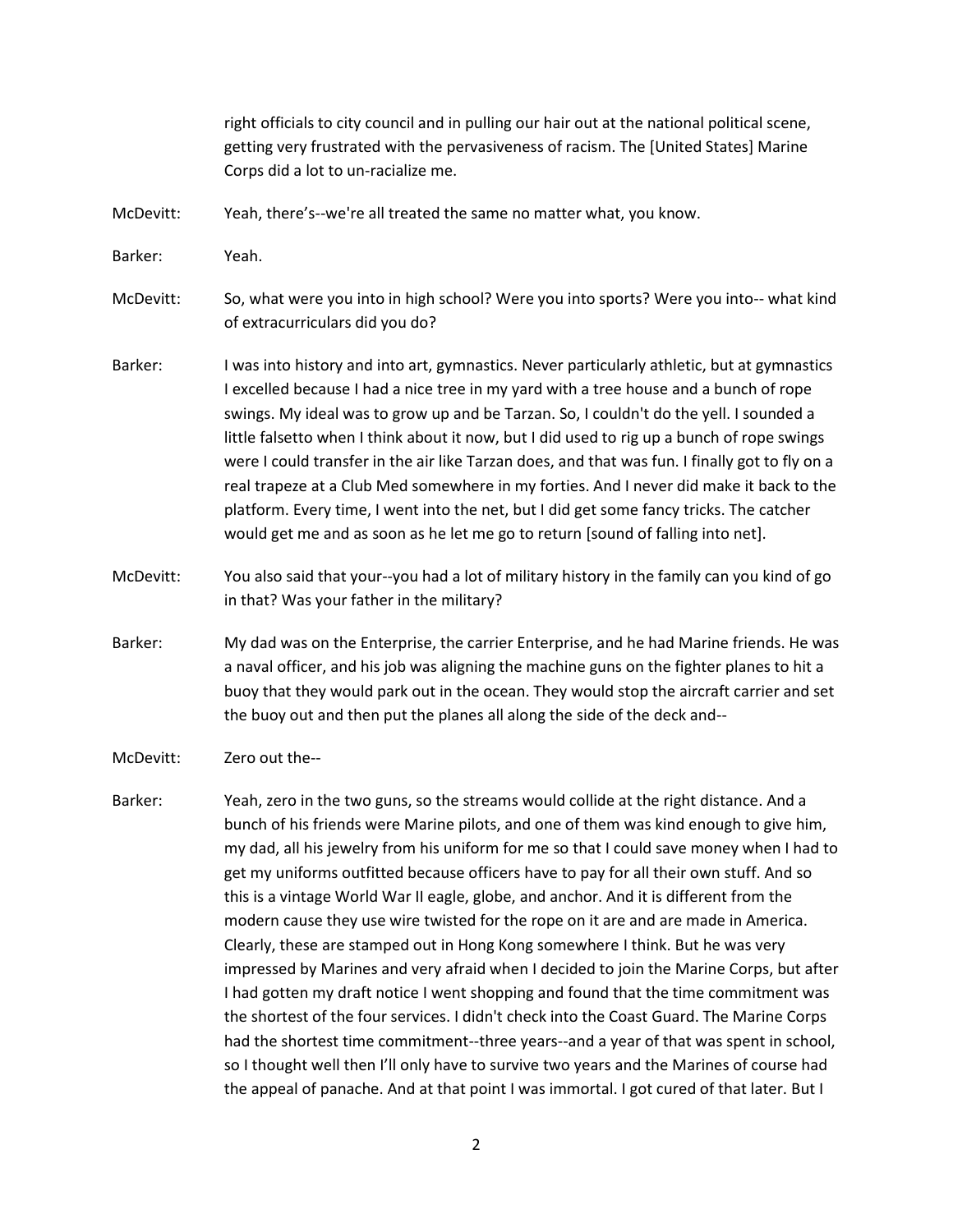wasn't really worried--I was worried about getting crippled, not about getting killed. The biggest thing I worried about was moral dilemmas because My Lai had happened. I read everything I could on My Lai, and eventually I met people who had met Lieutenant Calley and talked with them. Went to the My Lai massacre site in '92, talked to some survivors, but they were too young to actually remember anything and now they were like college age. But I thought, "That can't happen in the Marine Corps," you know. [us] Army, yeah, they're all screwed up, they got no discipline, but the Marine Corps is small and tight and disciplined.

- McDevitt: Yeah, so what was that like? You said you were kind of anti-war in college, so how did that transition--how was that transition for you? Going from a college campus, probably pretty liberal, you know, I think Kent State had happened by that time, right?
- Barker: Yes.

McDevitt: And there was a lot going on, so how was it to go from one side all the way to the other and being in the Marine Corps?

Barker: It was quite an internal tear. I mean it was really difficult for me to explain. I was embarrassed to tell my hippie friends, anti-war friends, who were genuinely anti-war that I had made this decision. And at the same time I had this deep anxiety to try to, I think, initiate myself into manhood because in our culture we don't have a ceremony quite like that. The closest thing I think is a bar mitzvah in Jewish tradition. But if we were tribesman, if we were Native Americans, we would have a ceremony where we let a male know you are no longer a boy, you are now a man and you're--all these responsibilities come with it, and you're part of the tribe. We don't really have that in our culture, and I was looking for ways to initiate myself, and apparently that is a big factor in people deciding to join gangs. And the military seemed like a good way to do that, to be...to have your manhood credentials stamped, it seemed to me you could do it through sports, you could do it through sex as a ladies' man and raconteur, you could do it as a successful businessman and power house and alpha male, or you could do it in the military. So I knew I was heading into art as a profession, and that's what I do now, but to explain--my dad thought that artists were people who did pastel portraits of tourists in the French Quarter and never made a good living and were not really--it was not a man's job. It was for weenies. [Chuckles]. So, I had to be able to prove I wasn't a weeny so I could go be an artist. So, the dilemma was to alienate some of my friends who were generally peaceful people, whereas I had been in a lot of fights as a kid because there was always justice issues, there were always bullies, there were always... And I had a couple of concussions as a result from hitting the side of a bank at one point when I got knocked silly or… And that may be one of the causes for the Parkinson's, but the greater likelihood is Agent Orange. But once I got past that moral dilemma and got it under my belt, I could go back to being a hippie, which really upset my dad. I told him,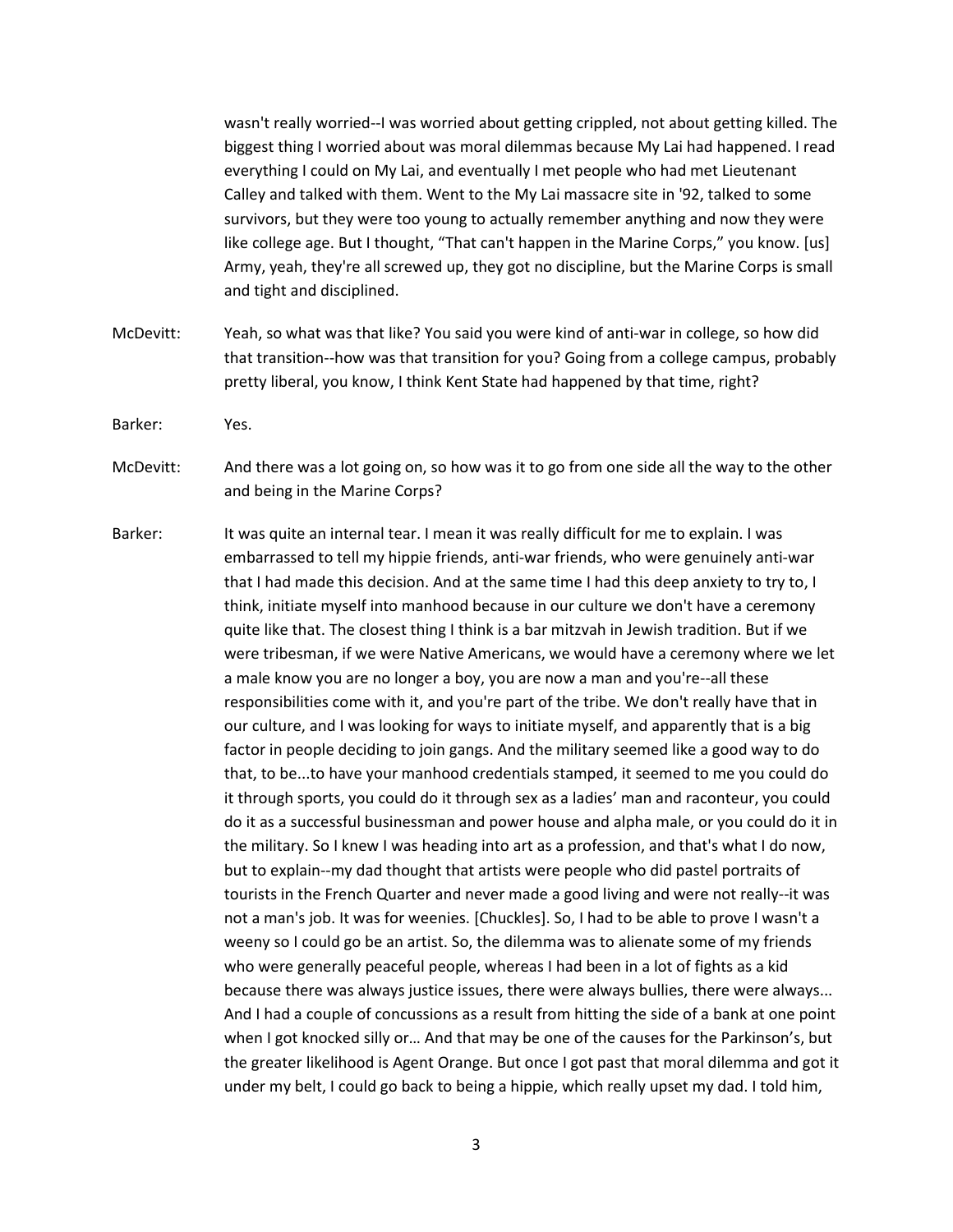"Dad, if you get high and tight haircuts for three years straight as soon as you stop, it goes foomph like this." I told that to one of the generals and he laughed, but then a retired colonel who we were working with came back after being a civilian for three and four months, and his hair was all grown out. I thought it was kind of funny.

McDevitt: Was there a part of you as an artist that was like, I want to experience war to impact my art? Was there--because you see a lot of different things in combat.

Barker: Ah, good question, good question. Yes, I have done some personal art after doing the murals for the National Museum of the Marine Corps. I had to do so much research for some of these murals that I had this plethora of information with no place to express it, and the exhibits in the museum were very limited in that they could afford six or seven cast figures in a space that should have been filled with—you know, you should have 150 figures for this particular event. They just couldn't afford that. And the information they put out was the kind of thing that you walk through, absorb as much as you can, and move to the next one, while I had reams of data on the defense of Toktong Pass in Korea, on the siege of Hill 881 South near Khé Sanh, of the Invasion of Peleliu. And I wanted to communicate this in some way, so I wound up doing my own personal art, and I've got some pictures I can show the curator. And what I got out of the war that surprised me--I was expecting to see some pretty ugly stuff. That wasn't the preponderance of the experience. The beauty of Vietnam is rarely spoken about, but it is a gorgeous country. It's like Hawaii before the missionaries came in. The people are happy; they're simple. They were desperately poor in '92 when I went back. And the way it affected my art was to find beauty in some of these ugly things. Sunsets, the view of rice paddies from high altitude just like a quilt, carpet, something laid over rumply mountains. There is just, there is just a lot of great aesthetic appeal.

McDevitt: So, when you--you start shopping around, you said. Were there different pitches from the recruiters for the different branches? Do you remember meeting your recruiters?

Barker: Yes. One of the things I loved about my Marine recruiter was, the [US] Navy was trying to sell me on how you could parlay this into a civilian career, you could get into technology, you could do language, you could do--you could even do finance. You could be a reporter, and you wouldn't have to go get your ass blown away in Vietnam. (Laughs) The Marine recruiter says, "I guarantee you Vietnam, and when you come back you'll be a man." So, he knows the soft spots. So that was the reason I did it. And then to my horror, after our plane left Fairbanks [Alaska] they announce over the PA system, "We've been rerouted. You're going to be on Okinawa for your tour." There was this roar. You know, half of my classmates were on that plane and we were indignant. So we immediately started filling out requests, and we all said, "Yeah, the Marine Corps is going to consider what we want, right." [Laughter] And then they put my battalion--I was in 2nd Marine--no wait, 3rd Marine Division at that point. 2nd is on the East Coast.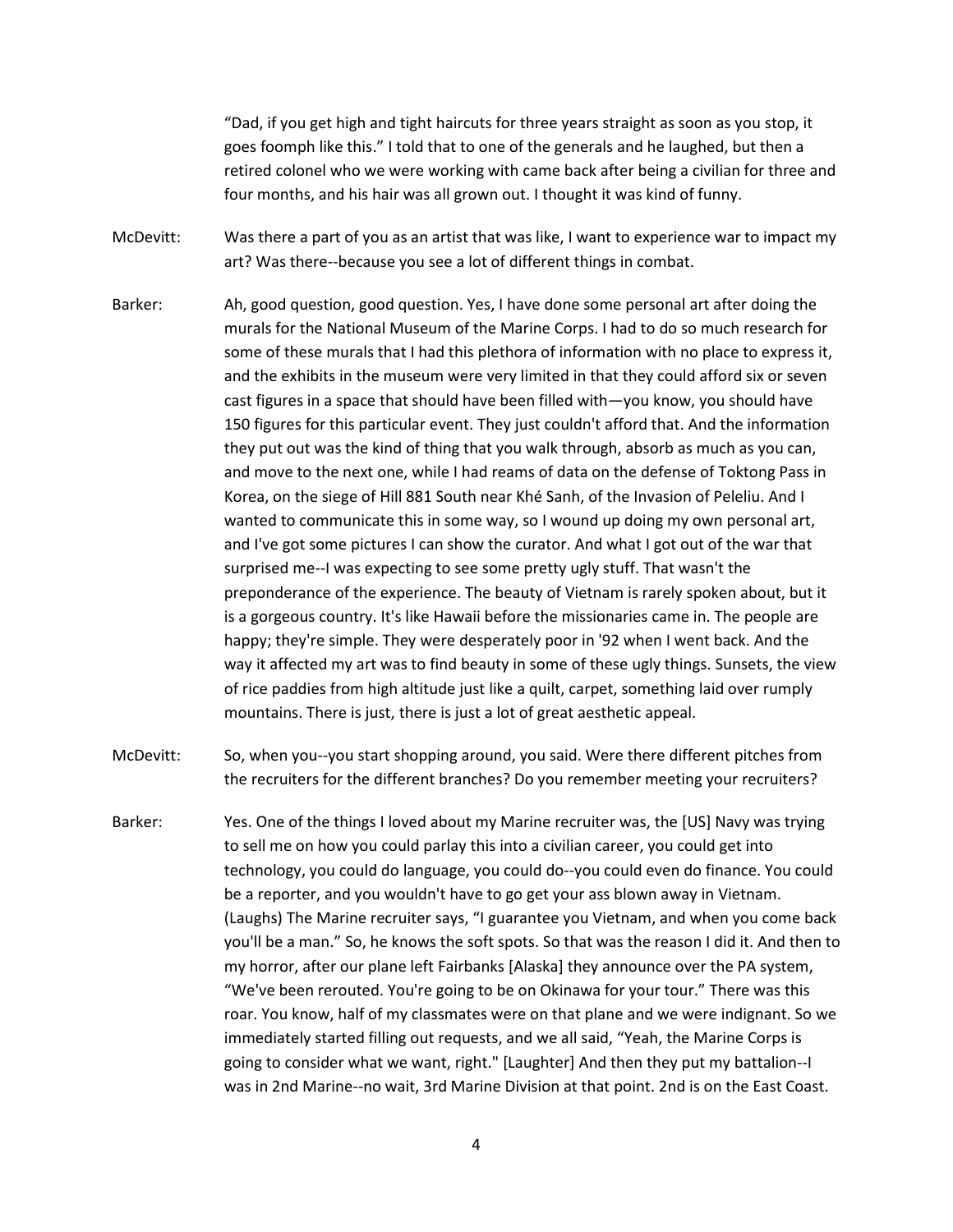And they took my battalion and put us on what they called a battalion landing team or a float. Five ships doing landings all throughout the Philippines against indigenous people who were trying to sell us lobsters and beads and trinkets and stuff, and we're trying to tell them, "This is a combat zone, get out of here." And prostitutes. It is amazing that there are prostitutes everywhere the Marines and the Navy show up. But halfway through this float, I got a message while I was being officer of the day in a smelly Quonset hut in Subic Bay, they said, "Pack your bags, you're going to Vietnam in fifteen minutes." And I said, "You mean it came through?" And they said, "Yes, your request came through." And five of us out of this half-a-plane load of officers got orders into Vietnam, and I think part of it was I had had experience commanding a platoon through all these landings, so when I got there I was the only one with that kind of hands-on experience of the five of us. Everybody else got a desk job, and I was the one that got a platoon. So, I felt extremely lucky, and I thought, "Thank you God. Does this mean you have evil plans for me?"

- McDevitt: Yes.
- Barker: Am I gonna get killed?
- McDevitt: Be careful what you wish for, kind of thing.
- Barker: Exactly. It might come true.
- McDevitt: You did boot camp in Pendleton, is that correct?
- Barker: No, I did OCS [Officer Candidate School], which is the officer boot camp in Quantico. And I just went to visit an OCS a couple of months ago when I was at the museum doing some pricing. It's a rather tawdry little place and very small. It makes you realize how small the Marine Corps really is compared to the Army or Navy. But then I had to go through a staging battalion where they give you a lot of shots and last-minute instructions before you went into Vietnam. Once I got to Okinawa and got the orders, I had to fly from the Philippines back to Okinawa, go through a similar kind of thing, and that's where we got our sacred tree suits which is the camouflage--green camo that even the Army Green Berets did not have. They had a tiger striped camo, but once we put on our tree suits we had arrived. Nobody else has this really cool jungle camo. And we got on a plane and flew to Đà Nẵng . It was like a four-hour trip. It was nothing. One of the most fearful times I had was getting off the plane just walking up to the door and looking both ways expecting tracer rounds to be crossing the airport. And, boy, my classmates were so ticked they got these office jobs. One of them came out to the field when my platoon was out in, theoretically, a combat zone in his jeep with his driver saying, "Paul, you don't understand, I can have a choice of steak and lobster every night, I sleep in air conditioning. I command one troop, corporal so-and-so here, and I get a jeep, and I got loads of money. I'm trying to buy guns off the locals, you know, and no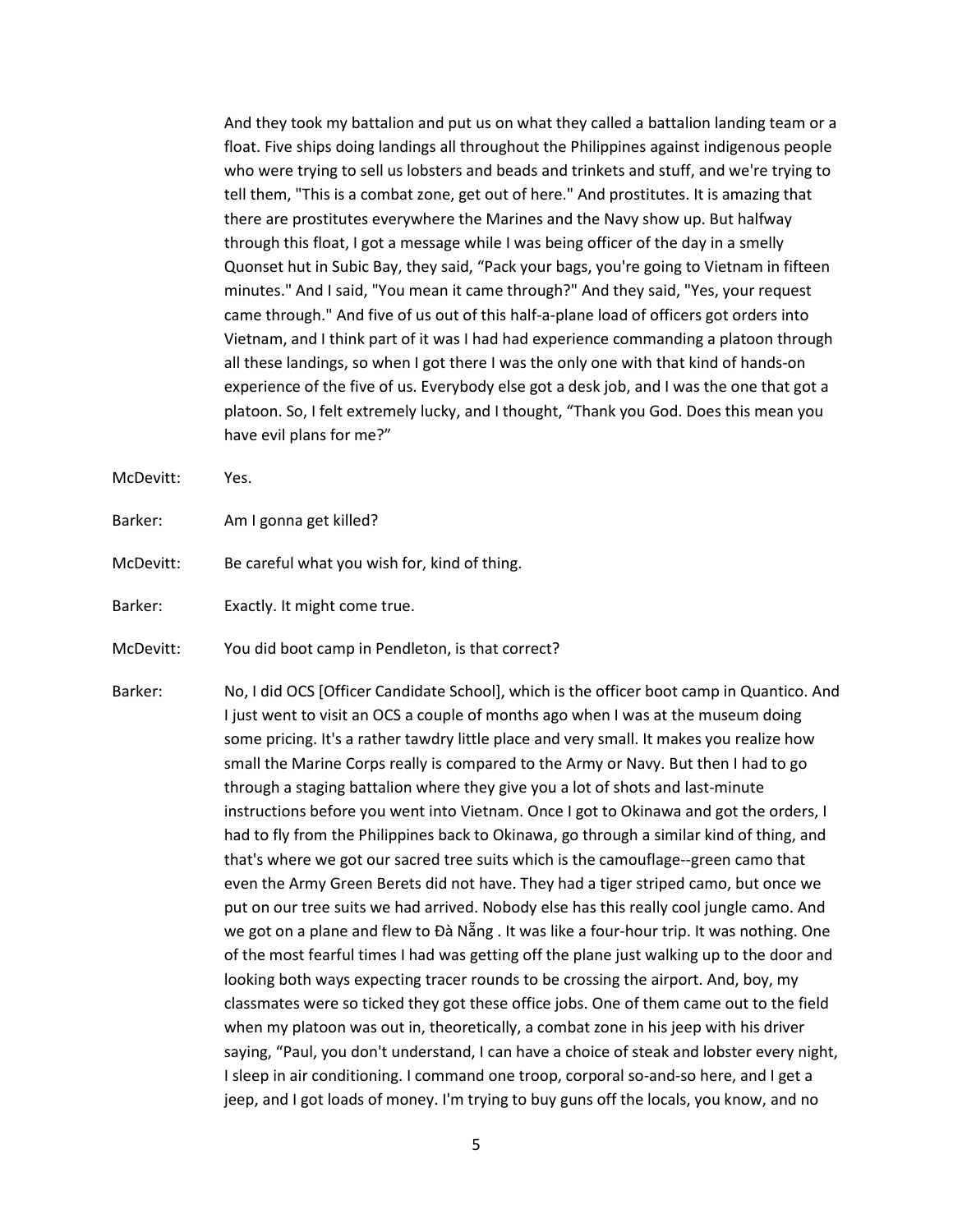questions asked, you give me an AK [Attack Kalashnikov] and I give you so many dong." And I said, "That sounds horrible, Bob."

- McDevitt: Was there ever a time where you were like, well I would much rather be in Bob's shoes than mine?
- Barker: Oh God yes, there were several times when I thought, "What I have done?" You know, the times I thought I was dead were the times when I started to think I've got nobody to blame but myself for this stupid idea, but I had one experience that I had--it took me years to explain it to myself that took a lot of fear out of combat. Going up a river with a counterintelligence team who was just out looking for trouble. They were a bunch of very unlikable guys.
- McDevitt: Was it search and destroy?
- Barker: Yeah, and it was a bunch of Navy guys, and they had all this slick equipment. They had carbine M-16s. They had smoke grenades that looked like a canister of film, and they put out just about as much smoke as the big ones. They had seismic intrusion devices. They had starlight scopes.
- McDevitt: Were they SEALs?

Barker: They were Navy--Navy Counter-Intelligence

McDevitt: Okay.

Barker: It was a team of two Vietnamese guys, two Navy guys, and a Navy warrant officer. And they were all gungy-ed up. They had their K-Bars taped upside down on their shoulder straps. They knew how to strike poses. You took a camera out, and the peacock in 'em immediately appeared. And so we were going up a river, and we were in tall grass, and I had alpha squad upfront, and then I was in the middle of the column. And my platoon sergeant was right at the back end of the alpha squad, and we were having to go single file through this deep grass, and shooting started up front. I called to find what was going on, and the platoon sergeant was trying to get back to me, and there was a lot of radio traffic as usually happens when the shooting starts. And the tips of the grass were disappearing from the rounds flying by. And I had the handset like this with the curly cord connecting me to the radio on the back of the radioman, and I'm yelling, "What the heck is going on up there?" And all of sudden a Vietnamese voice comes on the line and says, "Lieutenant Barker," and I thought, who is this? I knew I didn't--I thought maybe it's one of the Navy guys, but I had had Vietnamization language training, and the accent was too strong. And he said, "We're going to kill you. We're going to kill you tonight. You'll be dead tomorrow." And it kept repeating that. It was...If he pressed his key fast enough he cut out everybody else, so everybody in the platoon is listening to this. Back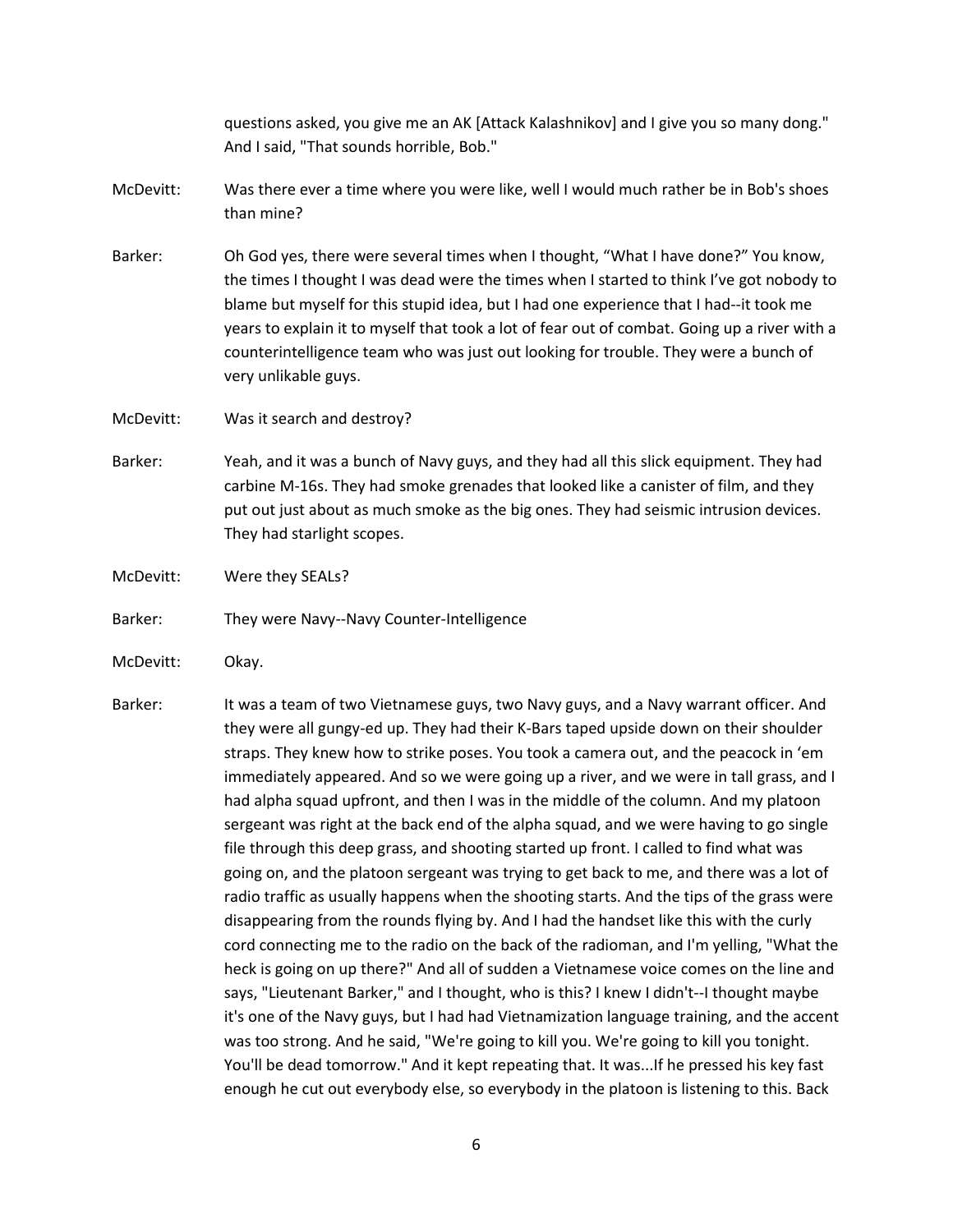at the combat operations center, they're listening to this. And this guy is threatening me personally, and when he used my name something happened, and I snapped, and I thought I'm dead. This is way too personal. I mean, my first reaction to a firefight was to jump up and say, "Stop this. I'm just a college art student, you know. I got this outfit on, but I'm not really, and I don't want to kill you, you know. And why would you want to kill me? I'm a nice guy. We might like each other." I overcame that urge pretty readily, but when this happened, I... It's hard to explain, I lifted out of my body and was up in the air.

McDevitt: Were you looking down on yourself--

Barker: Yeah.

McDevitt: --from above? Yeah.

Barker: On the top of my helmet and the reason I knew, it was my body down there was that I had a quote I picked out from the big box where all the helmets were laying in, somebody had written, "The boys who throw stones at the frogs in the pond do so in jest. The frogs however do not die in jest but in earnest." Aristophanes, which I can't pronounce. [The quote is actually from another Greek philosopher, Bion of Borysthenes.] But, I saw that quote, and I saw the radioman being pulled off his feet by the curly cord and I saw this desperate guy who was trying to get it together and first figure out what was going on, and eventually I decided to swing a squad out for an envelopment. I remember thinking how peaceful it feels up here, and it was only fifteen, twenty feet up in the air. And I've heard people report silver chords snaking around in between them and the body. I didn't see any of that, and it's hard-- the experience was kind of timeless. It seemed like I was up there for a while, but it could have been as short as a few seconds in regular time. And I remember thinking, "Okay, he's dead meat. I'm sure glad I'm up here. This is not going to hurt, and I'll be glad to move on," but I sort of felt sorry to have to leave him down there in that dilemma. And then the memory ceases at that point, and the next time it occurs to me is the next morning when I'm waking up. I'm thinking, "Whoa, what the hell was that?" I had never read anything about an out of body experience. And I've talked to psychologists about it and they say, yeah, that's common. It's the sensation of watching from a distance. I had that experience as a thirteen-year-old in a confrontation with my dad where I felt like I was watching the whole thing and not really in control of what I was saying. I was furious; he was furious. I also had it again when--with my first wife when she was pregnant when we spun out on an icy road. We had a long conversation in what had to take less than a second, and both of us can remember either parts of it. So, I had some sense of this part of ourselves, our personality, our memories, which is not permanently connected to the body and the two could separate, and maybe this is a soul. Maybe this is a…I didn't have a name for it, and I had stopped being a practicing Catholic.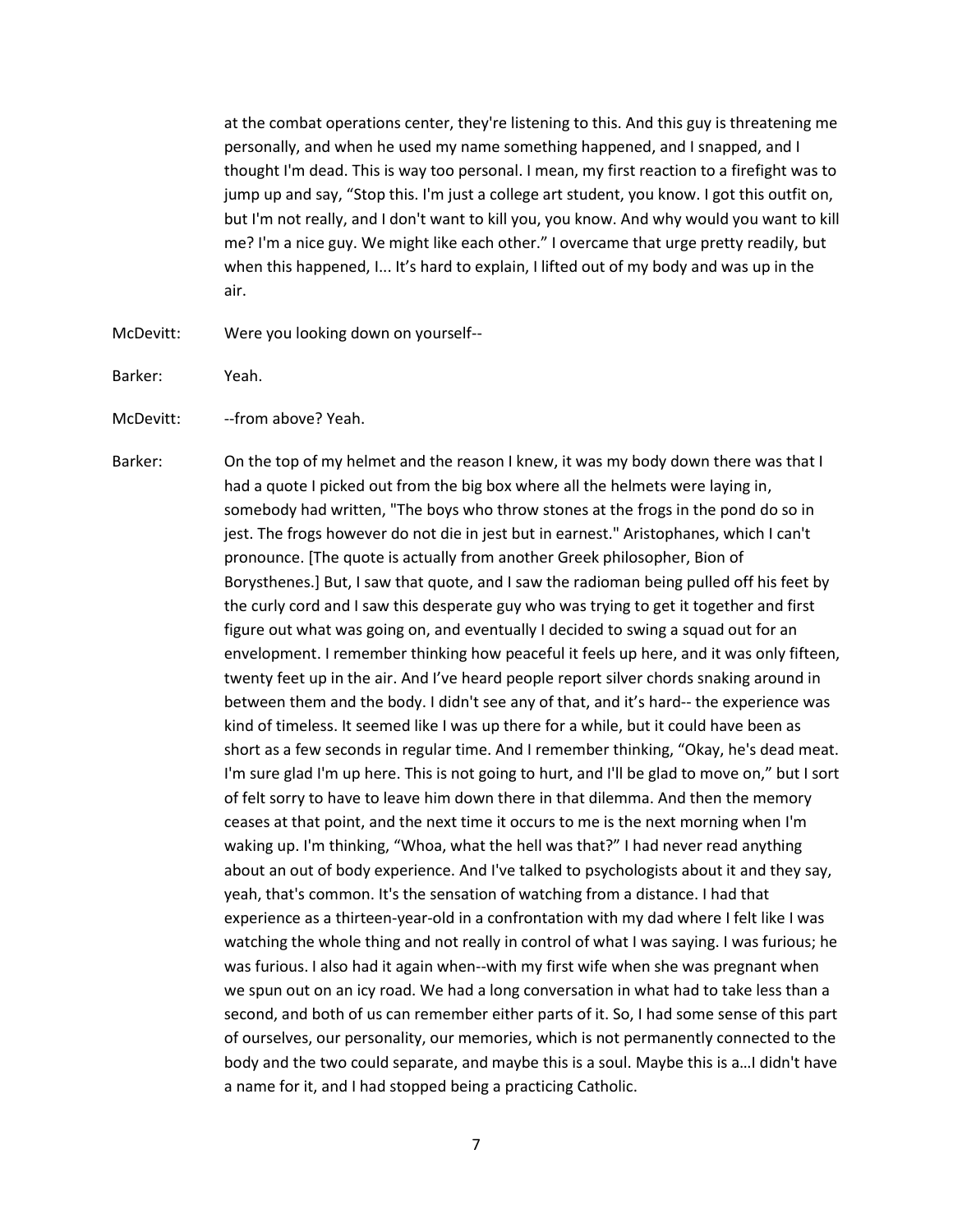McDevitt: Did that ever happen again in combat when you were in country? That was it?

Barker: No.

- McDevitt: What happened at that firefight, like what was the result of the firefight?
- Barker: The guys in alpha squad went online automatically, and they shot it out for a while, and at least in Vietnam it is very rare to see the enemy. You see the rifle flashes, but there's enough vegetation that often you're just shooting wild. You're just making noise to reassure yourself. They backed off. We closed in and found a harbor site and dug up some pennants and some bags of rice, some bags of AK ammunition wrapped in plastic and, we thought, a grave and the head of the counter-intelligence team who was Mister Gungy walked up there and said, "Get your hands in there. Dig around there until you find that body." And he pushed his guys aside because they were kind of reticent to do it, stuck his fingers down in the loose dirt and dug around like that, and then pulled his hands up and went [sniffing sounds] "It's a latrine." [Laughter] A cheer went up from the Marines, you know. But years later I watched Norman Schwarzkopf being toured around with Dan Rather in Vietnam. They were walking across a field, and he said, "This was all a minefield." As a battalion commander I was in a loach, little-- the army has another name for them: little birds, tiny two-man helicopter. And he said, "I saw one of my lieutenants go down when he stepped on a mine, and I realized I had to get him out of there, and everybody was trapped behind the rice patty berms. So, I had him set the helicopter down. I ran." He said, "The whole time I ran, I was telling myself you're dead. If a bullet doesn't get you a mine is going to get you." But, he got to the lieutenant, threw him over his shoulder in a fireman's carry, and brought him back to the helicopter. And he said, "I watched the whole thing from up in the air." He said, "It was the weirdest experience." When I talked to the psychologists they described that sensation. I know what they are talking about because I had it with my dad, but that was like being emotionally disconnected and sort of watching a movie. It did not involve being up in the air, it did not involve being able to recall real-time what was going on, it didn't involve a new point of view to where I was seeing the tops of helmets. It was a point of view from somewhere up in the air, and it was very different than those other kinds of dissociative experiences, I think....
- McDevitt: It's almost like a lucid dream, that that's like--

Barker: Yeah, that's a good way to put it.

McDevitt: --because you can see the entirety of the battlefield. Could you see where you thought the enemy was? You could see where all your guys were. You could see them in motion. So it was like a real...Yeah, that's--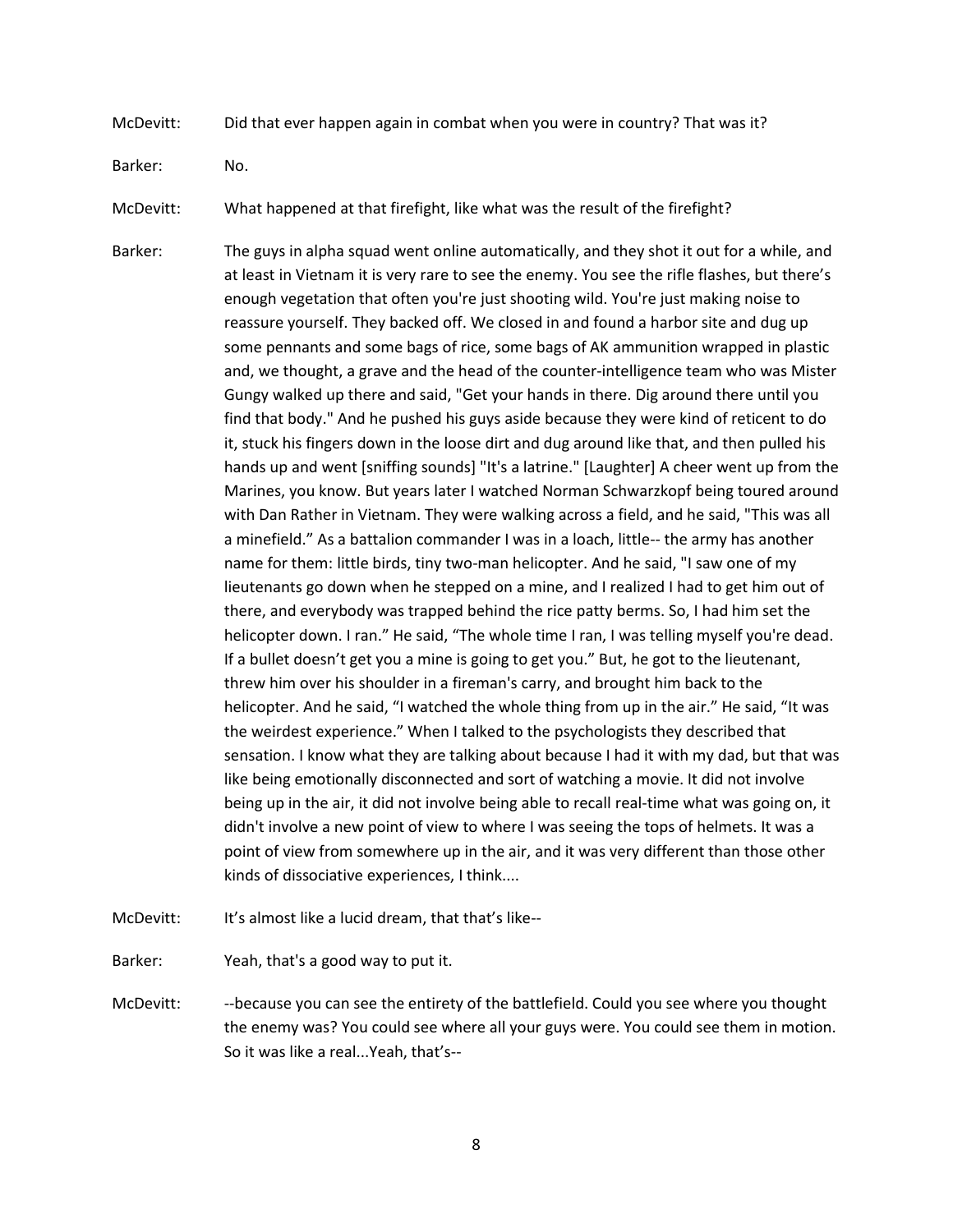- Barker: Nah, I saw a couple of flashes, but it was mainly dust, which was kind of odd. Maybe there was smoke, but AKs have smokeless powder, so I don't know.
- McDevitt: So Paul, walk me through, when you're getting ready to go out on... Do you remember your first combat patrol?
- Barker: Yeah.
- McDevitt: Yeah? How do you go about getting ready for that? Because now as an officer you are going out there, and you are charged with leading Marines to go into battle. You don't know what's going to confront you. What kind of stuff are you bringing with you when you go, like when you're gearing up to go out your first patrol?
- Barker: That's a very astute question. Like all the Confederate soldiers who brought bowie knives to the war and quickly after the first twenty-mile march got rid of them and got a pocketknife, I brought so much stuff that it was hilarious in retrospect. And at the time the policy was to have a new lieutenant overlap for one week with the previous lieutenant, which worked out great. I didn't have any particular duties. I was just there to observe. And I got to know my platoon sergeant really well, and I had sense enough having commanded a platoon on Okinawa and on that float to say, "Okay, Sergeant Mack, I know the score. You're in charge of the platoon. I get the grief when something goes wrong or I get the glory when something goes right, but you run the platoon. Just tell me what's right."
- McDevitt: Real quick, tell me about Sergeant Mack, real quick. What kind of man was he?
- Barker: Incredible guy, he was the old man of the platoon at twenty-five. I was twenty-three. Everybody else was around nineteen or twenty. And he unfortunately had the 1,000 yard stare. It was his second tour, and he was very pragmatic, but every once in a while he'd surprise the hell out of me. We climbed a ridge and then the first patrol was to go up to Hải VânPass, which is a couple of a thousand feet about Đà Nẵng . I've got a threedimensional map to show the curator. And then we had to climb for eight hours to get to the top of a ridge where the NVA [North Vietnamese Army] were sending rockets down and closing the pass by blowing holes in the road or whatever truck they could get lucky with. We get to the top, and it's been defoliated. That's where I'm pretty sure the Parkinson's comes from. Dead trees, big boulders, but not moss, not lichen, not grass, nothing. Just everything defoliated. And it's creepy, and the clouds would come from the north and sweep up over the ridge, and within a few seconds you couldn't see your hand in front of your face. It was just a white, intense white mist. And we're looking over all these dead trees that are like skeleton hands sticking out from between these gigantic boulders. A really weird landscape, and Sergeant Mack says, "This looks like a scene out of Macbeth," "Sergeant Mack, what do you know about Macbeth?" And he said, "Well if you wanted to commit a murder wouldn't you pick a place like this?" And I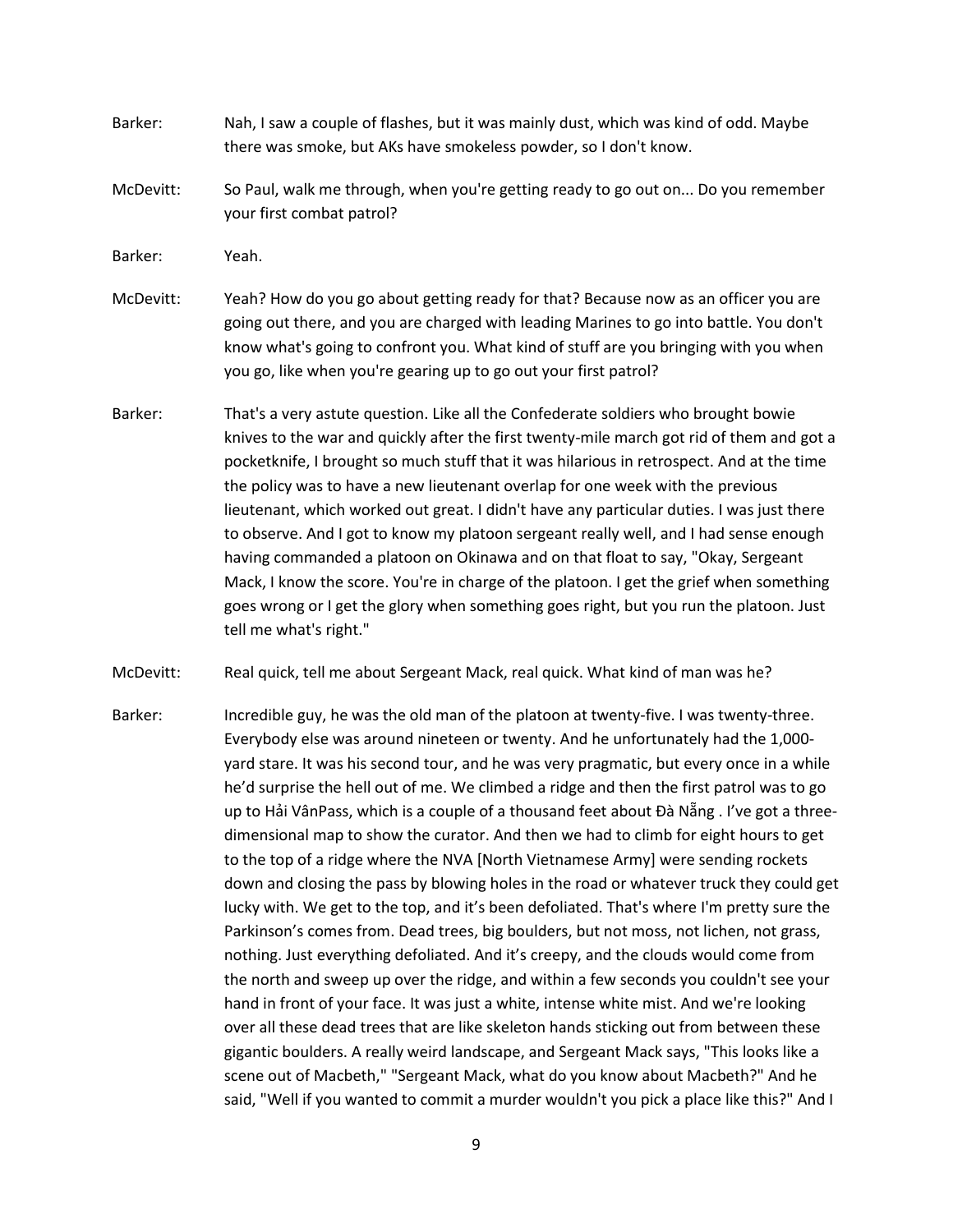said, "Yeah, it looks like Birnam Wood marching on Dunsinane Castle." And he went "Right on, Lieutenant." And I thought, what, who is this guy? [Laughs] He was a surprise in a lot of ways.

- McDevitt: So, now going back, what kind of, you said you were bringing way too much stuff for the first patrol. What's your mindset? What are you bringing with you when you go out?
- Barker: The mindset was, I kept--having been on enough humps through the boonies. I knew that I should keep the weight down as much as I could, but I also knew from a lot of operations in the Philippines that the more water I could carry that would be the most valuable thing, so I had--my friend Bob had gone through the black market and bought me an Army "Alice" frame pack, so I rigged four canteens on that, and it had a quick release shoulder strap, so I could pop one shoulder, swing it off the other shoulder and get rid of the pack pronto 'cause it had--since it had all the water it had all the weight. Then I had my pistol belt with a couple extra clips. I brought a knife that was too big, I brought the K-Bar, and eventually I went to a survival knife I stole off a helicopter, and that was ideal. It had a saw blade. It was a very cool little knife. And brought too much food. And it's surprising, but I remember reading about Carlos Hathcock, the...

McDevitt: The sniper.

- Barker: The sniper, and he would take a thin tin of peanut butter out for the day, and that is all he would eat during the day and of course he lost a lot of weight, but I found that I was not hungry, and I didn't want to carry all that weight, so I was giving away food to the locals.
- McDevitt: Yeah.
- Barker: I think I carried too much stuff, but I had a whole week to winnow it down before I took over and the previous guy left, and he left me the map with all the grease pencil markings where he pre-plotted fire, that sort of thing.
- McDevitt: Yeah, that's nice. A lot of the guys that I've spoken with, it seems like there was no turnover with the people that they were replacing. They would go in, they would fall in on a company or whatever it may be, and the person they were there to replace would just be gone. There was kind of no continuity. And that's one thing that just blows my mind. We do--nowadays, you go over to Afghanistan We have an advance party that will go out there and they'll spend a couple weeks with people, and then everybody falls in, and you usually get a good two weeks with the people that your falling in on before they rotate out, so you can exchange all the information, and you can learn from them.

Barker: Wow.

McDevitt: So, when I think about the way you guys did it, it really kind of blows my mind.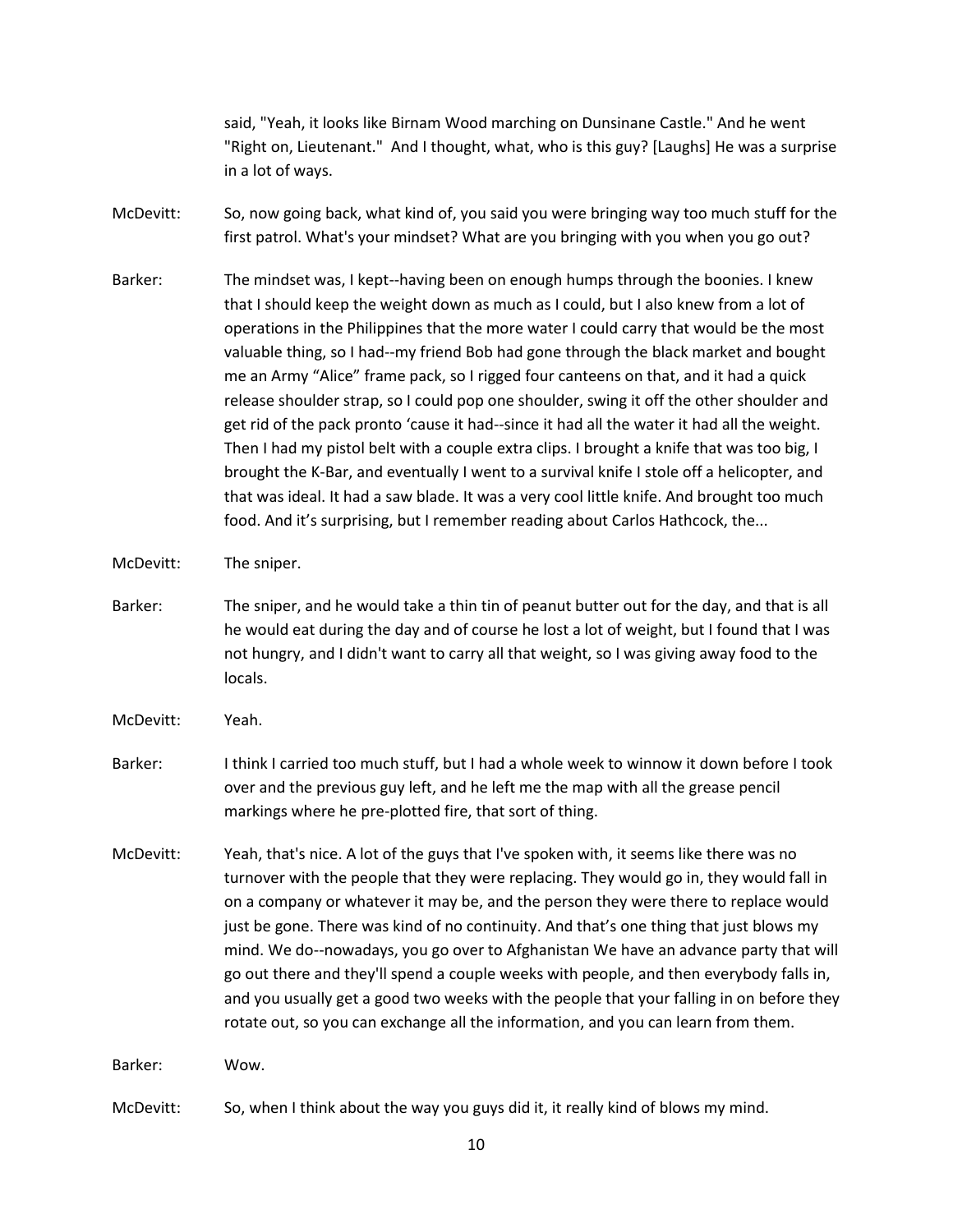- Barker: Exactly, and that's one of the reasons I haven't been able to find a single guy from my experience in the war. Actually, one of them found me at some kind of reunion, but he couldn't remember anything about the time when I was his platoon commander. But I haven't been able to track down Sergeant Mack or even Bob, my officer friend, and I've got their service numbers, their date of birth. Someday, I will hire a private detective.
- McDevitt: Maybe we can help you with that here. You know, we have a reference department here that... I'll put you in touch with somebody after this, and we'll see if maybe we can track them down, help you track them down.
- Barker: Fantastic, fantastic. One of the things that I had to develop was an office, a traveling office. There is so much paperwork involved, and there are so many things to remember. They give you all these plasticized little cards to remember for call for fire, when to use the pre-plotted fire, when to call... I was theoretically supposed to be able to call artillery myself, and I did that on one occasion. Blew away my own hill, and in the morning the troops said, "Lieutenant, why do we need the Viet Kong if we got you? You know, you could get them to pay us to blow ourselves away." Like shades of the *Catch 22* novel. So, I eventually came up with an office which I will demonstrate to somebody later for those who are interested, but it amounted to a notebook with some extra Vietnamese money in it, the names of each of the troopers on a page, all the plasticized cards, a couple of invitations to the NVA to surrender, and managed to keep everything miniature, and it worked great as an office. I wasn't expecting how technical a lieutenant's job is. And I was waiting for my chance to jump up with my Mameluke sword, you know, waving it the air yelling, "Follow me, men." Thank God that never happened, you know. But that night on the defoliated ridge--it was actually two nights- was another of one of the scariest times I've been in because we were in absolute blindness and really cold because the wind came with the damp clouds moving through. We didn't have jackets, so we put our arms inside the flak jackets and pulled the helmet down to try and keep some heat in your head and sat on a freezing cold rock between two other freezing cold rocks and just shook for--until the dawn came up. And there were a couple of RPGs during the night. One of them hit the rock I was leaning against and must have missed the tip. Didn't explode, I heard it go, ba-dink (sound of metal bouncing off something), you know, metallic thing, and then went down into the valley, and it seemed like it took forever and then we heard this boom way down there, couldn't see it.
- McDevitt: Touch on your language training for me a little bit here. You went to--was it at Quantico you did your language training?

Barker: Yes.

McDevitt: It was a month long, is that correct?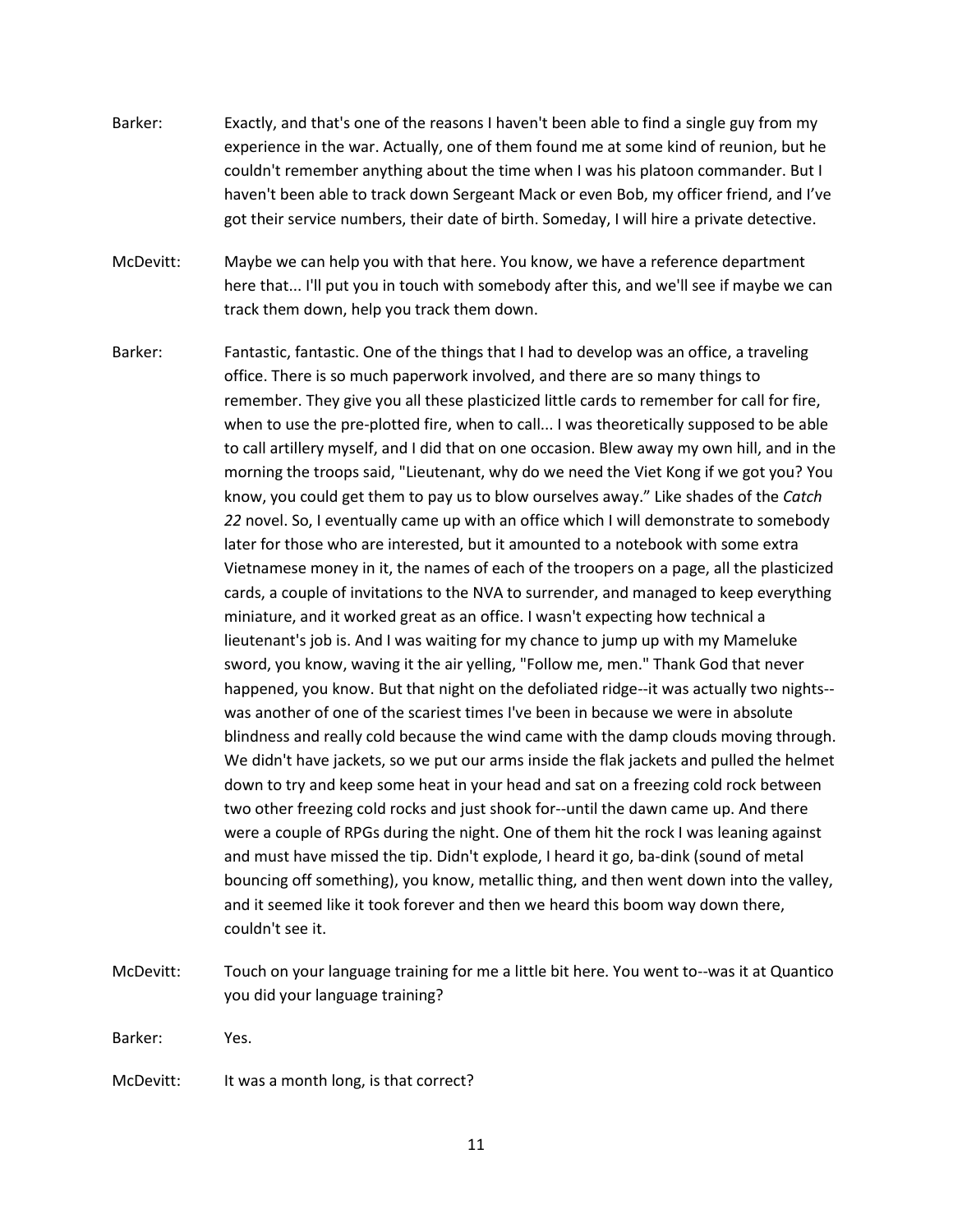| Barker:   | Yes.                                                                                                                                                                                                                                                                                                             |
|-----------|------------------------------------------------------------------------------------------------------------------------------------------------------------------------------------------------------------------------------------------------------------------------------------------------------------------|
| McDevitt: | Was it strictly like orders, like "get on the ground now"? Or was it kind of more<br>practical? Walk me through a little bit of that training.                                                                                                                                                                   |
| Barker:   | It was conversational, so that you could theoretically get along on the street, and then it<br>had a separate little handbook of military terms that you were expected to memorize.<br>Interlocking fields of grazing fire, and when you try that in Vietnamese it takes fifteen<br>minutes to get the word out. |
| McDevitt: | And how likely are the South Vietnamese Did you work with the South Vietnamese<br>quite a bit?                                                                                                                                                                                                                   |
| Barker:   | A little bit. A little bit.                                                                                                                                                                                                                                                                                      |
| McDevitt: | What were your impressions?                                                                                                                                                                                                                                                                                      |
|           |                                                                                                                                                                                                                                                                                                                  |

- Barker: They were a pathetic bunch, and I remember hearing about how bad they were. Referred to as the surrender monkeys by my troops. And they did--when we were trying to sneak up that particular ridge, they were in a parallel column, and they "accidentally" fired off their guns every once in a while. It "accidentally" happened four or five times coming up the hill. A way of saying look out, here we come, so the NVA could back off and nobody would get surprised. And I had great respect for the NVA. They were a welldisciplined army, and all they had was tennis shoes and cork pith helmets. They didn't even have--no flak jackets, they didn't even have a steel helmet. What looked like a helmet weighed nothing. It wouldn't stop a twig, you know. South Vietnamese were clearly in it for the money because they knew their South Vietnamese government was a puppet government. It was not popularly elected. It was all a case of the State Department screwing around with Vietnamese politics and trying to create an army. And you may have some experience with faux armies like that yourself, in that if the people are not personally driven to be soldiers, it is very difficult to get them to stick it out when the going gets hairy, you know. And my language skills helped me quite a bit in 1992, what was that, twenty years later when I went back. I could get along on the street, but at the time I was hoping... I kept asking for a Kit Carson scout. That was a program whereby North Vietnamese could surrender, and they would pick up one of these kinds of folders that says, "Surrender to the government of South Vietnam, and you will get some rewards." If you flip it over--
- McDevitt: "Return your guns, sling your weapon across your back. Muzzle down, and raise your hands, and you will be treated fairly."

Barker: And on the back it tells you what you get: bags of rice, some land, and a pair of boots. And, my guy Henri. That was his French name, or his American name was Henri. I don't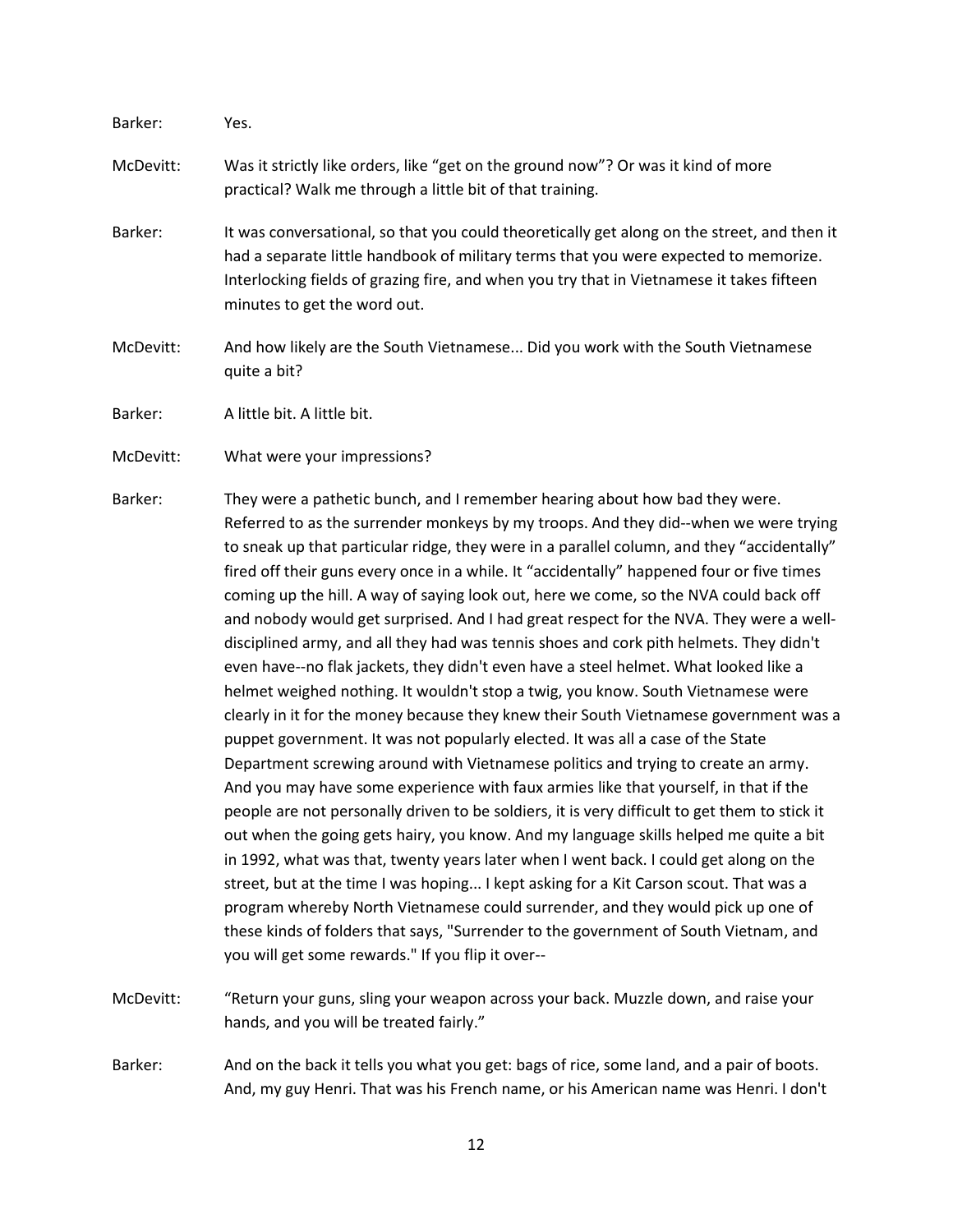know what his Vietnamese name was. Well almost undoubtedly it started with Nguyen, properly pronounced as Win. I remember trying to describe the Marine Corps to Henri and how it operates, and he explained to me that Vietnamese is a put-together language. The word for Marines in the South Vietnamese Army was, "Mattram yanto yow pho, Minhnäm, Viet Nam", which translates as, "soldiers that come from the sea to fight on the land for the Republic of South Vietnam." So, it's like German. It's a composite language, so you can see these incredibly long words, but they only have one syllable per word and hence there is a melody. You can say nhà thờ and you're talking about a cathedral; you say [nhà th](https://www.wordhippo.com/what-is/the-meaning-of/vietnamese-word-3cbcf5c0260c26dab160a6b60cbefe33f2254b16.html)ổ [slightly different pronunciation], you're talking about a whorehouse. So singing is essential, and the guy who taught us at Quantico was from Kansas City and he was a good ole boy, and he didn't even know that this is a tonal language, so he didn't teach us to sing the tunes, so we don't know what we're saying when we get out of language school. But it allowed me to live in on-base housing with Bob and his wife. And in return for getting their dog's broken leg fixed, I got free housing. And when I got to Vietnam in '92 I remember really concentrating on trying to get the song right, and I have since learned that is inherited from Chinese. Chinese apparently is a very tonal language, and so when I try it in a Vietnamese restaurant, I still don't have the melodies right, and the people just stare at me, and they call another waiter over and say, (whispered) "I think he's trying to talk Vietnamese." [Chuckles]. And then they go get somebody out of the kitchen and say, "Maybe he'll do it again." It's embarrassing.

McDevitt: So, what was it like leading men, leading Marines into battle?

- Barker: That was a scary proposition because I had so many classmates who were gung-ho and thank God they never got a platoon. They were immature, egocentric, used to being pampered boys. They were usually the son of somebody famous. We had a commandant's son who later became a commandant. We had guys who were track stars and football stars, and they were in it for the heroism. And after my experience on Okinawa commanding a platoon, the weight of responsibility was--I think of it now as really irresponsible of me to think that I could do that, but at the same time I got rave reviews from the troops and from my commanding officers, and so I must have been doing something right. But, I never felt comfortable with being responsible for, when I had a lot of attachments, it would jump from thirty-five to fifty-five guys, and so I never slept in the field, and I was always sleep deprived.
- McDevitt: That's the sign of a good officer in my book.

Barker: Yeah.

McDevitt: Yeah. Did you... So as a lieutenant, who are you answering to in the chain? So kind of give me the structure that you are working within.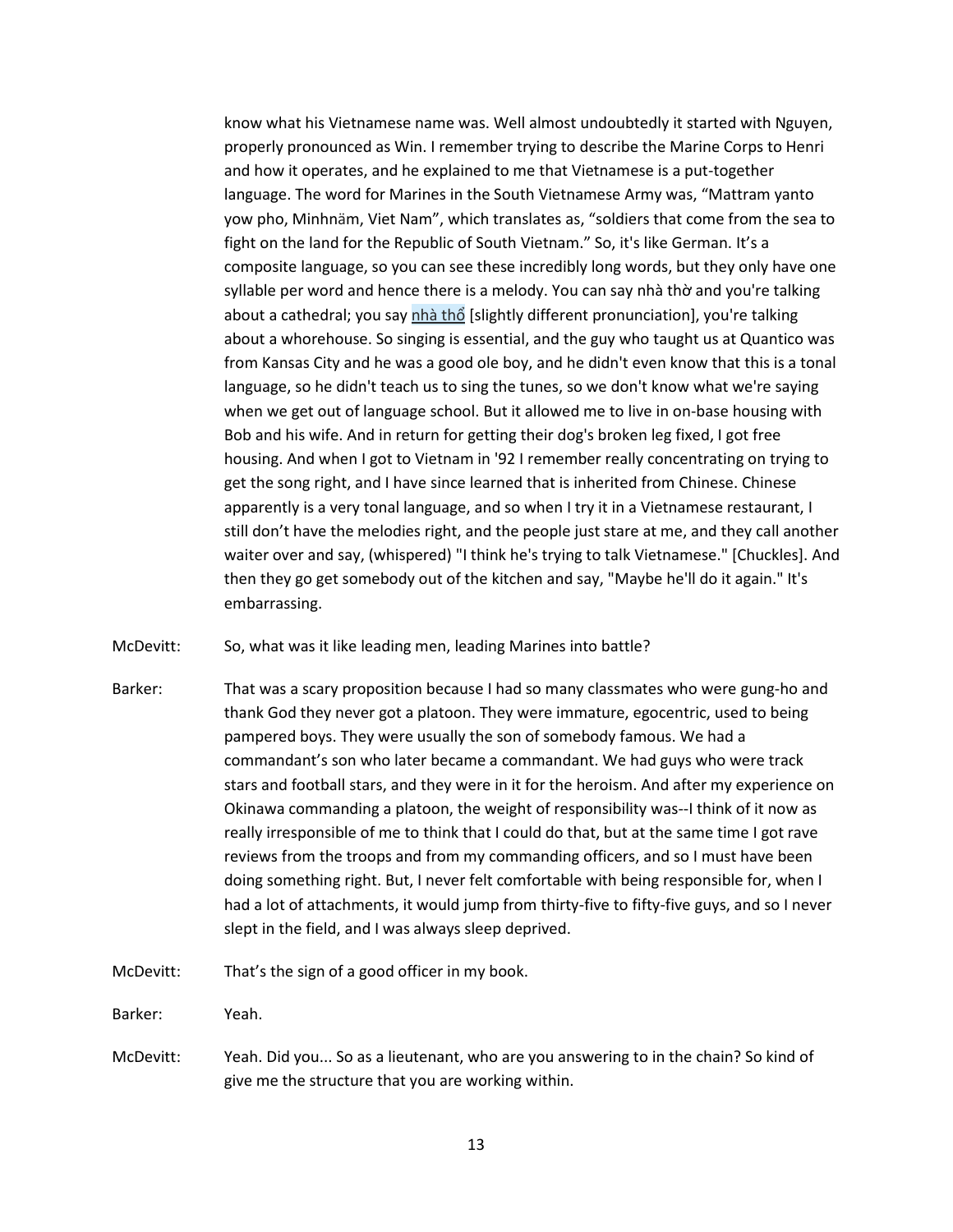Barker: Okay, I'm very autonomous once I'm out in the field. I decide where I am going to take my platoon, and the whole idea was, you are going to occupy this area. Stay at a different pause every night, which was easy because it needed to be a hill, and we could pick the hills that had already been occupied and had all the foxholes already dug. We just take the rusty cans out of it, and we were set for the night. And sometimes, we would set in on a hill while we sent out a scouting party to set-up the next hill, and as soon as it turned dark we slipped away and moved to the other hill like recon does sometimes.

## McDevitt: Sure.

- Barker: And when I was in the rear I was answerable to a company commander, and he would rotate his company CP [command post], about six guys, and just hang on with a platoon for a week or so and then fly over to another platoon. So stayed in touch with us all. And I had a really good captain and his name was Short, and he was short, and he had a good sense of humor, he was very relaxed, and he said, "I'm not here to run your platoon. I'm just here because I need a place to be protected and eat C-rats and get to know my officers." So, I was answerable immediately to him. I did get in trouble a couple of times with higher-ups because they were unhappy with something I was doing, and one time came out to the field to explain it to me in no uncertain terms. I called in a medevac for a guy who wasn't very badly hurt, but I found out it was because my own guys were trying to kill him. And he was my radioman. He was a very fast-talking jive-ass black guy, you know, and some of my white troopers were snipping at him. And he was kind of an idiot for standing up against the horizon, against the night sky--
- McDevitt: Silhouette himself.
- Barker: Silhouetting, yeah. And we warned him about it a couple of times. Finally someone took a potshot at him, hit his radio, and the fragments shattered and got him in the cheek. And I called in a medevac to get him out of my platoon, and I had to explain that to my colonel because the medevac guys were really pissed.
- McDevitt: Talk to me about [a deliberate attempt to kill a soldier by a fellow solider]. Did you experience any of that?
- Barker: Sometimes, I thought I was better off in the field than in the rear. In the field, I had three platoons around--three squads around me, or usually if we were split up I had one squad around me, and I felt pretty safe, 'cause we had amazing firepower and amazing communications with all the radios that the NVA did not have. But when I got to the rear I had had--apparently had a meal at the mess hall with the captain who was the head of Headquarters and Service Company, and he was losing his executive officer, so he went to Captain Short and said, "Can I have Barker?" And I was not pleased with that. When they pulled me out of field, it was my birthday, and I thought, "Somebody's trying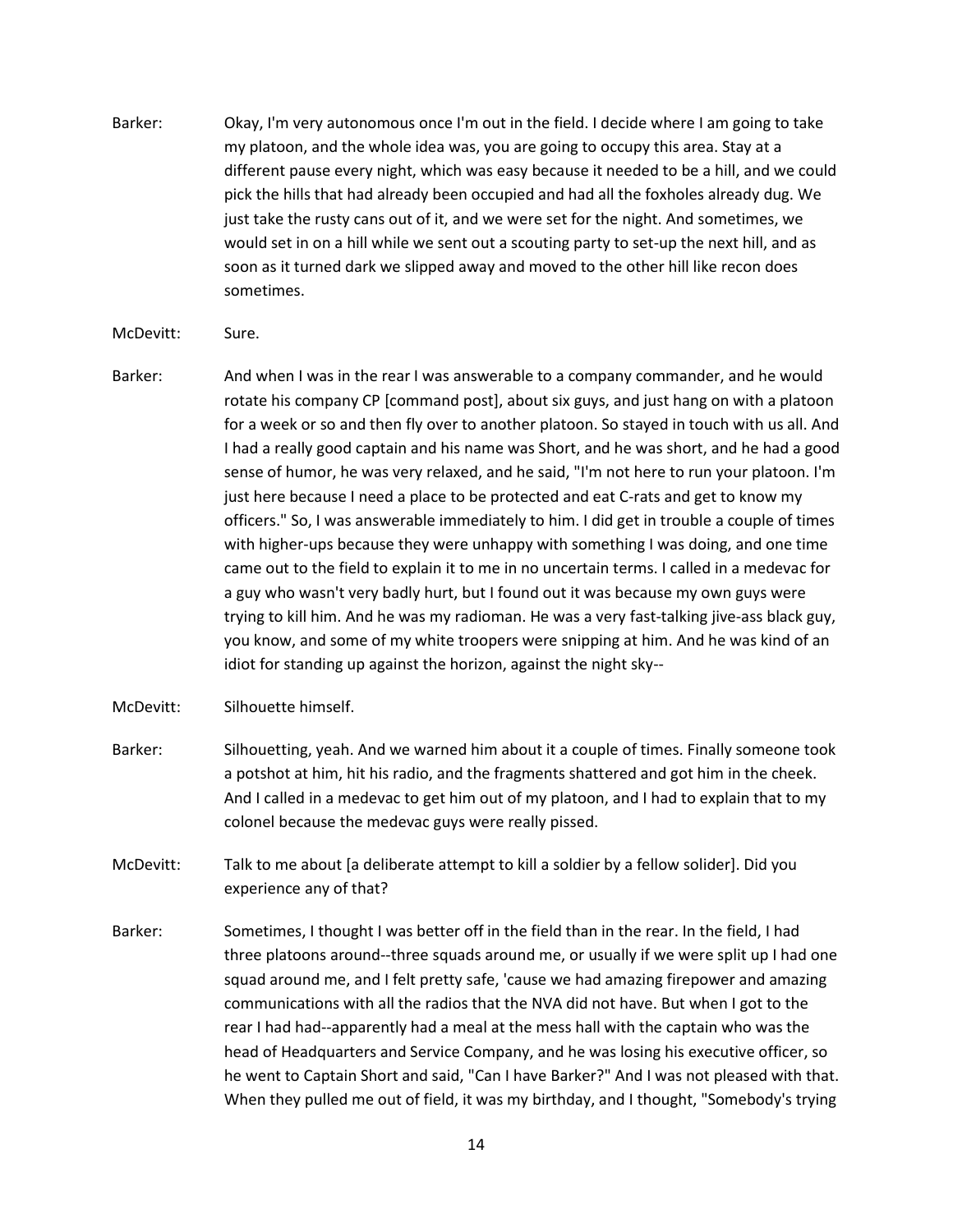to send me a message here." Was it because I blew away my hill? That was a long time back, you know. Was it because I was wearing hippie love beads? They were actually Mardi Gras beads my sister had sent on Mardi Gras. And my platoon had a tradition of wearing a hand grenade ring with two cotter pins made into a peace sign. So we thought that was pretty radical. We were being peaceniks out there in combat. And when the new colonel came out to meet everybody, he was flying from poz to poz out in the boonies, and he saw that, and he said, "What's with the love beads and the peace sign? Are we hippies here?" And Captain Williams, the head of Headquarters and Service Company heard that story and thought it was hilarious, and he said, "That's the guy I want for my XO [executive officer]. And Short let me go, and they just suddenly pulled me out, and I didn't know what to say to Sergeant Mack. I realized I'm never gonna see these guys again. And you can't hug. You're Marines. At least in that point in history, you'd have to be shot up to do a hug. Although we did have this expression, "rock 'em 'til they die". I don't know if that survived into your era. Sometimes when a guy gutshot, and his intestines are snaking out of him, you know he's not gonna--even if he gets to the rear he's not gonna have a life anymore. You just--the expression, you hold onto them and rock 'em 'til they die. And that was--that was as close as you could come to male bonding, I think.

- McDevitt: Well, can we go into that a little bit, talking about the realities of war, the things that you see out there? That expression, rock 'em 'til they die. You--the civilian world, they don't--we in the west we're really sheltered from those kinds of things. They're seen every day. You go into Sub-Saharan Africa, you go into all sorts of places in the Middle East, still in Southeast Asia, people see terrible things every day, and we're very insulated in the West. We don't see that stuff. Few people have those kinds of experiences. What was your first experience dealing with that, and can you talk about the impact that it had on you as a man?
- Barker: Well, it inspired me to become an EMT [Emergency medical technician] after the war when I was living in a little town near Kankakee. It surprised me how much blood there is in a person. I think it's seven liters is like an average. And it surprised me that it separates in pools, and it gets yellow because of all the cholesterol or something floats to the top. I just, I was able to put in a couple of IVs, usually inside the elbow, on guys who are gonna go into shock from the loss of blood. And we just had saltwater and sugar water. And we didn't--we kind of intermixed them. It was just to bulk up the fluids in their bodies so they wouldn't go into shock from collapse.
- McDevitt: Did you guys have morphine with you or anything like that?
- Barker: We did have morphine syrettes that you could stick somebody in the thigh, and that helped a lot. And I never got wounded, so the worst that ever happened to me was leeches and jungle rot, you know. But the impression I got was so strong, seeing people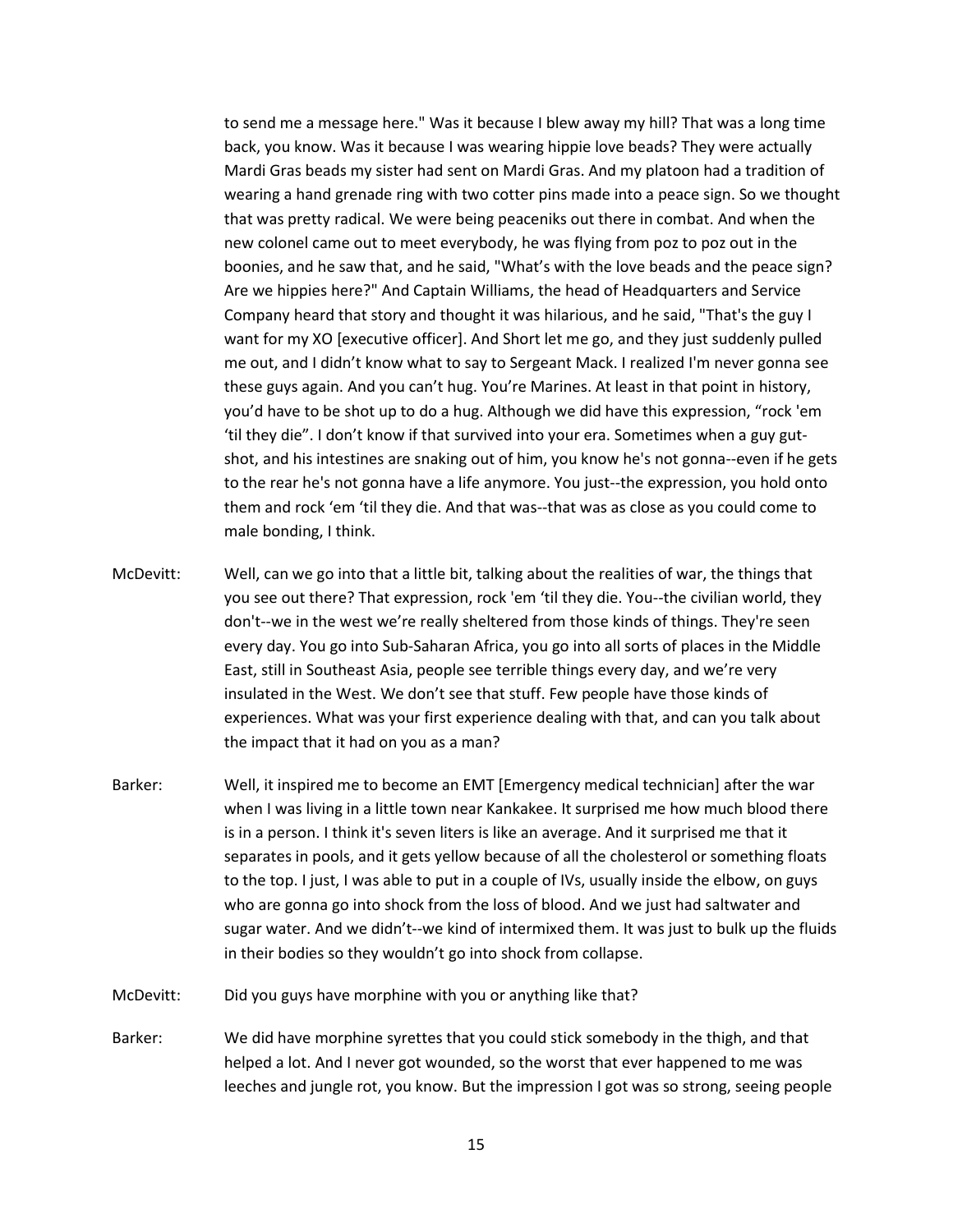disassembled was that when I came back, and I was at Camp Pendleton, I'd be walking a street in Los Angeles or San Clemente or something like that, and looking at these buildings, and like you say people in America are kind of sheltered in that they don't have these life-or-death realities staring them in the face. They don't experience how quickly people can be killed and how utterly fragile we are, you know. When I think of the average Marine infantryman, he's all offense but very little defense. I mean, even a flak jacket and Kevlar are not gonna stop some things. And I had the--I started thinking of people as bags of blood waiting just for some surprise thing to pop them open, and they're gonna bleed out. And watching people walk down the street, I would think how trusting these people are that nobody's gonna pop up on a rooftop and start shooting at them. They're not watching for alleys, places they can dive behind. They're not keeping aware of where they can get into defilade, and they're so naive.

- McDevitt: Yeah.
- Barker: You know, and just watching people drive and thinking, here are these several tons in a vehicle hurtling at amazing speeds, and the only thing separates them is a strip of yellow paint, because they're all in agreement, they're all cooperating. They don't realize how fragile civilization is, how it can come apart just like that. Yeah, it affected me a lot in terms of--I couldn't look at a foldout in *Playboy* magazine without realizing, "It'd be so easy to kill her. It'd be so easy for her to die. She got a piece of shrapnel in her carotid; they're be nothing they could do." You know, and she's got great legs, but if a bullet ever hit her in her femoral artery--it was weird, you know. It was like people were bags of meat after that.
- McDevitt: And when you--did you ever have to do, like body bag duty or anything like that?
- Barker: Fortunately. no.
- McDevitt: Yeah, 'cause that's what made me think of, is like, you know, talking about their bags of blood and everything, it kind of reinforces the same—
- Barker: Oh, yeah, 'cause of the bags, right.
- McDevitt: And it's--but it is. Life is very fragile, and it's very precious. Were you able--do you think the Marine Corps helped you kind of translate that and share it with other people, the beauty and fragility of life through your art? What kind of art do you do?
- Barker: I do what's called photorealism, where you try to convince people that are looking at a picture. And I do the backdrops for museums and sometimes zoos and aquariums, where they're trying to recreate an environment. And the history thing, it could involve pyrotechnics and that sort of thing in the pictures. I can show you on my website. In a zoo it's usually trying to recreate a jungle where you've got foreground plants, but the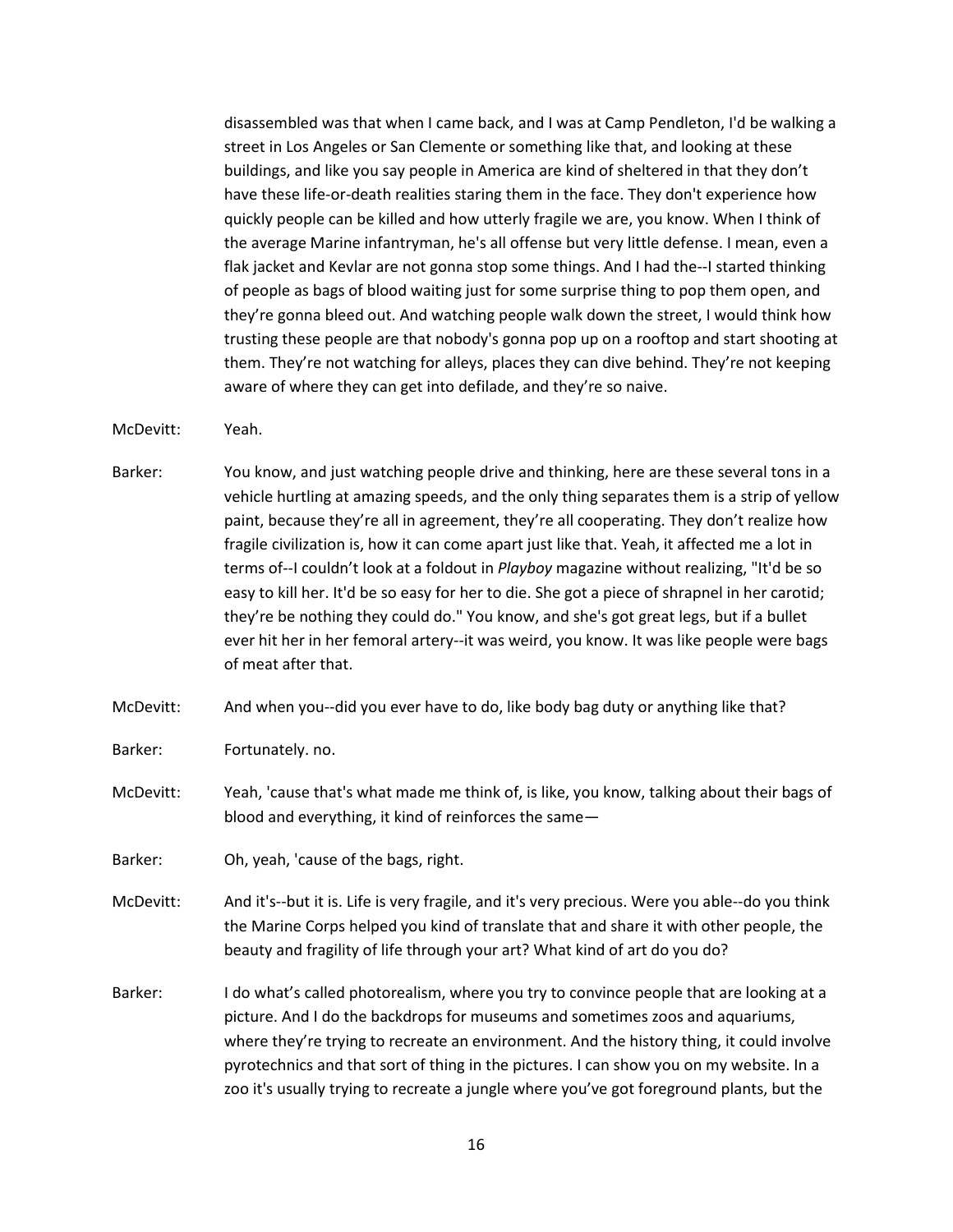background is all painted. And it's the misty rainforest, or it's the Arctic or the African savannah, that sort of thing. I try to use the same photorealism when I'm doing art like what we see on the walls here. In this case it's fighter planes going through columns of smoke. And in my case it's usually some kind of light effect: sunset, early morning, lot of smoke. It's fun to use the scenic stuff, 'cause I just love throwing colored smoke. It's better than Mardi Gras, you know. Plus you've got a helicopter full of ammunition and water, you know. [Laughter] But I did find that I was able to approach people in a completely different way than when I'd grown up, I just thought of people as discreet entities who would remain that way, and then I realized they could be disassembled in a heartbeat. And it wouldn't have to be by enemy fire. It could be a gasoline fire in a car crash. Could be liquid oxygen in a harrow, when farmers are trying to--liquid nitrogen, which is super cold stuff, and farmers sometimes--when I was an EMT, farmers would open a stopcock by mistake and freeze their faces, freeze their hands.

McDevitt: [Whispering] That's terrible.

Barker: Yeah, ugly freeze burn, you know. And it just, it made me appreciate that people are just people. They're awfully fragile. No matter how beautiful they are, no matter how talented, no matter how educated. We're all vulnerable.

- McDevitt: So I'm going kind of out of order here. You started bringing up liquid nitrogen, and it made me think of Fairbanks. What were you doing up in Fairbanks, Alaska? How did that happen?
- Barker: I didn't spend any time. It was just being in the airport. We got off the plane, they refueled it, we got back on the plane. But it was the middle of the night, and I would have thought you'd fly straight across to Japan, which is what people do now. You can do it from O'Hare. Back then apparently whatever we were in had to--could only make it as far as Fairbanks, and from there it could get to Okinawa. And we all went to someplace to drink when we got off the plane. Everybody's in their khakis. And the alphas, I think it was, open-collar khakis and a piss-cutter, and went to a bar and got totally sloshed. And then somebody from the airline came up and said, "Your flight is being changed, and it's time for you to get back on the plane. You need to make an announcement to get all your troops." I said, "What do you mean make an announcement? Run around?" He said, "No, just take this telephone, and when I punch these buttons you'll be on the airport PA system." [Laughs] I got on the airport PA system and flubbed the number of the flight and got all screwed up and finally said, "Fuck it. Marines, get on the airplane, now." And I caught so much flak for that. I guess I was slurring my words. [Laughter] That was the beginning and end of my theatrical career.

McDevitt: So then you fly to Okinawa. How long were you on Okinawa for?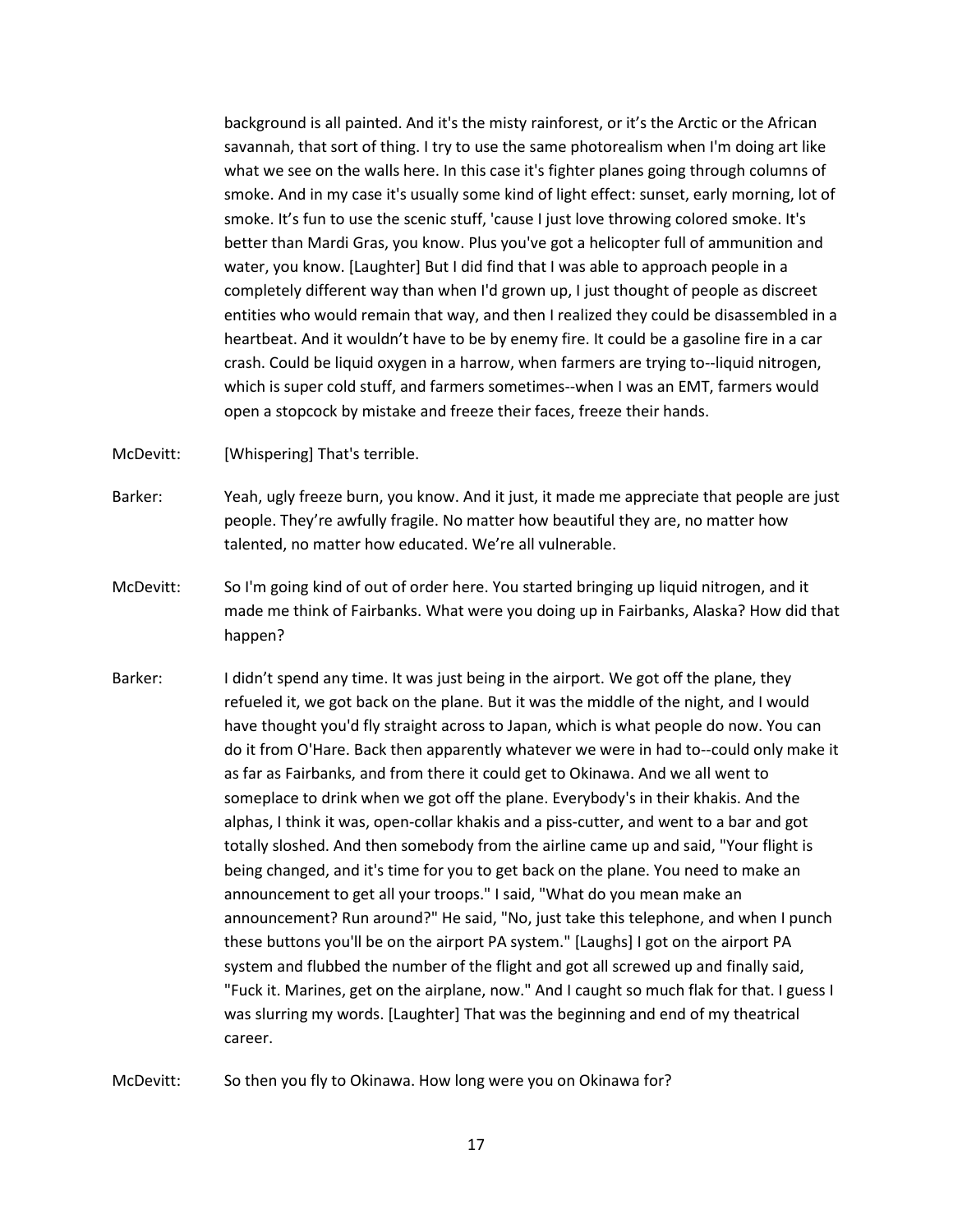Barker: About six months. I have a timeline that I'll leave with you guys with the actual dates.

McDevitt: And that's where you're doing--are you doing jungle warfare there?

Barker: Yes.

McDevitt: Getting up to speed.

Barker: So I was in 3<sup>rd</sup> Marine Division, at that point, fox company, 2nd Battalion, 2-4, fourth Marines. And we went up to a place called the Northern Training Area where they had built a firebase by flattening a mountaintop, putting sandbag rings, but they didn't put any artillery in them because that was needed for the war. But they had little shelves built off the side of the mountain and tents set up, and then a lot of benches inside one of these rings of sandbags, which was our classroom. And we had guides from Okinawa who would talk about what was out in the jungle, what to be careful of. There were tiny, little green vipers called habu. And they said, "No snake is aggressive, right? You've all heard that." This guy took a cage full of snakes, and dumped it on the ground, and all the snakes started wandering around trying to get back in the cage. And he had a pickup stick with a little thing on the end trying to put them back in the cage. And he says, "Not the habu. The habu is aggressive." And it doesn't matter where he is. If he's pissed about you being in his territory, he'll come after you. And these two little green snakes popped their heads up like cobras and looked at him, and then looked at this bunch of benches full of guys and headed for us at high speeds. Everybody was up on the benches standing up going, "Jesus Christ!" And they went under the benches and doubled back again. So he said, "Don't mess with them. Sometimes they are referred to as twosteppers. Once they hit you, you can make two steps, and then you're down." And he said, "The other thing is, watch out for the giant centipedes, 'cause they'll really hurt." So I'm waiting in ambush on an exercise where the aggressors are coming down a mountain stream. And I'm in hiding, everybody else is in hiding. We've got an L-shaped ambush setup. And a habu comes down the tree. And he's right at face-level, and I'm thinking, "Can they strike like that or do they have to rear back or what?" I back up a little bit, I'm thinking, "I can't make any noise; it will blow this whole exercise." And the habu comes to the bottom of the tree and starts slowly heading for me like he was taunting me. So I said, "Fuck this." I flipped the selector on full automatic. And it was blanks, but it's like eighteen inches of flame, you know, so [sound of automatic fire] blew me back across like--that will take his ass. And he came right back. He rolled over and held his mouth open for a while like he was faking his death. And then he totally recovered, and he came back at me. So I beatty feet through the bushes to get to the trail going up the hillside, and he followed me up that. When he got to the trial, he came out of the weeds, and he looked both ways, and he saw me. He started heading up the- so I ran. And I kept running, and I dodged a little thinking he'll never track me. And he didn't fortunately, but I caught hell for blowing the exercise.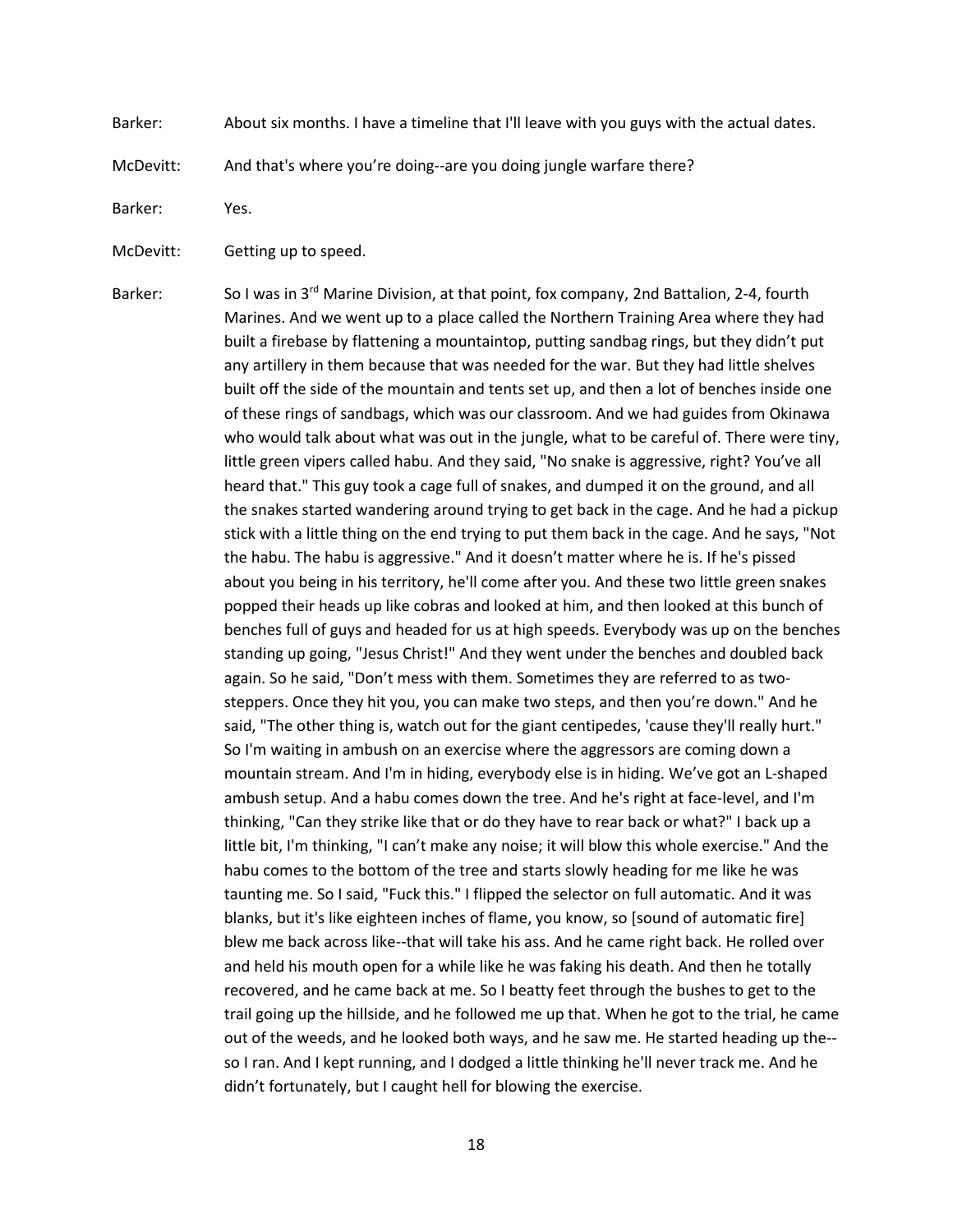- McDevitt: Were these some pretty grizzled veterans, some pretty salty dogs that you're out there with on Okinawa?
- Barker: Yeah.
- McDevitt: Yeah.
- Barker: They had all had at least one tour, and they had really valuable advice, particularly about ambushes, and that's what we spent most of our time on. We did learn some things about how to disconnect a load from a CH-53 so that if we didn't have a landing team from the helicopter unit on the ground, we could receive supplies and know which pin to pull out, so you have to get things right. And I stood in back of one of the 53s when it was taking off, and because we were high up they really had to really put some wind out to get off the ground, and he turned his rotor like this, and he went to take off, and I'm standing directly behind him, and I know he had a side mirror because the next time I saw the pilot he said, "I have never enjoyed seeing somebody fly through the air backwards like that. I went down the mountainside into the bush, boom-boom-boom, you know.
- McDevitt: I saw that happen, too. A couple of guys really good, picked up off their feet.
- Barker: It's amazing how much wind those things can put out.
- McDevitt: Yeah. Those 53s are--those are workhorses. Did you guys use those a lot? Did you get inserted a lot of times, or was it strictly patrols out from the base that you were staying? Or did you do helo[copter] inserts?
- Barker: We did truck. We never did anything on foot like walk out, even though there was a mountain of line--low-ridge actually of hills that surrounded the back of the camp. We could have walked down the slope and been out in the areas we're supposed to be occupying. But sometimes we were parked at a bridge protecting it. A couple of big tanks of gasoline, that was a storage place protecting that. Other times they would truck us up to Hải VânPass. Or they'd truck us out in the boonies and drop us off. And the rest of the time it was a CH-46 [transport helicopter], which became the love of our lives because it meant everything--food, resupply, air conditioning. As soon as you got to high altitude, it was like, "God, it's cool up here. Why couldn't we fight up here?" And I think the rest of the time it was--once in a while it was a Huey where it was just me and the platoon sergeant who had to go to the rear for something or I had to--we just parked the platoon in a defensive position somewhere, and I had to be the petty officer and go to different sites in a Huey.
- McDevitt: And that was after you had been--after Short had let you go, right? Was that when you were the pay…When did that happen in your—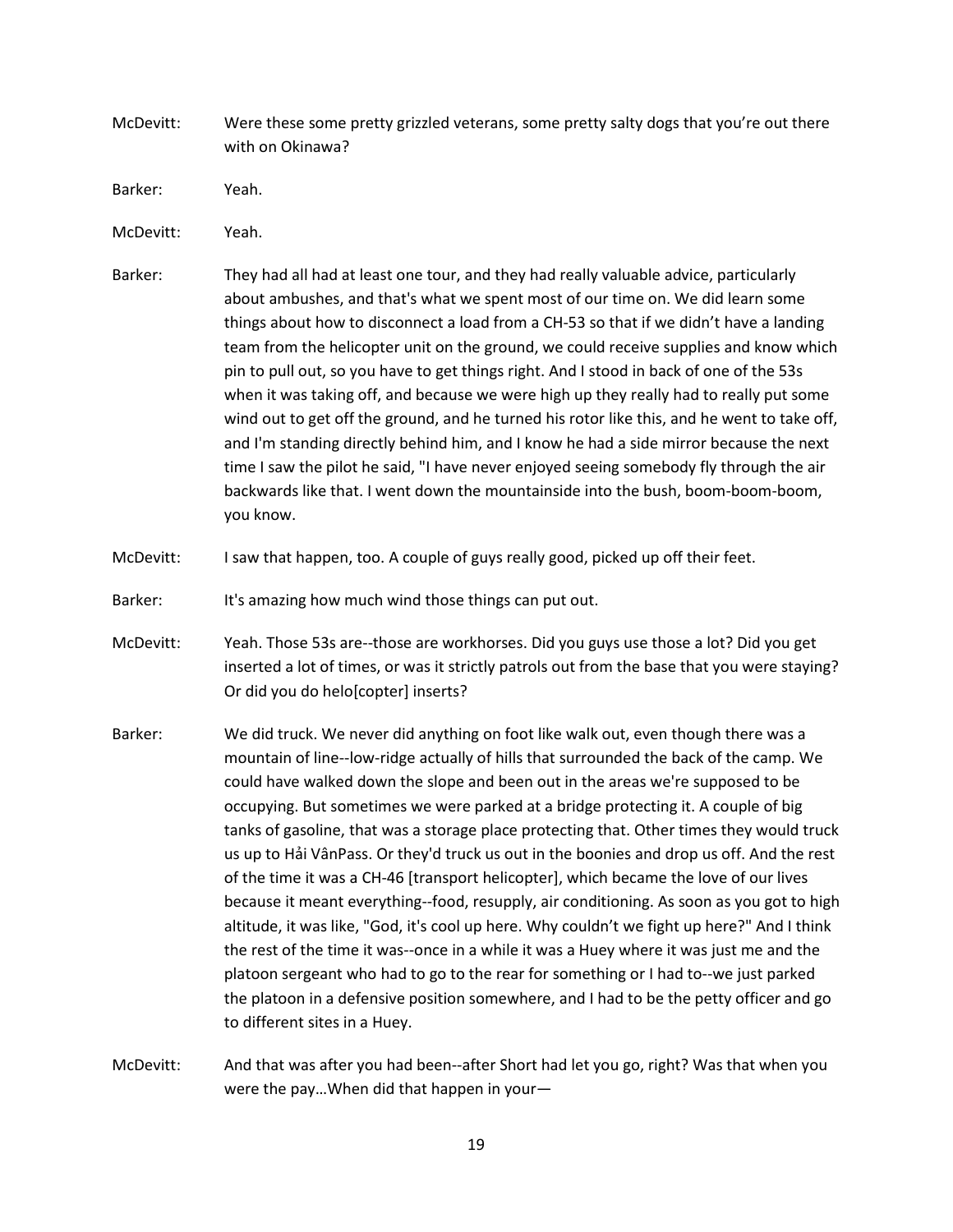Barker: I think the pay officer had to be when I was with at H&S [Headquarters & Service] Company.

McDevitt: H&S [Headquarters & Service]

Barker: Yeah, that's--I'm glad you pointed that out. The H&S, you asked about fraggings earlier. H&S became the catchall company because everybody else was needed out in the field. So we had all the heavy weapons, and we could farm out some of the heavy weapons: the rocket launchers, bazookas, and heavy machine guns. But we had 81mm mortars. And 60s were fine because they had the small baseplate, the tube was pretty light, and three men could easily move the 60. But an 81, it took two men to carry the baseplate, and one guy with the tube was overloaded. So they were not portable. They didn't have the range to get over that line of mountains behind the rear, and so they didn't have any use out in the field. So they used it as a slop catcher, as a slop basin for all the malcontents and drug-addicted guys and fellows who were waiting for an administrative discharge or waiting for their court date. All the bad apples went into this one 81 Mortar platoon. And I was theoretically responsible as the executive officer for each of these units. And they had fragged the previous three officers that were trying to control them. They were really a dangerous bunch of guys. And I was surprised because I thought only the Army has people as un-squared-away as this. But I had one totally stoned trooper walk past me with the front of his jungle blouse open with chocolate ice cream all running down the front, his boots were unlaced, he was shuffling along, and totally stoned and no hat, and he decided to salute without a hat, and I blew it. I tried to chew him up one side down the other, and I realized he's blasted--

- McDevitt: It's beyond...You think it was opium? Was there a lot of opium in the area?
- Barker: Yeah, I think it was stuff they would get from the skivvy girls, the washer women who would come in, collect intelligence, and sell stuff like cokes.
- McDevitt: Yeah, tell me a little bit about the locals. You had quite a bit of experiences. You talked about the Kit Carson scout?

Barker: Yes.

- McDevitt: So you explained the Kit Carson scout program a little bit. Your guide, what was his name, how helpful was he?
- Barker: I never learned his Vietnamese name.

McDevitt: Did you guys have a nickname for him?

Barker: Ah, no we should have because he was really a problem in a lot of ways. He referred to himself as Henri spelled with an "I", and I've got some pictures of him somewhere. He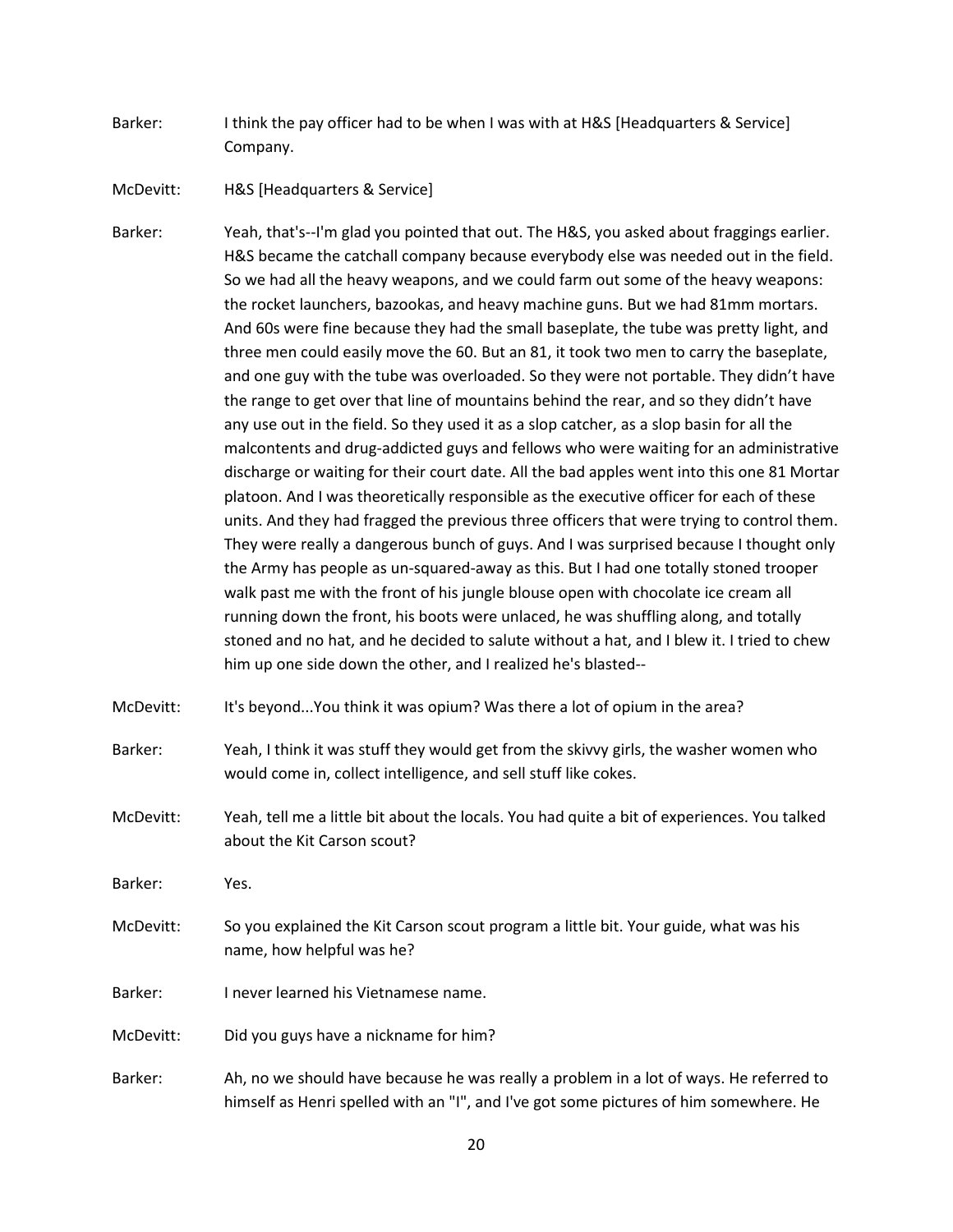was really young. He had to be eighteen or nineteen. And he really missed his dad, and he hadn't had any mail for two years, living with the NVA out in the jungle. And he was sick all the time and always malnourished or undernourished. And so he quit, he said, mainly for the food. He said, "I wanted to live long enough to see my father again." He told me he was shocked at the Marine Corps. He said it's a dictatorship. I said, "Yes, it is. What is the North Vietnamese army?" He said, "Oh, it's a democracy?" How do you run a democratic military organization?" He says we have the political cadre who are equally powerful to the military cadre. The military cadre figure out what to do, the political cadre gets everybody on board and votes on it, and if we all agree we set a plan, but because we don't have communications--this is more articulate than he actually was--all we got is bugles or whistles. Once the plan is enacted, we just do the plan no matter what. Sometimes we get slaughtered and sometimes we win, but we are very disciplined. And he told me that the first time he crossed a Marine base, a position that the Marines had evacuated, he was horrified. He said, "I've been told that Marines have to eat their firstborn in order to join the Marine Corps." And we found all these little bottles with babies' faces on them." It was Gerber baby food that the Marines were augmenting their C-rations with.

McDevitt: [Chuckling] We should do that today.

- Barker: [Chuckling] Yes and spread the rumor around. And he says, "We found these little jars of pureed baby. And so we gave them a funeral, and we put them in a grave, and we put flowers on them." I was laughing my ass off and thinking this can't be true. You're pulling my leg.
- McDevitt: People still believe that. I heard the same thing in Afghanistan. I heard people—

Barker: Really?

McDevitt: Yeah, there was one that, that they thought we had to kill our mothers to be in the Marine Corps.

Barker: God.

- McDevitt: There's all sorts of weird stuff about Marines all over the world.
- Barker: Wow.
- McDevitt: Yeah.
- Barker: That's horrifying.
- McDevitt: [Whispering to himself] What was it? Was it we kill our mothers, or was it--I can't remember exactly, but yeah, that's--so he flipped. And he was from North Vietnam?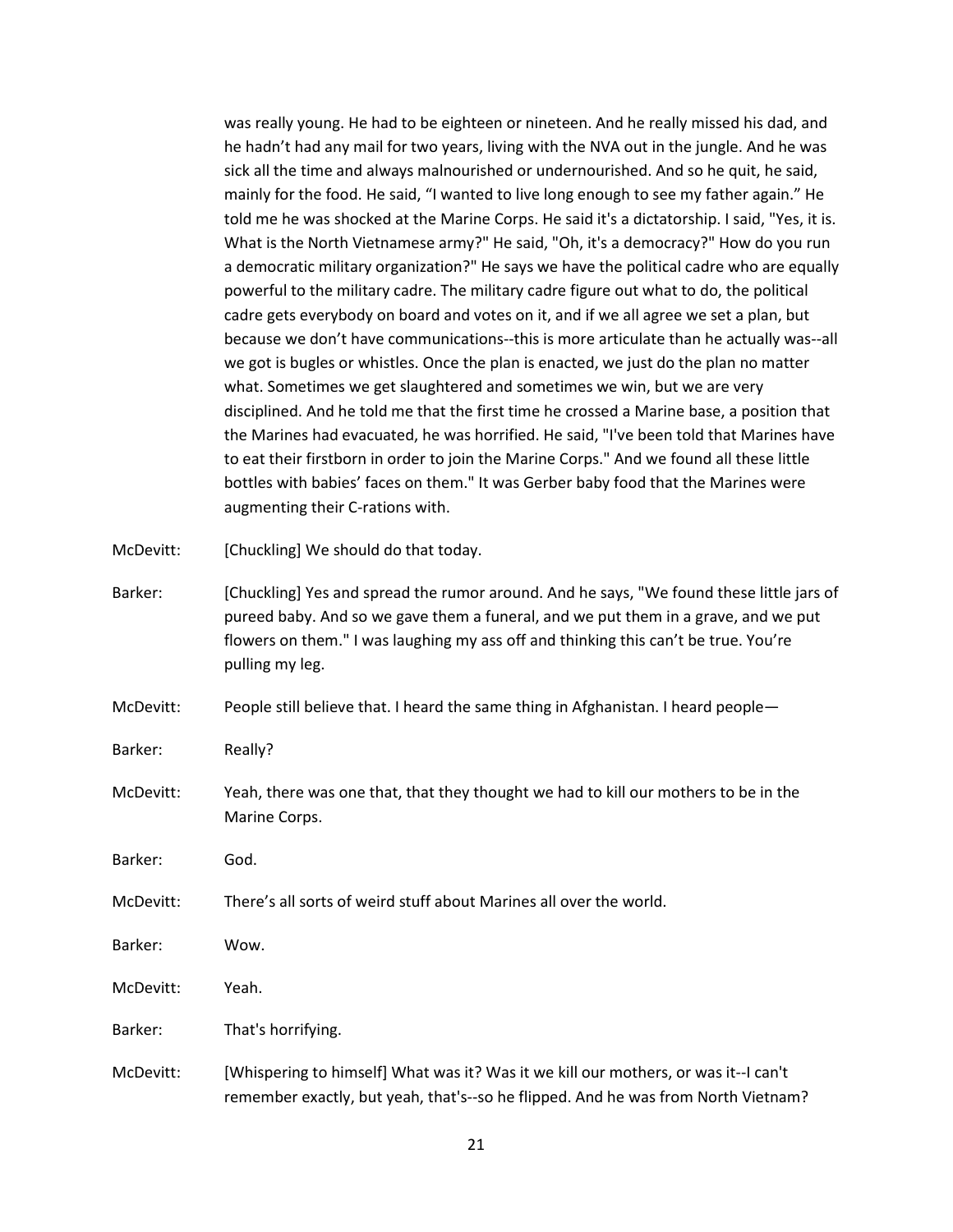Barker: He was from just outside of Hanoi, and when I went back in '92, I went to his neighborhood and just asked around if there were any guys who were Chiêu Hồi. That's their term for surrender. It means "open arms". If there was anybody in the neighborhood who had joined the US Marines. And I was told if there were they would keep it secret because they lost the war. When I was there in '92 the cyclo drivers driving the Pedi cabs, the lowest level of society, the least well-paying job--they spoke perfect English, they had been to command and staff college at Fort Benning, Georgia, and they had American friends they hadn't talked to in twenty years, 'cause there was no mail connection between the US. Clinton had not yet lifted the embargo against Vietnam. So it was this desperately poor country. And all these men driving the cyclos were these articulate, educated men. And periodically, the police would just impound their cyclo just to screw with them, and there was one guy who was gay and extremely effeminate, and the police really picked on him, so we adopted him. There were sixteen of us in this group—

McDevitt: Nice.

- Barker: --and used him, and we said, "Just show up here every morning, and there will be somebody who needs a ride somewhere." So we managed to get a lot of money into his pocket. And the police were pissed. They had handlers who were following us around. And they'd be grumbling to themselves. "What are they doing with this gay guy, they're Marines. Geez, what are they thinking, you know?"
- McDevitt: How about the Montagnards?
- Barker: Never dealt with them.
- McDevitt: No.

Barker: Never got far enough back into the--to get close enough to the Laotian border.

- McDevitt: So you were in Đà Nẵng. What is Đà Nẵng proper like? What's the countryside surrounding it? I know you were talking about how beautiful Vietnam is. So Đà Nẵng is right on the coast, right? It's right near the coast and then it kind of goes in towards the central highlands. So can you walk me, like, what were your first impressions when you got to Đà Nẵng ?
- Barker: If this were not entirely auditory experience for future people I would pull out this plastic relief map I've got in the bag here. And from it, you can see there is the East China Sea running along the coast of Vietnam, and there's a big island called Monkey Mountain with a couple of little bridges connecting it to the city of Đà Nẵng . And with that Monkey Mountain, the big curve in the beach it creates a harbor. So Đà Nẵng is the south edge of the harbor. And it's got a couple of rivers that empty into the harbor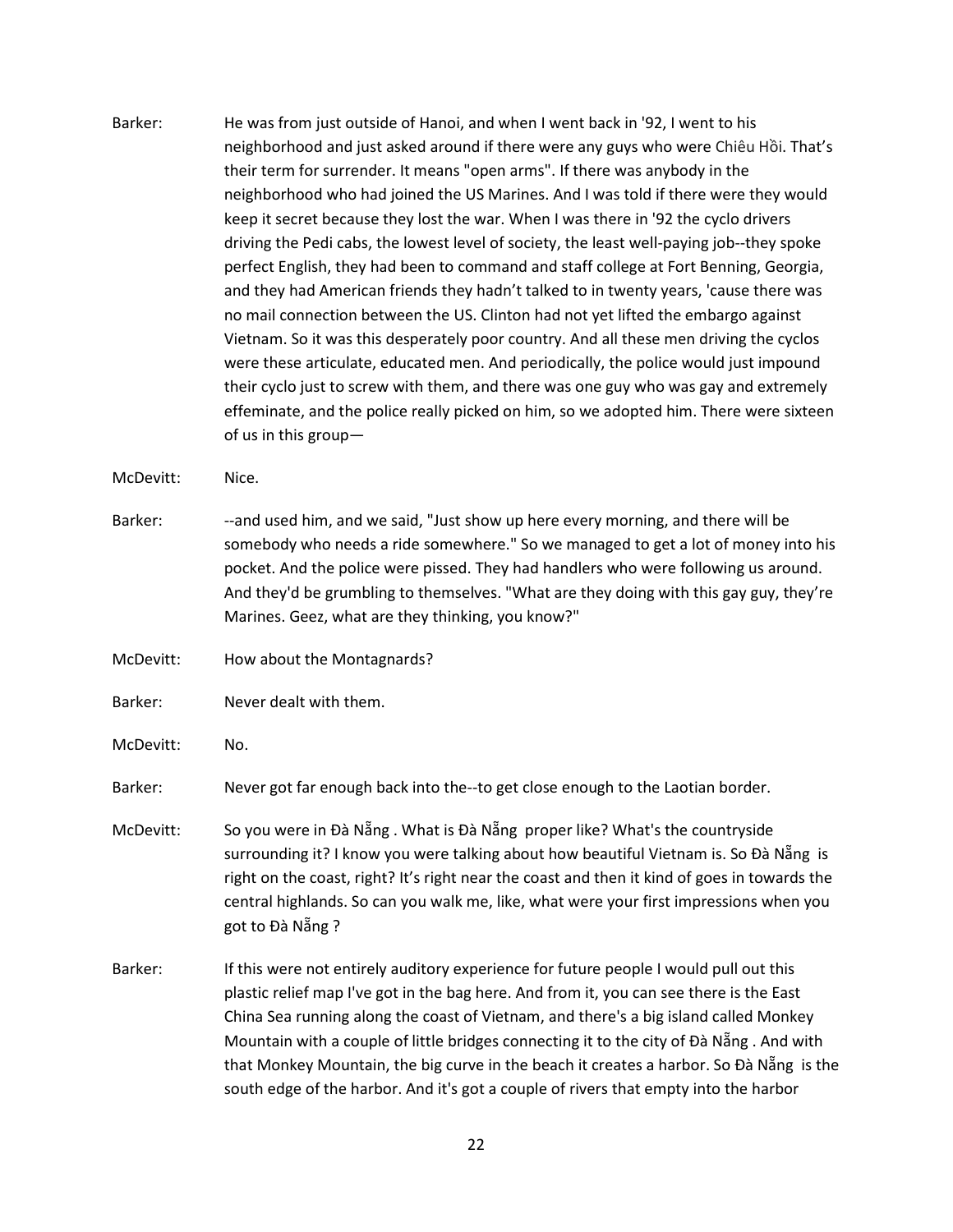there. At the time it was mostly French colonial architecture. I don't know what it's like today. Fairly beat-up streets, a lot of people in petty cabs, couple of vehicles every so often. During the war, it was surrounded by a mile-wide ring of trash, most of which was olive drab, cans, barbed wire, wood, leaky sandbags. And then outside of that line of trash was this huge airbase built by the Americans with a north/south set of runways and like, Quonset huts covered with sandbags. And that was the main way in and out of the northern part of Vietnam. Then there was open sandy land all around it so that sometimes you're fighting among sand dunes with sea oats, and it looked--a lot of vegetation and the low mud hills with the brush on them was very much like Los Angeles. Very much like the hills on the opposite sides of the Pacific. But then behind that were these verdant valleys that were mostly rice paddies, and then you'd see these clusters of giant bamboo, and that was the village. The bamboo was the fence around the village. The road was like a little bit wider than the standard rice paddy dike, and there'd be two or three roads out of the village, and inside were all these huts. Once in a while there'd be a French Catholic cathedral, which looked so out of place in these little thatched roof houses, but they were made out of cement, and they did a lot with cement and clay, tile, bricks. They were like hollow bricks made of the same stuff as a flowerpot. And there were always rain stains, mold, and mildew running down the buildings, and a lot of wrought iron, and it reminded me a little of New Orleans 'cause New Orleans is Caribbean architecture, and the French quarter is actually Spanish architecture from when Spain owned Louisiana. But this was like that, and it felt very athome for me. When I went back in '92, the trash ring was gone, and in the thickest spot, just to one side of the airport, was now a park that was free to anybody with, had swan boats made of plywood that you would pedal with your feet. And the trash was all gone. When I went to find my firebase all the buildings were gone, all the poles were down. There wasn't a scrap of metal, there was no indication of--and I've got pictures of this- what had once been several thousand guys in a small village. The roads had all been eroded out. There were cattle roaming across the site. There were Buddhist graves on the ridge where shoulders had been chopped for the building that was my offices, the H&S X.O., and the ridge where the 81 mortars platoon had been. Everything had been recycled. The only two segments, pieces of the war left was the tail of a B-52 sticking out of a lake in Hanoi and the Huey with the rotors taken off propped up on the top of a pool hall somewhere in one of the burbs around Saigon. And everything else had been recycled. We had one other Marine in this group who had been on Hill 55, which was south of where I was operating, and we finally found it. We had maps from the time that the Library of Congress had run off black and white copies for us. And we found Hill 55. There was a paved road leading up to it, which was different. But it had been planted in neat rows of pine trees all perfectly aligned. And in between the pine trees were trenches, four feet deep, about a foot wide, and they had strip-mined this entire hill, took every piece of metal they could find out of it. All the aluminum they melted down, they made it into spoons. The brass they made into other things.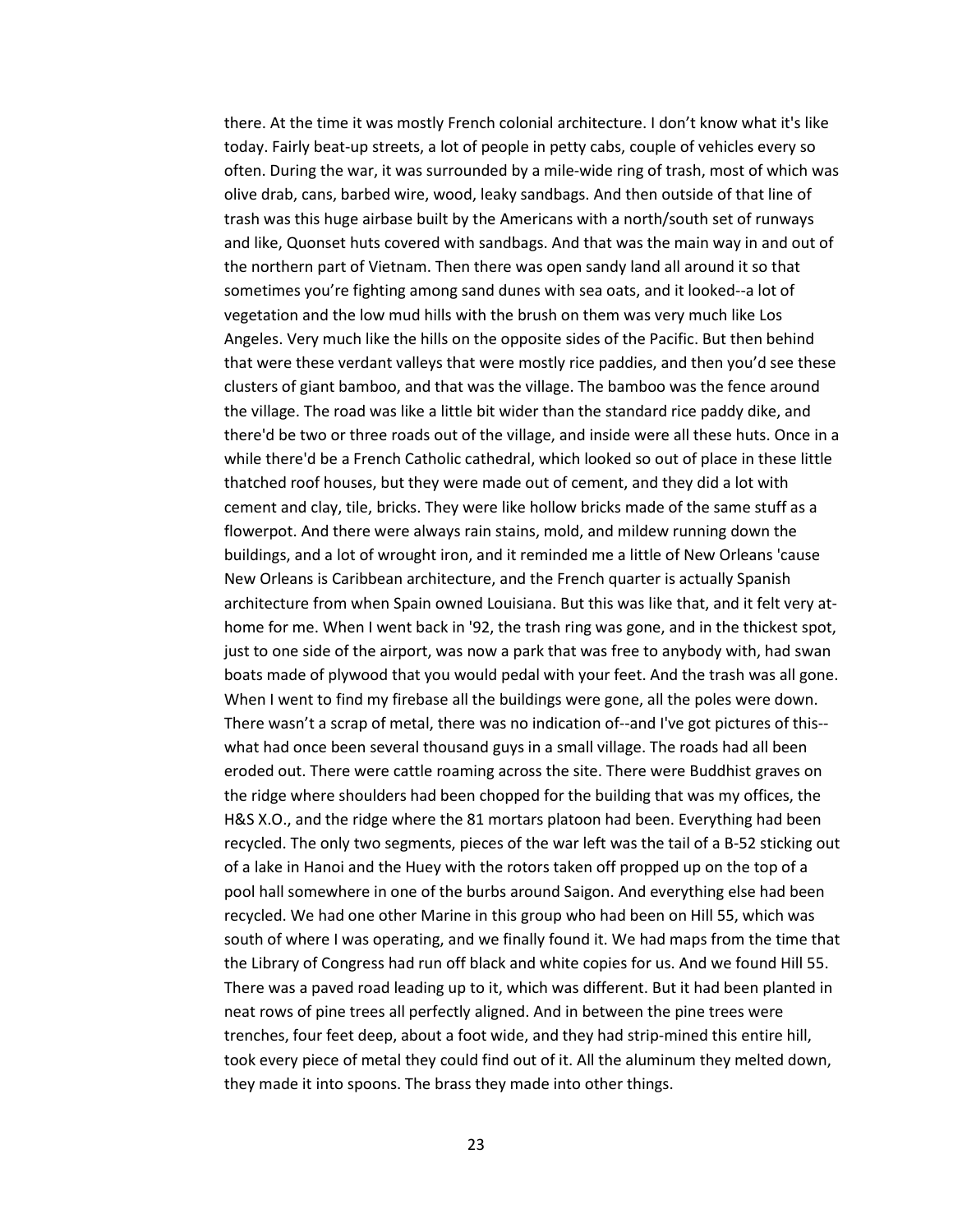- McDevitt: Well I know there's been--yeah, there's been a lot of efforts recently to try to de-mine Vietnam. I mean, there's still a lot of UXO [unexploded ordnance] around in there. We've put a decent amount of money in there. While you were--so, in '72 were there- would you patrol the same areas often? What was your--your kind of schedule? What was, like, an average week for you?
- Barker: Okay, it would be usually a week to two weeks in one area. Sometimes, it would be a week or two weeks in one spot, like a bridge on Highway 1 going north towards the mountain pass or a railroad bridge someplace else. Other times it would be, "Here's your area of operation. If you go outside it make sure you let the combat operations center know so that you don't get yourself shot by friendlies. And here's some preplotted targets that you can adjust from if you need artillery." And that was, generally, west in those rice paddy valleys. Sometimes, we were in the sand dunes. If we were on the coast there would be little villages built in the sand along Highway 1. Highway 1 is one village from the south end of Vietnam up to Hanoi. And that's because it's a road. It was the only road up until the Japanese came in recently and started building other roads. And so, you could dry your crops by laying them out on this hardtop and letting people drive around them and them broom them all together. You could get on your cyclo or your bicycle or your scooter and go places. So there's buildings all along both sides or thrown-together kind of huts. We--if we spent two weeks in an area, usually there was some reason for it. Either there was something going on, some big operation, and they just needed us to stay out of the way. One time it was that they couldn't get us water for a while. We wound up drinking stream water, and it was cold, and it was moving, and we thought, "This would be okay." Well, we all got internal parasites. Corpsman went around checking everybody's stool saying, "If you got little white things crawling around, you know, after you go take a dump, let me know." So they got us some horse pills from a veterinarian, and we cut them in half with a K-Bar, crunch 'em up—they were hard--and swallow them, and the corpsman would make everybody fall into a formation and make sure everybody took this stuff. And after a week it killed them all off, but in the meantime we needed a lot of food, so they dropped us a net full of food, and we had big cans of bacon and eggs and stuff like that. I didn't know the mess hall had all this stuff hidden away, otherwise there would have been a raid. So they drop this big net full, so I immediately asked the village chief who was down--we were on a hilltop--down in the valley there if he would come up and see if he was interested in some of this food, and he said, "Oh, God, we would love the bacon and stuff." I was working through a woman who just happened to have some English. So I said, "Okay, here's the deal: no snipers for one week. No snipers for us for one week, you get everything that's left." And there was a lot left. And the deal worked. [Chuckles] It was great, you know.

McDevitt: Did you guys have to take, like, doxycycline or whatever for malaria? What did you guys take for malaria?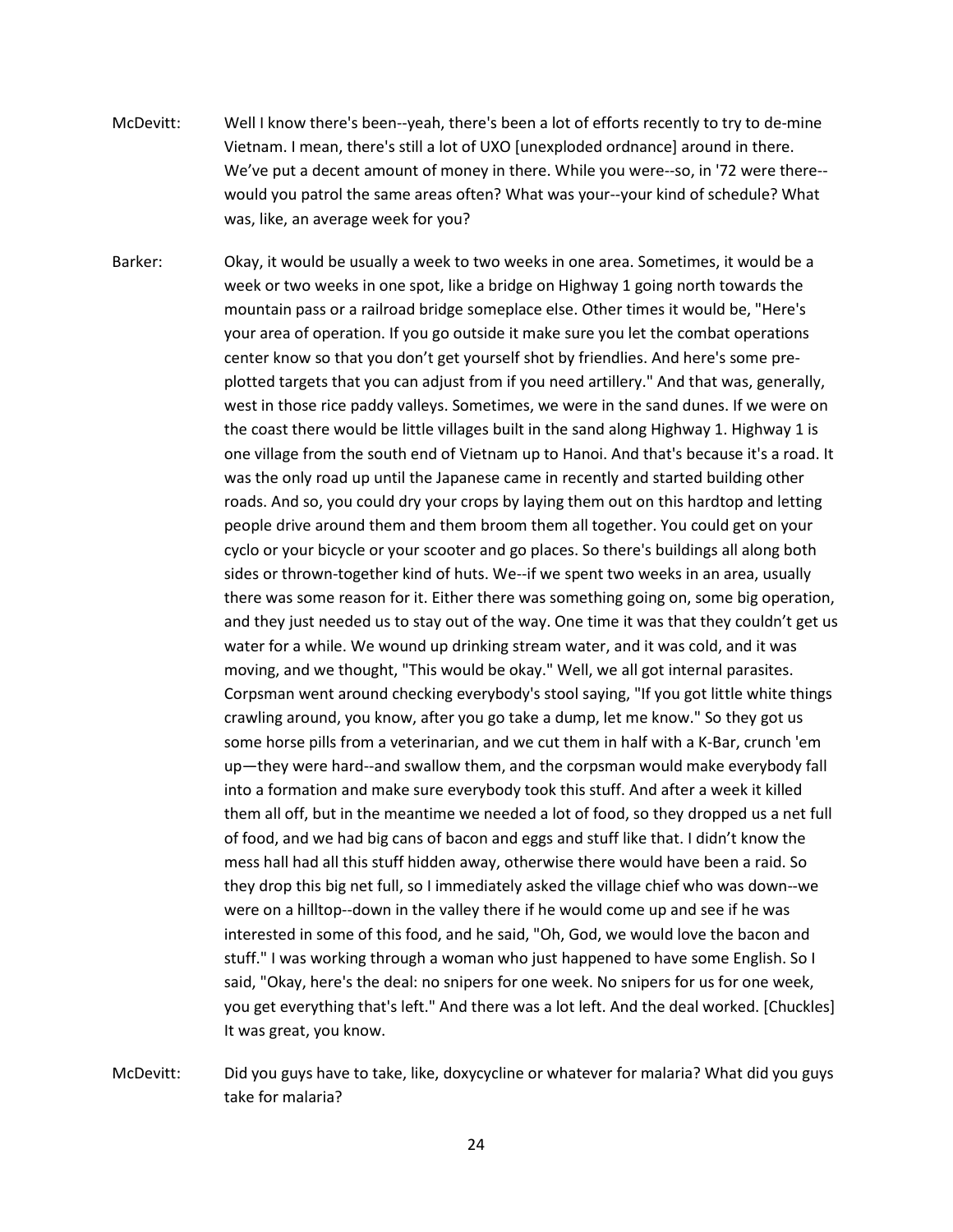- Barker: No, I don't think they were worried about it. We probably got shots on Okinawa. And they may have gone around in the rear giving shots to people, but it would have been something that just didn't stick in my memory 'cause it would have been pretty quick.
- McDevitt: And talk to me about Agent Orange. What was your experience with Agent Orange?
- Barker: When we got to the top of that first ridge, I was still not a platoon commander. I was still in the overlap position. And so I had the time to look around and observe the fact that this was a scary place 'cause everything was dead. And I realized, I thought, "Could they have sprayed a chemical or something? How would they have killed this--where's the fire? What made all this die?" And it started making me not want to touch the wet rocks all around me. When the clouds came over everything would get damp, but that was pointless 'cause you couldn't avoid it.
- McDevitt: Yeah, you gotta sleep up there, you gotta—
- Barker: Yeah. So my neurologist said, "That's the most likely cause of your Parkinson's," and the symptoms started to show up right after I got back to the States. Urinary issues, some difficulties falling asleep, and some lucid dreaming, which is a really strange thing. But I didn't know until this tremor started that these things were all related. It's a complicated-enough disease that it's not really like malaria. It's like a set of symptoms that can be caused by a set of, you know, chemical exposure, head injury, emotional traumas--
- McDevitt: Possibly genetic, I mean—
- Barker: Yeah, I wouldn't be surprised. I've met guys with Parkinson's who have no idea why they got it. They don't fit any of it, so it's a weird disease.
- McDevitt: Modern technology like in modern medicine is getting so much better every day. It's pretty incredible, the rate that we're figuring things out.
- Barker: Yes. So, didn't you have chemical issues with what they were exposing you to?
- McDevitt: You know, I'd say--I don't know if you guys did the same thing, but the burn pits. So when we'd burn all of our trash, we'd go to these compounds, and there's a--what do you do with all your garbage? You can't, when you set up a position for four months or whatever it is, and you got all these guys, and you'd set up these burn pits and throw all the trash in there, and it's kind of like, you'd add some whatever it may be, gasoline or whatever. But I think that's pretty toxic stuff, and I breathed in that a few times. I think about that a little bit. And the dust, the dust in Afghanistan was so nasty. It was like walking on the moon. You step into it, and it's like puddles, it's like waves through the dust. It's really—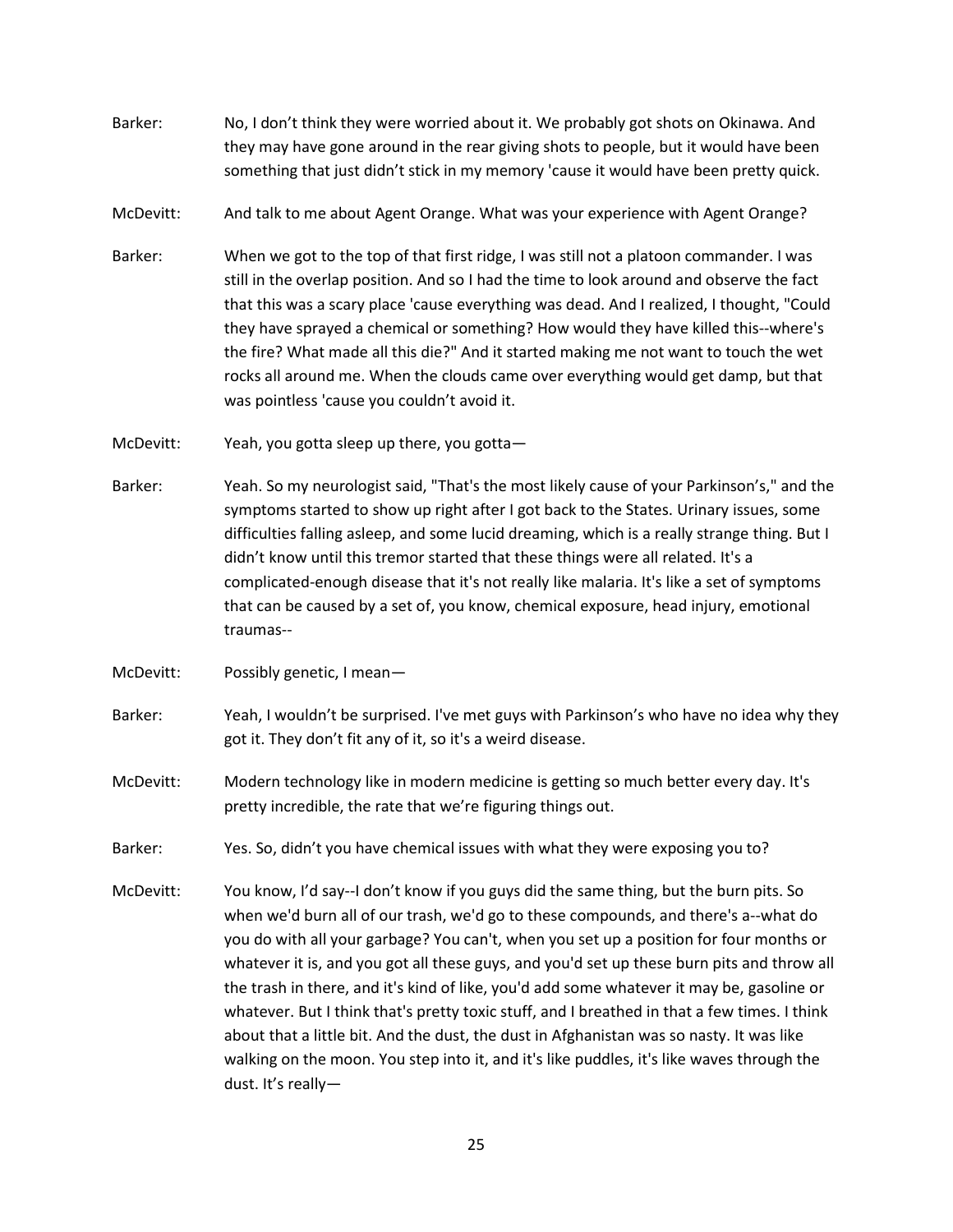Barker: Wow.

- McDevitt: Super fine sand, and you'd be in sandstorms, and you'd be breathing it in. I remember I had a pretty legitimate mustache while I was out there. I was looking like Tom Selleck walking around out there, and my NCO didn't care for it too much, if I may say so. But I remember coming back after I'd been out in the field for a while and coming back to home base. And we didn't have showers, so I was just washing it with baby wipes, and I remember it took like four baby wipes before my mustache was clean, and I was like, "I need to get rid of this. I need to get rid of this thing."
- Barker: [Chuckling] Endless dust, yeah. You can look at it as a dust mask, as a strainer.
- McDevitt: A little filter. One thing you talked about a little bit was--and it's been in a couple of books. I've read a couple of the Tim O'Brien books, and I read *Matterhorn* not too long ago.
- Barker: Yeah.
- McDevitt: So, talk to me about race relations in the Marine Corps during Vietnam. Because there was a lot of tension with that and with all the things that were happening back at home.
- Barker: Yeah, and I thought it was just Army stuff. I couldn't imagine that the Marines were actually having race problems, and I kept saying you know, "In the field, we only have one color Marine, and it's Marine green."

McDevitt: Dark green.

Barker: Dark green, yeah. And I was developing a new attitude towards black men at least. I was still afraid of black women. [Laughs] Probably because as a kid in New Orleans everybody had maids. My maid was about 500 pounds and a lot meaner than Aunt Jemima, for instance. But she loved us, you know, and it's part of--made that weird contrast in race relations in the South. It's intimate and it's hostile at the same time. Really weird. We had racial problems mostly in the 81 Mortar platoon. There were just two factions. Well, there was three. There were the Hispanic guys; there were the white guys, and they were usually southerners; and the black guys, and they were usually northern inner-city kids. And we had to pay them. We couldn't find a way not to pay them every other Friday or whatever the thing was. And on payday, we could expect all hell to break loose up on the ridge where the 81 Mortar hooches were. So the platoon, I mean the company commander, Captain Williams and me and the first sergeant, got side-arms and little, we called them Prick-1s, tiny little radios, and we'd run patrols like figure eights through the hooches on Friday nights or on payday nights to try to break up the fights, and sooner or later, there'd be sound of gunfire, and you'd have to rush to the sound of the guns because somebody was pissed about losing a hand at cards or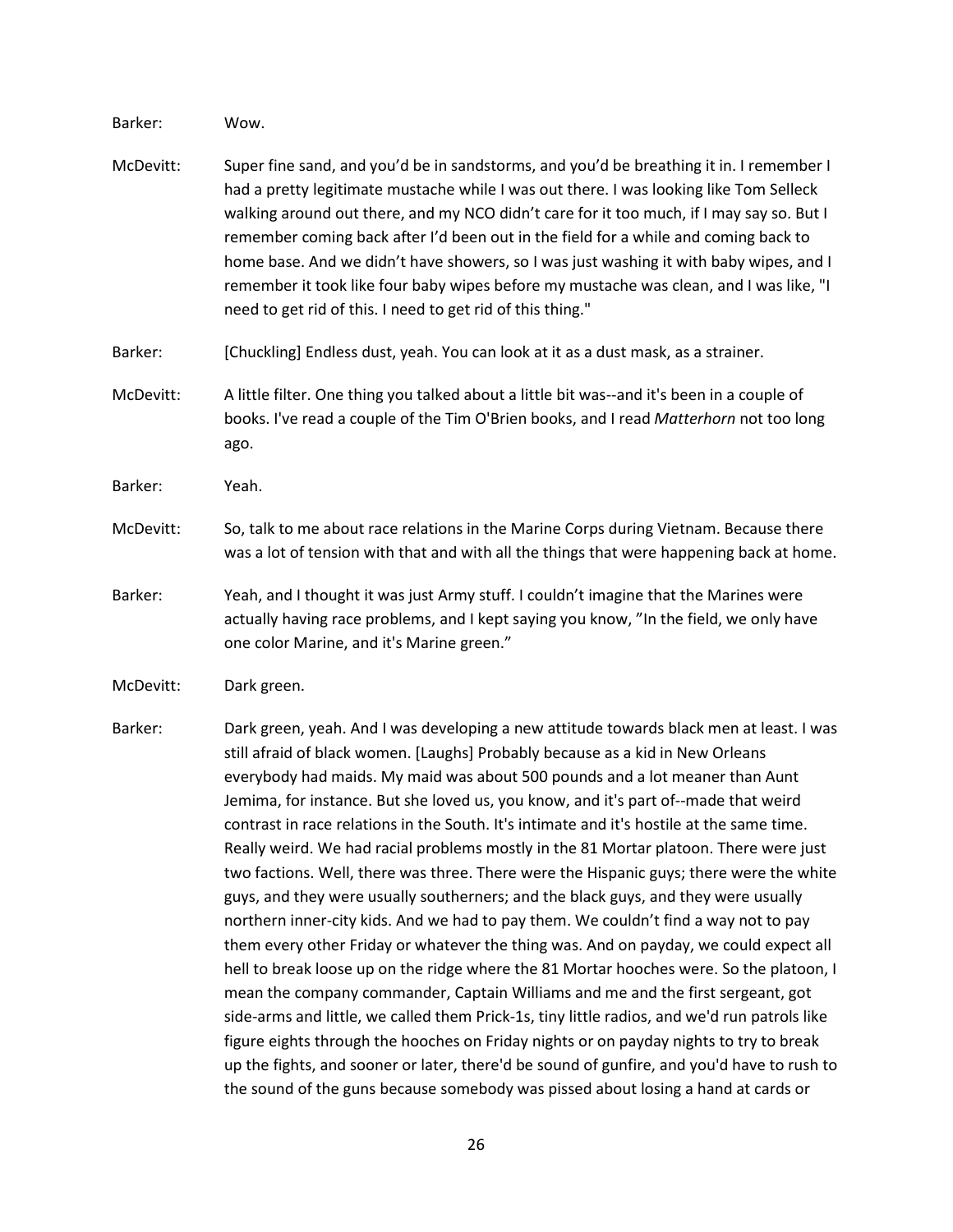something. It was always a gambling situation. And you'd burst into the hooch, and everybody would jump to attention. And there'd be smoke hanging in the air, and I'd say, "All right, who's shooting?" And it'd be dead silent, so I'd start doing individual things, and then the company commander and the first sergeant would arrive. We never were able to indict anybody because it was pointless to do that, but it really made me aware that the racial tensions back in the States were just as real here. And what impressed me was how the black guys stood their ground, because there was not a custom to resisting black guys as a kid in New Orleans, 'cause that was dangerous. You'd get yourself lynched if you did that. I never saw a lynching, I never heard of it, but I was horrified to discover what they were.

McDevitt: But the thought was there, I mean, the reality of it was there.

- Barker: Right, and now you're dealing with a black guy who's got a flak jacket, a helmet, and an M-16. And he's not gonna put up with as much shit as a poor sharecropper. And I just, I really despaired because I came back with the view that, man, the social ills that infect America really do filter into the military. And it wasn't walled off by this noble attitude that we were all Marines. It was a leaky wall. The attitude towards women was so different than it is today. I did my teaching demonstration when we were learning how to be good teachers at basic school on women Marines, and when I think about it now it was shockingly sexist, you know. And it had lots of jokes, and I had a *Playboy* pinup with a woman marine's uniform on, and we were discussing this subject by disassembling as you would a machine gun, you know, and stripping down to underwear, and [sighs], I asked a warrant officer when I was back in '06 working on the murals, I went to basic school, and instead of a class of officers going through, it was a class of warrant officers, and I stopped one of them, and he said, "In your day the issue was black/white. In our day the issue is male/female. We have women Marine officer candidates in the bachelor officers' quarters. It's two women in a room sharing a bathroom with two other women in a room. And then it's two men sharing a bathroom with two other men." I said, "Wow, that's really different." He said, "It takes some getting used to." And with all the scandals that have been going on in the Marine Corps, now, it makes me proud that they're dealing with it directly. You know, I mean, they've just come out with a commercial featuring a woman Marine in combat, and I'm glad to see that. But I've got to say, women in combat, the first time I heard the thought, it was like, "This is like sending kids into combat. That's wrong." You know? I've since met some women Marines now who I would happily send into combat rather than me.
- McDevitt: Yeah it's a--there's always something. There's always a new challenge to be overcome, and I do like--I think the Marine Corps addresses things pretty well. What were your experiences? 'Cause the uniform code of military justice had just come out during the Vietnam War. You said you guys never really convicted anybody, you never busted anybody for the incidents that happened with the 81mm or anything like that. Did you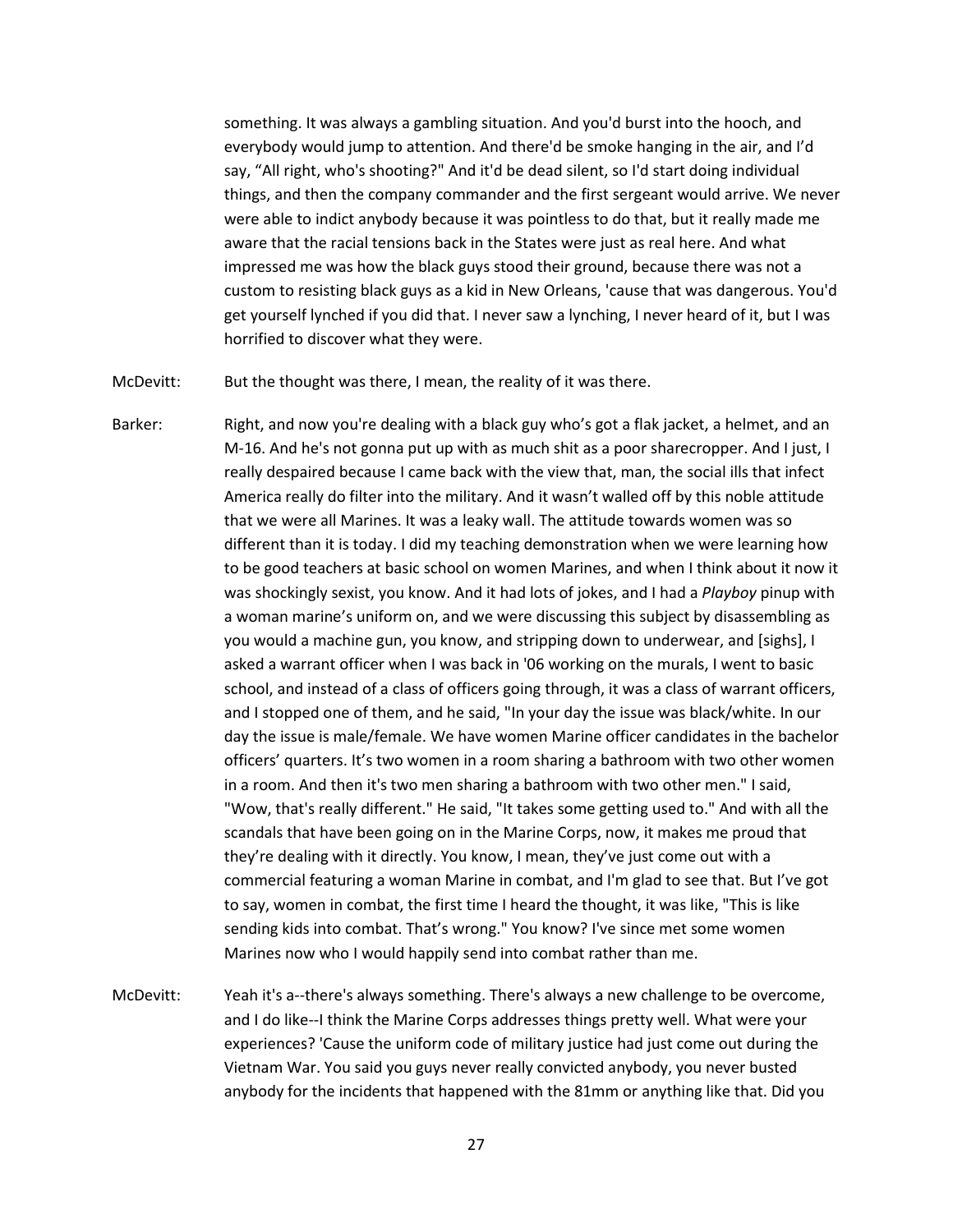have guys who needed to be punished? What kind of non-judicial punishments did you levy on marines?

- Barker: We didn't have that experience in OCS. Everybody was--that's a ten-week screening program, and it's no different than regular boot camp. And I remember being impressed with how successful it was on the psychological aspect between exhaustion and sleeplessness. You really got broken down. And our platoon sergeant took care of all the discipline. The worst thing that happened to me was trying to get away with not shaving one morning, and he walked out, "Candidate! Did you not shave this morning? Go get your razor!" So I had to stand in front of the platoon and dry shave with the razor. It wasn't too bad, but I looked at my platoon, and half of them had tears in their eyes, and I thought, they have really screwed with our minds. You know, they have really broken us down. When it's so sad that somebody has to dry shave you're in tears, you're a basket case. I never heard of non-judicial justice within my platoons except when they tried to shoot the radioman. We had a rather large perimeter 'cause all three squads were together. And he's standing up on the skyline talking on his radio, and he's on the bullshit freak, which is the lowest and the highest numbers, and he's saying, "Yeah, baby." I can't imitate the guy. He could talk so fast, and you could understand every word he said, and all of a sudden a shot rings out. Nobody knows where it comes from, but it fractures off his helicopter, and he drops. And me and the platoon sergeant are trying to figure out what to do, and everybody's standing there all thinking it's a sniper. So we had them put out probably 10,000 dollars' worth of fire, of taxpayer dollars, hosing down everything in front of him so Sergeant Mack and I could run up, grab him by the armpits and drag him into the hole. And the corpsman's looking over him with a red lens flashlight, and he says, "Your cheek? That's it? That's all you got?" He says, "Yeah, and I got an upset stomach." And then Sergeant Mack says, "We gotta medevac him," and I said, "If I call in a medevac for a walking wounded who doesn't have a profuse amount of blood somewhere, my ass is grass." And sure enough I got into a lot of trouble for it.
- McDevitt: And you said they came all the way out to your position to talk to you about it, or was that something different?
- Barker: Actually the way that worked out was, I got chewed out a bit by the new battalion commander, and it was at the same time that he saw the love beads and the peace sign, so it was a bad day al l around. But when I got into the rear I caught hell first from Captain Short, and he said, "You just can't do stuff like that," and I said, "Well, between you and me I didn't want the guy to get killed. We had to get him out of the platoon, and that night seemed as good as any other night." We couldn't be trying to protect him all the time. There was apparently some kind of loose organization of black guys, which I never was able to come up with a name or an organizational structure or whatever, but they used to get together socially, and the white guys would feel uncomfortable with it.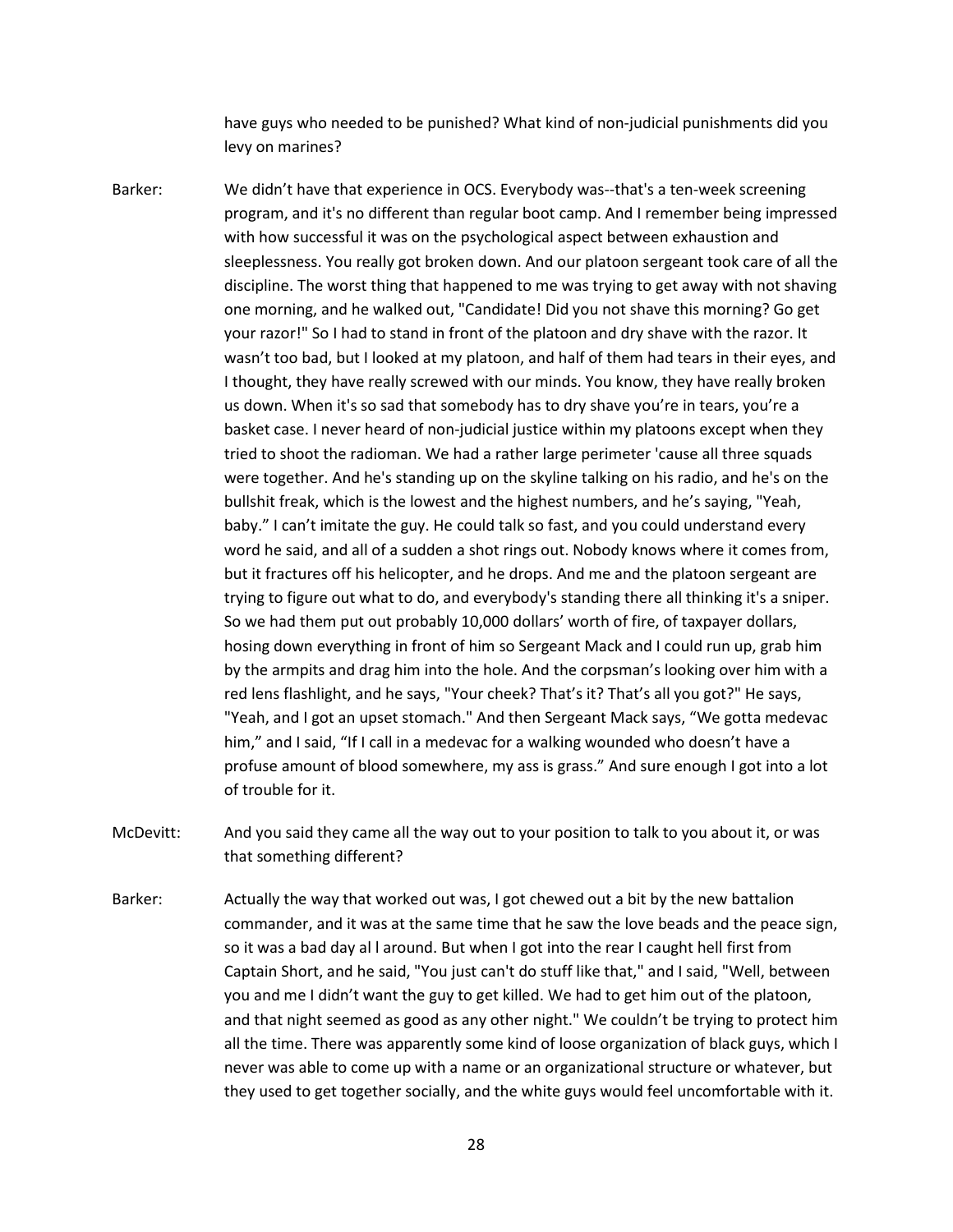And they had their secret handshake and one of the reasons the black man, the radio man and I got in trouble was he taught me the handshake, so I would walk up to a black trooper and say, "Where you at, bro?" Boom, boom, boom. And they thought I was mocking them. I quit doing that pretty quick. Can't you make me an honorary black guy? They didn't think that was funny, at all.

McDevitt: So you did a full 365 in Vietnam, yeah? Was it 365 days that you were out there?

Barker: No, I got pulled back early because 1st Marine Division was a bargaining chip with, ooh, Hanoi. The deal was, Nixon had just come in, and he had a secret deal to end the war, which was all bullshit. And he was undermining Johnson's efforts to bring the war to an end by contacting extra outside-of-normal diplomatic circles. He had a woman agent contacting Hanoi saying, "Hold on, you can still win the war. Don't cooperate with--I want to be the one who solves the Vietnam War, so don't cooperate with Johnson." And that stunned me when I learned that. His deal was, we'll pull out the 1st Marine Division if you guys will pull back to the DMZ [demilitarized zone] and stay on the Laotian side of the border with the Ho Chi Minh Trail. And so a couple of months early, Capitan Williams came to me and said, "We're gonna have to make up a loading plan. We're shipping everything back to Pendleton." I said, "When?" He said, "It could be a month, a month and a half." And he said, "I got one ticket open on a plane to Sydney, Australia if you want to go for R&R." I said, "What do I need R&R for? I'm flying a desk. I've got two clerk typists to command. We have a formation every morning." And he said, "Now or never." So I took the ticket, spent a week in Sydney, and it was fabulous, but when I came back it was real intense figuring out how to get everything loaded on pallets and who was gonna go on what planeload. And I had had embarkation training on Okinawa, so I had loaded this LST [landing ship tank] for the float and been responsible for how the load goes into the ship in what order so that it comes out in the right order when they lower the big door in the front. And they said, "You figure out how to get H&S back. We've got so many trucks, we got so many jeeps, we've got so much fuel, we got all this cooking equipment." And I said, "What are we doing about the hooches?" They said, "We're leaving them." I said, "Great, this could be a village, you know. Tin roofs are way better than thatch roofs. This is great for the civilians." But it turns out in '92 that they just took everything down and reutilized it all. So I wound up short--I'll have to confirm on that timeline exactly how much it was, but we flew back, and when we got back to Camp Pendleton Captain Williams said, "You can't be XO anymore. You're one of the most junior lieutenants in the unit, and this is the senior lieutenant's job. We're back in the real world. We've got to go back to the table of organization. So what do you want for a job? And I said, "Anything but the 81-mortar platoon." [Laughs] And he said, "I haven't got anybody else. You're it. You got the 81. I said, "Oh, geez, what am I gonna do now?" But they had a gunnery sergeant who they loved, Sergeant Diaz, who was a very maternal sort of guy, and he loved his guys, and they loved him back, and they never fragged him, so we quit trying to put platoon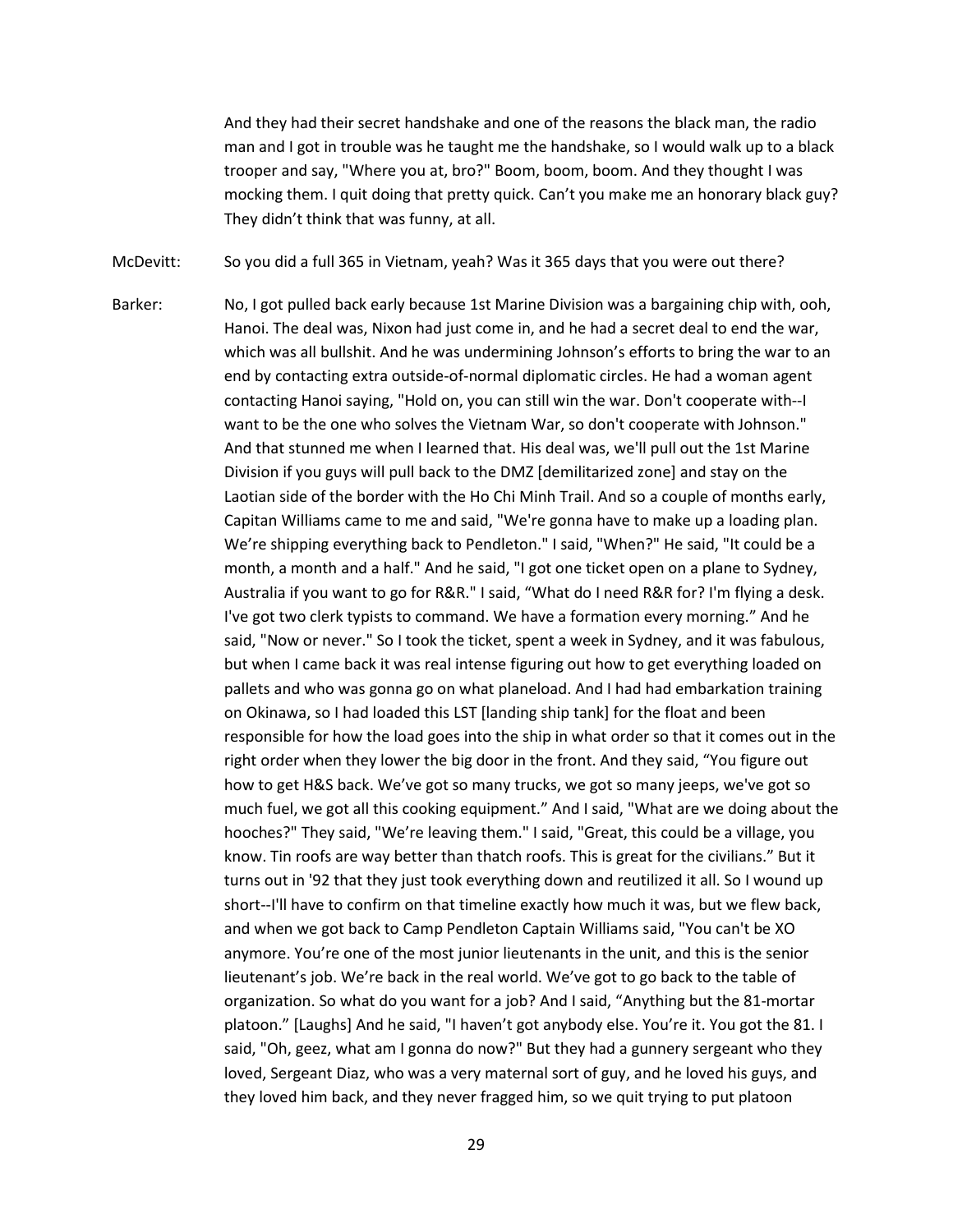commander in charge of the 81 mortar platoon, and Sergeant Diaz took care of them. And slowly they got their court dates, they got dismissed from the military, they went into drug rehab or whatever, and we started replacing them with new guys. So I thought up these competitions, and I got 81 mortar units from up and down the west coast to come to Pendleton, and we would shoot on ranges and test each other for time, and I could get--my guys could get five guns set up in five minutes with, what do they call, the fire control place with big plotting boards and the maps slipped under the plastic. And they could get the first rounds onto the target, which was in a rusty old jeep or tank or something out there. And it was a lot of fun, and we made up awards for ourselves. And it was so much fun that Captain Williams finally came to me after about six months and said, "I know where there's an opening in a recon unit just up the road at Camp Onofre. 1<sup>st</sup> Recon Company." And I said, "I'm there. What's the job?" He said, "S2." I said, "How are you gonna do intelligence when you're in California? There's no enemy. Protestors? What are we gonna use for an enemy?" He said, "You'll wind up being like an S3. You'll be thinking up training things to do." and that was true.

McDevitt: And how much time did you have left on your contract when you came back?

- Barker: I think about six months. Yeah.
- McDevitt: When I read a lot of the books about Vietnam I kind of walk away from them, kind of how I feel about Afghanistan, to tell you the truth, with kind of a pit in my stomach, kind of an empty feeling. You're talking about the politics a little bit and what was going on. How hard was life transitioning back into the real world? So you've got six months left on your contract. When you get out, do you start immediately thinking about the big picture of what's been going on in Vietnam, or have you ever really taken the time to kind of reflect and read and think about the big picture kind of thing and what your involvement was and what our involvement was in the Vietnam War?
- Barker: I have read a lot of history, and I started with Stanley Karnow's book, which was a little unnecessarily big and thick. And I spent some time talking to Karl Marlantes when he was signing books for *Matterhorn*. And he recommended some other reading for me. But it sobered my appreciation of politics to a point where I got to be pretty cynical, and then Trump came along and completely blew any perceptions out of the water of- cynical is not the right word. Sometimes, hopeless seems like the right word. But I did read as much as I could on what was going on diplomatically behind the scenes. And I had a roommate in college who is now a Chinese politics professor at the University of Virginia at Charlottesville. And he was very pro-Vietnamese during the war, and I didn't understand why. He was a language expert. He taught himself Serbo-Croatian just for fun, and he never learned to speak it 'cause he couldn't find anybody who could speak it in Fort Worth, you know. So he speaks, reads, and writes in Chinese, in Mandarin, in Cantonese and in Vietnamese. And he writes books about the politics of it. I've tried to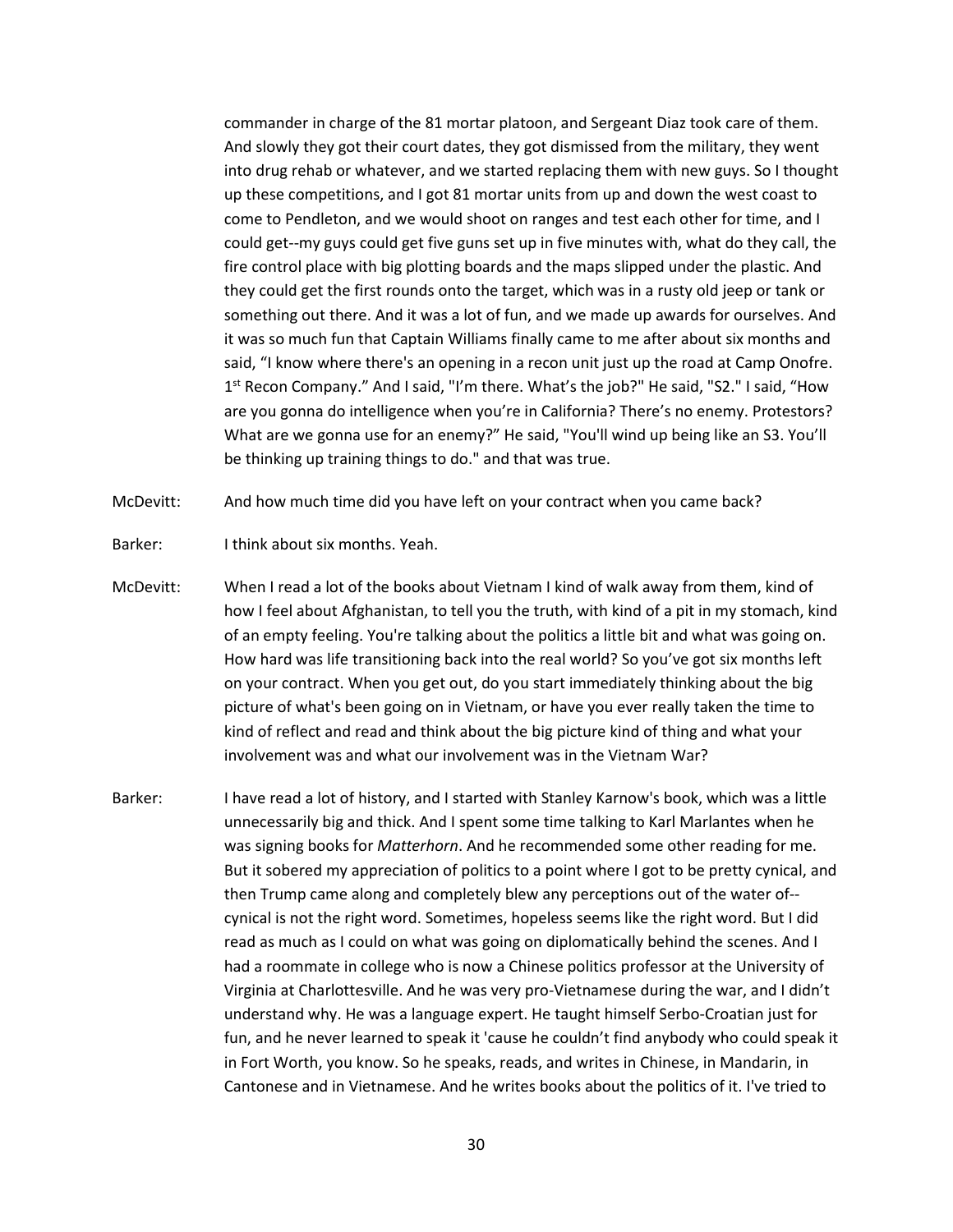read a couple of them, and they are just so dense I'm falling asleep after the second paragraph. What could that mean, geez. But it's been read into politburo and Beijing as an informative piece of literature about politics, and Hanoi and their politburo. And he's got friends in both places. When I went back in '92, by the time we got to Hanoi I had six or seven books from Brantly the roommate that I had to go find the minister of suchand-such and give him the book and say, "This is from Brantly." "Oh, wait a minute, I've got a book for Brantly." you know. He was sympathetic enough that he gave me the Vietnamese point of view, and when I read about Ho Chi Minh I came away impressed. Here's a guy who was very determined. And yes, he was a communist, but in his own way he had a really disciplined and honor about what he did. Very Zen-like, you know.

McDevitt: I kinda look at Ho Chi Minh, I think he is in some ways more of a nationalist than a communist. He appealed to the West first before he went to China. It seems like--he helped us in WWI, he was fighting on the side of the Allies. He was actually a truck driver for Clifton Cates, the Marine who won the Medal of Honor at Belleau Wood.

Barker: No. Really?

McDevitt: We had a gentleman here—

Barker: Cates stayed in the Marine Corps after he got his medal?

McDevitt: I believe so. I can't remember. Yeah, we had a talk here not too long ago with, his last name is Nelson, but he wrote a book called *I Will Hold*, and that was one of the strange facts. Ho Chi Minh was driving trucks for the Allies in France at the time, yeah.

Barker: Wow.

- McDevitt: But I kinda looked at him as more of a nationalist, and then he died, and he became this martyred figurehead over there. But what did—
- Barker: Did that really answer your question, or did I get sidetracked?
- McDevitt: You know, I'm trying to think of what exactly my question was.
- Barker: Something about the way it affected my thinking about politics.
- McDevitt: Well, yeah, just kind of--'cause it seems like America in a lot of ways, and the military, there's definitely some morale problems after Vietnam, I think. But it seems like America became jaded with politics right around that time.

Barker: Yeah, yeah.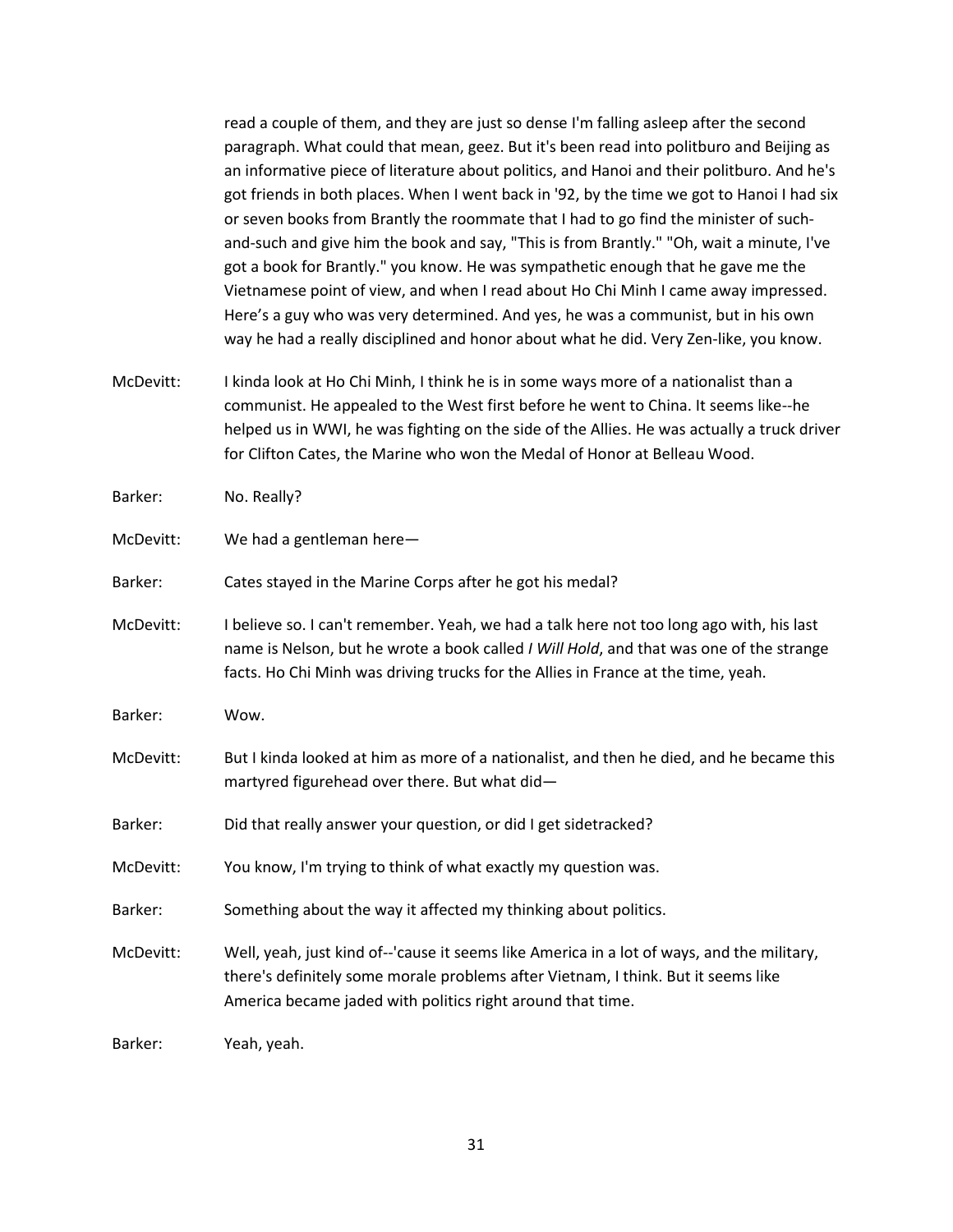- McDevitt: A huge part of the population. And so many military members came home and got really raw treatment when they came home. Did you experience anything like that?
- Barker: I didn't. I wasn't treated badly because as soon as I got out of the Marine Corps--if it was gonna happen, it should have happened when I was stationed at Pendleton living off base in a civilian existence and living with a girlfriend I had met just before going overseas. But as soon as I got out, we moved to Canada to British Columbia where I got a teaching certificate and a job as an elementary school teacher, and I was pretty unscrewed-up by the war I think by most standards, except when the boys in my class would bring plastic guns to class, and I'd wind up doing a diatribe that I'm sure they were like, "What set him off?" You know, [Chuckling] and even the parents would say, "Mr. Barker, what is this about the plastic guns that you just go berserk?" And my friends in Canada from college were guys who left to avoid the draft. And they kept saying, "You got it totally backwards. You come here first, then you don't have to go over there. We don't need to hear what you experienced over there. That's what we were trying to avoid. What were you dumb?" And I guess I think the abuse of the troops was true, it's just that it's so horrifying that it's become like an urban legend and grown beyond what actually happened, but I do think the country was--is still in shock. I think that Vietnam was a turning point, but it's also on the tail end of three assassinations in a row. And so it was like suddenly we hit puberty as a nation or something, and everything was different, and we had to start looking at the world in a much more grownup way.
- McDevitt: And in a lot of ways, the Civil Rights Era is when we really became a nation, because the things that were in the constitution were not made for all of the population until that time. So in a lot of ways, I think you can kind of look and say the country is about seventy years old, and I think we've come a long way in those seventy years, but it's a—
- Barker: Yeah, that's a good way to look at it. I like that.
- McDevitt: But, yeah, and I was able to talk with Karl Marlantes for a little while, too, and he's a pretty--he's a good guy; that's a good book. But what do you think when you look at the conflicts, everything that's going on nowadays? Well, hold on, before we get into that, that kind of stuff, is there any one particular thing that you witnessed in the Marine Corps that you were involved in that kind of typifies your service? Is there one moment or--that you're like, that's my time in the Marine Corps. That was it?
- Barker: Yeah, it would have to be on that same defoliated ridge on the first night where we left a squad at the crest of the hill, right at sunset we managed to get to this spot after eight hours of hands-and-knees climbing. And one of the troops looked out at the ocean and said, "Lieutenant, you see that little gray smudge on the horizon? I bet that's Los Angeles." We were high--it was 3,300 feet, and when we left them there, the word was no smoking, no talking after dark unless you whisper, no flashlights, above all no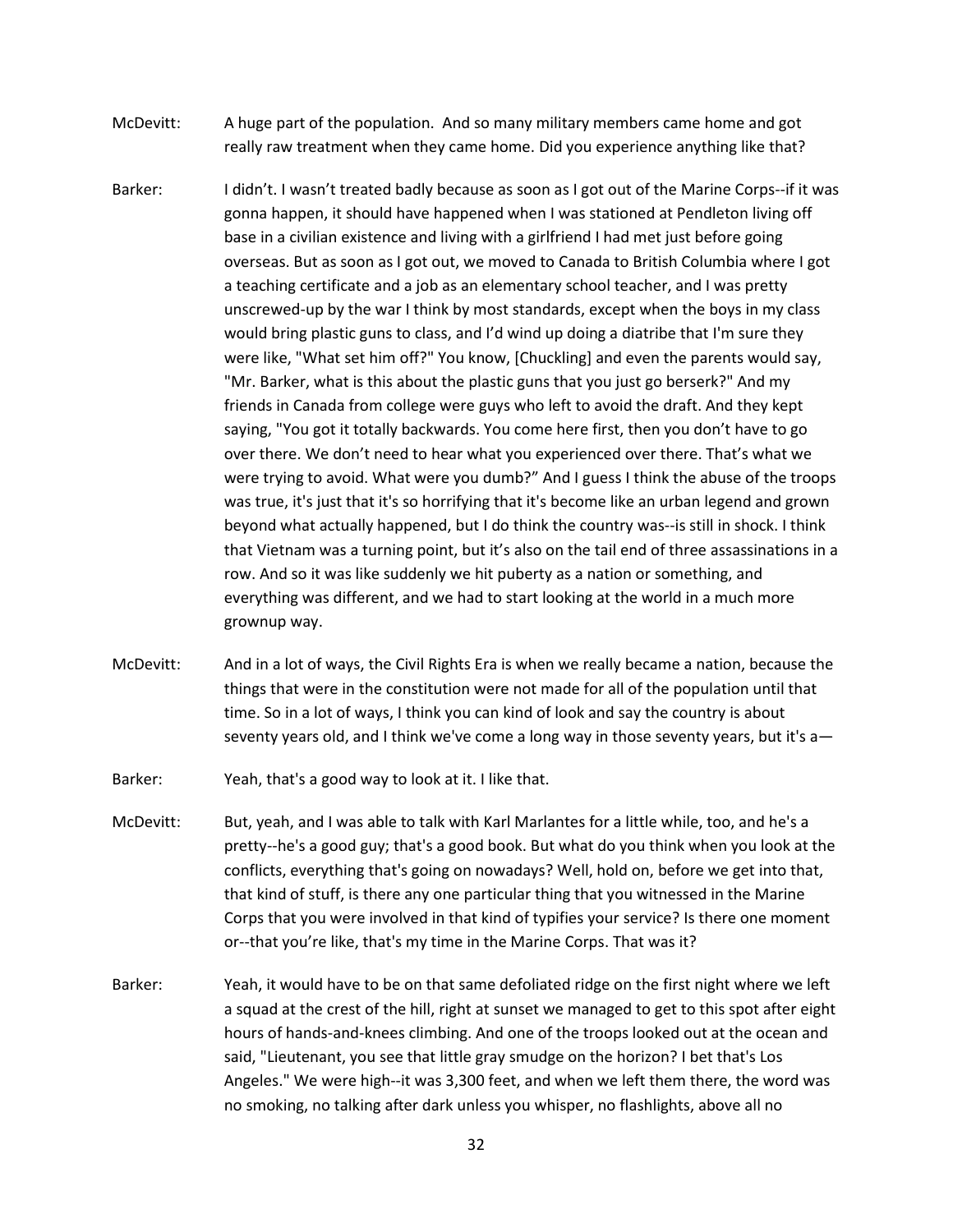cigarettes, and no heating up your C-rations. Eat cold, you know, it's gonna be total blackness, and then I moved on with the next platoon, the next squad, and the third squad I had Sergeant Mack--no, I had the guy who was still the platoon leader, but me and Sergeant Mack were in the middle. And about midnight, we heard, boom, and thought Oh, boy what is this. Crawled over to the radio. All I could see was the little litup numbers on the radio. Couldn't see the radio, couldn't see anything, it was so black, and listened to this drama unfold. Three guys had found a Chinese claymore. They took the cover off of it and took the C-4 out, bunched it into a ball, and they were gonna light it and heat up their C-rations. But they were down in amongst some rocks, so they figured nobody would see them. And apparently, they forgot to take out the blasting cap. And boom, one of them was immediately disassembled. And we carried his body down the next day. It took four guys 'cause it was such a steep, rocky slope. And they lost his head on the way down, bounced out of the poncho lining that we had him snapped up in. The other two guys were bleeding out fast, and so we called for a medevac. As soon as the big CH-46 gets into the clouds he says, "I'm sorry guys, I can't come in and save your guy, I've got two Cobras spinning around up above in opposite directions, and I've got my bird with my whole crew, and like I got sixty feet of reach. And if I just touch one of those rocks down there, I'm down." And he says, "I know people who have died on this ridge. And I'm not gonna--I can't rescue your guy, I'm sorry." So everybody is thoroughly bummed thinking these guys are gonna bleed to death before morning. And then we get a call from a guy who says--I can't remember his name, he was Chicken Hawk or something. He was an artillery observer for the Army in a Loach [Light Observation & Artillery Control Helicopter] by himself, and he watched the big birds try and go down into the clouds, and he said, "I think I can get your guy if you've got some flashlights or something you can signal me." He came down and said, "Now let's do this by sound." He says, "Okay, it's sounds like you're on an azimuth of such-and-such, and he says, "Okay, so I'm flying on a back azimuth, real slow." And finally he said, I think I must be right on top of you, and they said, "It sounds so loud you've got to be right here," so he hit his headlights, and he was ten feet from the nearest rock. And he sidled up to the rock, and they used red flashlights to see what they were doing. They loaded the one guy—one of the guys had died from bleeding out- -they loaded the one guy who was left, packed him in the little compartment behind the pilot, and the guy went straight up like that, and we could hear him [whooshing sound)] The sound was diminishing fast, and he said, "I'm out of the clouds." [Pause] It still chokes me up when I think about it. He said, "I'm out of the clouds. I can see the moon, I can see the harbor, I can see the [USS] Repose"-it was the hospital ship—and he said, "I'll have him on the deck in fifteen minutes." And we're in a combat zone, and we can hear cheering coming from the end of the ridge through the dark. And they were- eventually we were able to get a helicopter to get one of the bodies out. The other body, we didn't have it together fast enough. It was the teamwork, it was the willingness, and it was an Army officer. I badmouthed the Army from day one. And I never found out who the guy was. And I've talked to helicopter reunion places and guys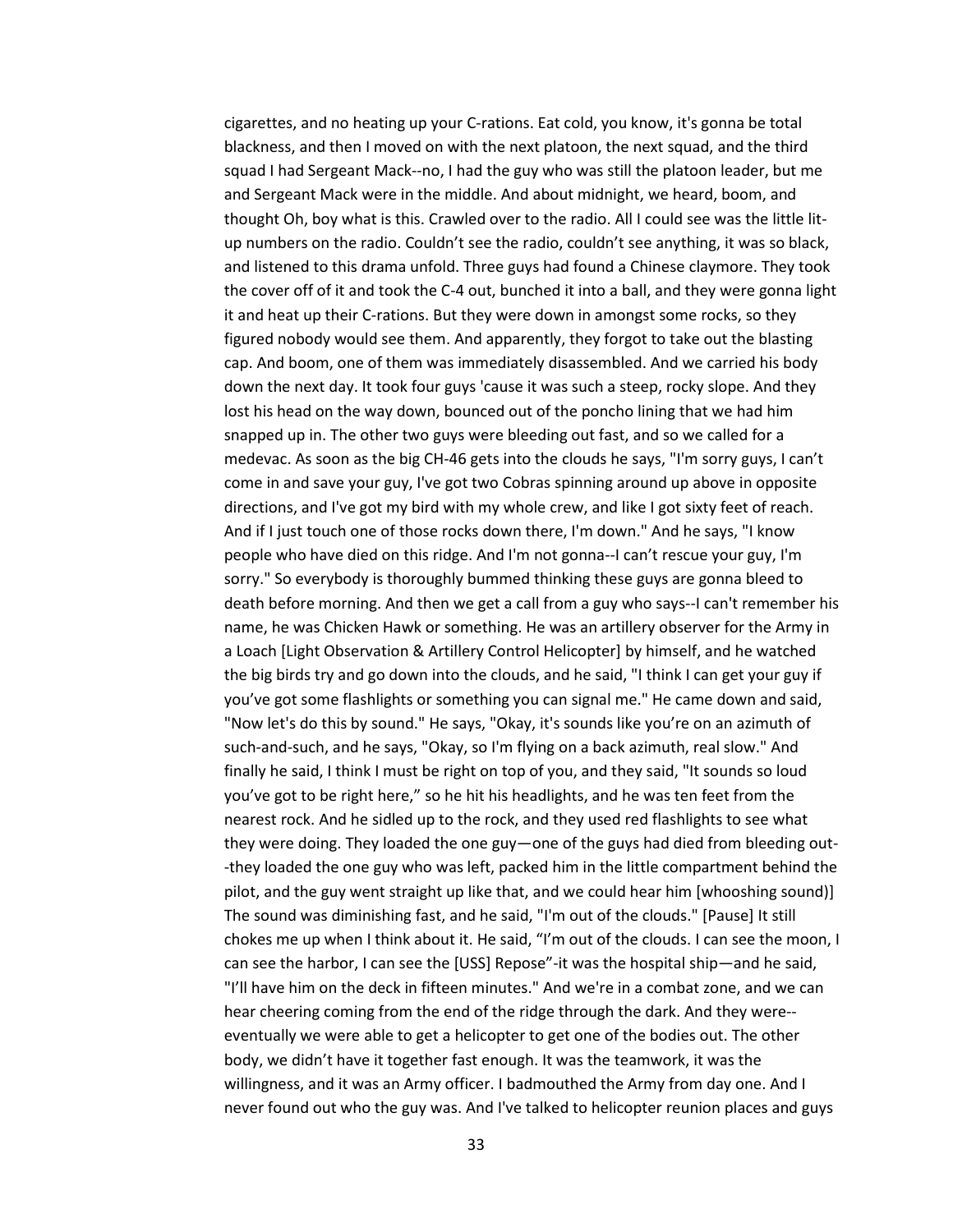who said, "Oh, yeah, we can find out who that was." I can give them the date, I can give them the time of night, I can tell them exactly what the coordinates were, and I haven't been able to find that guy. So if you guys can help with that--what a hero. That to me was really, it was an uplifting moment because it was like a movie. It was such dramatic heroism. And that guy was in the same position, if his rotors had touched a rock, he'd been down and crumpled up inside the wreck, you know.

McDevitt: Wow.

Barker: Yeah, I've got a painting of that, and I finally got to do one ten or fifteen years ago of what I envisioned it happening. And I can locate the spot with Google Earth, but they don't drive cars around up there, so everything is kind of distorted and splayed out. But that ridge is still, to this day, it is brown. There's nothing green growing there.

McDevitt: So did you use the GI Bill when you got out? So real quick, what was the reaction of your parents when you got home?

Barker: My dad I think was confused. I don't think he knew what to do, 'cause he never expected me to join the Marines, and then he must have been terribly afraid. I was just thinking about that this morning, and he must have been terribly afraid I was gonna get killed, and he knew a lot of marines who did get killed in WWII when he was in the Pacific on the aircraft carrier. My mom was one of those martyrs who a good Catholic woman who just prayed and said novenas and burned candles to saint somebody, and she sent me a scapula to wear on my dog tags. And the one who I think was the most demonstrative was my older sister. She said, "I was so mad at you for doing that. That was so stupid, you could have been killed. And you used to climb trees and get way up in the top of these trees when you were just a little kid, and I'd think, 'How stupid is he? He's gonna fall and kill himself.'" She's a good alerter. You know, but she was very affectionate in the way that she did it, and my family was not prone to shows of emotion. My mom just said, "I'm just glad you're here. You didn't do anything you shouldn't do, did you?" [Laughs] Well, there was Sydney, but I didn't tell here about that. So, well I think it just threw my father for a loop because this was not the guy he thought he was raising.

McDevitt: And did you have any brothers? I didn't ask.

Barker: No, I was the Catholic American prince, the only boy with three girls.

McDevitt: So you get home, you do a little bit of S2, you set up the operations. When you get your EAS [End of Active Service] paperwork, you get your DD214, how long do you stay in the Pendleton area before you take off? Do you go home for a while before you head up to British Columbia?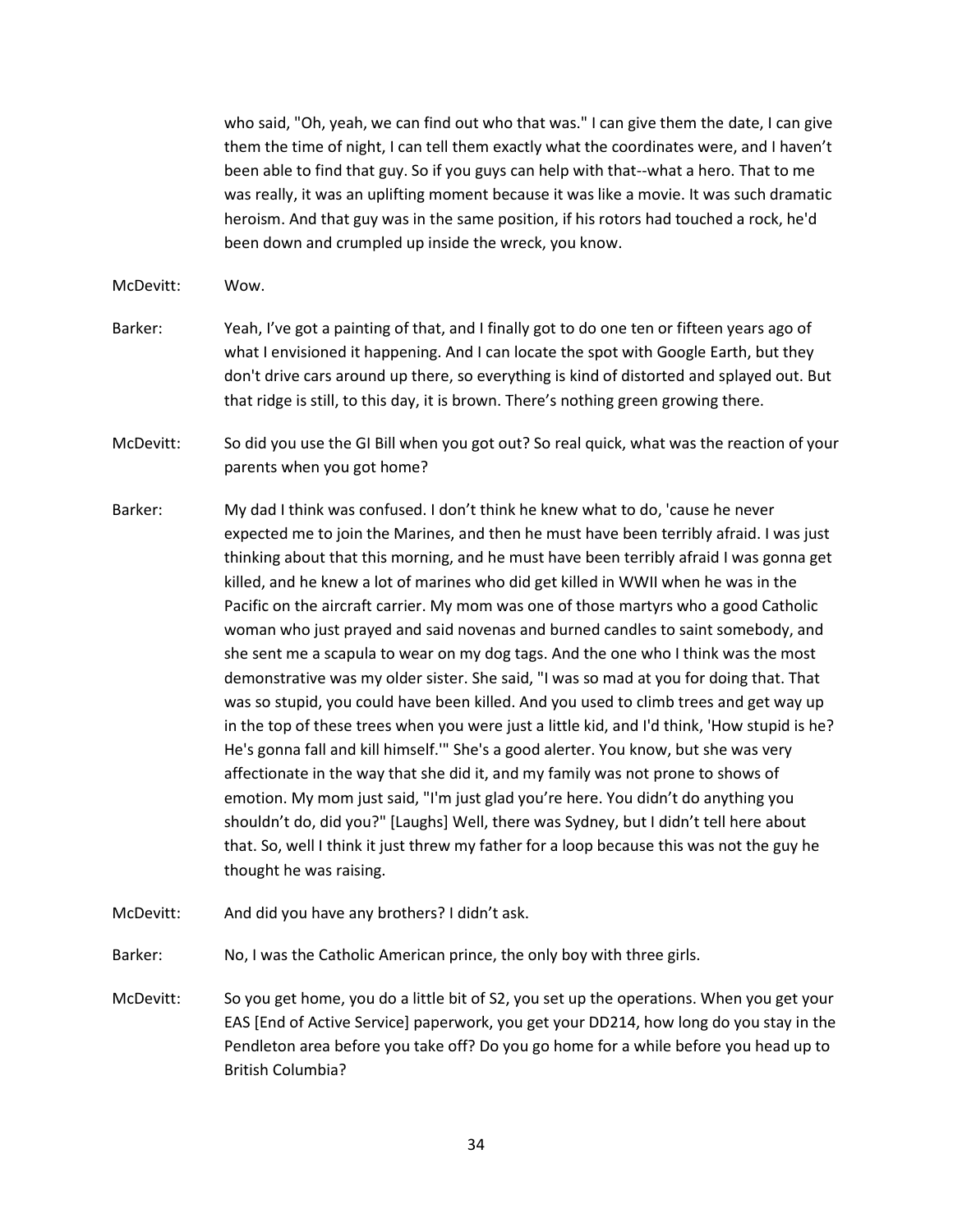- Barker: Yes, I went home and had like a week to connect with high school friends and relatives. It's a very large family on my mom's side. And that was nice. I could bask in the glory of being a veteran. And I had the credentials that I was looking for of being an artist that if somebody said, "Artist?" I could say, "Marines, combat, officer, Vietnam." [Exploding sound, chuckling] Big thunderclap, and they would go, "Okay." So I was glad to do that, but I was still a young silly at that time. People would say, "How was war?" and I would say, "Oh, it was fun. Burn hooches, shoot babies. It was so much fun," [laughing] and they would be horrified. And it was cruel, and it was silly of me of say those kinds of things, but I really did feel that I was not screwed up. It was only after years of PTSD symptoms and realizing that it's not normal to check into a motel when you're going off on a mural job somewhere and have to open the door real quietly and kick the bathroom door open and then pull the curtain aside in the shower, because the last thing they're gonna be expecting is for me to be expecting that they're there. And I'm thinking, why would somebody want to attack a random stranger in a motel? And I knew it was crazy when I was doing, but it became normal. I felt better after that was going on. And I used to not lock the doors because if they were gonna come I wanted them to burst in. I wanted to see what I was up against. I wasn't up against anything except my imagination, you know.
- McDevitt: I meant to ask you this. I hate to keep backtracking. I asked about your patrol areas, and then I asked about what kind of work scpahedule that you were on. Were there certain areas or like villages that were just like, oh, we gotta go back there again. Were there certain enemy hotspots? Yeah, was there anything like that where you just, like, you knew there were sympathizers or—
- Barker: Yeah, there was an area directly west of Đà Nẵng in the valley there, there were villages like Trúc Đường and Song Mai, and there's another one in there. If they had a Catholic church or a Buddhist temple they were generally considered relatively safe. Then there was the Tuy Loan River along the bottom edge of the map, and on the other side of that we refer to as Injun Territory. And there were dozens of villages on the map there, but they all had "destroyed" in parenthesis underneath their names. And I went through one of those destroyed villages, and I kept checking my compass and shooting an azimuth at that mountain and looking on the map at that mountain. No sign of the village whatever. And that's probably because it was burned to the ground, and it apparently had been made a free fire zone earlier in the war. And every time we crossed into that, we got into trouble. And that's where the counterintelligence team wanted to go. And they did have good intelligence in that we did find a spot. But it might have been five or six guys, and I've got a platoon at that point of about fifty-five guys specially with artillery observers so I wouldn't kill us again, and if it was Trúc Đường or one of the other small villages, I got to a point where I knew the village chief's name and I had been taught enough by Henri to squat down and try and get my knees under my armpits, which is very hard to do, especially in jungle boots. And he would squat down next to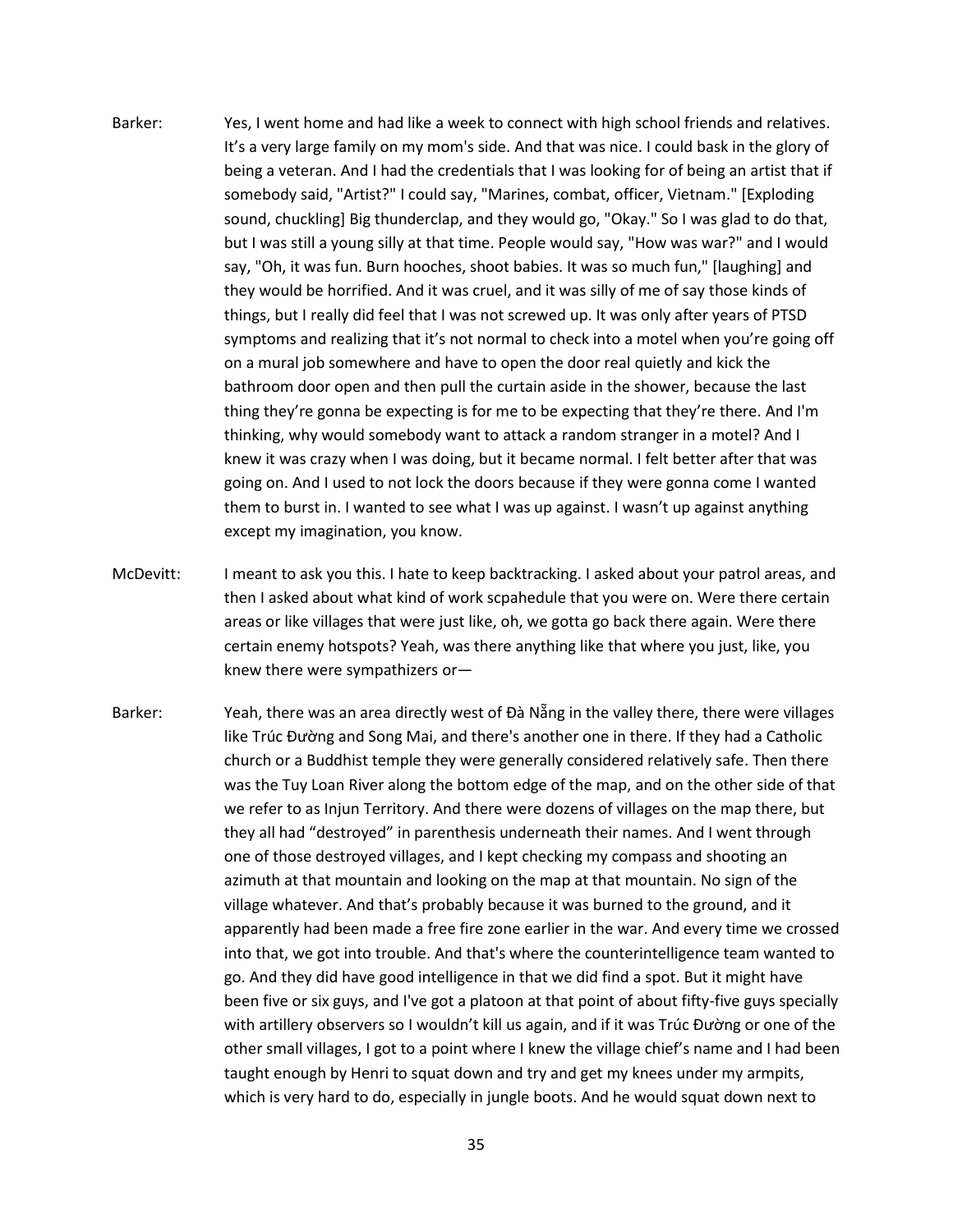me side by side, and we would play with the dirt. And I would make small talk in Vietnamese, and we'd both look out this way, and every once in a while he would put some dirt in his mouth to taste it. So I learned how to do that, and that was checking the PH for a farmer to see whether this was good soil or not. It was a way of saying you're just passing time like one farmer to another. It was so weird. And he would put his hand on my knee, and the troops would all go, "What, is he gay? You're such an old guy." And I would have to point out to them the South Vietnamese troops used to hold hands with each other all the time walking down the road if they were buds, and they soon recovered from that. South of the Tuy Loan River was a danger area. And there were certain areas where we expected to get hit. We knew that there was an NVA presence on top of 1192, but they stayed away I think just because the visibility made it impossible to--you couldn't even move around much less find a target. When they were shooting RPGs, it was just because they had extra RPGs [rocket-propelled grenade].

McDevitt: Spray and pray, you know.

Barker: [Laughing] Yeah, right. That's a new one for me. I like that. Spray and pray.

McDevitt: Spray and pray, yeah.

Barker: It sounds like a late-night TV commercial.

- McDevitt: And what kind of numbers--when you would be engaged, what kind of numbers were you going up against? Was it just like small teams of five guys like you were saying, or did you ever come across large forces?
- Barker: In order to engage a big NVA unit, it would have been back in the mountains towards Laos, and we could see the peaks from Laos from Đà Nẵng . And so it wasn't that far away. Five, six miles. It's the narrowest point of Vietnam, right in the middle. That would have taken an operation. I think they would have packed a bunch of helicopters full of troops and landed us in some safe area and had us spread out to go after them. But as long as they stayed back there, I think the Marine Corps, the brass was content to let them stay back there as long as they don't come bothering us on this side of the border. The most troops I ever ran up across might have been six or seven. Usually, we'd find bloody bandages, sometimes blood trails. And I don't think I ever saw a dead enemy. We'd have to make conclusions about how many we were shooting at us by, "What did you see? I saw six spots firing." Or you find a brass in the grass, you know, and you could make a guess. And we would exaggerate the numbers. And when they'd get to the rear somebody at the combat operations center would exaggerate that numbers again. 'Guess how many we killed today in this war of attrition. Boy, doesn't that make you feel good?" The next day those undead would come back at you.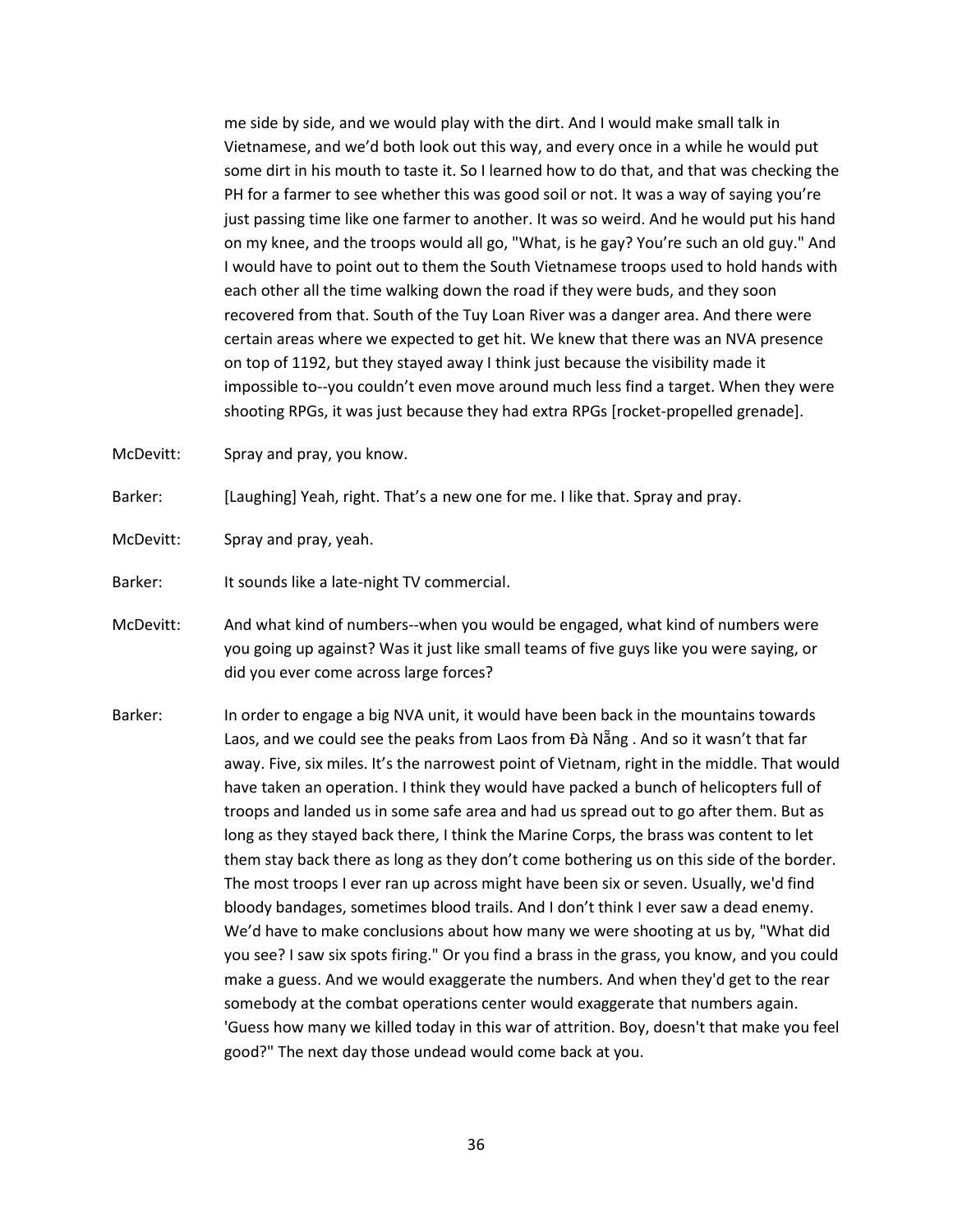- McDevitt: And then was Henri like monitoring radio traffic to try to get intel on that stuff? Did he go out on the patrols with you all the time?
- Barker: I never sent him out on an ambush, and that's because he asked not to do that. An ambush seemed cowardly to him, and frankly, it seems a bit cowardly to me. But I sat in on a few ambushes, and I'd gotten really good advice from the jungle warfare training. Among the things they told us was camo up as much as you can. Stick leaves in your collar. Just turn yourself into a bush so that you can get as close as you can to the streambed or the trail or the roadway or the bridge or whatever is gonna be your fire zone, your kill zone. And he said, and if you are letting them walk past you so that you can get them all into the kill zone, don't make eye contact with them because they will sense it. They will know immediately, somebody's looking at me. And they'll look you right in the eyes, and that jig is up. And I've since tried that at red lights, stop signs, several times where I just look at the person next to me, and sooner or later they go--it's some kind of ray, like superman. But they're such sitting ducks, there'd be a second and a half of extreme violence and this stroboscopic vision at night from all the flashes of these people writhing in pain, and then dead silence, and then you'd check for--you'd kick the weapons away from them, and then you check for any kind of paperwork. And you'd find a guy's wallet with pictures of his wife and daughter. You know, and sometimes you--you look at their face and think this is somebody I could have known. I had a math teacher that looked like this. It is so weird. And you know, I don't know if you've read that book *On Killing*.

McDevitt: By Lieutenant Colonel Grossman? Yes.

Barker: Yes, excellent. Really gets to the heart of the matter thou shalt not kill, especially when directed by Richard Nixon to do so.

[Laughter]

- McDevitt: That's a great caveat. That's a great caveat. Did you ever get caught in an ambush? Did you guys ever face that?
- Barker: We think it was an ambush--we thought it was an ambush at the time--that my guys came out of pretty much intact. I can't remember if somebody--were any serious wounds. But it could have also been stumbling upon somebody who wasn't ready but had enough time to fire the first shots. But it was a close-in thing, so we called it an ambush and I've read over that little office booklet I've got sort of like a day-timer thing that I made up. I've read over daily reports, and I've got one that covers three or four days, and it's got the position numbers, the coordinates, the time of day, the date, and just simple things like five NVA fired a few rounds and then boogied. Or guys in black tshirts ran away, didn't fire any shots, we fired after them. And I don't remember any of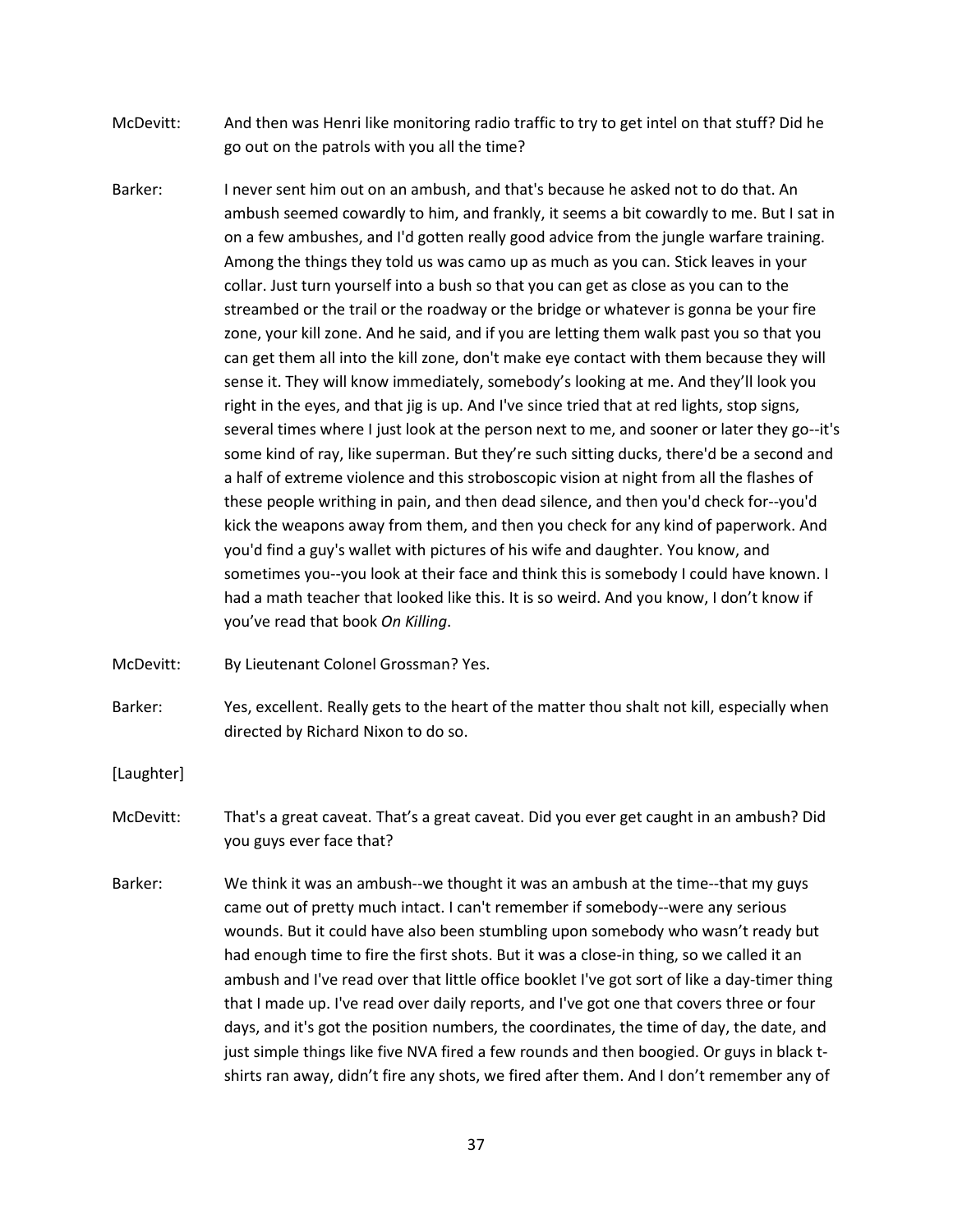that stuff. And I often wondered how much I've just purposely let go, because there's a lot of shooting in those things that I just don't remember.

- McDevitt: Did you come to a point, was there a time--you talked about the out of body experience a little bit, but was there a time where you just come to a point where, if my number is time to punch, if it's time to punch my number it's time to punch my number? There's nothing I can do about it, you just gotta keep—
- Barker: Yeah, I went in with the assumption that the more--the better you work out, the stronger you are. The more coordinated, the more knowledgeable, the more professional, the more you're squared away, the braver you are, the more resolve you have, the better. And I came away thinking, what a craps shoot. This is total luck, and trying to organize combat, one of the things I love about Marine doctrine is what an Army general told me when I was painting a mural at Cantigny out west at the First Division Museum. This guy said he was the first-- he was a general--sorry, a one star general. I think he said he was the first commander of the Delta Force but that I was not supposed to mention that to anybody. You know it spooks a lot to say, "I can't tell you that or I'd have to kill you." That kind of thing. He might have been pulling my leg, but he said he had taken all of the Marine Corps senior officer training as an Army guy. And he said the Marines have one philosophy. Hey diddle diddle, right up the middle. And he said, it's that simple solution to problems, go at it full bore, and that's how they're dealing with the women in the Marine Corps issue. I think they just--do the obvious when all else fails. And I appreciate that about the Marine Corps.
- McDevitt: Me too.
- Barker: And I came out thinking that it is chaos. I can make an elaborate plan where you guys are gonna do a right envelopment, and you guys are gonna do a left envelopment, and I'll tell them to call off the artillery at the last minute when our own guys are getting fragmentation, and then you rush in from either side, and one side will wear little red bandanas, and the other--you know. There's just, hit them with all you got as far away as you can hit them.
- McDevitt: Get them to put their heads down, and you move up, get closer.
- Barker: If you've got fire superiority. I never understood in school what that meant until experiencing it. Yeah, if you can't stick your head around the tree to fire back, you're sunk because they're moving up on you. So the first thing you do is be as aggressive and unload everything you got.
- McDevitt: Yeah. Well, that seems like a pretty Marine Corps place to end the interview. Is--let's go on, so your art. I didn't know you had a mural at Cantigny. You went to school, you went in Canada, so they don't honor the GI Bill up there, obviously. Did you--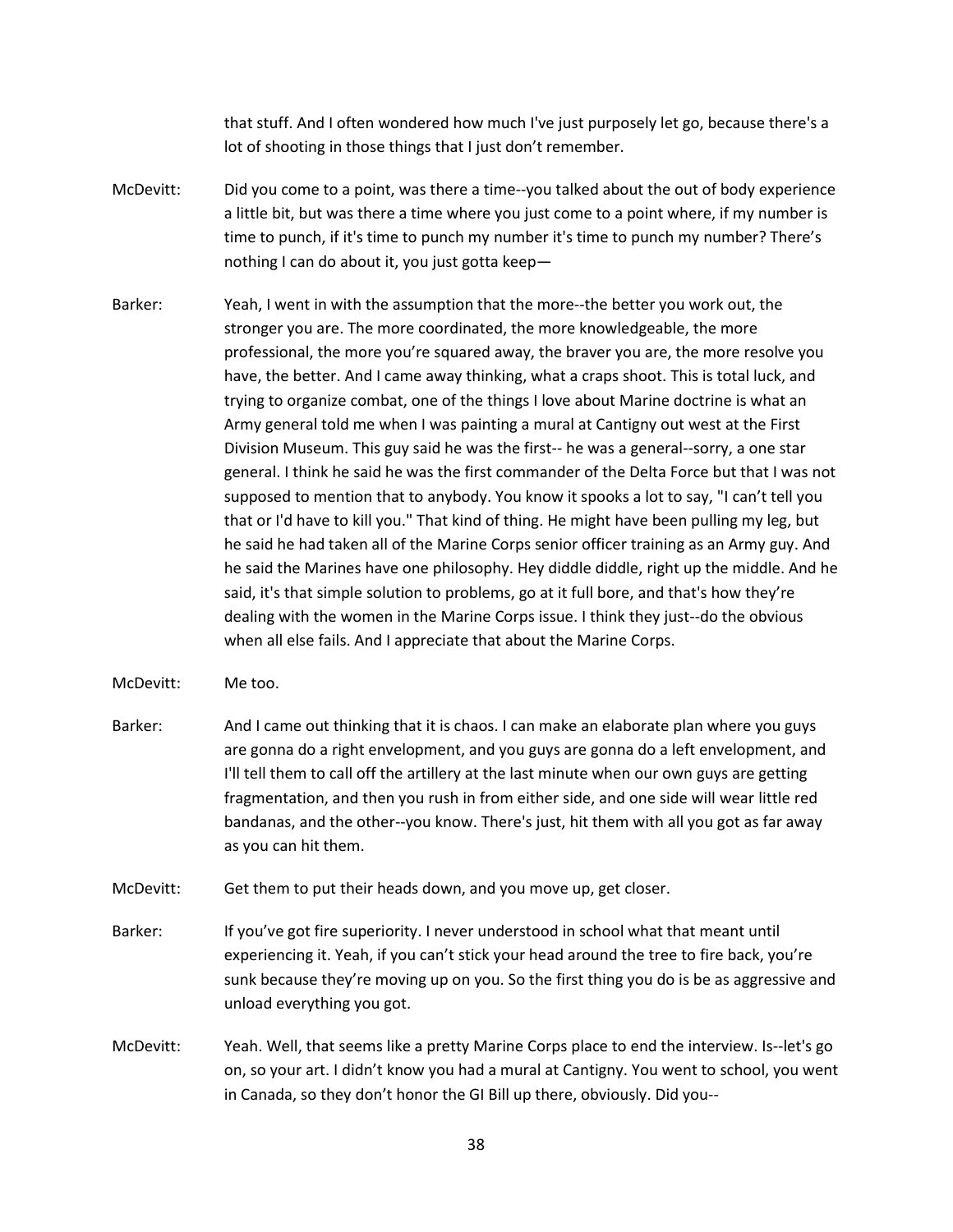| Barker:    | They did.                                                                                                                                                                                                                                                                                                                                                                                                                                                                                                                                                                                           |
|------------|-----------------------------------------------------------------------------------------------------------------------------------------------------------------------------------------------------------------------------------------------------------------------------------------------------------------------------------------------------------------------------------------------------------------------------------------------------------------------------------------------------------------------------------------------------------------------------------------------------|
| McDevitt:  | They did!                                                                                                                                                                                                                                                                                                                                                                                                                                                                                                                                                                                           |
| Barker:    | To my utter surprise. Simon Fraser University, they honored it. The GI Bill was willing to<br>pay, and I don't know if that was a window of opportunity that later closed.                                                                                                                                                                                                                                                                                                                                                                                                                          |
| McDevitt:  | Yeah, or maybe I'm wrong. I may be mistaken on that. I didn't think that they did, so-                                                                                                                                                                                                                                                                                                                                                                                                                                                                                                              |
| Barker:    | One of the reasons I picked a teaching certificate was because I enjoyed the teaching<br>part of being an officer. "Cause when you're not in combat, you got nothing for your<br>troops to do, you go into the classroom mode, right. So I really enjoyed being a teacher<br>and interpreting a complex subject in such a way that Marines could understand it. That<br>led me to be a really good with great reason for it.                                                                                                                                                                        |
| [Laughter] |                                                                                                                                                                                                                                                                                                                                                                                                                                                                                                                                                                                                     |
| Barker:    | Sorry. It was the idea of compressing a complex subject that got me turned on to<br>teaching. And it had to be paid for by the GI Bill 'cause I didn't have any money. I hadn't<br>been saving much while I was being an officer, and we didn't get paid much, anyway. I<br>tried to sell all of my uniforms back to the used uniform shop at Quantico, and they<br>were already obsolete. They said, "No, we don't wear that anymore. Now we got the<br>new gabardine whatever," so I've still got all my uniforms, and I would have to find a<br>young teenager to be able to fit them, you know. |

McDevitt: Were you married at the time? Were you already married?

Barker: No, I got married after going up to Canada. I got my teaching certificate, my then wife-she wasn't my wife yet. She was getting a psych degree. So we came back to her hometown in California and got married, went back so she could finish her last two years and I could make money teaching, and it was a kick. I really enjoyed being a teacher. Eventually, I moved to the Chicago area, and I tried teaching in cabinet making and building pull-barns and all sorts of things out in the countryside and eventually, hit on doing residential murals as an adjunct to being a cabinet maker, 'cause we were doing high end cabinets for rich people on the north shore and trucking them up and assembling them in their kitchens and living rooms and entertainment units and that sort of thing. Started doing murals on the side 'cause I had an art degree from college, and it took off like a rocket. Then it turned out the Milwaukee County Zoo needed murals for an aviary, and I said, 'I think I can do that." And I went to Lincoln Park Zoo to look at their aviary, and lo and behold there's a guy painting murals there. His name was Dave Rock, and fabulous artist, and he spent a couple hours explaining his process and regretted it for the rest of his life [laughs] because I think I became his chief competition. And I took his methodologies and improved them in the sense that I found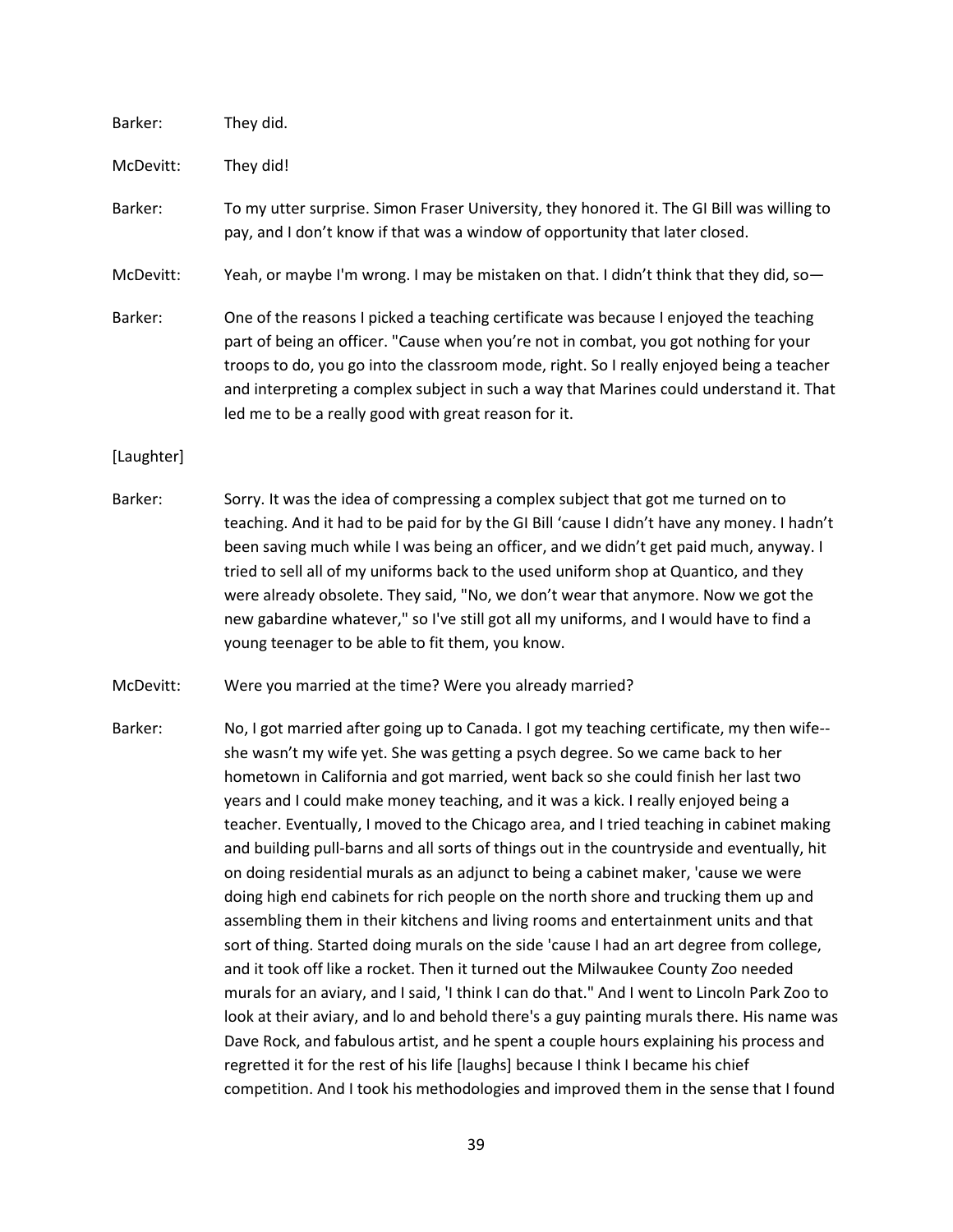ways to do the same sort of stuff but much faster than how he did it, and that was from cabinet making. My mentor there said, "Any process is better than no process. Come up with a plan and stick to it." So I found out using sponges and big spray guns and little airbrushes and regular brushes and your thumb, you could create these effects that people will walk up and say, "God, it looks like you could walk right into it." And one zoo director told me--I painted a photo op for him, this was in Madison, and he was a former Green Beret, and so we got along very well. And he said, "I want a photo op of a jungle with a sunset in the background, light coming through the trees so people will stand there and get their picture taken." And he said, "Damn, that thing is so realistic, somebody's gonna walk into that and break their nose, and I'm gonna call you." And I said, "Great. Public relations value for a broken nose it's priceless. I would love to do that." So eventually that got to things like the Marine Corps, and I did their Phase One, which was the history from WWII through Vietnam, and that required a lot of months of trips back and forth. And in one room is 120 feet of circular mural with a helicopter that you walk off, and you're on Hill 881 South. And I got to interview--there were 400 survivors from this siege, two companies on a promontory surrounded by the NVA for seven months getting barraged. And I got to talk to a lot of the guys who were holding Toktong Pass and—

McDevitt: How was that? Did you find some sort of catharsis with talking with them?

Barker: Yes. It was great because the designers didn't understand that for these guys, the veterans--the survivors who were gonna come back the day after the opening and walk through this exhibit of their home for seven months, if it wasn't exactly right they're gonna feel offended 'cause this is the most important thing in their lives. And I said to the designer, "If you got famous and they decided to do a museum exhibit about you, and they wanted to do your boyhood bedroom, and they just did a bedroom from the period without any attention to what it really was like, couldn't care less about what it really looked like, wouldn't you be hurt? Wouldn't you be offended?" These guys will have the surrounding hillsides around Hill 881 memorized, burned into their memories, and they'll know which North Vietnamese unit was where, what kind of weapons they had, how many seconds they had before they dropped the rounds down the mortar tubes and they started to hit the landing zones and how many seconds you had to get new guys off, wounded guys and dead guys on, mail on, C-rats off, ammunition, and so it was great fun, and so they called me back for Phase Two, which went up through WWI, and I got to paint Belleau Wood watching from Green Verdant, this little octagonal stone hunting lodge in a clearing to this devastated moonscape of dead sticks and puddles and craters with boards to get across the water. And this transition had to happen over about 150-foot length, and it had to be slow enough to be convincing, so it was really fun to do.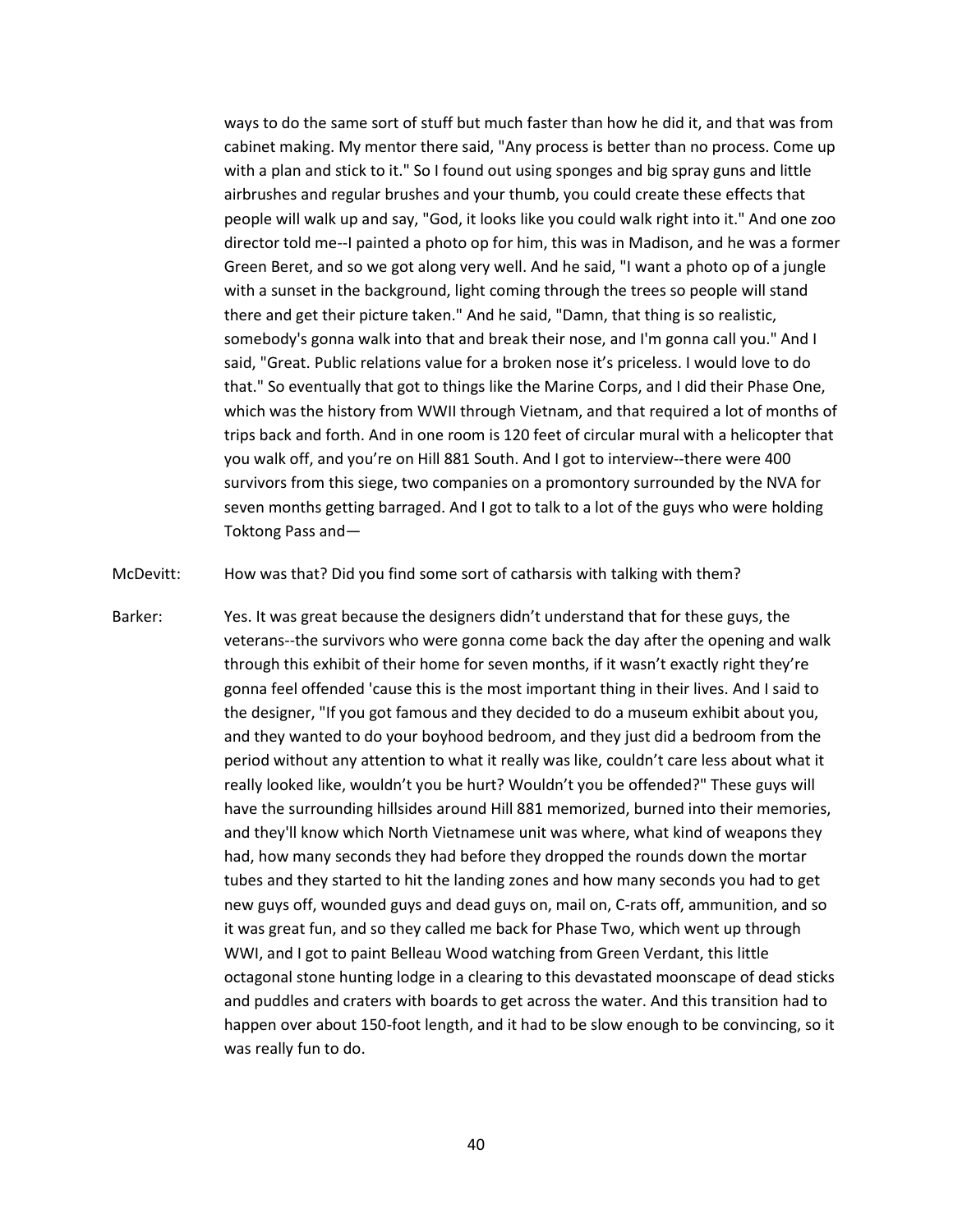McDevitt: That's incredible. I remember--so I went to, after I got out I did kind of a Civil War tour up and down the East Coast. And I went to Gettysburg, and I remember seeing that cyclorama. Have you ever seen that?

Barker: Yeah, yeah.

McDevitt: And the guy I was talking with, who, it was a slow day in the middle of the week, nobody was there, and he was telling me, he was like, yeah, the person who painted it--I can't remember his name. I apologize to his family—

Barker: Philippoteaux.

- McDevitt: Yeah, thank you. But he painted it not too long after the battle, and Gettysburg veterans were able to go and see this thing. And there's a lot of stories about those guys seeing this cyclorama and just seeing this beautiful mural, and it really transferred them back to the time. And that's immediately what that brought me to. So I'll have to get out there and see some of your--I've never seen that before.
- Barker: Yeah, just ask him at Cantigny--I'm trying to remember his name. There's a Colonel Paul Herbert. Just ask him which parts were done by Paul Barker, because there are some that preceded my appearance there. But the one I did the most on and got to design from scratch was the Battle of the Bulge. It's a snowy forest with disabled tanks in the distance and a lot of troops. And then there's three-dimensional troops. That was a really fun one.
- McDevitt: How long does it take you to prepare and kinda get an idea and do the layout and map it out in your head?
- Barker: For ones where I get a lot of cooperation, it can be two or three weeks of just emailing back and forth. Then sometimes it's as little as two weeks to get the mural painted if it's like the Battle of the Bulge, if there's a lot of--it fades to black and there's a lot of foliage. That's done with a sponge, and you do three colors, with plop plop plop plop, and you got a tree. But then doing the figures, I went to "Band of Brothers" and did screen captures to get poses. And that worked out real nicely. Then I had that guy advising me from the Army who turned out was an expert on the equipment of WWII, then had two or three tank drivers from the Battle of the Bulge who were in their late eighties. And they said, "Yeah, I want you to paint the name of my tank on the side." Lulu Belle, or whatever. "Oh, and we had sleeping bags tied to the front, and we had dead branches [stuck] all over the tank." It's great fun to do that.

McDevitt: Do you find yourself kind of putting yourself in the shoes of the service member that you're—

Barker: Yeah.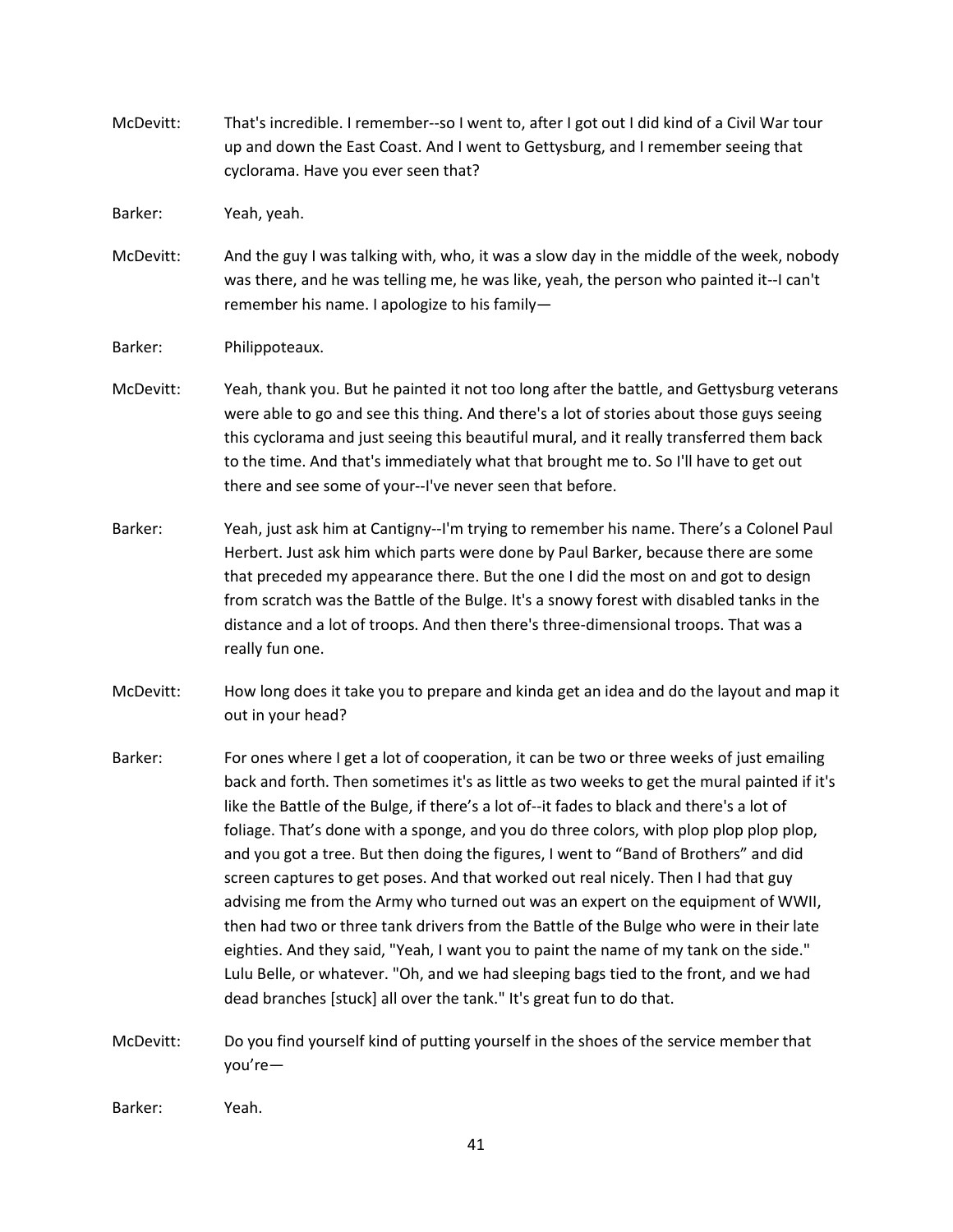- McDevitt: Yeah. And thinking about what it would be like to be in battle?
- Barker: I got to actually put myself in the Battle of Huế in the imperial city.
- McDevitt: 'Cause that was right down the street from where you were. That was right down the street from where you were stationed.
- Barker: From Đà Nẵng, right. But I was not in the Battle of the Bulge. But General Christmas, whose name is undistinguishable. I actually met him in Vietnam. He was Captain Christmas then. And with a name like that, you remember. I wouldn't have recognized the face, but I said, "Christmas. Did you go through Đà Nẵng ?" And he said, "Yeah, that was after the battle. This is my second tour." He was in the Battle of Huế. And I think it was him who suggested--the designers didn't want me to sign any of the murals. And they had an exhibit on the Battle of Huế that had an Ontose--six recoilless rifles on top of a little track vehicle. It was a two-man crew. But they needed some marines in the street in the background, so I put myself in there at his suggestion as a kind of a signature. So I took one of the black and white photos of myself doing this, you know, and put a radio in there and got rid of the silly grin. And instead of a real map, I had a map of the museum. I had just been reading the--what was that movie with Tom Hanks?
- McDevitt: *"*We Were Soldiers?"
- Barker: No.
- McDevitt: Oh, no, I'm sorry. "Saving Private Ryan?"
- Barker: No, wasn't even a war movie. It was about finding the chalice of Jesus.
- McDevitt: Oh, Da Vinci Code.
- Barker: Da Vinci Code, right. So it's a map of the museum with an X where the exhibit that you're looking at is, and I thought that doesn't really make any sense, but it's cool. So I can show you that later in pictures. But I have also done the one at Fort Bragg there at Airborne Special Ops Museum, and that was a kick. In one case we did an exhibit about a guy who was rescued from Noriega's worst prison in Panama for setting up radio free Panama. He was an American but also a Panamanian citizen as well. And he set up this radio station where that used to embarrass Noriega and his goons to the point where they finally captured him. They put him in this prison. The local Army commanders went and said, "You put him in prison. We understand that's legal according to your laws, nothing is gonna happen to this man while he is in prison. If anything does, not a single soul will walk out of this prison alive. And you know that we mean that. We're watching you every step of the way." So they brought innocent people off the street and tortured them to death in front of this guy trying to intimidate him and scare him. And they hung people on the basketball court where he could watch. He really had a rough time of it.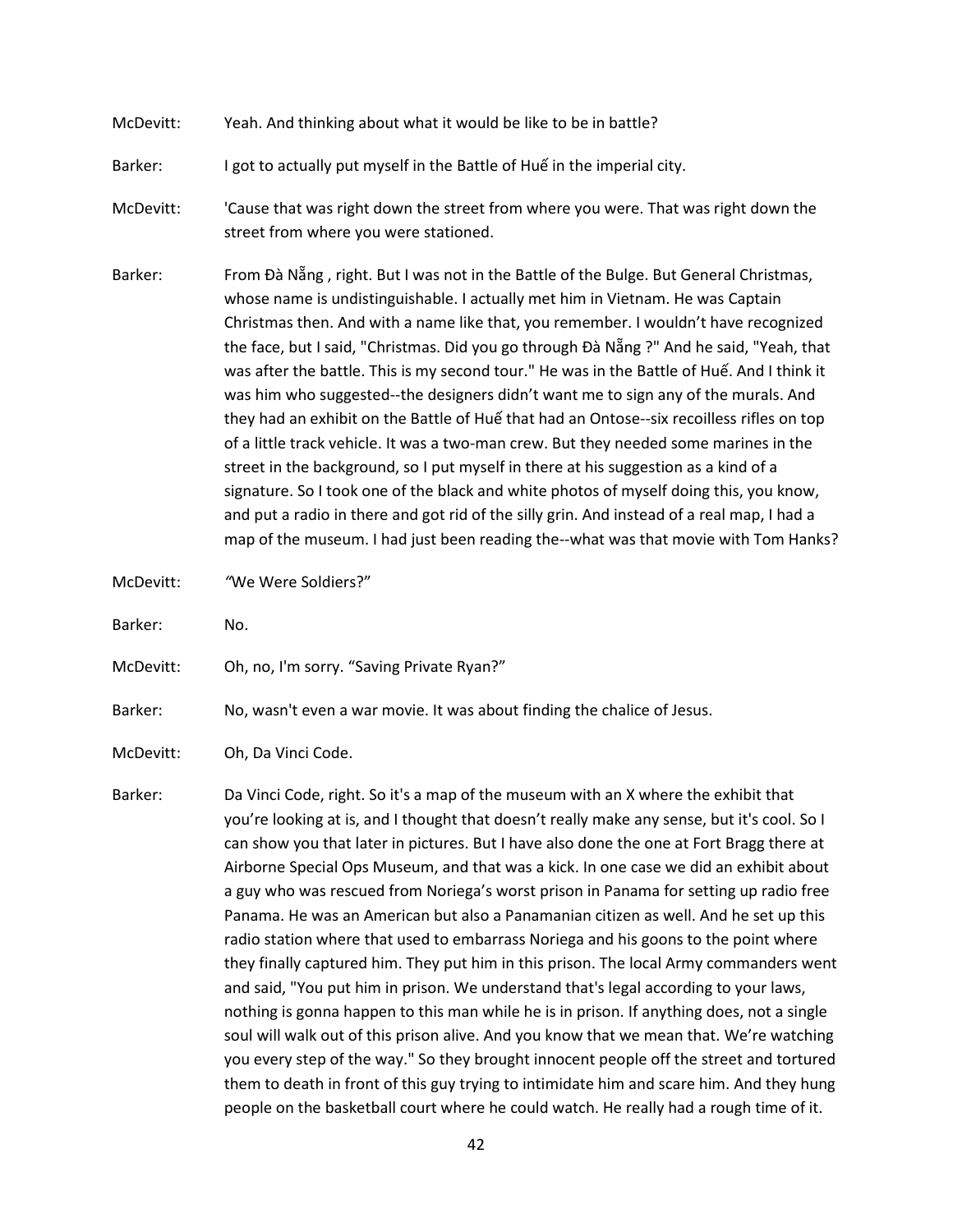But he spent six months in this prison. And then just before Bush One decided to invade Panama and capture Noriega, they sent in a Delta Force guys with six little birds with the guys riding on the skids on the outside. They landed on the roof of the prison, jumped off, blew the door, down to the basement on this little cupola sort of thing, ran down the stairs, and told--what was the guy's name—anyway, they told this guy, "Get back into your lavatory area. We're gonna blow the door open." Blew the door, he came running out, they handed him a 45, 'cause he's ex-Army. And they ran back up the stairs, jumped into the little bird, and just as they're taking off Noriega's police headquarters is across the street, and they're hosing down the whole thing. Meanwhile there are Cobras up there hosing down the neighborhood all around. Buildings were on fire. He said it was like a sheet of red fire coming out of the sky. And they had an old CH-47 with the mini-gun on it. I forget what they call them, Snoopy or Puff the Magic Dragon. Yeah, so they're hosing down this perimeter, and they're killing millions of these guys in their police station. But the building, it just looked like a pile of rubble by the time the US was done with it. But a stray round hit the little bird that they were both in, and it lost power, went down, hit the street. But it could still move, so they rolled along the street, went to the corner, took a left, took a right, took a left, took a right, wound up by a parking structure where they started to get some height, soon as they got up off the ground they got tangled in wires they couldn't see, went down again, they ran into the parking structure, and what is that guy's name. It was called Operation Acid Gambit, and it was totally secret up until this exhibit came out.

McDevitt: I'll have to do a little reading. That seems like a-

Barker: I've got a great book I'll loan you. It's called *Six Seconds to Freedom.* And it's about the whole operation.

McDevitt: Yeah, what kind of--are there any books a former jarhead from Vietnam would recommend to the people who are listening? What are you—

Barker: Karl Marlantes' book, apparently somebody's bought the movie rights to it. I would like to write him sometime and find out if there are any good names attached to it. The--to me *Platoon*, it's an old movie, is one that gets it pretty right. It's exaggerated, because there's so much hostility within the platoon, but it's exaggerated because it's a movie. But the combat scenes and firing flares at night and finding the rotting corpses, that's right one. He really gets that right. *Saving Private Ryan* is good, the whole *Band of Brothers* series is very well done.

McDevitt: Did you watch *The Pacific*?

Barker: Yes, that was grizzly, because my wife's dad was one of those grunts. And he didn't talk about much. I never knew him 'cause we've only been married for a year and a half. Trying to think what other really good movies there are about the subject.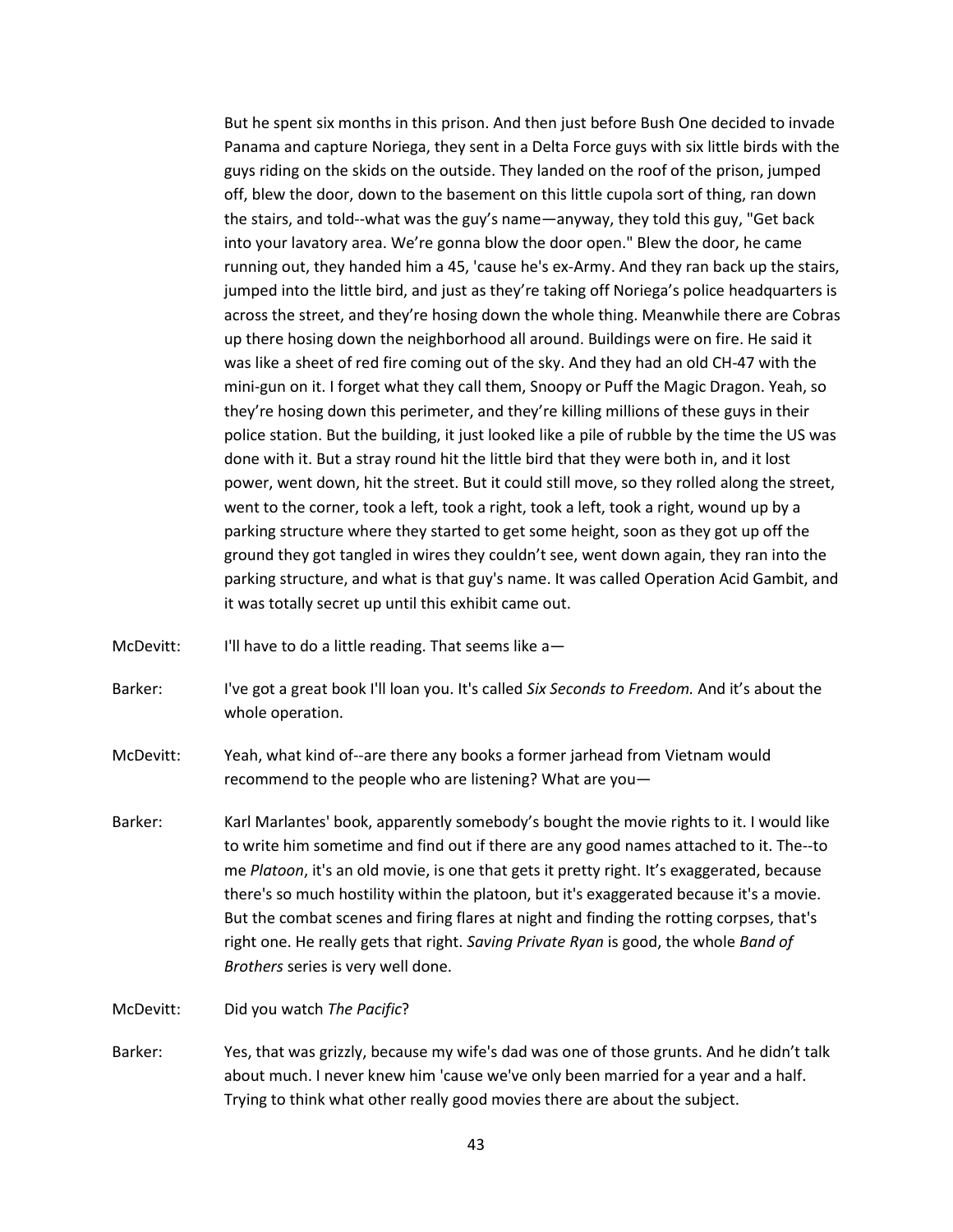- McDevitt: Well, is there anything that you thought we would get to during this interview that we didn't cover? Are there any names of people that you thought would come up, or is there anything that you wanted to touch on that we didn't cover?
- Barker: [Pause] No, I think that's about it. I think I would like to say, anybody who wants to know anything about the Marine Corps, the Marine Corps Museum is really the place to shop for information and knowledge. And I'm very proud to have two exhibits on display there that were donations from me. One is a peace symbol made from grenade ranks on a dog tag chain. The exhibit's at least that big. And the other one is, I sent them a case of C-rations. So they took one C-ration box out of it. They weren't gonna dedicate a whole case worth of space to--but there's one thing that is a box, and it has the can sitting out and a P-38 [can opener], and it used to have, "donated by Paul Barker", but then they've been asking donors if they wanted their name on something if they donate so much money, so now there's some donor's name there who I don't know and did not own those C-rations and probably couldn't tell beans and balls from pound cake if they had to. But I had an opportunity when I was working on Belleau Woods the Marine Corps commandant came through with a Marine Corps sergeant major.
- McDevitt: Which commandant and sergeant major?
- Barker: I'm gonna have to look back to find his name. He was the first one who is not a Vietnam veteran. He told me he got his combat action ribbon in the Balkans. But he was close to seven feet tall. This guy is gigantic. And the sergeant major is shorter than I am but wider than I am at the shoulders. He's a black guy, and he's got stripes all the way down his arms practically down his fingers. And I said, "I've always wanted to ask a commandant if you carry a P-38 can opener on your keychain." And he says, "No, that's why I've got a sergeant major." [Laughing] I thought, that's not somebody I would piss off, you know.
- McDevitt: Well, Paul, on behalf of the Pritzker Military Museum and Library, I would like to say thank you very much for joining us today and sharing your story. It's been my pleasure to have you here. Semper Fidelis.
- Barker: Wouldn't have worked with a civilian in the other seat, I'll tell ya. Likewise. It's been a pleasure.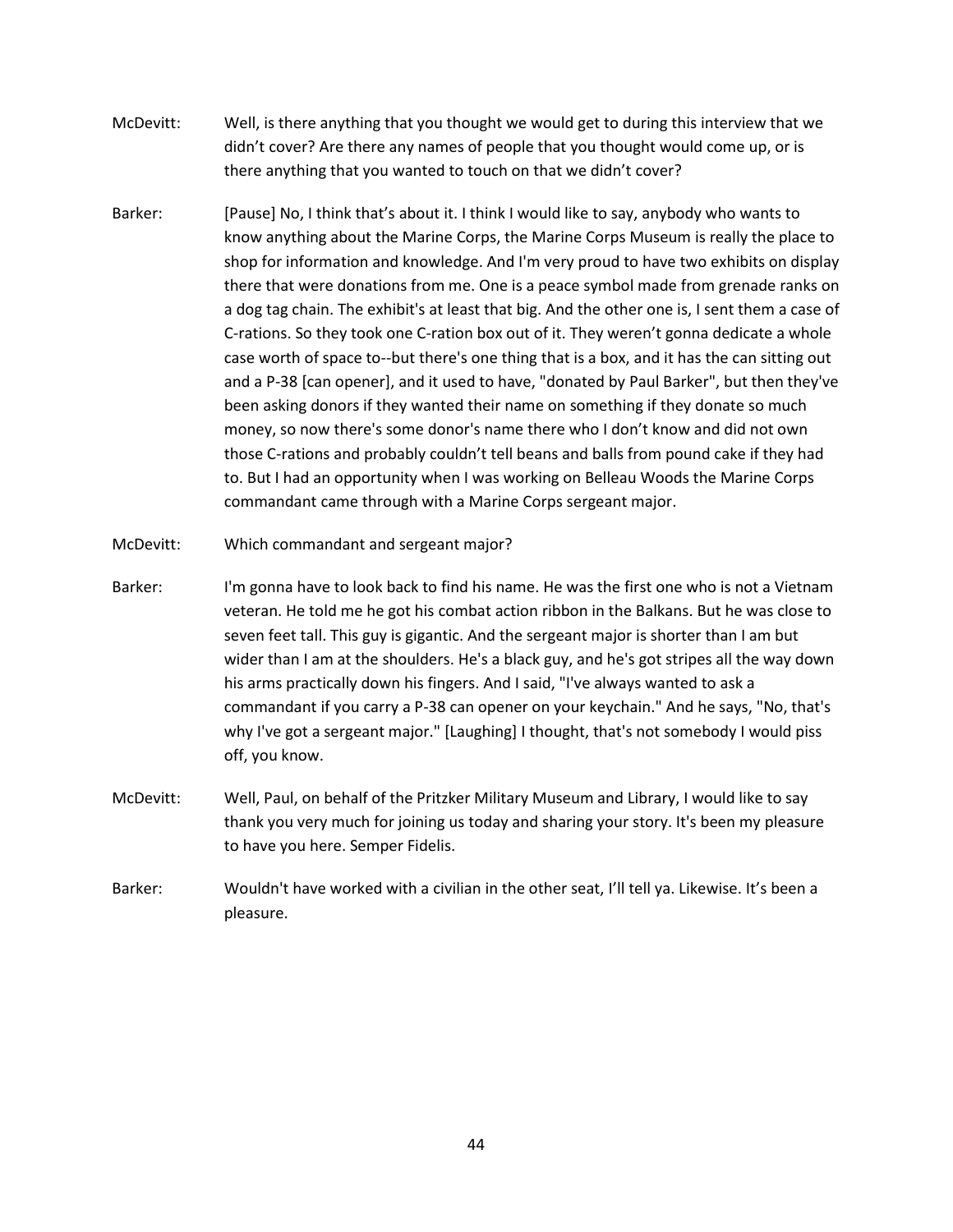# **C. Paul Barker**

June 27, 2018 Interviewed by Leah Cohen Transcribed by Rachel Berlinski Edited by Leah Cohen Web biography by Rachel Berlinski, Leah Cohen & Paul Barker Production by Brad Guidera & Angel Melendez

- Cohen: Today is June 27, 2018. My name is Leah Cohen, and I'm joined here with Mr. Paul Barker. He was with the 1st and 3rd Marine Divisions in Vietnam and Okinawa. He gave a fascinating interview last year on May 16, 2017 conducted by Mr. Thom Webb [Should read: Mr. Brian McDevitt]. Today, Mr. Barker will complement his previous interview by showing artifacts, maps, and photos that reflect his service in Vietnam.
- Barker: Okay. Thank you for that nice introduction. I should explain that in 1970 I was assigned to go to Vietnam, got hijacked somewhere over Alaska when we were refueling, and the whole planeload of us wound up redirected to Okinawa. So I spent six months on Okinawa with the 3rd Marine Division and had a lot of interesting adventures, all training kind of stuff, beach landings, spending Christmas in Hong Kong, jungle warfare training, and a lot of fun stories come out of that. But that's prior to the Vietnam experience. I got sudden orders saying, "You're going to Vietnam in fifteen minutes. Pack all your stuff." And I was in Subic Bay having been stationed on a ship. Flew back to Okinawa, got my tree suit, a camouflage suit that only [United States] Marines had. We were very jealous of not letting other people have camo like we did--and flew into Đà Nẵng and that will be the start of the pictures. I took a lot of pictures landing just because I was going into a war, and I really didn't know what to expect, and I was anxious, and I was shooting pictures out the window. So, this is not quite like a flip chart where it looks like it's animated, but you can watch every five minutes of the landing. So, before we do that I want to get everybody oriented. It's the first step in a good presentation in the military is, "Here's the map. Here's us, and here's them. And this way is north, okay? Now, let's talk about it." Someone gave me a relief map made out of VaccuForm plastic of the Đà Nẵng area. This little gray and brown spot is the town of Đà Nẵng, and if you could see this in a close-up you'd see that the airfield represents two long, gray lines running north to south. The harbor is deep all along here. I think they could handle floor deep drafts ships at one time. I'm sure it's improved since then. This island here is called…Monkey Mountain. But to the west, Monkey Mountain. It was bristling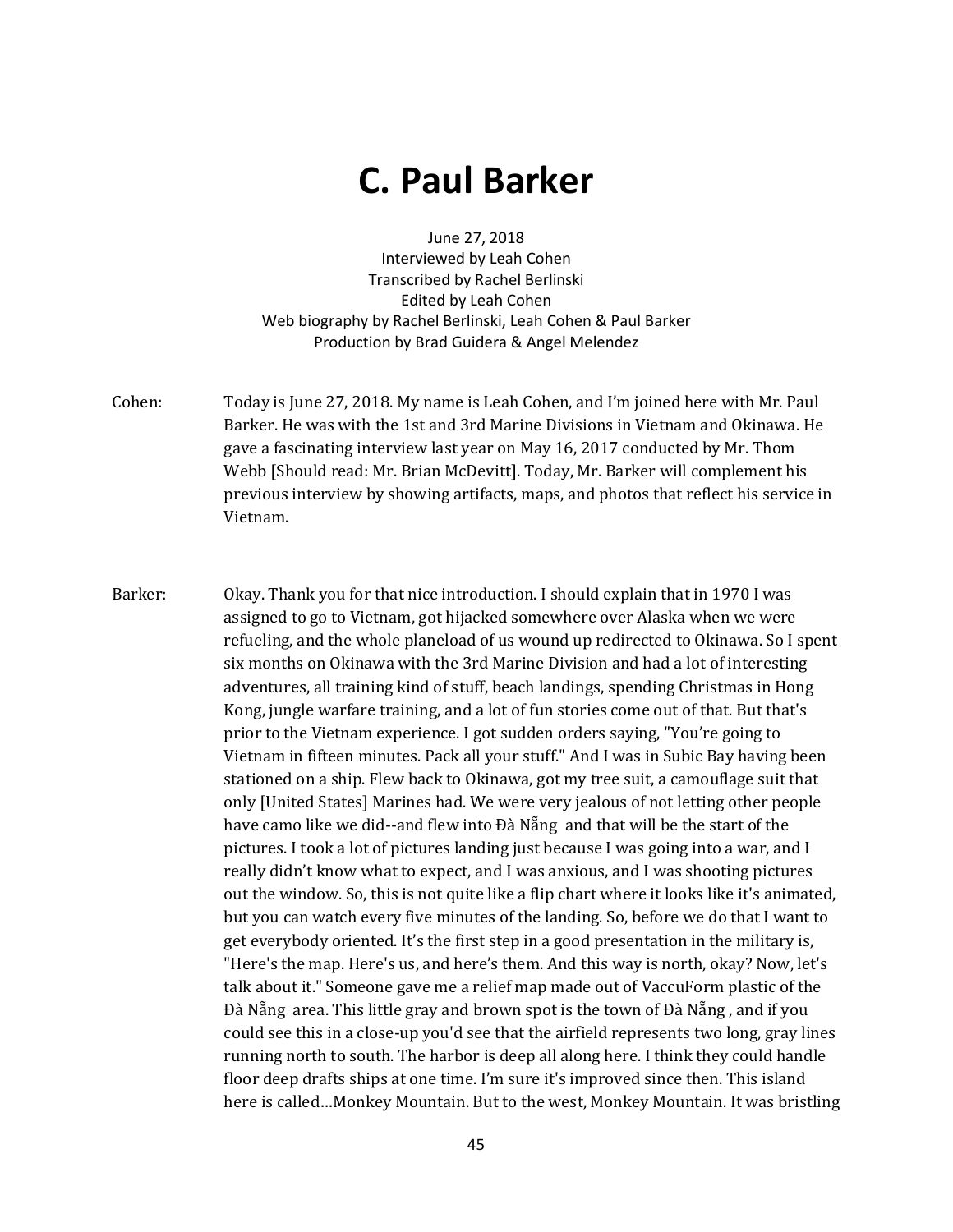with antennae because it was a good place to connect up to the city, and so that's where a lot of electronics were situated. I don't think there was every any fighting on Monkey Mountain. But to the west of the city were a lot of army bases, and the army areas were probably greater in square footage than the city itself. There was also a ring of military trash around the city that was maybe a thousand yards wide, had barbed wire fences on either side, and it was just accumulated stuff of ten years of war. There were carcasses of vehicles--tanks, trucks, jeeps-- and there were people living in all this trash and making a living by scouting it out, recycling parts. My cantonment, which was the name for a base camp back then, for 3rd Battalion 1st Marines, was right up against this ridge tucked into a little notch in the ridges. And I'll show you pictures of that. I apologize for the tremor. I was exposed to Agent Orange right here, Hill 1192. The place had been defoliated, and the symptoms didn't show up for twenty-something years. So I had some free time in there, but now it's come back with a vengeance. And medication helps a lot, but there's still this annoying tremor, which means my penmanship would not pass muster in second grade, at this point. So when you're looking at the photographs, to keep yourself oriented, bear in mind that this way is north, this is the big harbor, this is the city at the south end of the harbor [chuckles]. There's a highway, Highway 1, "the street without joy", that runs up to this side of Đà Nẵng and connects up with the main street and then runs along this beach and begins climbing up the mountains until it gets to this notch. That notch is called Hải Vân Passin Vietnamese. Hải Vânmeans cloud pass. And the reason for it is, clouds coming from the north are not high enough to get over these mountains. This is 3,000 feet. And so they try and squeeze through the pass. The end result is that if you're standing on the pass in bright sunny, warm, tropical weather, two minutes later you could not see your hand in front of your face from the intense fog that appears and the cold wind and the dampness. You start shivering, and then, pop, the sunlight comes out, and the cloud continues on its way to the south. It's an eerie place, and you'll see in the pictures that there's a strange old French fort up there. So Hải Vân Passis important. You can see Hải Vân Passfrom the basecamp. All I had to do was photograph north. You see this bright white sand. You'll see that in the photographs, too. Pictures taken from the top of the ridge behind the cantonment looking down on this area, there's a river, the Song Cu De, Cu De River in Vietnamese--I mean, in English. And a bridge, which you will see, it's a railroad and car bridge that is also critical--and it's next to a town called Kin Ville. There's a village out here--in fact there are two of them. I can only remember the name of one. Trúc Đường, it's a Catholic village. And there's a second one with a cathedral in the middle of thatch roofs and mud huts. It's very interesting. Obviously, built by the French.

Cohen: Was it built out of stone?

Barker: Yes, it's made out of limestone, has great rain stains, and it looks like it's been there since Notre Dame was built, you know. I know they weren't there in the Middle Ages, but they're very gothic, and big enough that you could take the whole village, I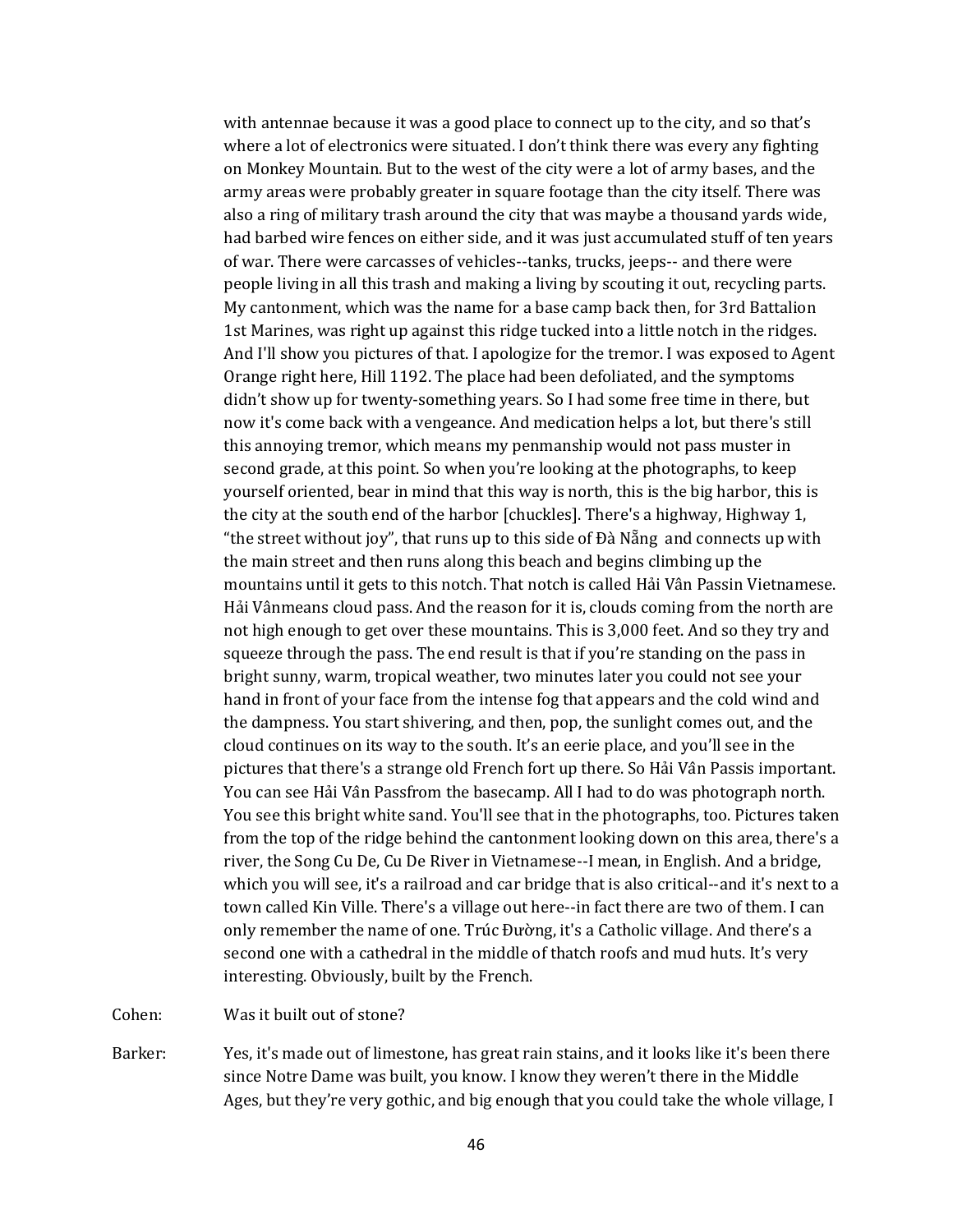|         | think, inside. In this valley is mostly rice farming, but there's this one ridge that pops<br>up, and you'll see pictures taken from a helicopter coming from this direction to<br>land there. It's called OP Reno to the Americans, observation post Reno, and it has a<br>really interesting secret device on top of it, which I'll go into with the photographs.<br>You'll also notice at the very beginning that the flight that I took from Okinawa into<br>Vietnam flew over this little bump of land. You'll see that in the photographs. Across<br>the harbor, with helicopters passing below us until it got into this area where you<br>can see Navy ships parked in the water and then landing, and you can see that it's a<br>military airport because of all the fighter jets tucked into these half-round Quonset<br>hut sort of things. So if you keep that in mind it will help you stay oriented. And in<br>case you get lost we'll issue your maps later.                                                                                                                                                                                                                                                                                                                                                                                                                                                                                                                                                          |
|---------|--------------------------------------------------------------------------------------------------------------------------------------------------------------------------------------------------------------------------------------------------------------------------------------------------------------------------------------------------------------------------------------------------------------------------------------------------------------------------------------------------------------------------------------------------------------------------------------------------------------------------------------------------------------------------------------------------------------------------------------------------------------------------------------------------------------------------------------------------------------------------------------------------------------------------------------------------------------------------------------------------------------------------------------------------------------------------------------------------------------------------------------------------------------------------------------------------------------------------------------------------------------------------------------------------------------------------------------------------------------------------------------------------------------------------------------------------------------------------------------------------------------------------------------|
| Cohen:  | [Laughs]                                                                                                                                                                                                                                                                                                                                                                                                                                                                                                                                                                                                                                                                                                                                                                                                                                                                                                                                                                                                                                                                                                                                                                                                                                                                                                                                                                                                                                                                                                                             |
| Barker: | You'll get the grid coordinates for where you are. Okay. Chapter one is called<br>"Arrival in RVN, Republic of Vietnam." The flight over is about three hours, and it's<br>from Kadena Air Force Base in Okinawa to Đà Nẵng airbase. And I was bright, sunny<br>weather, and there were a bunch of my classmates from basic school, fellow officers,<br>all of us butter bars. Little gold second lieutenant's bar.                                                                                                                                                                                                                                                                                                                                                                                                                                                                                                                                                                                                                                                                                                                                                                                                                                                                                                                                                                                                                                                                                                                  |
| Cohen:  | Okay.                                                                                                                                                                                                                                                                                                                                                                                                                                                                                                                                                                                                                                                                                                                                                                                                                                                                                                                                                                                                                                                                                                                                                                                                                                                                                                                                                                                                                                                                                                                                |
| Barker: | And this photograph number one is descending through a cloud cover that seemed a<br>bit ominous because it looked dark even from above. I'll put these over. And that<br>little landmass I showed you sticking out in the water--                                                                                                                                                                                                                                                                                                                                                                                                                                                                                                                                                                                                                                                                                                                                                                                                                                                                                                                                                                                                                                                                                                                                                                                                                                                                                                    |
| Cohen:  | Yeah.                                                                                                                                                                                                                                                                                                                                                                                                                                                                                                                                                                                                                                                                                                                                                                                                                                                                                                                                                                                                                                                                                                                                                                                                                                                                                                                                                                                                                                                                                                                                |
| Barker: | This is it. Hải Vân Pass is further up that same ridge underneath the clouds. You<br>can't see it. But as we're descending through the clouds the excited talk all dies<br>down in the cabin, and it starts getting very quiet. And we look down, and there's a<br>CH-46, which we're all familiar with from training and using them throughout the<br>Marine Corps was sort of the airbus of the Marines. There's the 46, that tiny little dot<br>over the ocean. And in the background you see a bit of the beach. And I realize we<br>were pretty high up. Now you can see more of the beach and some of the white sand,<br>and you can see Navy ships anchored in the harbor there. I didn't get a picture of the<br>big one, the [USS] Repose. It was the hospital ship that looked like a destroyer, it was<br>so big, but it was full of helicopter landing pads and had a big red cross on the side,<br>and it had complete set up for surgery and saving lives. And many of my troops were<br>flown out there, but once they got into that system I had no more contact with them.<br>It was hard to find out what happened to them. Finally, I'd start seeing houses<br>looking down on Đà Nẵng . That's picture number five. And we hit the tarmac, and<br>we're sailing along at whatever landing speed is, and in the background you can see<br>hills, which means I'm looking from the runway, which is oriented north/south. That<br>means I'm looking west. And passing sandbagged bunkers with fighter jets inside. |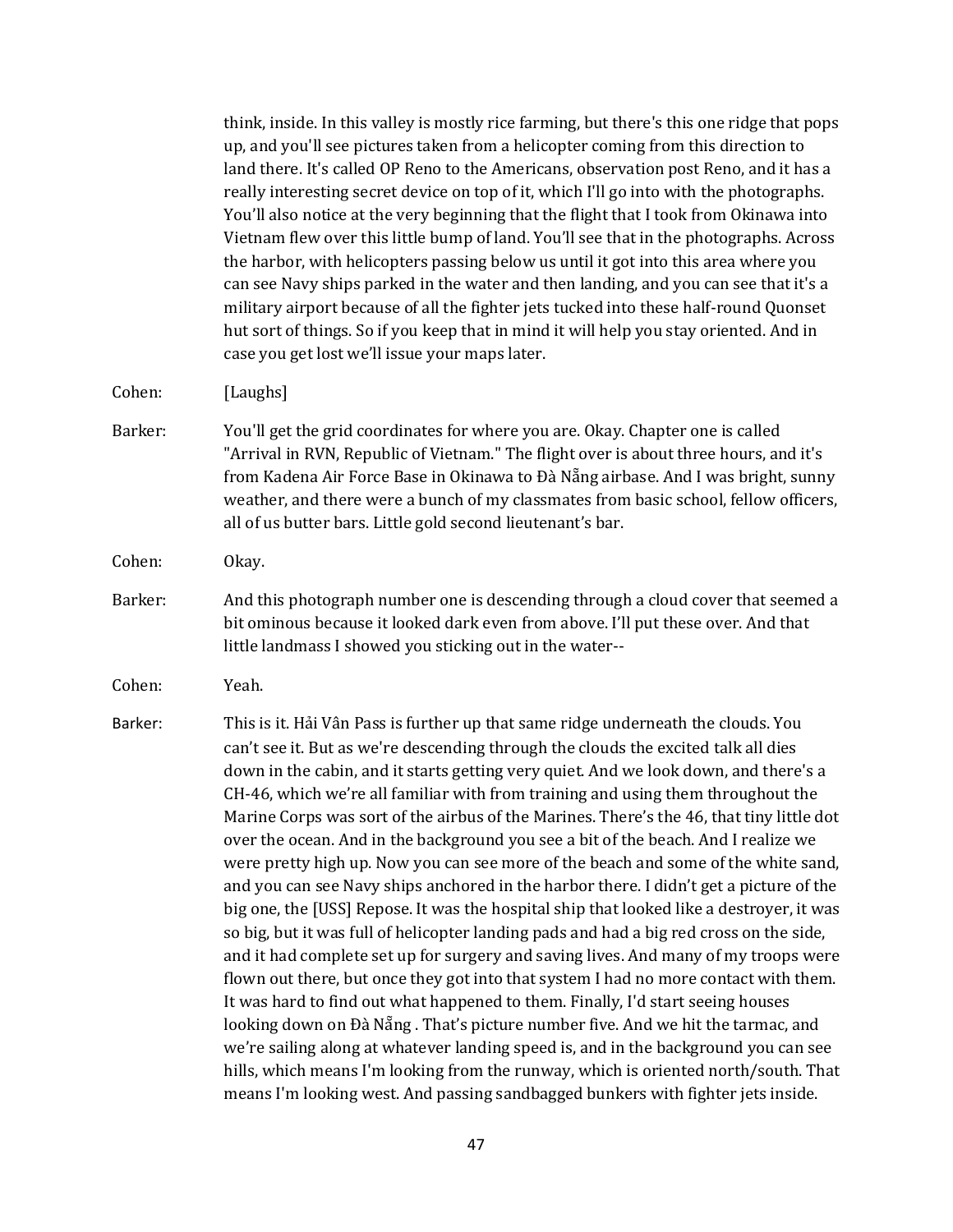There were also a lot of helicopters and big cargo planes: the Hercules, the C-130s. And all very busy. It was like O'Hare, just a lot of traffic in and out. Finally, they open the door. And this point all of us are dead quiet, and we walk out the door to take the stairs down to the ground, and I could swear it was almost impossible to avoid the urge to duck. When you stepped off the plane you started crouching and looking for cover. And I'm looking down at the guys with the big Mickey Mouse earmuffs on just minding their business, not paying any attention. I'm thinking, "This is a war. What are you guys doing wandering around like nothing's gonna happen? They could rocket this place any minute." And I looked at some of my classmates, and they were all equally cautious about the whole thing. And it was embarrassing and at the same time it was funny. We all started comparing notes. One of my closer friends, Bob Bolman, with this little butter bar on his hat, is turning around to say something about the fact that, well, I don't hear any popping sounds.

Cohen: [Laughing] So far so good.

Barker: Nobody's making popcorn. That always scared us. This is Jim Collins. He's walking past a truck. They had vehicles lined up to take us to various places. Apparently they made some decisions--this is picture number ten--they had made some decisions about some of us, and there were vehicles waiting to take us to some headquarters. There's the back end of Bob walking away. And here's yours truly, Second Lieutenant Paul Barker, trying my best to look unfazed by stepping into this war. And you can see why troops, sometimes refer to them as puppy lieutenants. We all seemed so fresh faced. I was twenty-three at the time. No, I was twenty-two. I had my birthday out in the field. And somebody brought me a can of C-rations with a birthday candle stuck in it. It was very nice. These are three more classmates. There's my future home back there against those hills.

Cohen: Yeah.

Barker: It's so hard to see in the haze, of course. This guy is hard to make out, but for a second lieutenant he is behaving most moronically. He's shooting the finger at the camera and grinning like a Cheshire cat. His name is Gene Armistead, and people who study Civil War history might recognize his name. General Lewis Armistead, his great-great-great-great grandfather was the peak of Pickett's Charge, and so the high-water mark of the Confederacy after Pickett's charge failed is countered as the spot where Gene's great-great-great-great grandfather died, stepped up to a cannon, capturing a federal cannon, and he was turned into Swiss cheese. Didn't die for several hours, but it makes a good scene in the movie *Gettysburg*. And the guy doesn't look like Gene's grandfather at all, but it's funny when I look at a picture of Lewis Armistead and Gene Armistead, the only difference--they both have a head shaped like a potato with balding dark hair on his ancestor and balding blond hair on Gene, who was only twenty-two, twenty-three. I don't know. He and Craig McClellan, a great-great grandson of General McClellan were constantly refighting the war at lunch, complaining about each other. It was a riot to listen to.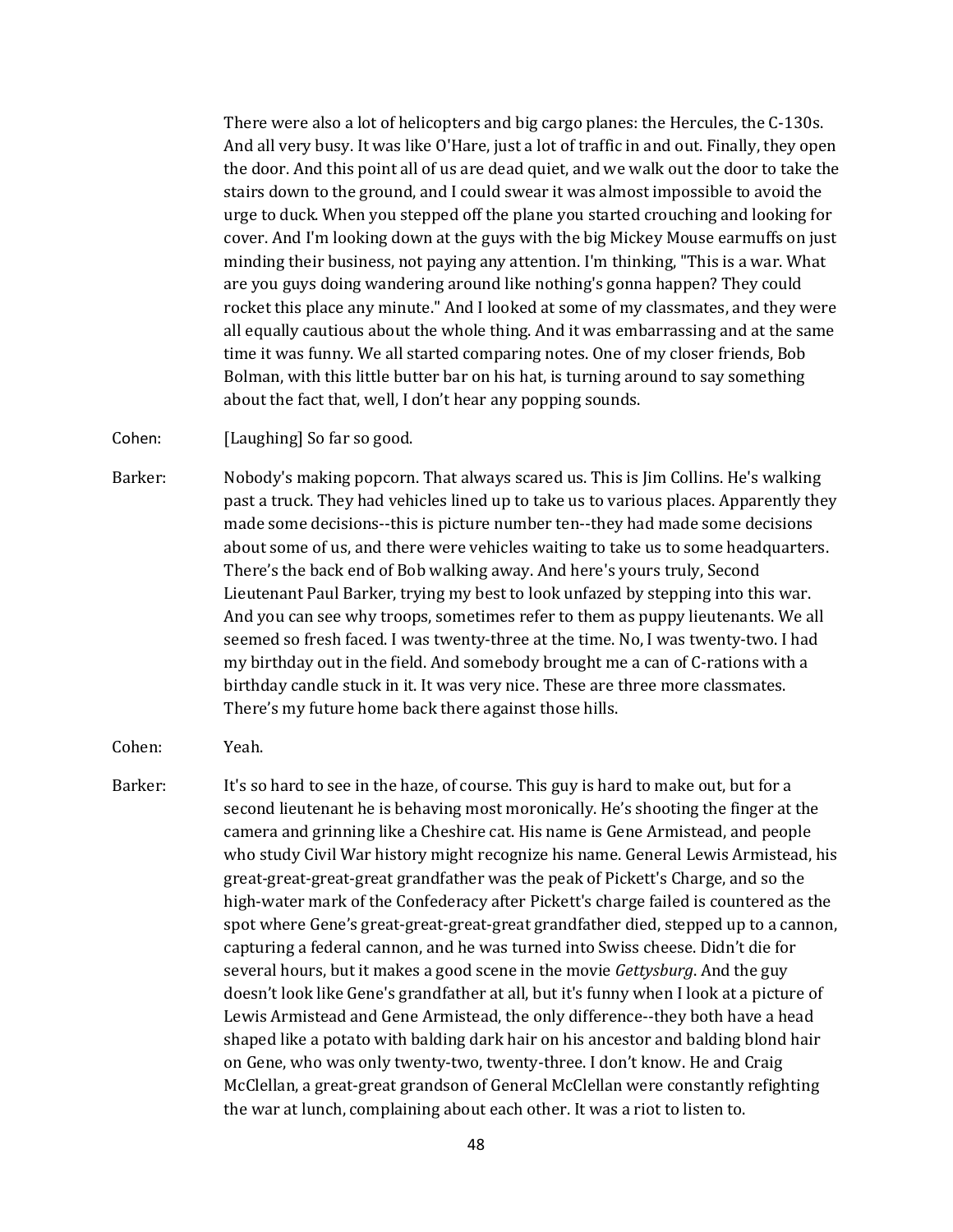- Cohen: Do you mean the Civil War or the more recent war?
- Barker: They're refighting the Civil War, and everybody is complaining about General McClellan that he did nothing, and he was a bane on the White House. They couldn't get him moving. And Craig is--General McClellan was unusually short, had baby-like skin, had a high squeaky doll-duck sort of voice, and just looked like a kid, but he was a perfectionist and he never wanted to use up his beautiful army by sending them into combat where they could get shot and get dirty. And it really created a problem for Lincoln. Meanwhile out west, Ulysses Grant, who was always dirty and poorly shaven and chomping on cigars, is winning battles left and right because he understands the nature of the beast, you know. So Craig McClellan also had a similar high-pitched voice, was small, and had baby skin. It was amazing to compare these two guys to their ancestors. Okay, so we get assigned to go to different places, and in my case I got into a jeep with one other officer behind me and a driver who was taking us to 1st Marine Regiment headquarters. And as we're driving through town I'm looking at the Đà Nẵng architecture. It looks surprisingly European. This is number fourteen. Yeah, this is fifteen. And there is Asian influence. You do see some pagodas and shrines, but you also see a lot of construction that is reminiscent of France, in particular Normandy, where I spent some time years before. Traffic was not particularly great on the street, but there were a lot of pedestrians. There were a lot of ad hoc markets that popped up. This is picture number eighteen. But off to one side, inside of the ring of trash I mentioned were bunkers whose sandbags had rotted in the sun over the years, which tells me they were burlap sandbags, whereas what we had was polyethylene, and it didn't rot, and it kept its green color. The burlap bags were brown. Later they issued them in olive drab color, but they were still burlap, they deteriorated, and the sand began to leak out. You notice it's very white sand. It's clear they brought it in from the beach. But these are pretty oldfashioned bunkers in their design, and I thought that they were interesting because they were so different to what we were building in the modern times. That's the same shot. And I noticed that in many places where you looked around the horizon, there was something burning. And I thought, well, it's a war. I've got to expect something to be on fire. This is probably a trash fire. There were days when nothing happened, you know. Somebody stumbled on a mine or something. The kids--this is maybe a four-year-old kid. The kids all spoke impeccable English, and I'm thinking it's because they're at the point in their life when they're learning languages; they pick up that second one easily.

Cohen: Yeah.

Barker: They're not just savvy in terms of the language, but the culture as well. And they're always walking up to us and making the most astonishing statements. They were so precocious. This guy is trying to thumb a ride. He's got his thumb up, and he's asking us to stop and pick him up. And when I had my perimeter set up on a hill, next to a village at one point in that big valley west of Đà Nẵng, a little kid came up to me--he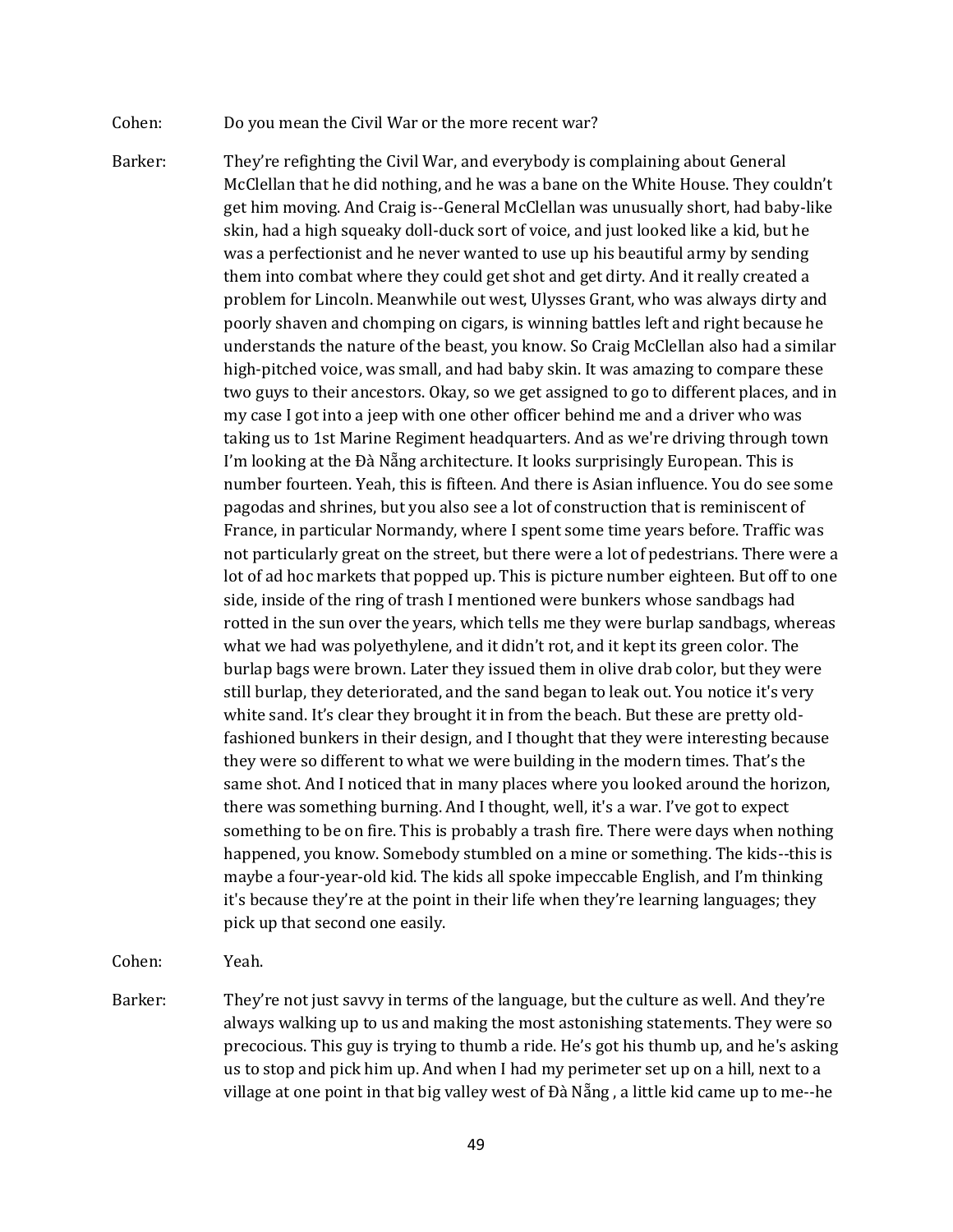didn't look like he was old enough to talk--and he said, "Hey, GI, you got cigarette?" I said, "Cigarette? Do you smoke?" He said, "Yeah, I want cigarette." I said, "You shouldn't be smoking at your age." And he said, "You give me cigarette." I said, "No, I'm not gonna give you a cigarette. Get out of here." And he looked at me, and he said, "Screw you. It's my country." And he walks off.

### [Laughter]

- Barker: I don't know how they got that, but the other thing I noticed a lot when I was in town is, the Vietnamese women have this national dress, formal dress, called an Ao Dai [pronounced ow yai], which to give you an example of the difference in pronunciations between North Vietnamese and South Vietnamese, in North Vietnam it's pronounced Owd Zai, so the two cannot talk to each other very easily, and that creates a problem which will show up in my platoon later on. But here are two ladies who are being coy and flirting at us. And flirting is the national pastime in Vietnamese culture. And that's why they hated the Russians so much after the war when the Russians came in. They didn't know how to flirt, they didn't know how to have a good time, they just wanted to get drunk and pass out. They stayed with their own kind, and they said, "In America, they got rock and roll, they got blue jeans, and they love our women."
- [Laughing]
- Cohen: They're more fun.
- Barker: They were very proud of that. But I've got to say mixing French and Vietnamese produces some beautiful people, male and female. They're just elegant, I thought. Here's a busy intersection, which I actually got to see twenty years later when they switched from traffic cop to a stop light. It was big progress. Finally, I arrive at the destination. This thing on the hill is called Freedom Hill. It's the headquarters for the 1st Regiment of the 1st Division. And I get there and get a presentation in an amphitheater on what's going on with the war now, and then I get assigned to my unit which is gonna be the 3rd Battalion of the 1st Marine Regiment of the 1st Marine Division. And the short name for 3rd Battalion 1st Marines is 3/1. I don't know if the cantonment, as they called it, actually had a name like camp something or other. They usually do, but for some reason I never learned that. Or I never heard it. It didn't have it as a sign over the entrance. Usually all signs in the Marine Corps are red with yellow type. So this next chapter is called—
- Cohen: Before you go on to the next chapter, can I just ask you, was it unusual that you had a camera? Did most of the soldiers bring cameras, or was it because your interest in art drew you to photography?
- Barker: I don't remember ever seeing anybody else with a camera. But the problem is that, one, I was a bad photographer, and two, photography was not very advanced for the non-professional at that point in history in 1970, and three, when you got a really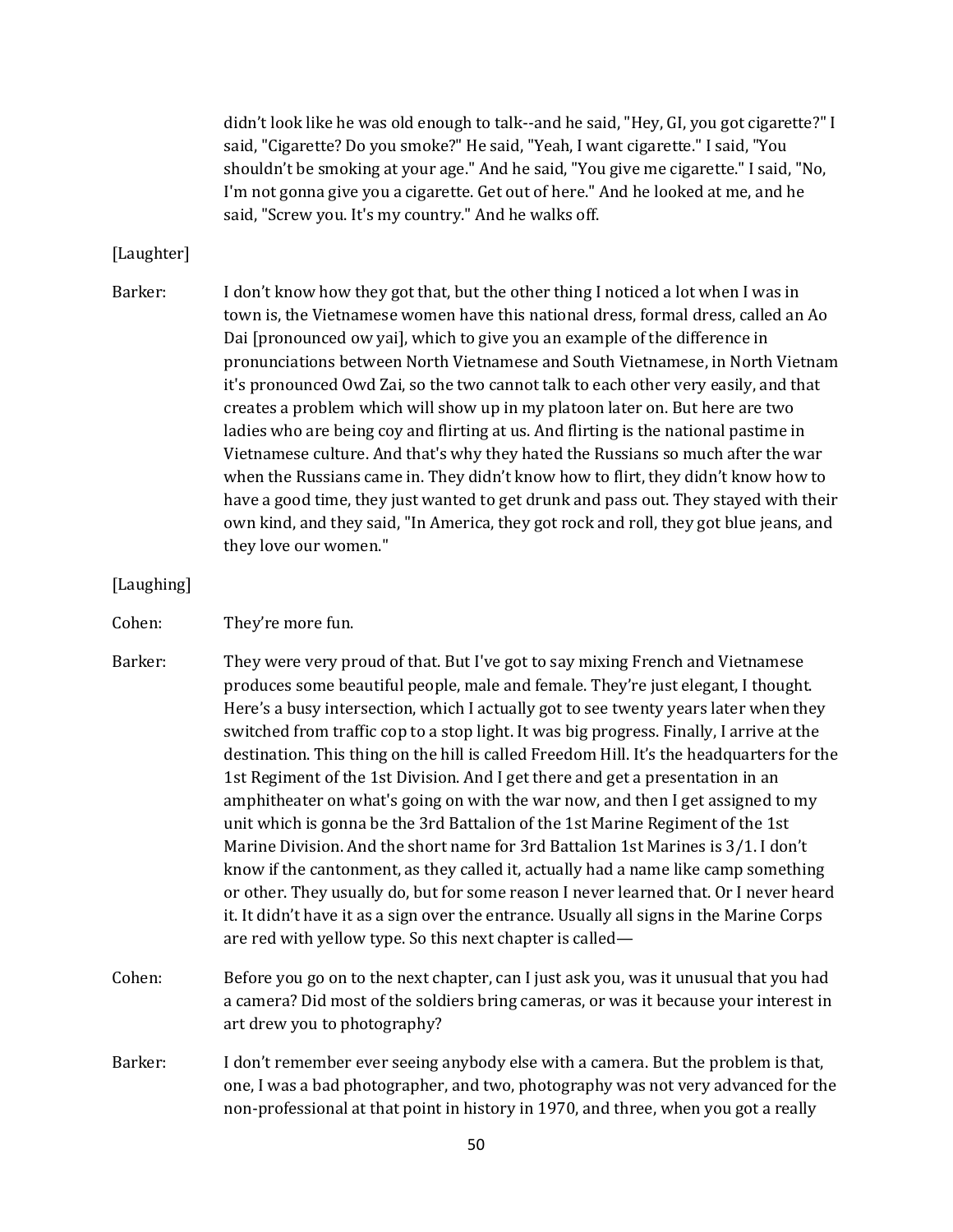tough job to do, if you're going out into combat you don't bring a camera. So I've got a few pictures out in the field, but they don't show fighting, they don't show explosions, they don't show smoke. And so they're not gonna be any bloodcurdling or exciting photographs, unfortunately. The pictures in the field look like a bunch of scruffy guys on a camping trip. And it's very unglamorous, and that's--most of combat is absolute boredom, and then you have moments--as the pilots used to say in WWII--moments of extreme terror interrupted by hours of pathological boredom.

Cohen: That's part of it, too, Yeah.

- Barker: When you drive into 3/1, it's next to an army camp on one side and some kind of South Vietnamese unit on the other side. There's barbed wire, fences everywhere. You can't tell what's what or where the borders are from one camp to the other, and you drive through several gates that are all security, and they stop you and check who you are. Very unimpressive way to arrive at my new home, so I thought it would be better to introduce it via helicopters. Many times, I was coming back from an operation and needed to be pulled in just by myself for medical reasons or administrative reasons, and that gave me the opportunity to use the camera. So, here on picture number twenty is part of an army base that was near to the 3/1 cantonment, and that pile of obscure buildings in the back is 3/1, gonna be my new home. Twenty-six, okay. This is a 50-caliber machine gun sticking out of the side of a CH-46 looking down on about half of the 3/1 cantonment. Notice a tiny little gray speck up here on the ridge.
- Cohen: Yeah.
- Barker: That is a lookout tower. On this ridge, which theoretically semi-surrounds us, you need to have bunkers along the top of the ridge to act as what would be picket lines in the Civil War, widely spread people, to alert you if anything is coming your way. And the call signs to those different bunkers were Satan 1, Satan 2, Satan 3. I believe this watchtower was at Satan 3, but it will occur in other photographs, and I used to use it as a way to orient myself. If you fell asleep when you got on the helicopter 'cause you haven't slept in several days, you wake up and wonder where the heck you are, and you're coming in to land and you're wondering, is this a short stop or is this home? And so that little guard tower was useful. Let's see. There's the LZ [landing zone]. It's gray rubber matting, trying to keep the dust down, and it's got big, white letters, says LZ 460, I think, along the bottom there.
- Cohen: Do you want to explain what the LZ is?
- Barker: Landing zone. Thank you. The same LZ occurs in this photograph, but it's taken from that watchtower shooting down on the base. So, we were flying in like this about to land on that gray rubber, and this now at some point my platoon is assigned to the Satans, so we're protecting the backside of the cantonment from anything that might be coming up the far side of that mountain.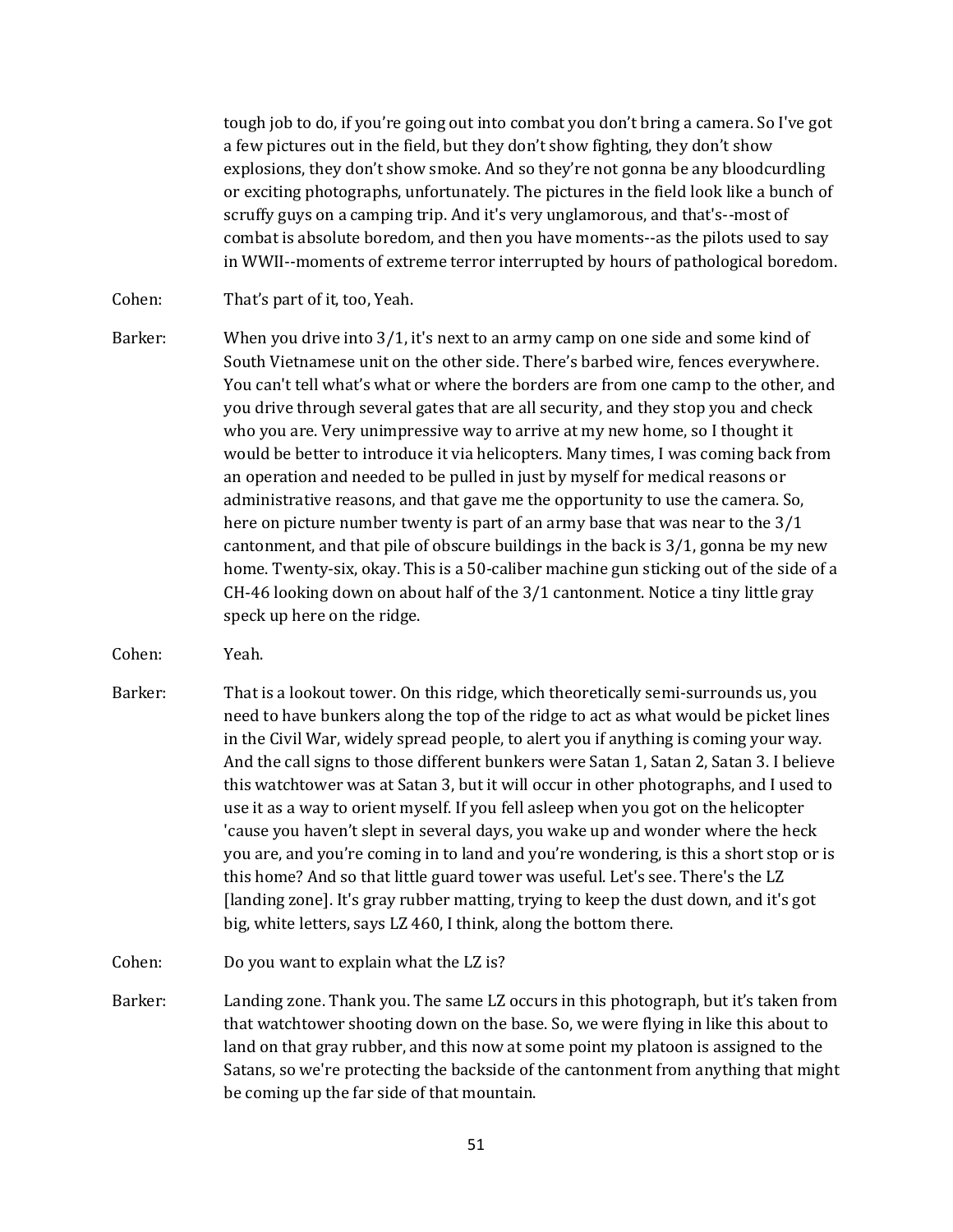Cohen: Oh, okay.

Barker: And each of these places I could explain, but it gets to be too confusing. Infantry hooches--hooches are tin roof plywood buildings where the infantry guys sleep when they're in the rear--office hooches, and when I got "promoted" out of being a platoon commander into being an executive officer--I use the word in quotation marks because I would much rather have stayed with my platoon, but I'm flying a desk, and I've got two clerk typists to command as opposed to fifty-five guys out in the boonies, you know. But that gives you an idea of the size of the basecamp. And you get down inside of it, here's one of the most critical places inside 3/1 cantonment. The shower house, everybody's friend when you come out of the field. A warm shower, especially if you've been up at Hải Vân Pass freezing your buns off for a couple of weeks, a warm shower was--they used to say, "This is better than sex." I would take issue with that, but warm water would, like, bring people back to life after a little exposure. That's the mess hall on the top. Now, I went back to Vietnam twenty years after the war with a veterans group called the Vietnam Veterans Restoration Program. Built a clinic, traveled, and I went and found my base. All of the eucalyptus trees are gone, all of the roads had eroded really deeply, all of the buildings were gone, everything was stripped, everything was recycled. It was like there was no evidence that there had ever been a basecamp there. There were Buddhist graves on the ridge where my office hooch had been, and there were cattle roaming all around. There were two kinds of cows in Vietnam. Con Trau are the ones with the scimitar horns, water buffalos, but then there's the Indian sacred cow, which are Con Bo, and they have little short, stumpy horns and sometimes a hump on their back, and they come in pastel colors. Water buffalos are uniformly dark gray, and they're almost always covered in mud because like pigs they don't sweat. They need the wet mud to keep their temperature regulated. Those are the hooches where the infantry lived, so one of those hooches was for 3rd platoon, which I was put in command of. Unfortunately, we switch to black and white. There's the backside of the shower house, and here are the office buildings I was talking about. My office was at the end. It had a banana tree planted in front of it. It might have been plantains. I'm not sure I could tell the difference between the two plants, but here's a closer shot with the office hooch with a little window that says Business Window. People would walk up to it to ask questions. There's the banana tree. It never produced bananas the whole time I was there. I was really looking forward to that. And there's a jeep parked in dead center of the picture with another one over here next to a little bridge over an erosion cut, and next to that jeep at a closer range is a strange mobile platform with big balloon tires, a motor underneath, its aluminum-framed four-by-eight sheet with little rails along it, called a mule, and it did exactly what mules do in previous war. It hauled ammunition and water. And it had a flip-up seat with a flip-up steering wheel and two pedals that you put your foot on, and they'd drive them around these firebases. You could carry a dozen of them on a helicopter or slung on the bottom of a helicopter. They were really handy, and I've only seen two or three that survived. None of them seemed to be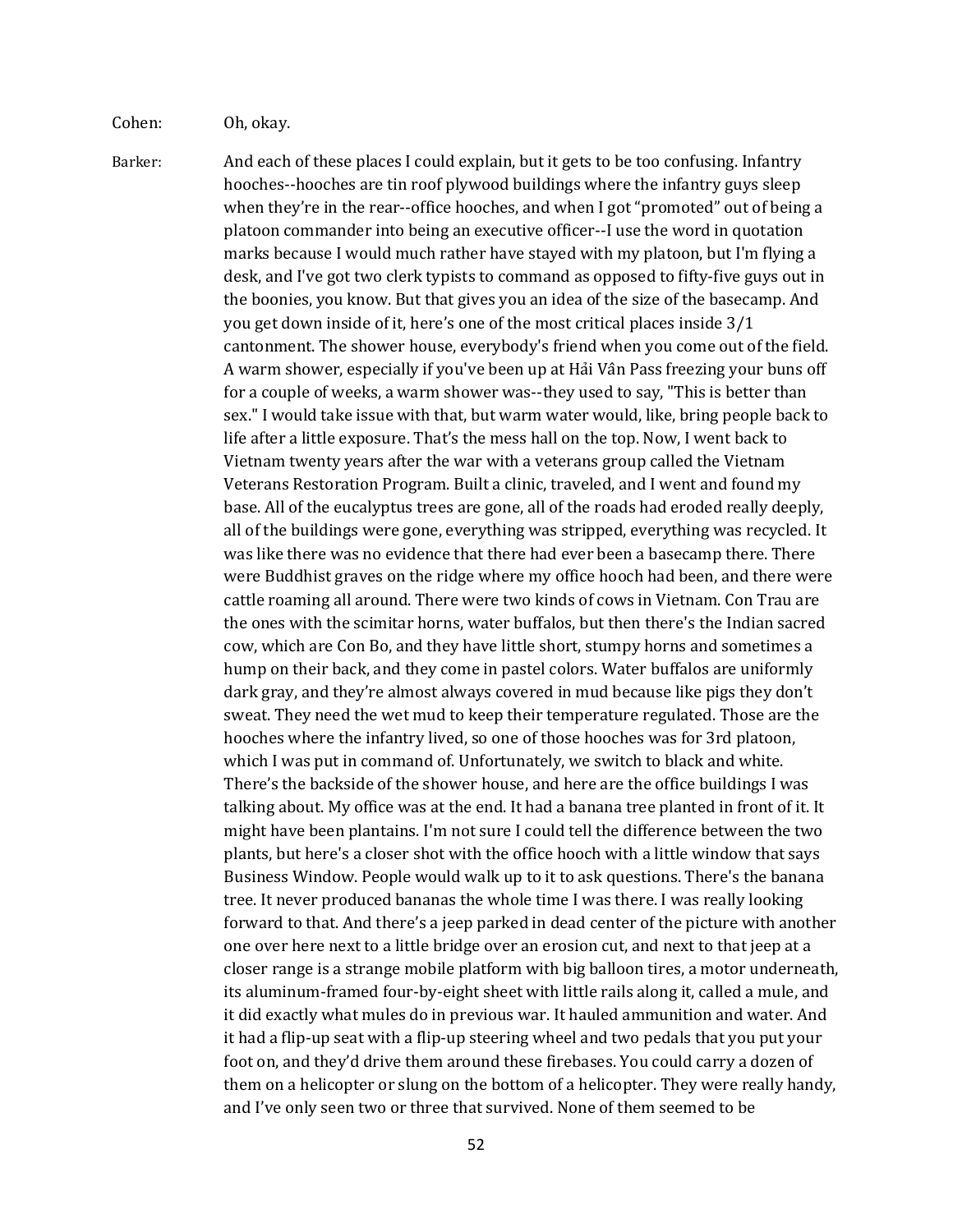operational, but it seems to me they'd be useful in camps, Boy Scout camps or something.

Cohen: Yeah.

Barker: They were, I thought, a great invention. So I was sorry not to see them proliferate. There's the backside of the mess hall, and there looking straight north is that ridge of mountains. And right where that smudge is in the picture is pointing at Hải Vân Pass. So, my first big mission is the go up Hải Vân Pass in trucks, get out, go inside the old French castle, which is up there as a defensive place--this big brick monstrosity, I'll show you a picture shortly--and then climb this ridge up to this point, stop just short of 1192. It's called that because its altitude on the contour interval lines on the map marks it as the peak and identifies it as 1,192 meters tall, so in military parlance, that's the name of the mountain, 1192, which means about 3,000 feet, but half of that is taken care of by the fact that we drove to get to the pass, and then we climbed for eight hours up into the clouds, and it was an eerie place.

Cohen: Was the route going there also dangerous?

Barker: On this side, it was not. On the opposite side of the pass it was because there were clear fields of fire all along the ridge where the North Vietnamese and, mostly the NVA. The Viet Cong had been knocked out during the Tet Offensive two years before, and they showed who they were, 'cause they had been a secret organization up to that point, and they got decimated. And then they got screwed over royally by the North Vietnamese when they won the war. They didn't give them the pensions they had promised; they didn't give them the respect they deserved. Here I am feeling sorry for the Viet Cong, the guys who were not very polite to us. But the North Vietnamese would get along the top of that ridge and fire down on the road with rocket-propelled grenades, and they could close down the pass without half trying. So, many other platoons had gone up that ridge before me, and I found pictures from those adventures, which I could bring at some point. Okay, to get back to the camp, this is the combat operations center. As I was saying, most signs in the Marine Corps are red with yellow writing. It's supposed to be red and gold. And it's bristling with antennae because it's all communication. So this is the nerve center. It takes all the radio communication incoming and outgoing, and it's right down the hill from the commanding officer's hooch. Now, if you go up to the top of the ridge in back, the very highest of the Satans, Satan 1 I guess, had a little landing zone on the top so we wouldn't have to climb all the way down. But still every day, I would allow one trooper to take the path down to the gedunk, which was a Navy term for a place where you could get candy, and they'd come back with *Playboy* magazines and mail and candy and cigarettes, and then distribute along the lineup, Satan bunkers, but this does demonstrate the white sand I was talking about earlier. That's why it looks so bright on that three-dimensional map. It was brilliant in sunlight. And here is from the same position turning a little bit to the left, that is to the north, is more of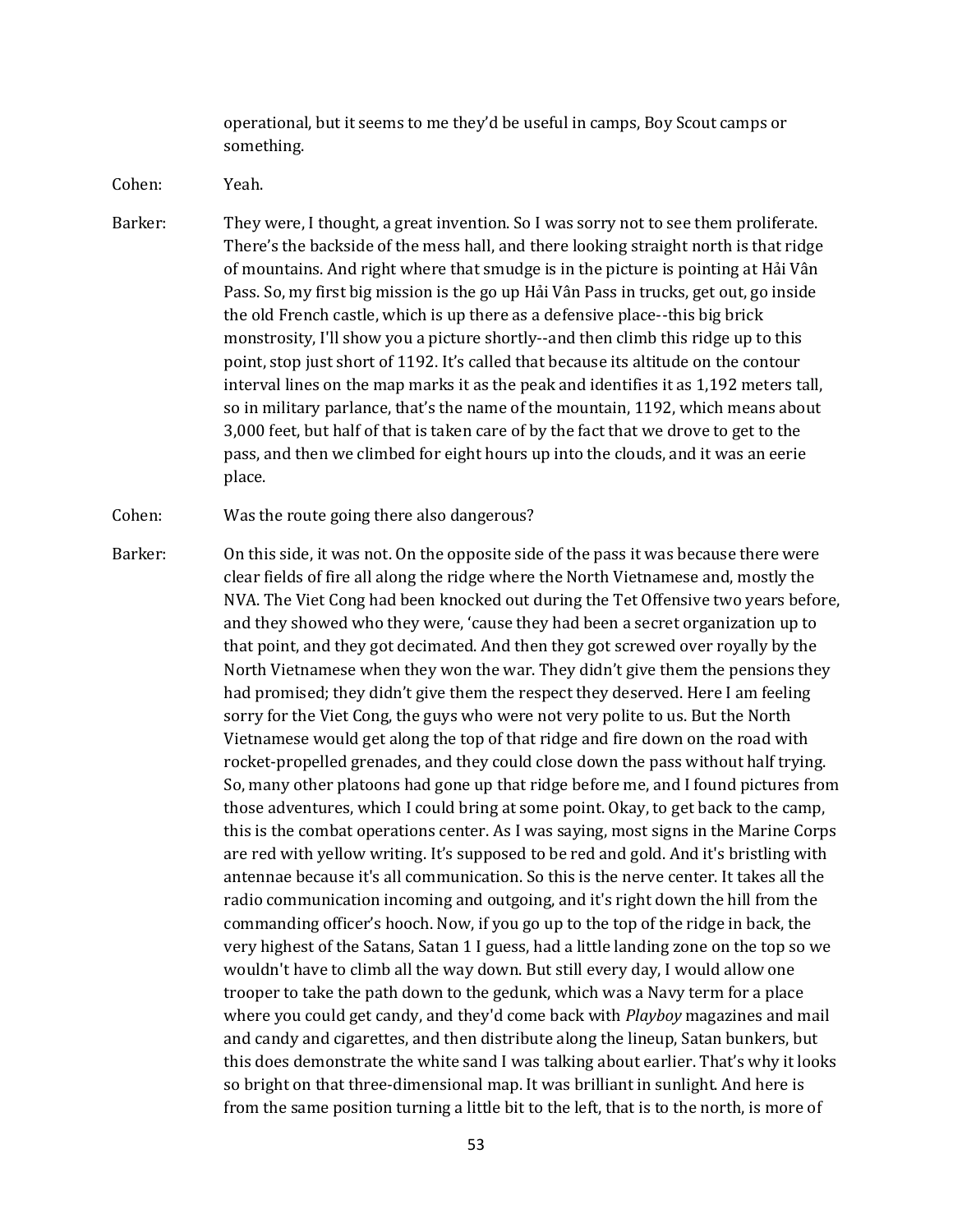the white sand, the Song Cu De River, way back in here there's a little gray spot you can just make out. That's the railroad bridge at Kim Ville called--I'll remember the name in a minute. Anyway, it was an important bridge. I wound up protecting that for a couple of weeks at a time. And there's Hải Vân Pass in the distance. And here it is. There's the bridge with an old French watchtower in the back at one end of it.

Cohen: Was the sand made out of—was it from limestone?

Barker: That's a good question. It was identical to the sand that I grew up with along the gulf coast in Alabama, Biloxi, Fort Morgan, Gulf Shores, this whole area. Same sand dunes, same sea oats as on the other side and the Pacific. And when you get into the hills upon which the Satans are placed, the brush and the color of the dirt was identical to Los Angeles and the stuff you see on the west coast of the Pacific. Same Manzanita plants, same kind of scruffy dry scrub. It just surprised me that there were so many similarities. And then eucalyptus trees, that's from Australia. It's just, the world got a little smaller. Okay, now I'm gonna cover the neighborhood. Meaning what's around the 3/1 cantonment. Here is one of the villages, the one whose name I can't remember. That's the Catholic church for the village. That meant that if it was a Catholic village, it was probably safe, 'cause they were violently opposed to communism. And they had nuns and priests who were all Vietnamese who had gone to Rome. This is a Gothic church that is maybe bigger than the village it's in. There's a decent picture of it. This is where I--number forty-one. Let me just check. Yeah, okay. So, I was always happy to see that cathedral if we had a patrol route to go through because I figured I was going into safe territory, and some of the other villages were a little more dicey. And I found to my surprise that they could be bribed into making us safe. At some point, when they couldn't get us water for about a week, and we were pretty far from the basecamp we wound up drinking out of the clearest fast-running streams we could find, but we all got internal parasites. So they told us to just stay put. They dropped a net full of food mostly canned goods, stuff we'd never see except in the rear at a mess hall. Scrambled eggs and bacon all mixed together, spaghetti and meatballs, these big number ten cans. And we couldn't eat it all, but after a week, we'd been taking medication, and the parasites were gone, so I realized that was going to happen ahead of time, so I asked the village chief to come talk to us. And I said, "If we don't get any sniper fire for the next week, all this that is left goes to you. We'll bring it down to the village for you." No problem. We had our PRC-1s [pronounced prick-ones], they called them, radios, private radios playing rock music, and troops were dancing, and we were having a picnic for a week. It was great. This is the castle at Hải Vân Pass. It's part of a more complex arrangement, but it's on one side of the road, it's brick, and it really smells inside, but Captain Tap the local South Vietnamese commander gave us one of his platoons in my platoon, and we were gonna go up to the top of the ridge, and I knew we were in trouble when we got the South Vietnamese troops, because they were notorious for avoiding any kind of confrontation. So, while we're sneaking for eight hours on hands and knees climbing on these rocks, they're what we referred to as ditty-bopping up the hill and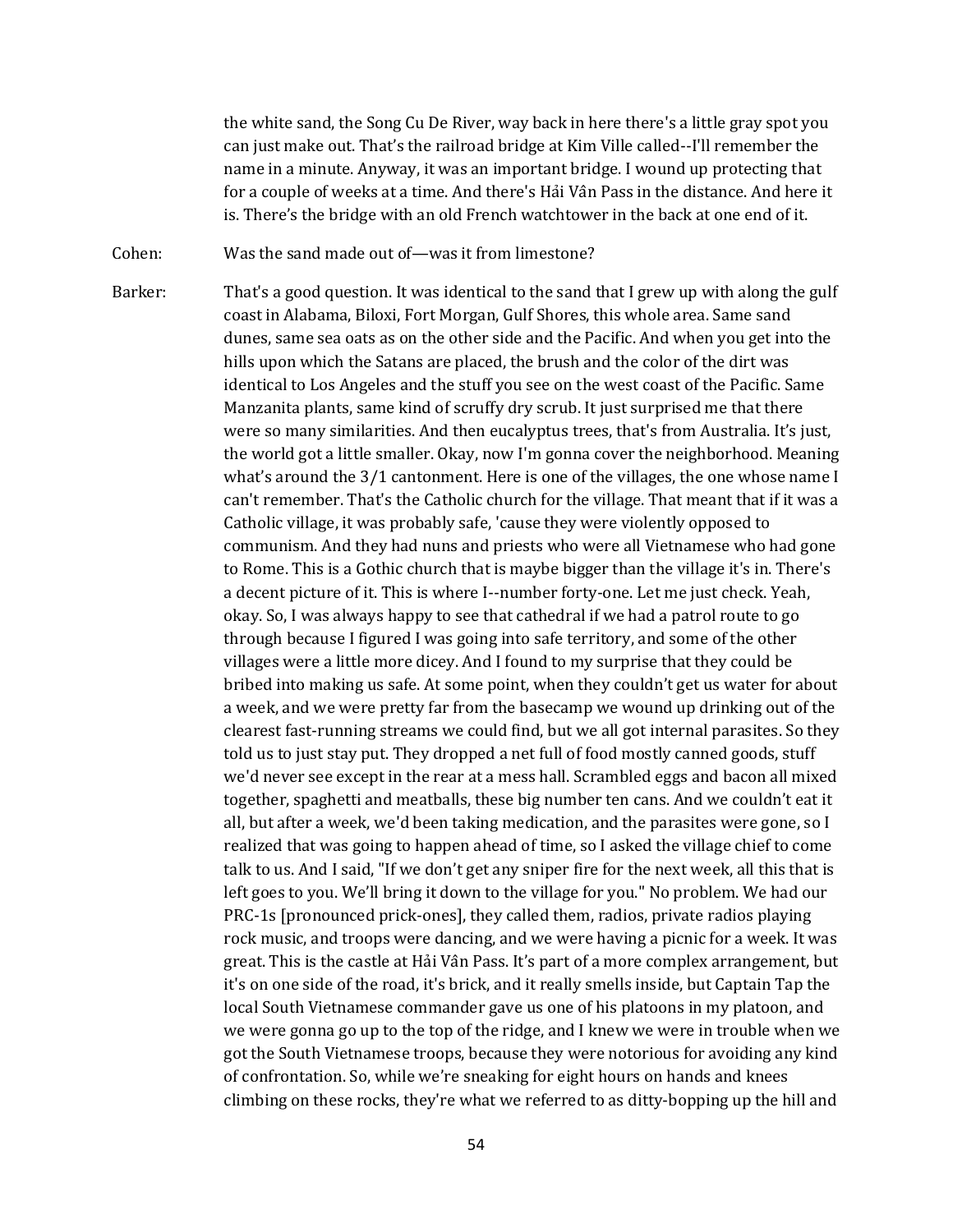accidentally setting off their weapons and accidentally calling out loud, just letting the enemy know, "Back up, we're coming. Just back up and nobody will get hurt." So, we didn't surprise anybody, surprisingly. Okay, you know what? Okay. Not only is my vision going, but my handwriting is going because of the tremor, so I can't read my own writing sometimes. These are pictures of bases around us. I just thought that one was kind of cool. There were firebases scattered everywhere, and they all had gungy<sup>1</sup> names. I was a pay officer at one point, where I flew around in a Huey with a box full of cash in military payment certificates. I had like 40,000 dollars, paying it out to troops at different—

Cohen: [Chuckling] Locations.

Barker: --pay the troops, five minutes later get back in the helicopter, go to the next firebase, and the thing about firebases is I always felt that they were like a scar on the landscape. It was like a dirt and sandbag slum hit by a tornado. There's no military policing-up or organization. Okay, here, three--I'll have to check these for order when we're done. Radioman smoking a cigar who looks like he might eighteen years old if he's lucky. I saw a lot of cigars. It was a riot. The affectations that the troops take on, and I'm one to talk because I posed for gungy pictures myself, but it was always entertaining when I would say, "That's Corporal so-and-so. Take my camera and just get some pictures of the guys." And immediately, guys would go into their Rambo poses.

## [Laughter]

- Barker: This is one of the observations posts I stopped to pay. It had a picture of somebody's bulldog attached to the sign. They had named themselves OP Goodwin, and someone told me that Goodwin was the name of the dog. And it says R&R center. R&R was rest and recuperation, but we used to use another term with retaliation in it. I can't remember exactly what it was. An R&R center was a vacation, and that was such a scenic spot. I brought this picture because it shows this guy with a big bandage on his back going into a tent, and it indicated to me that you could be wounded, maybe even seriously wounded, but put back into combat if you had a critical job. If you were a communication specialist or a linguist specialist. And the needs of the Marine Corps meant you didn't get a pass just 'cause you got shot. So you'd be patched up and sent back out there.
- Cohen: Was the picture of the radio operator the one that you refer to in the previous interview, I think by the name of Bouncing Denny or something?

Barker: Bouncing Denny?

 $1$  Barker later explained that gungy is Marine speak for "gung-ho", derived from the Chinese expression of 'work together". It was adopted by the Marines during the Boxer Rebellion.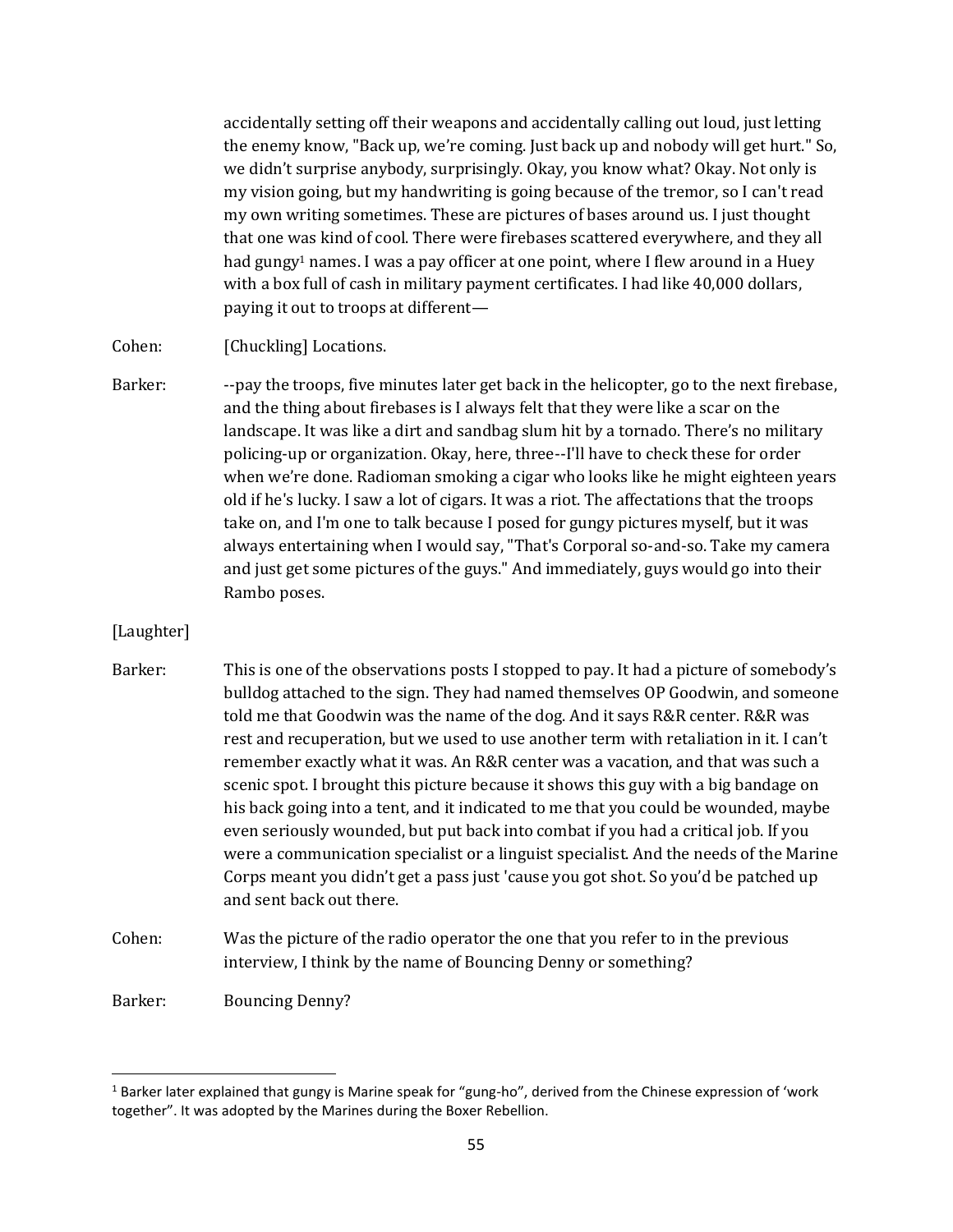Cohen: Or—

Barker: There was a corporal, Lance Corporal Blackman, who was the fastest human speaker I've ever run across. He was my radioman until he stood up on the skyline at night against the glow of Đà Nẵng and got himself snipered. And his replacement is in these pictures. He's in the pictures later.

Cohen: I see.

Barker: I seem to have gotten some things out of order. I need to drop back to Hải Vân Pass. Across the road from the French castle was a mom and pop shop, what they used to call--it was like a grocery--it was a 7/11 in Vietnamese culture, with the little Buddhist shrine. This picture was taken in '72 when I went back with the veteran's group. This big billboard wasn't there during the war. The trail we took to get to the top was just off to the side of that little pagoda shrine. Here's the same place almost in the same footprint after the clouds came through. And that's not as bad as it got. It really got to be a pea-souper. The little shrine is there, so I walked up to get a better picture of the shrine closer up. But you can see it's pretty foggy when he clouds are determined to come through. Now, I've pointed out OP Reno on a three-dimensional map. And coming in from the west on this map, coming in at an angle like this, I don't know what the helicopter was doing over here 'cause we didn't mess with this area at all, but he must have been making a big curve. He's coming in - to land at OP Reno thee, so you're seeing it from a northwesterly direction, and it's--the clever engineers with the army brought their bulldozers they can helicopter dropped them on the hill and flattened off a low part and a high part. And on the high part--oh here, as we're coming in they pop smoke, yellow smoke. There's no reason for them to pop smoke except that people like doing it because it's like fireworks, puts out a lot of smoke for a long time, and the colors were brilliant, you know, red, green, yellow, blue, all the primary colors. And they had a counterintelligence team from the navy who were equipped to the teeth. They had derringers in their socks. You know, it was just ridiculous, and they had mini smoke grenades. They look like a film canister. You take a wick out of the lid, you scratch them on some sandpaper inside the rim of the thing, and it would start it burning. And they had purple, and they had, like, turquois and orange. So they were really different, and they were proud of their gear. But they were also a problem; I'll get to that later. So they're popping smoke for no reason. Normally if you're invisible to a helicopter pilot and you're calling in a medevac, when you say, "Okay we're at these coordinates," he can be right on top of you and not see you, 'cause we're all camouflaged, right.

Cohen: Right, right.

Barker: We're all the same color as the dirt and the landscape. So we'd say, "We're popping smoke," and we'd throw a grenade out in the road or in a field or something, and this red smoke would go up, and they'd say, "Okay, I got your red, red." meaning if the enemy pops smoke, and they have all the same stuff we do 'cause they'd been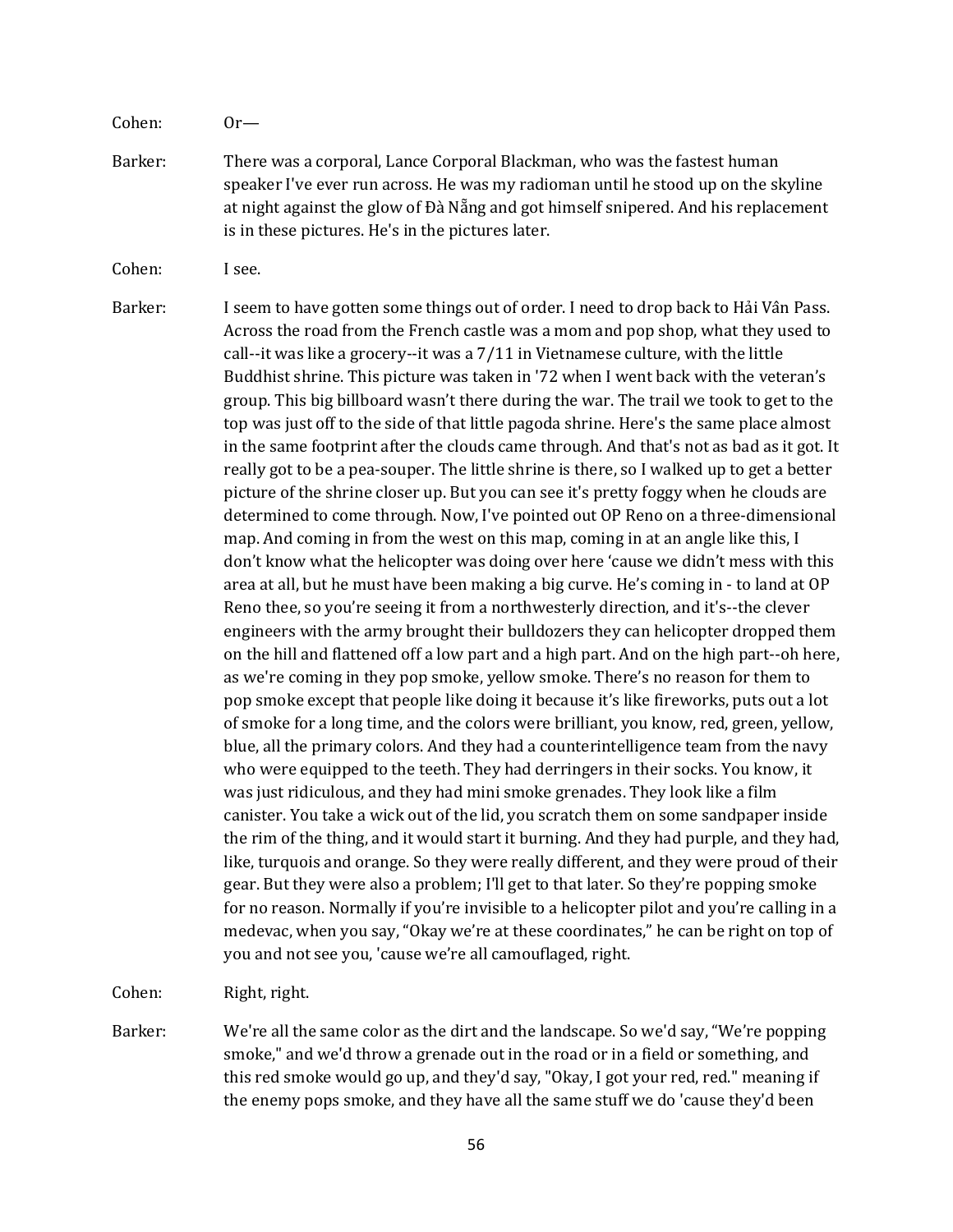stealing it. If they say--if I say, "I'm popping red smoke," they'll pull out a red smoke somewhere to attract the helicopter over so they can shoot him up. So he identifies the color, and that way if there's two smokes, if they pop a yellow and I pop a red, I'll say I'm a red smoke, and now we know where the yellow smoke is, right. So there's little trickery going on there. Once we landed form the landing zone looking up I see all these antennas, all this communication happening from this hill, and this strange little cupola sort of thing on the top. Now, I don't know how or why--I must have been there twice because some of these pictures are in color. There's the cupola, and in back of the guy carrying the clipboard, just over his shoulder you see a dark space inside under the lid. It's a laser range finder, and at this point in 1970 I thought lasers were sci-fi. I didn't know they were actually in existence. But this thing, today it would probably be big enough to fit in your hand, but it looks like an old television camera from the '60s. It's this giant box on a swivel with a thing you look through. And this is the man who operated it. I think he was a warrant officer. But he was the technician, and he's about to look through the eyepieces. He could ping a red laser off of something, and he had a 360-degree view all around the valley from OP Reno. He could bounce a laser light off of and get exact coordinates. And our artillery unit who you cannot hear, cannot see, it's somewhere behind the ridge, can fire one shot and destroy the thing on the first try. You can hit exactly where, they're so well coordinated, exactly where the laser pointed. And later they came out with laser bombs and laser guided missiles. And I was very impressed.

Cohen: Yeah, was this probably one of the first applied uses of laser in the military?

Barker: It must have been. It was certainly the first I knew of. They also had seismic devices, earthquake sensors, except they were so sensitive they could pick up footsteps. They would fly along a helicopter on what they saw was a trail, they'd fly low with a helicopter and drop these things that look like upside down rockets that were painted camouflage, they'd hit the ground and the jolt would cause an antenna to rise up out of the back end of the thing, and the antenna had branches that made it look like a stick and had a camouflage parachute that was made up of triangles and designed so that it would spin and give the thing greater force, I guess, when it hit, the antenna would come out and turn itself on. And somewhere in a hooch, miles away they start monitoring and listening for footsteps going past this thing. My troops would see them and say, "There's another one of those funny devices." They'd pick them up, turn them upside down, and acid would burn through the thing to destroy it so that the enemy couldn't put it to any use. So even if you just tapped them you'd hear [hissing noise] and smoke would start coming out through little screw holes, and there would be another 3,000 dollars in taxpayers' dollars.

[Laughter]

Barker: I really had to prevent them. They tried to buy me off by giving me the parachute.

[Laughter]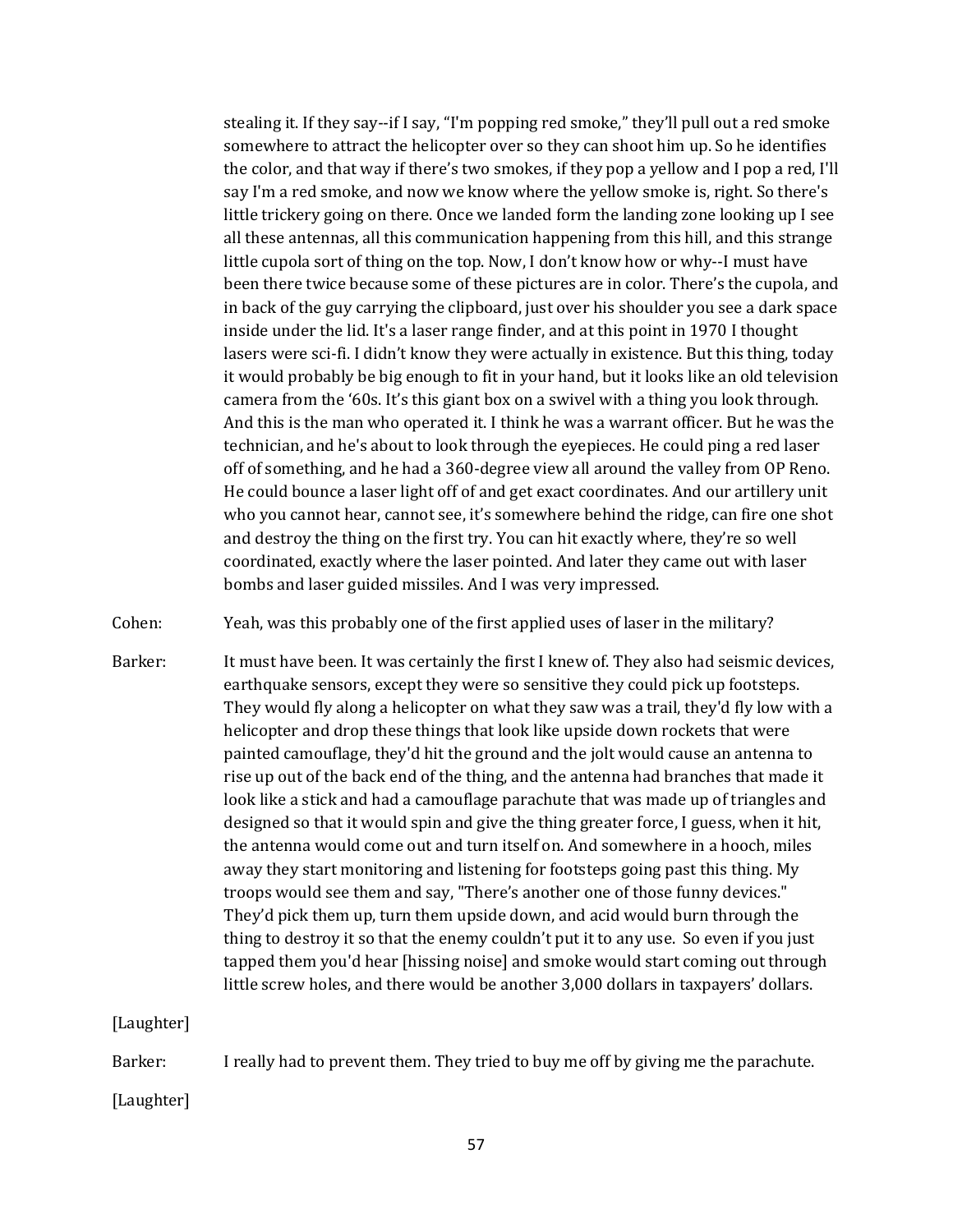Barker: Okay, so this next chapter is called "Meet the Troopies." This is my platoon outside of one of their hooches doing an assembly. They were actually in three ranks, but I think this is the squad leaders off to the side there having a conference about something. Here's another picture of the same. And what they look like out in the field--if everything was safe and we had a perimeter set up around us, then things could get very causal--you'll notice no helmets, no flak jackets. It's hot, so everybody is stripped down, they're playing cards while another patrol, another squad, is coming in from having spent the night in an ambush site or just had a patrol route that had certain points they had to radio from. Often I knew they were sandbagging the patrol. In other words, I'd tell them, "Okay, go out and hit these grid coordinates. This point, this village, this bridge, this trial intersection, then back to us. They would go off out of sight. Everyone would lay down and go to sleep except the radioman who would say, "Okay, we're at coordinates such and such, such and such, checking in." And then they'd wait an appropriate amount of time, call in the next one. And that was fine by me as long as there was nothing serious going on. And the platoon sergeant knew it, and if he was cool with it he was a far more experienced guy than myself, then I was okay with it too. The radioman is carrying an upsidedown parachute. Because it's white that tells me it's a flare parachute from an artillery round where the rounds burst at a certain altitude. And these brilliant, blinding flares come down, light up the countryside, and they're hanging on a parachute so they're descending slowly. The problem is—

Cohen: Oh, so the parachutes are for the flares.

Barker: Yeah. The parachute keeps the flare up in the sky. The problem is once it pops out of its shell, the parachute has to deploy, and it results in the flare spinning like this as it comes down. So the spin gradually diminishes, but the initial impression is, you look out on the landscape from your fighting hole or where you're hiding behind a tree, and when the flare goes off you can't look at it or you screw up your night vision for half an hour or so. So you block your view of the flare, and you look at the countryside, and because of the spin all the shadows are swimming like this. You start getting seasick.

Cohen: Oh, gosh.

Barker: It's like being in another world. All of a sudden it's like the sun is moving, you know. But black shadows at night and brilliant day-lit flare light. I didn't like using them, frankly, even if I could hear sounds in front of me, I'd just as soon do without the flares. One of the tricks we learned was to look at where you think the motion is happening, and then look to the side. And you'd be using your side vision paying attention to that 'cause it's less burned out.

Cohen: Oh, then looking forward.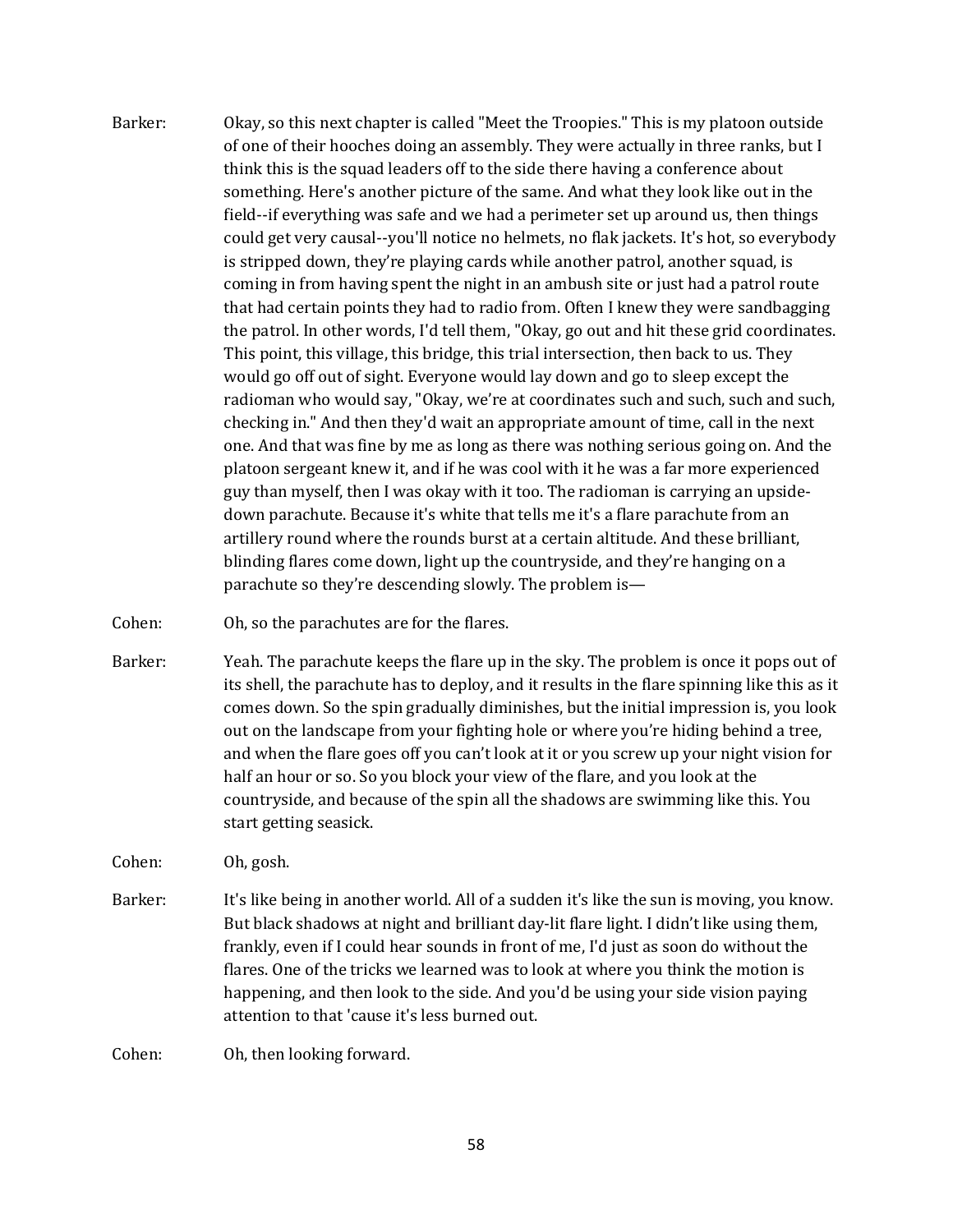Barker: Yeah, if you've got a sensation of movement using the outer edges of your eye, the far limits of your perception, you can pick up movement much better than if you look straight at it. Yeah, it was a useful trick. Here is my platoon sergeant, R.L. McCauslin. I never found out what the R.L. stands for. He might have been Ron, he might have been Richard, I don't know. But to everybody he was Sergeant Mack. Second tour, so he really knew his stuff. And because I had commanded a platoon on Okinawa, I knew how it really works. Lieutenant gets the blame when something goes wrong, and sometimes the glory, but he's just the figurehead. The guy who really runs the show is the platoon sergeant, and he's more knowledgeable, generally older, and he was the old man at twenty-four. I was twenty-three, but it really mattered back then. And he really knew his stuff. He was practical, grounded, and just an interesting individual. And to get raised to the platoon sergeant level you have to be someone very trustworthy. Okay, here's where I gave up my box camera to the troops, and I said just go take pictures of each other and give them back to me.

Cohen: Oh, cool.

Barker: And they were all goofing off of doing something silly or trying to make themselves look gungy. We're up to picture, this one is, number sixty-four. This is Lance Corporal Blackman, my radioman, in back of Sergeant Mack, and this is a couple of days before sniper sent him to the rear. He was okay. He got hit in the cheek 'cause the round hit his radio and fragmented. But we medevacked him anyway, and he was very unpopular because he was such a smart aleck. So the platoon sergeant said, "We're gonna make a judgment call here. We can get another radioman." And once he stood up against the skyline, what we called sniper's delight where you'd get shot, I'm thinking maybe he's not paying close attention to the limits of his immortality. This is me in my home away from home. It's a poncho, waterproof poncho held up on sticks and branches, and underneath is a poncho liner, camouflaged sort of nylon blanket that we had. The Roman Army had their big red capes that they slept in, and the Confederates and the Union had blanket rolls over their shoulder. I think even into WWI you were still seeing that, with Europeans. And we had our Blankie; it was a poncho liner. In summer I still use one on the bed because it's very lightweight, and it dries out in a heartbeat after a rain. Here's a CH-46 helicopter, and that is the infamous counterintelligence team of five Navy--well three American Navy guys and two South Vietnamese guys. They had intelligence as to where the VC headquarters was, and I was assigned to protect them and be their muscle. They would call the shots of where we're going and what we're doing. But it was clear to me that they were hoping to capture troops, and in an unguarded moment I said, "What do you do once you've got enemy captured? Do you take them to the rear for questioning?" And he said, "No, I question them out in the field." I said, "Well, are you an interrogator?" He said, "Yeah, and I don't need any electrical generators hooked up to their genitalia. I've got my fingers, and that's all I need." and I said, "Well, I've got the Geneva Convention, and I'm willing to uphold it." He said, "Well, look, you're in a real war now. I'm not gonna have any shave tail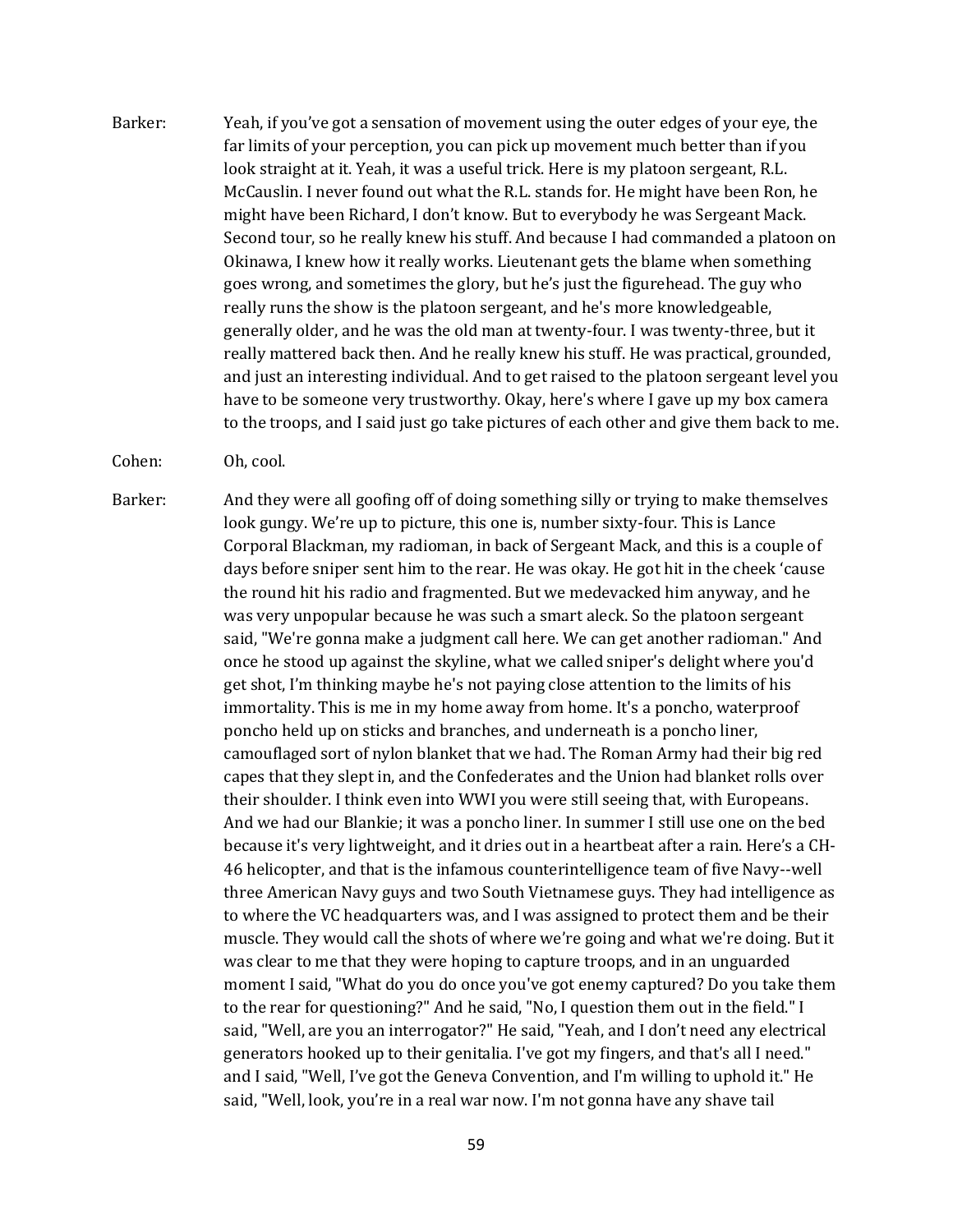lieutenant telling me what to do." He was a warrant officer, which is kind of a weird hybrid between officer and enlisted. So it came down to it, and I said, "You've got five guys. I've got fifty-five guys. Push comes to shove, you're gonna be in a bad way. I don't want you torturing anybody. Once you're out of my jurisdiction there's not much I can do about it." We didn't capture anybody. We did find what we thought was a grave, and when his own troops, the warrant office who was in charge of the counterintelligence team, when his troops sort of demurred from digging up the grave to see who was under there, he pushed them aside and said, "Get out of here, you wienies. Let me show you how it's done," and started digging with his hands, and then all of a sudden he gets an ugly look on his face. And he goes, "Oh, my god." He smells his hand, and he says, "It's a latrine."

## [Laughter]

- Barker: That went around the platoon real fast. Hey, the jerk from the navy just dug up a latrine. And we found the VC headquarters. It amounted to a flattened-out spot in the weeds with a couple bags of rice and a little red flag that in Vietnamese was some kind of congratulations for rigging up explosive devices. It wasn't the headquarters. Viet Cong didn't have headquarters. They were so mobile, they were so loosely organized, and I said, "Where do you come up with these terms? That's a European army term." We were fighting an insurgency here. Well, even these weren't insurgents. They were locals who considered themselves patriots, and they were fighting a guerilla war against us. They didn't need a headquarters. So the whole thing was very disappointing. I was really glad when they got back on the helicopter and left because--and they got us into a firefight, you know.
- Cohen: How did they get—

#### Barker: And that was the one where I lifted out of my body-

Cohen: Yes, yes.

Barker: --when they call me by name. And I still blame that warrant officer. We had a good thing going. The enemy would wake up at night and move around during the night. We'd set in, make a little noise so they knew where we were, they would avoid us, and then we'd move around during the day. They would go to sleep, and at dawn and dusk the flies and the mosquitos change places. It was like punching the clock at a factory, you know? And the deal was, we all go home alive, right. Shift change, okay, you guys are up. Don't shoot us. We're sitting over here in an ambush, [fakes a cough] clearing our throats and knocking things over so you know where we are. So don't come around here or we'll have to shoot you. But we would still bump into each other every once in a while and feel obliged to fight it out. My first reaction to combat was to jump up out of the hole and say, "Stop it. This is stupid. You don't know me; I don't know you. What are you shooting at me for? You know, I mean, it's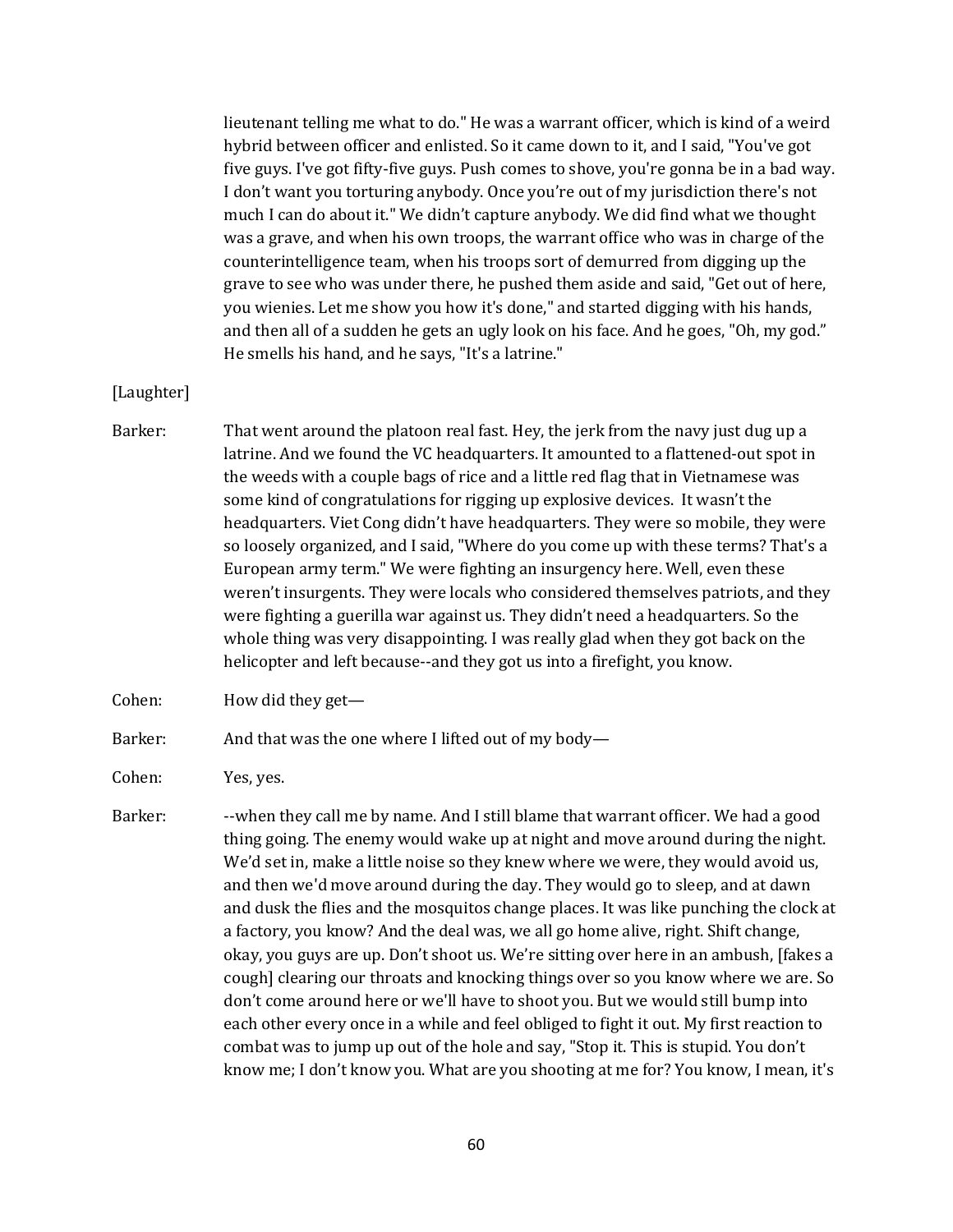|            | such a weird experience to have people actively trying to kill you, and there's no<br>good reason. There's no personal reason.                                                                                                                                                                                                                                                                                                                                                                                                                                                                                                                                                                                                                                                                                                                                                                                                                                                                     |
|------------|----------------------------------------------------------------------------------------------------------------------------------------------------------------------------------------------------------------------------------------------------------------------------------------------------------------------------------------------------------------------------------------------------------------------------------------------------------------------------------------------------------------------------------------------------------------------------------------------------------------------------------------------------------------------------------------------------------------------------------------------------------------------------------------------------------------------------------------------------------------------------------------------------------------------------------------------------------------------------------------------------|
| Cohen:     | For a while there was, like you're saying, the Cold War, the shift work.                                                                                                                                                                                                                                                                                                                                                                                                                                                                                                                                                                                                                                                                                                                                                                                                                                                                                                                           |
| Barker:    | Yeah, and that was because they all knew Nixon was gonna pull the 1st Marine<br>Division out. Or was it 1st Marine Regiment? No, it was 1st Marine Division, and<br>leave in some of the air units.                                                                                                                                                                                                                                                                                                                                                                                                                                                                                                                                                                                                                                                                                                                                                                                                |
| Cohen:     | I see.                                                                                                                                                                                                                                                                                                                                                                                                                                                                                                                                                                                                                                                                                                                                                                                                                                                                                                                                                                                             |
| Barker:    | And support units. So we were just marking time until he did. And he did. And it<br>actually shortened up my tour by four days, I think. But I'll take the four days. Here's<br>another guy shooting the finger. And that is very common. You see a camera. You<br>put up your middle finger. I don't know why. This is Apollonia. That was my<br>weatherman, my radioman who replaced Blackman. Here's crossing rice paddy<br>dykes. You stay on the dyke. This side is just wet mud. This side is growing plants, so<br>that's just about to be harvested, and when they harvest it they'll break the dyke and<br>flood this area. So first they have to plant that, then they have to harvest these<br>things. And then they start the cycle all over again. And this guy is a Vietnamese,<br>former North Vietnamese soldier. This is the enemy. His name is Henri, and I never<br>found out his Vietnamese name, but he went by Henri because, and he spelled it H-<br>E-N-R-I, because it's- |
| Both:      | French.                                                                                                                                                                                                                                                                                                                                                                                                                                                                                                                                                                                                                                                                                                                                                                                                                                                                                                                                                                                            |
| Barker:    | And he's sitting on a 46 just minding his own business. He was an interesting kid. I<br>talked to him quite a bit. His North Vietnamese accent was so thick that the South<br>Vietnamese couldn't understand him at all, so I wound up being a translator<br>between him and the village chief.                                                                                                                                                                                                                                                                                                                                                                                                                                                                                                                                                                                                                                                                                                    |
| [Laughter] |                                                                                                                                                                                                                                                                                                                                                                                                                                                                                                                                                                                                                                                                                                                                                                                                                                                                                                                                                                                                    |
| Barker:    | I'd say, "Henri, I think what he's saying is, 'What's the word for canned goods." You<br>know, and he was a nice kid, though.                                                                                                                                                                                                                                                                                                                                                                                                                                                                                                                                                                                                                                                                                                                                                                                                                                                                      |
| Cohen:     | Where did you learn Vietnamese? And was it southern or northern that you<br>learned?                                                                                                                                                                                                                                                                                                                                                                                                                                                                                                                                                                                                                                                                                                                                                                                                                                                                                                               |
| Barker:    | It was all southern. It was at High Intensity Language Training at Quantico. It was<br>after basic school when I got out, so I got to be friends with Bob Bolman. He was<br>married, so he raided an on-base housing unit with a second bedroom. His wife's<br>poodle had had its leg run over and was patched up. So, he said, "You pay for the<br>poodle leg and you've got free room and board at our place." Both of us were in High<br>Intensity Language Training, so we both studied Vietnamese. He was pretty good,<br>but the teacher was from Kansas City. He had never been to Vietnam, and he didn't<br>know the most basic stuff about the language. He had a textbook to use, you know.                                                                                                                                                                                                                                                                                              |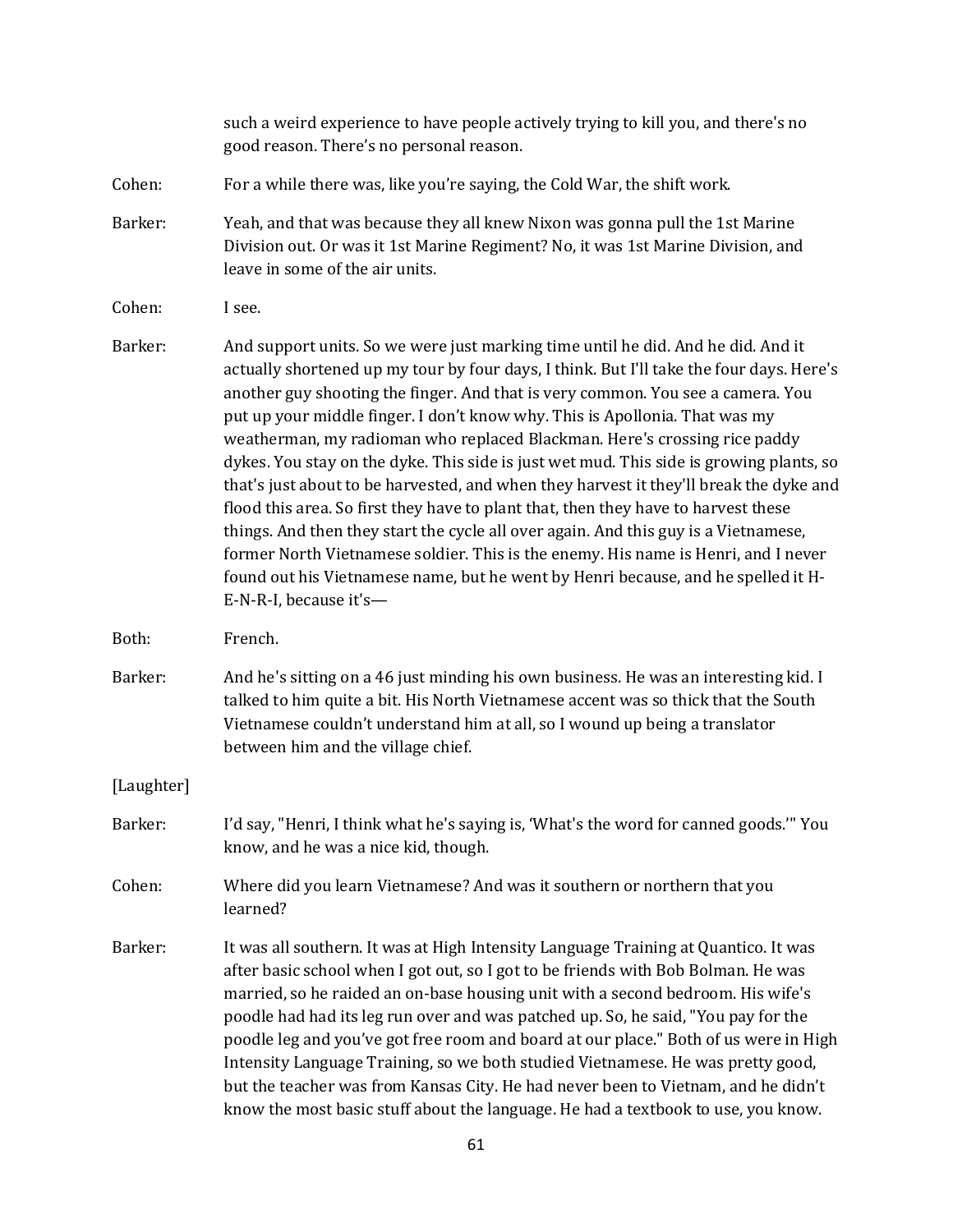|            | And the thing about Vietnamese is you don't speak it; you sing it. It's a tonal<br>language like Chinese. So the example I always use is, if you jump into a cyclo and<br>say, "Take me to the cathedral," you'd be using the word nha thò for cathedral, but if<br>you say [pronounced slightly differently] nhà thổ, it's a house of prostitution.                                                                                                                                                                                                                                                                                                                                                                                                                                                                                                                                                                                                                                                                                                                                                                                                                                                                                                                                                                                                                                                                                                                                                                                                                                                                                                                                                                                                                                           |
|------------|------------------------------------------------------------------------------------------------------------------------------------------------------------------------------------------------------------------------------------------------------------------------------------------------------------------------------------------------------------------------------------------------------------------------------------------------------------------------------------------------------------------------------------------------------------------------------------------------------------------------------------------------------------------------------------------------------------------------------------------------------------------------------------------------------------------------------------------------------------------------------------------------------------------------------------------------------------------------------------------------------------------------------------------------------------------------------------------------------------------------------------------------------------------------------------------------------------------------------------------------------------------------------------------------------------------------------------------------------------------------------------------------------------------------------------------------------------------------------------------------------------------------------------------------------------------------------------------------------------------------------------------------------------------------------------------------------------------------------------------------------------------------------------------------|
| [Laughter] |                                                                                                                                                                                                                                                                                                                                                                                                                                                                                                                                                                                                                                                                                                                                                                                                                                                                                                                                                                                                                                                                                                                                                                                                                                                                                                                                                                                                                                                                                                                                                                                                                                                                                                                                                                                                |
| Barker:    | Getting yourself into a--big difference. It was one of the more glaring ones. But I<br>found when I got back from the war and I still had a lot of the language, that I would<br>try it in Vietnamese restaurants, and the waitress would just look at me like, "What<br>was that?' and I would say, "Chao co dep, chung to, muon mot, [pause] something [<br>such as a beer, noodles, etc"2, and she'd kind of back away and go into the kitchen<br>and get a couple other people and say, come out, as if to say let's see if he'll do it<br>again.                                                                                                                                                                                                                                                                                                                                                                                                                                                                                                                                                                                                                                                                                                                                                                                                                                                                                                                                                                                                                                                                                                                                                                                                                                          |
| [Laughter] |                                                                                                                                                                                                                                                                                                                                                                                                                                                                                                                                                                                                                                                                                                                                                                                                                                                                                                                                                                                                                                                                                                                                                                                                                                                                                                                                                                                                                                                                                                                                                                                                                                                                                                                                                                                                |
| Barker:    | They'd have no idea what I was saying. I finally found out, you gotta sing it. You can't<br>speak it. And I had more luck after that, but not during the war. On the return trip in<br>'92, I found I could really communicate with cattle. You know.                                                                                                                                                                                                                                                                                                                                                                                                                                                                                                                                                                                                                                                                                                                                                                                                                                                                                                                                                                                                                                                                                                                                                                                                                                                                                                                                                                                                                                                                                                                                          |
| Cohen:     | With cattle?                                                                                                                                                                                                                                                                                                                                                                                                                                                                                                                                                                                                                                                                                                                                                                                                                                                                                                                                                                                                                                                                                                                                                                                                                                                                                                                                                                                                                                                                                                                                                                                                                                                                                                                                                                                   |
| Barker:    | I'd say, "Xin loi, di di mau." Excuse me, get out of the way. And they're going, ewww,<br>you know. So, here's a picture of Henri, sitting in a firebase somewhere facing out<br>probably saying his Buddhist rosary. Now, this is a former North Vietnamese<br>assailant, and this is the enemy, and he chieu hoi'ed. Chieu Hoi was the name of the<br>program, open arms, for surrendering to the South so he could get some rice, some<br>medical attention, a pair of boots, and a little piece of land. He's been in the jungle<br>for two years. He was sick the whole time, underfed, got no mail, had no idea if his<br>father was still alive, and it was considered a hero in the family. And we used to talk<br>about the difference between the Marine Corps and the North Vietnamese army,<br>what basic training was like, what boot camp was like. It was radically different,<br>wildly different practices. When they graduated their drill instructor gave each of<br>them a chrysanthemum. Quite different than what the Marine Corps does. And when<br>I said, "What do you think of the Marines, he said, "I think that they are a<br>dictatorship." I said, well of course." He said, "No, no, no, we vote in the North<br>Vietnamese Army. The political cadre has to agree with the military cadre, and then<br>they go out and do whatever they've agreed to do, but it's a democracy." There were<br>a lot of surprises for me. One day walking up the road I took a picture of the platoon-<br>-this is when my numbers were up thanks to having artillery forward observers and<br>the counterintelligence team and other attachments, I was up to fifty-five, and that is<br>a line of space guys, far enough apart that a mortar round will only get one and not |

<sup>&</sup>lt;sup>2</sup> "Hello, Beautiful Young Lady, we would like one [pause] something [e.g. beer, noodles]"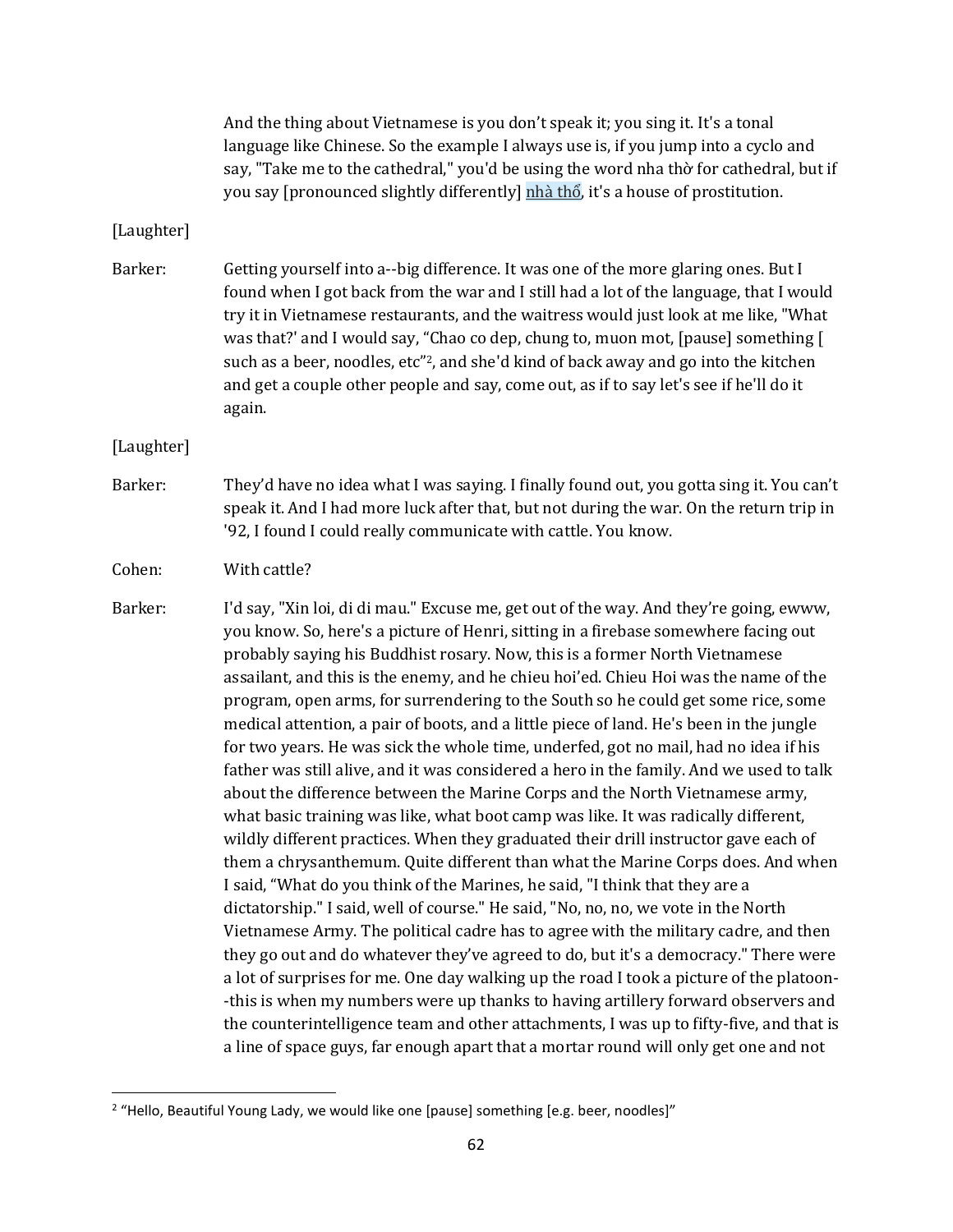two. And it goes off into the hazy humid air so you can't see the point man, and if I turn around backwards there's another line of troops going behind me, you know, off into the distance and there's a rear-end-Charlie who turns around every few steps and faces to the rear to make sure nothing's coming up behind us. And whenever we made a stop each guy would look at the guy in front of him and see which way he was facing. You'd face outboard, just in case there was anybody lined up on one side. You'd never have an ambush on both sides, because that's like setting up a circular firing squad. You'll wind up shooting at each other, so ambushes only come in a straight, one line shooting one direction or an L-shaped ambush where the bottom part of the "L" has to be really careful not to swing their weapons to the left 'cause they'll start shooting their own guys, so L-shaped ambushes take some coordinating. But this guy is facing outboard, and he's checked to see the other guy is facing outboard in the other direction. So he faces right, the next guy faces left, the next one right, the next one left, and that way if anything pops up half the platoon is already facing the right direction for return fire.

Cohen: Oh, I see, I see.

Barker: And here's a couple of shell craters further up the road reflecting with the sky. These are small, so it' probably artillery--155 or 105s. I'll show you the big craters in a little bit. One of my troopers, being dashing, really wanted a copy of that to send to his girlfriend. And he says, "You've got to admit I'm handsome, right, Lieutenant?" I said, "You'd look better if you had a weapon strung across you." He says, "No, man, I'm into peace."

[Laughter]

- Barker: The hippie influence was very strong. Most of my classmate of officers had formerly been hippies, and we all got haircuts before we went into the Marine Corps.
- Cohen: Do you think it's because of the timing of when you were in Vietnam, like 1970 versus 1967 or something?
- Barker: Right. Right. Normal American kids were happening in the first four or five years of the war. By the end of the war it was all draftees. Most of mine were court referrals, where the judge said, "You're in trouble. You can either go to a home for wayward youth, or you can join the Marines. Take your pick." And it was all for petty stuff, you know, but again many of them had never been off the block. They had never been two streets from where they were born in Detroit, and they find themselves in a foreign land with a foreign language where they know all the locals are talking about them. You know, where the men hold hands with each other if they're friends. That freaked them out totally. Where, if you want to talk to a village chief or an older person, you have to be very deferential to the fact that they're older than you. You have to learn to squat down until your knees are ready to break and put your knees in your armpit. And you always face side by side, never directly opposite each other.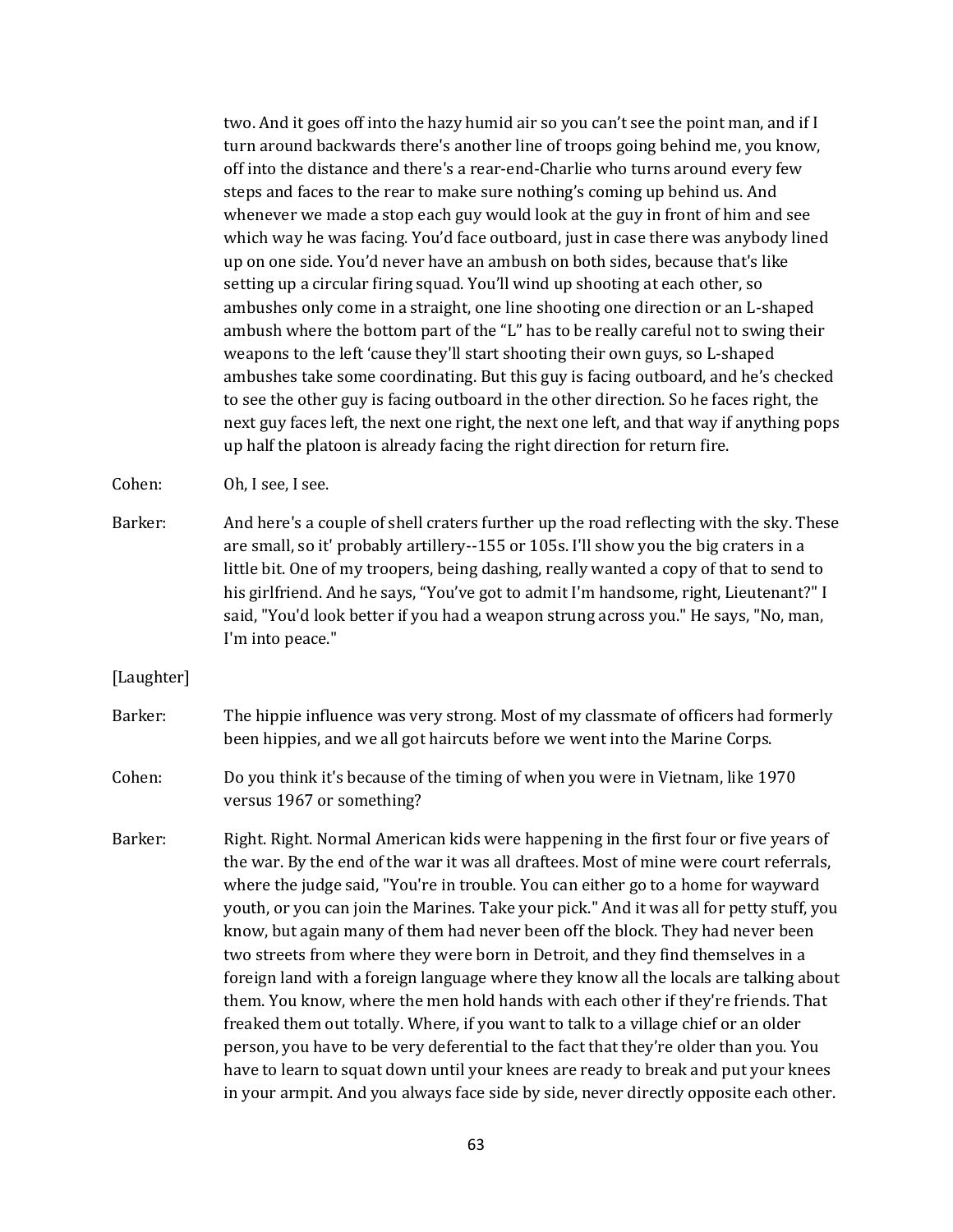|            | That's confrontational. You face the same direction. And while you're talking you<br>pick up some dirt and put it in your mouth just to test the soil, 'cause every good<br>farmer knows what good dirt tastes like, and it's like an agreed-upon thing. "I must<br>say, dirt's pretty good here. You could grow rice here."                                                                                                                                                                                                                                                                                                                                                                                                                                                                                                                                                                                                                                                                                                                                                                                                                                                                                                    |
|------------|---------------------------------------------------------------------------------------------------------------------------------------------------------------------------------------------------------------------------------------------------------------------------------------------------------------------------------------------------------------------------------------------------------------------------------------------------------------------------------------------------------------------------------------------------------------------------------------------------------------------------------------------------------------------------------------------------------------------------------------------------------------------------------------------------------------------------------------------------------------------------------------------------------------------------------------------------------------------------------------------------------------------------------------------------------------------------------------------------------------------------------------------------------------------------------------------------------------------------------|
| Cohen:     | Like a basic courtesy.                                                                                                                                                                                                                                                                                                                                                                                                                                                                                                                                                                                                                                                                                                                                                                                                                                                                                                                                                                                                                                                                                                                                                                                                          |
| Barker:    | Right. And after you've been talking for a while the village chief will put his hand on<br>your knee and leave it there, and for the troops that was like, "Man, what is he<br>doing?"                                                                                                                                                                                                                                                                                                                                                                                                                                                                                                                                                                                                                                                                                                                                                                                                                                                                                                                                                                                                                                          |
| [Laughter] |                                                                                                                                                                                                                                                                                                                                                                                                                                                                                                                                                                                                                                                                                                                                                                                                                                                                                                                                                                                                                                                                                                                                                                                                                                 |
| Barker:    | "What does this mean? Are we engaged or what?" [Laughing] So, I had to do<br>acculturation classes, you know. It was often pretty weird. So, this is a chapter that's<br>dedicated to one of my most favorite things in the world, the CH-46 double rotor<br>helicopter, the cargo helicopter. Smaller than the army's Chinook, which it gets<br>mistaken for, periodically. The way you can tell the difference is the CH-46 has little<br>hips for the two back wheels and one wheel in the front. The Chinook has a gas tank<br>that runs the whole length of it. And if you had them side by side the Chinook has a<br>square body. This has a round body like a tube.                                                                                                                                                                                                                                                                                                                                                                                                                                                                                                                                                      |
| Cohen:     | Yeah.                                                                                                                                                                                                                                                                                                                                                                                                                                                                                                                                                                                                                                                                                                                                                                                                                                                                                                                                                                                                                                                                                                                                                                                                                           |
| Barker:    | The other one is like a shoebox. It's considerably bigger. It can fit a lot more, it can<br>travel further because it's got the extra gas on it, so it's a heavy hauler, but this thing<br>is light and agile and fast, and it's everything you need when you're out in the field.<br>All good things come from the CH-46.                                                                                                                                                                                                                                                                                                                                                                                                                                                                                                                                                                                                                                                                                                                                                                                                                                                                                                      |
| Cohen:     | So, what good things were transported in the CH-46? What were the quantities, just<br>to get a sense of capacity?                                                                                                                                                                                                                                                                                                                                                                                                                                                                                                                                                                                                                                                                                                                                                                                                                                                                                                                                                                                                                                                                                                               |
| Barker:    | The main content was us. We could hitch a ride. We could say, "We can't walk that<br>far in that amount of time. We need a lift." The CH-46 could fit our whole platoon if<br>some guys at on the floor. You sat along the edges, on sling seats, the windows<br>stayed closed because they were permanent, but all the side doors with the crew<br>chief and the gunners, and there's a little door that goes into the pilot's<br>compartment up there. You sit in those sling seats; you can push those seats up if<br>you need to drive a jeep or a mule on board. They also come with food in a net sling<br>hanging on a strap, and the strap goes through a square hole called the hell hole--it's<br>two-foot by two-foot--and attaches to the spine of the helicopter overhead. And the<br>crew chief gets down there, and somebody on the ground unhooks the shackles and<br>brings the net back empty and dumps everything as he rises up. So they were the<br>source of food, they were the source of water, they were the source of medicine.<br>They were medevacs, they were transportation, and most--the most positive thing<br>about them was that as soon as you got up a couple hundred feet in the air, the |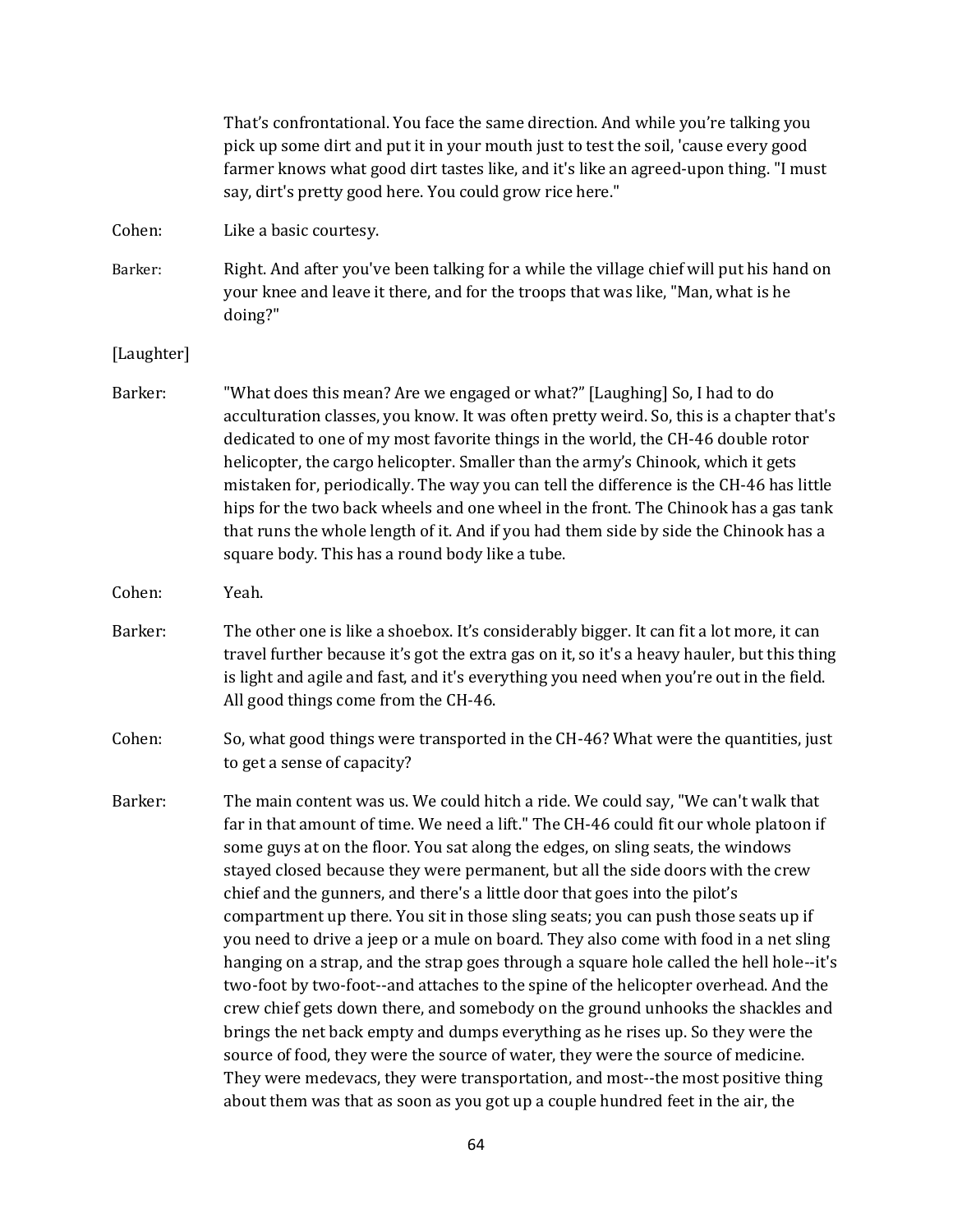temperature changed, and now you're in an air-conditioned vehicle flying through the air at sixty, seventy miles an hour and wind is blowing through all the openings. Unfortunately, you then see all the bullet holes in the ceiling with the sunlight. You start wondering what all these spots of light on the floor are. You realize it's coming from that hole, and that hole is going up pointing towards the sun. They had green tape like duct tape--they called it hundred-mile-an-hour tape--tear of a piece and stick it over the hole. That's all the solution they needed, unless it had punctured a hydraulic line or an electrical cable or something. Then they had some serious repair to do. I accidentally took a picture with the camera sitting on my lap looking out a window, and I thought, well, I kinda like the picture. It's not one you'll see every day.

Cohen: Good shot. No.

Barker: And they had a drawbridge on the back that they could lower down. The crew chief would go to the front where he had a switch, and he would drop the drawbridge down, and everybody could run off or run on. You could carry on bodies in body bags or guys in stretchers. And, or you could pile off whatever ammunition, or sometimes they would make deliveries. You know, they'd stop at this firebase, stop at this unit out in the middle of nowhere, stop at these guys by the bridge and drop off stuff each time. So they were the source of everything good to us. And when they gave you a lift your whole platoon would be up in the air, and all of a sudden it's cool, dry air. It's air conditioning. And you've just been sweating for a week in the super humid, hot weather. And it makes you realize how thin the atmosphere is. And there were times I'd be sweltering under a eucalyptus tree or something and looking up and thinking, I just need to get up there 200 feet. I'll be fine, you know. How am I gonna do this? Hot air balloon, what? Just anything to get above, and also gave you a chance to look at the landscape, and that is the Túy Loan River, where one of my bigger firefights happened with the counterintelligence team, and rice paddies all around it. This is number eighty-two or ninety-two. Yeah, picture number eightytwo. The guy in charge of each helicopter was the crew chief. One of them is seen here looking down, and he's the one who controls everything that happens when it hits the ground. He's really the boss of the helicopter. Often pilots and copilots could change, but the crew chief, that's his baby. And so he can get pretty upset if you track mud into his helicopter, you know, or put a dent in it. There's the drawbridge going downloading stuff on. In the back there's a thing called a water buffalo, not to be misunderstood as the con trau animal. The water buffalo is, I forget, how many gallons, something immense, with double tires on both sides and a trailer hitch in the front, and that was the source of drinking water if you were gonna be permanent somewhere. It could be easily hooked up with a strap and carried off with the next helicopter. I just thought that was a nice picture of a crew chief. He's over his 50 caliber. And this was a kid who was helping me on payday. He was my protection. He had an M-16, I had a 45, and we had 40,000 dollars, and we were saying, "You think we can make it to Mexico before they discover we're gone?"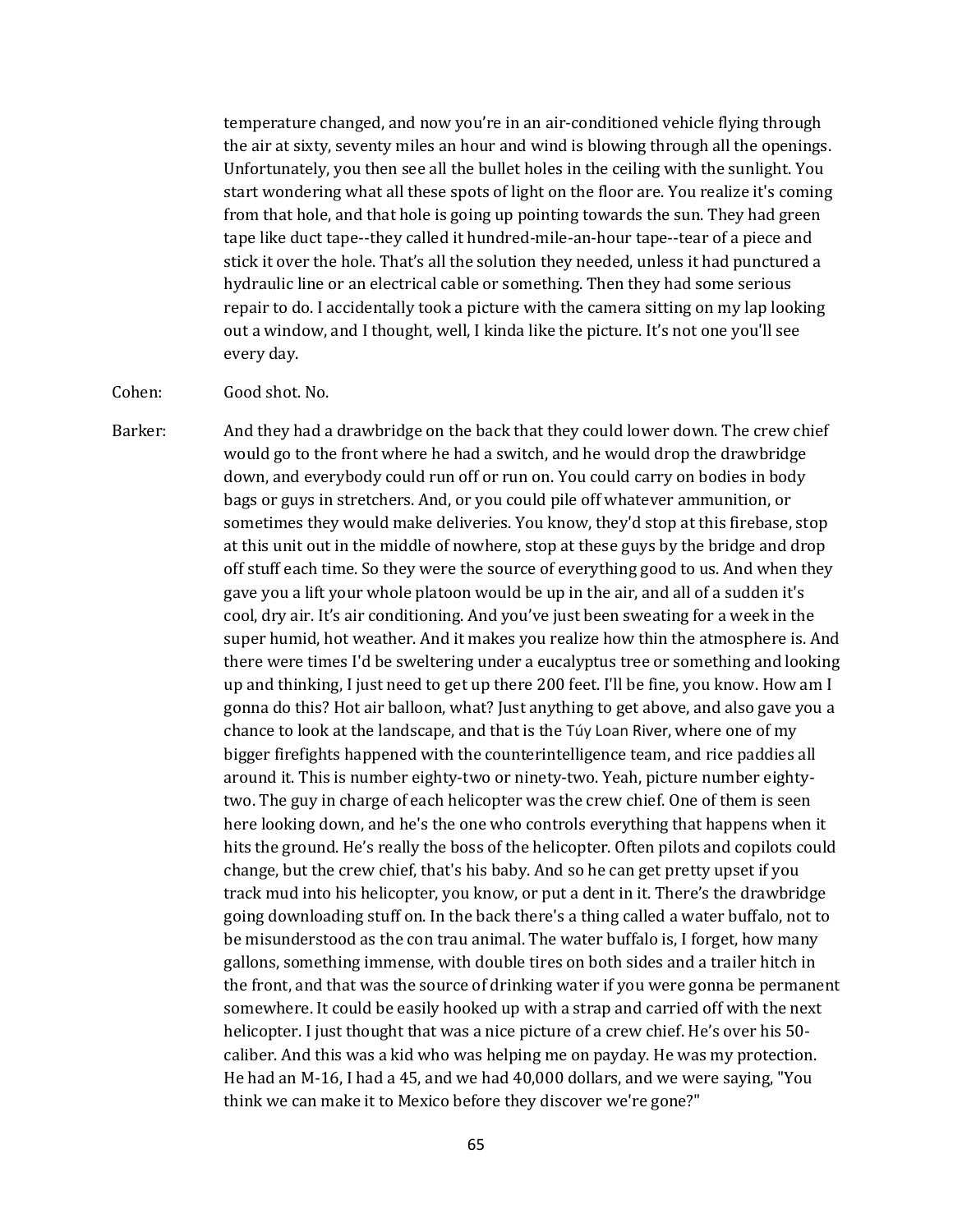#### [Laughter]

Barker: We could arrange something with the crew chief on this helicopter. There's the crew chief looking really unhappy. I can't remember what we had done to his helicopter, but I don't think it was mud. I think we were putting dents in it. And this is why they refer to the take off as a dust off, why most landing zones have a rubber mat or some kind of flooring to prevent that big dust.

#### [1:19:30-1:22.47 – Cut - Interruption]

Barker: The last chapter is called "Kilo Three Actual."

Cohen: I'm sorry, what is it called?

Barker: "Kilo Three Actual." The 3rd platoon of Kilo Company is on the radio call sign is kilo-3, and what that gets you is the platoon radio operator, and he verbally communicates with the platoon commander, but if you want the actual platoon commander on the radio because you've got something secret to say or something private, something you don't want getting out, then you ask for the actual, meaning I don't just want kilo-3, I want the kilo-3 actual, the real guy. So I get on there, and usually he'll say something about, you know--we had things called whiz wheels that would allow us to encode numbers. And if we wanted to give our location we had to put it in code. And we had to burn the interchangeable pages of the whiz wheels. They were clear plastic things with, like, a telephone dial. You had to burn pages at the end of a day, and every once in a while I'd get a call from the security officer, the intelligence officer in the rear, and go to the combat operations center, ask for kilo-3. He'd get my radioman, and he'd say, "Give me the actual." And he'd get on the line and say, "Did you burn your code sheets for such and such a date, 'cause we've got a breech. It appears they were able to decode something, and we're thinking maybe you lost them and that they found them," or something like that, you know. So usually when they were asking for me I was in trouble. Something I'd forgotten to do or, just--and I was so under-slept most of the time in the field, not only was it uncomfortable always trying to get those sticks and rocks out from under you to get to sleep, but I'd keep waking up in the middle of the night with this image of an Asian guy with an AK-47 with a bayonet standing over me, you know. And I always kept the pistol nearby so I could just pick it up and shoot. And between the anxiety and dozens of things you had to think of and keep track of and juggle, and I've never been good at eight-tracking, and the discomfort, I just didn't get a lot of sleep. So I'd be like a zombie when I'd get on the phone sometimes to talk to the--I never got a call from the battalion commander, but I did get calls from his executive officer or somebody who said, "The battalion commander wants you to know this or do this," or something. Like for instance we changed battalion commanders, so I got a call saying, "You're gonna get a visit from special people," and I'd say, "Are these special people at a six level?" Because the commander of the battalion is called 3-1-6. Six is the name of a captain or--and I was a lowly lieutenant, so I was just an actual. I don't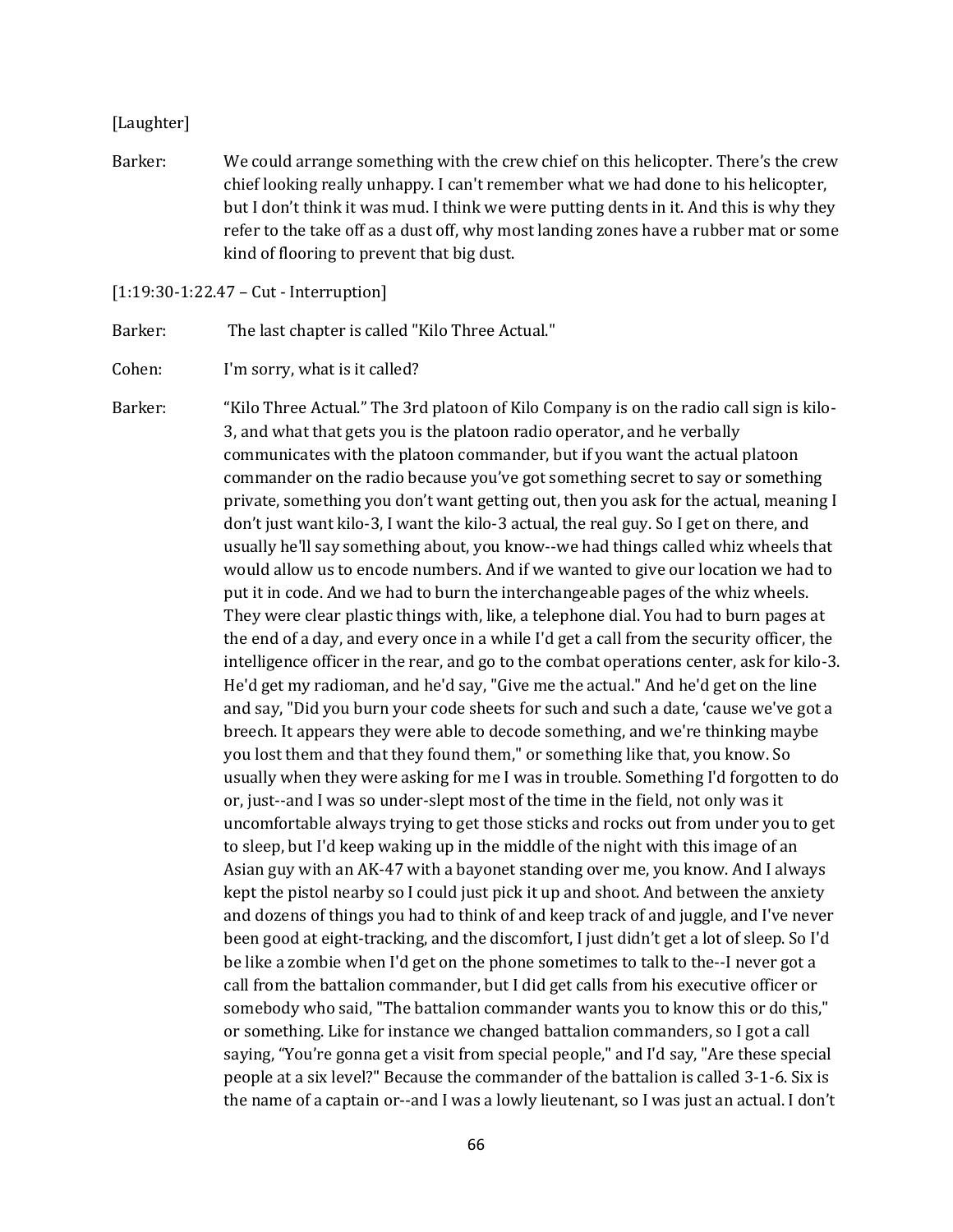know. Anyway, there's this whole radio code, and it was an indication that the new battalion commander--you put two and two together and figure a new battalion commander's coming out to visit. They don't want the guys listening in on the radios to know that because now they've got a special target. Hey, we should down his helicopter. We've killed off a colonel. So the helicopter lands, and a bunch of guys rush off, and he's a new colonel, and fortunately, he was smart enough to hide all his rank insignia. But he walked up to me and said, "Who's the actual, here?" And I said, "I am, sir." And he said, "What's this you got on your keychain—I mean, on your dog tag chain?" I said, "It's a peace symbol," made out of a hand grenade ring with two cotter pins. You know, my radioman Apollonia used to do this with the needle nose pliers that came with the radio, and he'd sell them for a dollar a pop. And he said, "It goes to the Apollonia educational fund." And so all of us at least in the command group of four or five guys for the platoon--platoon sergeant, me, the radioman, the two corpsmen, and I'm trying to think, sometimes the attachments like the forward observers--we all had peace signs on, and my sister had just sent me a package the day before that had been a month or so getting to me, and this is in March after Mardi Gras, in February. So it took that long for this whole package, this big package of Mardi Gras beads. So all these purple and gold and green and multicolored beads, you know, not what you wear when you want to be in combat, but nonetheless the whole CP group was wearing bright colored beads.

[Laughter]

Barker: And the new battalion commander says, "What's with the peace sign?" I said, "Uh, we're fighting for peace, aren't we, Sir?" He said, "Okay, you can explain that, but what's with the love beads?" And they were Mardi Gras beads. And he said, "Yeah, how many sniper scopes do you think are pointed at your love beads right now?"

[Laughter]

Barker: It was embarrassing. I don't think he was too happy when he left. Maybe that's why I got bumped up to executive officer of H&S Company. This guy is perverting his platoon, you know.

Cohen: Was it right after the visit that you were bumped up?

Barker: No, it was actually a couple of weeks, and it turns out the real reason--I thought it was because they were trying to rotate the young lieutenants into combat, let them see some shooting, they get to wear the combat action ribbon, rotate them out; now they can have a career, 'cause you're not gonna go anywhere in the Marine Corps if you haven't seen combat. It's the good ol' boys club, to this day I'm sure. And it was that the commanding officer of H&S company had met me over lunch one day, we just had a conversation, and he thought, okay this is a smart guy, and he seems friendly enough that this is who I want to take the place of my XO whose about to leave. His XO rotated out, he went to the colonel and said, "I want Barker." And I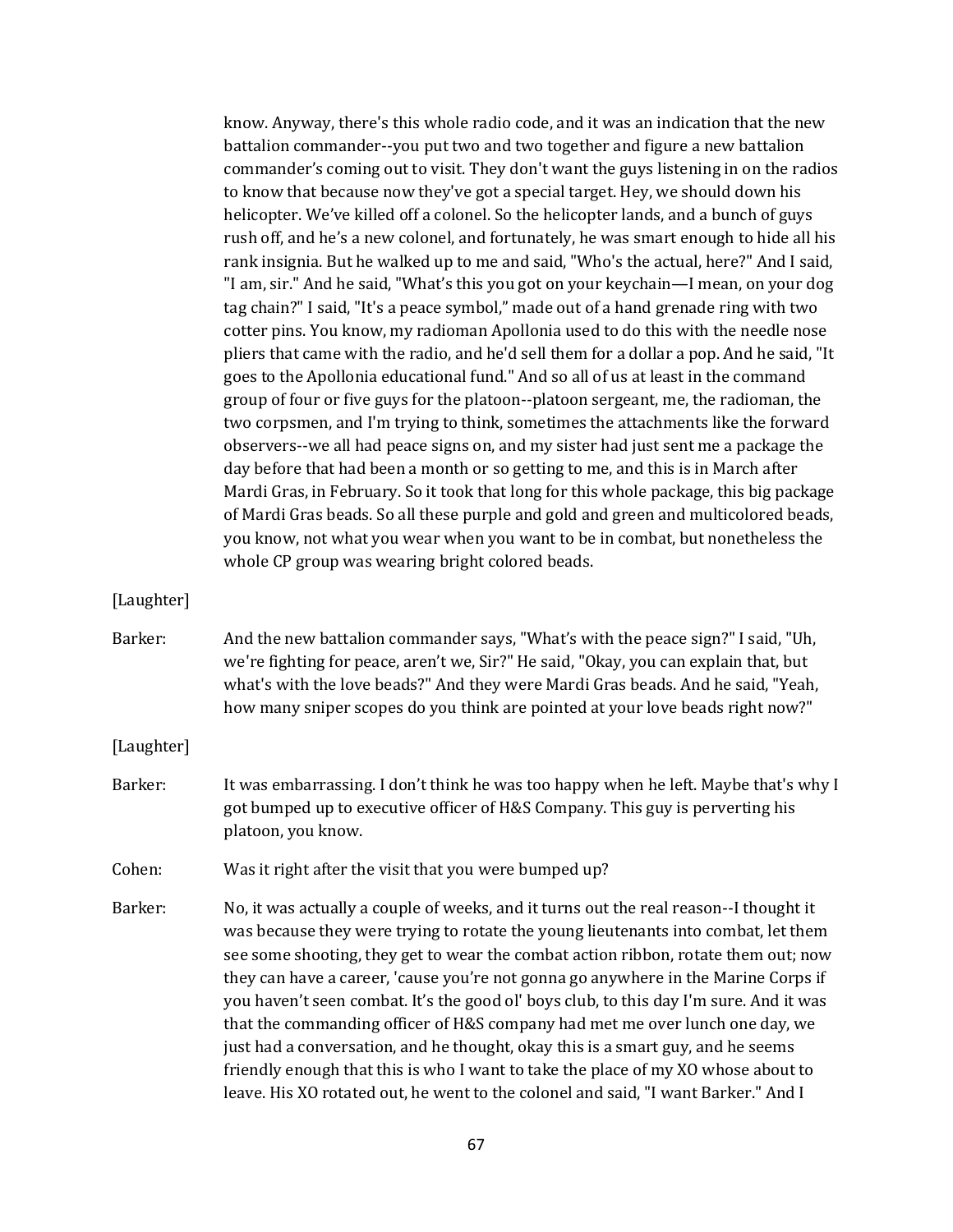said, "So you're the one I can blame for this miserable condition. Now I'm commanding two clerk typists and I fly a desk. And I've got to remember how to type. And I'm in charge of the 81 Mortar Platoon as well as all the trucks and all of the recoilless rifles. And 81 Mortar Platoon was all the bad guys who were waiting for dishonorable discharges or a court date, and we put them all in there because the 81 mortar was too big to take out to the field. The mortars themselves are like five feet tall. So we had no use for them. They didn't have a far enough range to get over the mountains, and they were too heavy to carry out into the field, so we used it like a prison gang or something. They were dangerous. I slept in a different bed every night because I was excepting to hear a grenade come rolling across the floor under whatever cot I was in.

Cohen: Wow.

- Barker: But eventually when we got back to the States we got them squared away. Everybody went their way, and then I became their actual platoon commander because I couldn't be executive officer anymore. I wasn't senior enough. But during the war they threw all those rules to the wind, you know. Pick who you want. Whoever you think can do the job. So here's a picture of me. It looks like I've got jungle rot on the cheek, but that's actually just a defect on the photograph. But I don't know who took this picture, but it indicates what a young person I was at the time. Here's enjoying a fine meal of canned goods. I actually liked C-rations and brought home a case of them when I was stationed later at Camp Pendleton. And now that case is in the National Museum of the Marine Corps with my name at the bottom. And one of my peace signs is also on display there.
- Cohen: Is it also there? This is--oh, cool.
- Barker: This is a field of elephant grass, these tall weeds. There's Apollonia, the radioman in the background. That's me looking at my pistol, that's one of the corpsmen, and this is a couple hours before a big firefight when we pushed our way up into these trees. That's where we ran into a line of them, and I tried to get the squad that was behind me in the column to swing like a gate and hit these guys from their right side. That's just the standard thing to do. It's not clever or anything. But it was chaos. I couldn't tell--and they were retreating as they fired, so the situation was constantly moving. And here is Sergeant McCauslin in the middle of these two guys. The black guy is one of the squad leaders. Here are my two other squad leaders. One's name was Tally, and I can't remember the other one, but I can figure it out from the little notebook I've got. These are my two medical corpsmen. In the army they'd call for a medic. In the Marine Corps they call for a corpsman. From the medical corps. I don't see what the difference is, but corpsman carry a 45. They're not offensive; they don't shoot at anybody. The 45 is just for self-defense. And they carry a big bag of medical supplies, and these guys are so well trained, they can deliver babies, they can deliver water buffalos, they can do C-sections. I think they can do open-heart surgery if need be. They patch up bullet holes, they treat for shock, they get air electrolytes into them.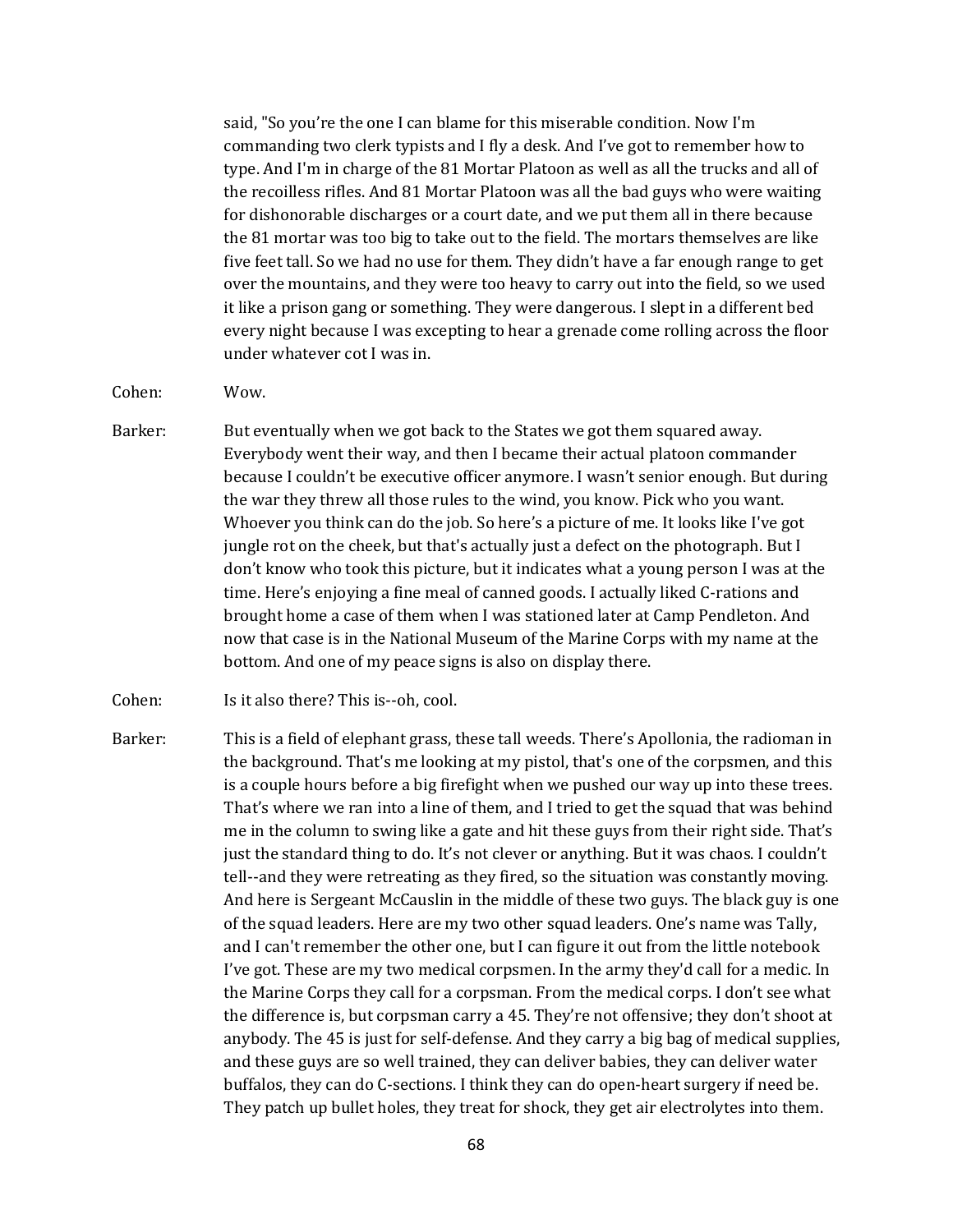Everybody carries a bag of saltwater or sugar water--saline or sucrose solution--so that we always got plenty of anti-shock treatment, and all of us learned to start an IV, find the vein in the elbow and get water into them, because shock was a big issue in some kinds of wounds. This one is Ganger--no, this one is Hull. This one is Ganger. Ganger is the senior guy because he had a year more experience than Hull. But they were the first things the enemy would shoot if they could figure out who the corpsmen were. That way the next guys they would shoot can't get any medical attention. And often they would shoot people to wound so that when a guy went down, exposed to everybody, the corpsman would try to get to him, and they'd often let the corpsman work until it was time to move the guy and then it would take at least two people to drag him, and that way they can get two more, and they'd have three down. It was just a—

Cohen: Oh, that's terrible—

Barker: --game of numbers, yeah. This is a bunker in some god-forsaken place that I don't remember, but you get to feeling like a rabbit after some time. One of my favorite pictures is, this is my company commander for Kilo Company. And the whole staff of Kilo Company came to visit us. The captain doesn't have his own troops. We are his troops. So he comes to visit his platoon on a rotating basis. When he got to 3rd platoon he was badly in need of a bath, and we had 500-pound bomb craters, the size of a house, filled with what looked like clear water. So there's the captain. Next to him is the company gunnery sergeant, and next to him is his executive officer, and next to him is me. And somebody had a bar of soap. So we scrubbed our heads, 'cause you get sores in your head after a while if you don't get regular cleanup, and there's the second picture. You can see a trooper on the edge of the crater, who gives you an idea of scale. These are big holes, and they're all eroding. They were much bigger when they first blew up. So when they drop 500-pound bombs, you can fit a small house in one without touching the edges. They are really impressive pieces of armament. And I just think this demonstrates the farmer's tan royally. All the forearms are bright red and brown and all the faces and necks are brown, everything else is lily white. And when we got out we discovered leeches up and down our legs. And that was exciting. All you had to do was hold a cigarette up to them, and they would release.

## [Phone ringing]

Barker: Excuse me a minute. [Shuts off phone] Okay. And finally here's a picture of the only time I got to wear my dress blues after I got out of school. That's with my then girlfriend, later wife, Susan. And we're going to a Mardi Gras ball after getting back, and I have a picture with my mom in that position, as well. And I forget which Mardi Gras ball it was, but I'm from New Orleans, and so everybody was expected to be in costume, and when we got to the ball several people came up and said, "Your costume is so convincing."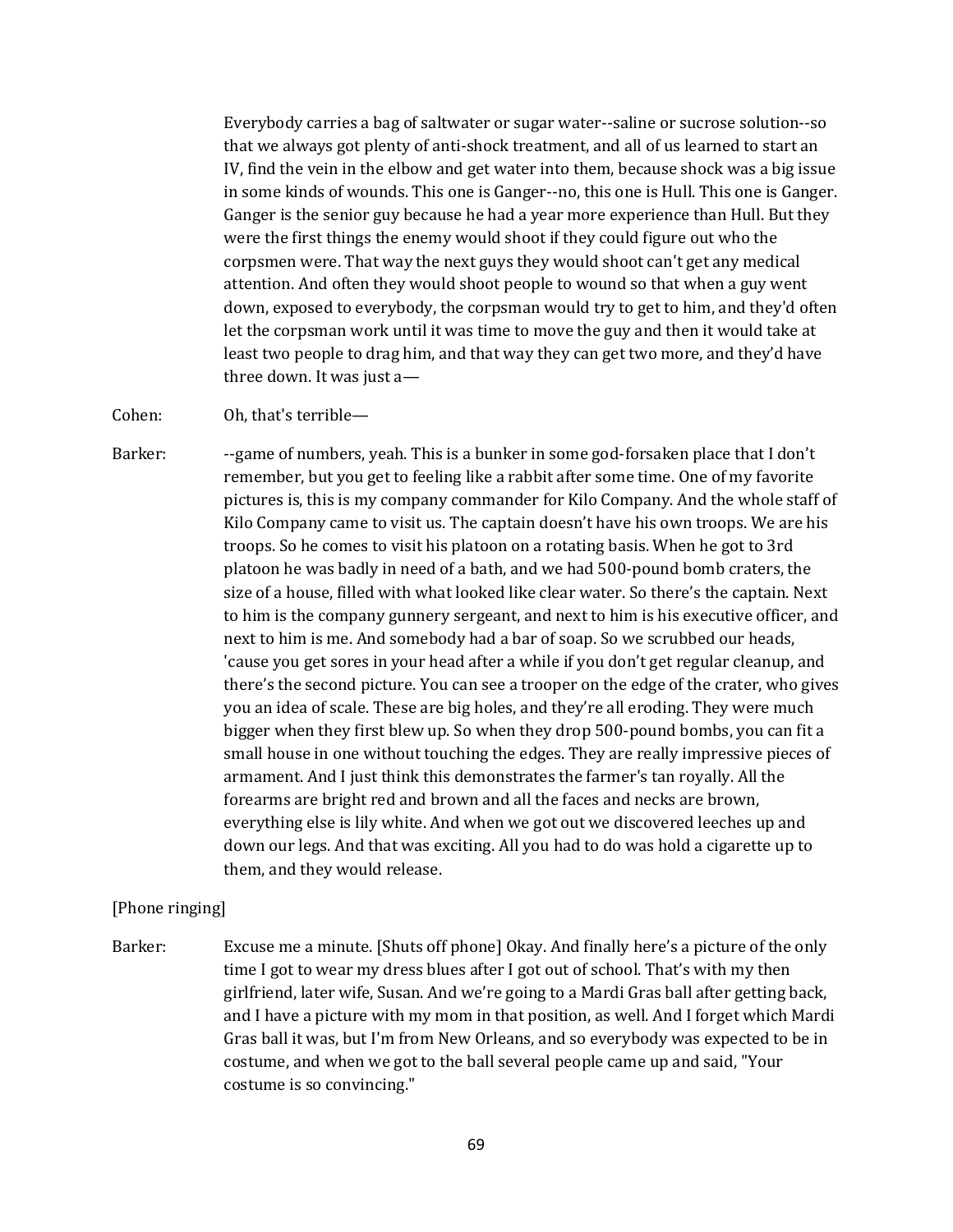#### [Laughter]

Barker: Thank you. It's a really good rental place. Okay, that's the photographs.

Cohen: Did you want to talk about the [notebook which Barker organized]?

Barker: Yes. This is the civilian modern version of this [comparing cell phone to notebook], and this is what I'm so proud of. I'd never seen the like of it from anybody else. And it made me wonder how other guys functioned in the field. But this was the platoon office. It had everything you needed. It's a three-ring binder. It's got a mirror in the back, which hopefully will deflect some shrapnel as it tries to pass through getting to you. It was ostensibly so I can shave, but you don't shave in the field. Everybody- you shave when you get to the rear. Why risk another infection by nicking yourself? Plus, who you dressing up for? In half an hour you're gonna be sweaty and dirty and a mess all over again. Its main purpose was to keep track of the troops, so everyone in my platoon is listed in here by their rank, their name, in this case E4 Lawrence, P. E. Twenty-one years old. His service number is below that. His blood type--he was A-positive. His religious affiliation. In this case it was none. His rotation date was 28 July, his date of rank was 1 August. His rifle serial number was blah-blah-blah, and his parent was George Lawrence of Marysville, California. And, two years--oh, and he had two years of college.

Barker: Rare. Oh, there's Sergeant Aguilar. He was one of my squad leaders. Catholic, as you might guess. Wife was Paula Cortez in Harlingen, Texas. Rifle number, date of birth, etcetera. So that's useful for when people get wounded, and—ah, and here's Sergeant McCauslin, R.L. his wife's name was Peggy. She was living in Honolulu while he was overseas. A lot of wives stayed in Hawaii 'cause it was an easy shot from Vietnam to Hawaii. Any married man could have his wife come out for R&R, and he'd get a week In Honolulu with their wives. I had a week in Sydney, Australia, because they had an open seat on a plane. And my H&S company commander said, "Get on that plane." I said, "Well, look at the stack on my desk. I can't do this." I said, "We're gonna be shipping back to the states. I've got to get a loading plan for the planes for how we're gonna move the trucks to get them down to the ships for transport." And he said, "I'll cover for you. I'll lie if I have to, but you get on that R&R bird, and get a week away from this. You'll be able to function a lot better." And I had a ball. I learned so much about kangaroos. It was-- which turned out to be useful later when I started working in zoos. It probably saved my neck one night when a giant male, looking eye level with me, came in one night when I was painting his enclosure. And fortunately I was spray-painting a mural of an Australian outback, and I turned around, and there he was looking at me. They can rock back on their tail and hit you with their back feet and break everything in your torso, rupture all your organs and break all your ribs and kill you. And I'm thinking about this and I'm looking at this guy and thinking what to do. And I've got a spray gun full of olive

Cohen: So—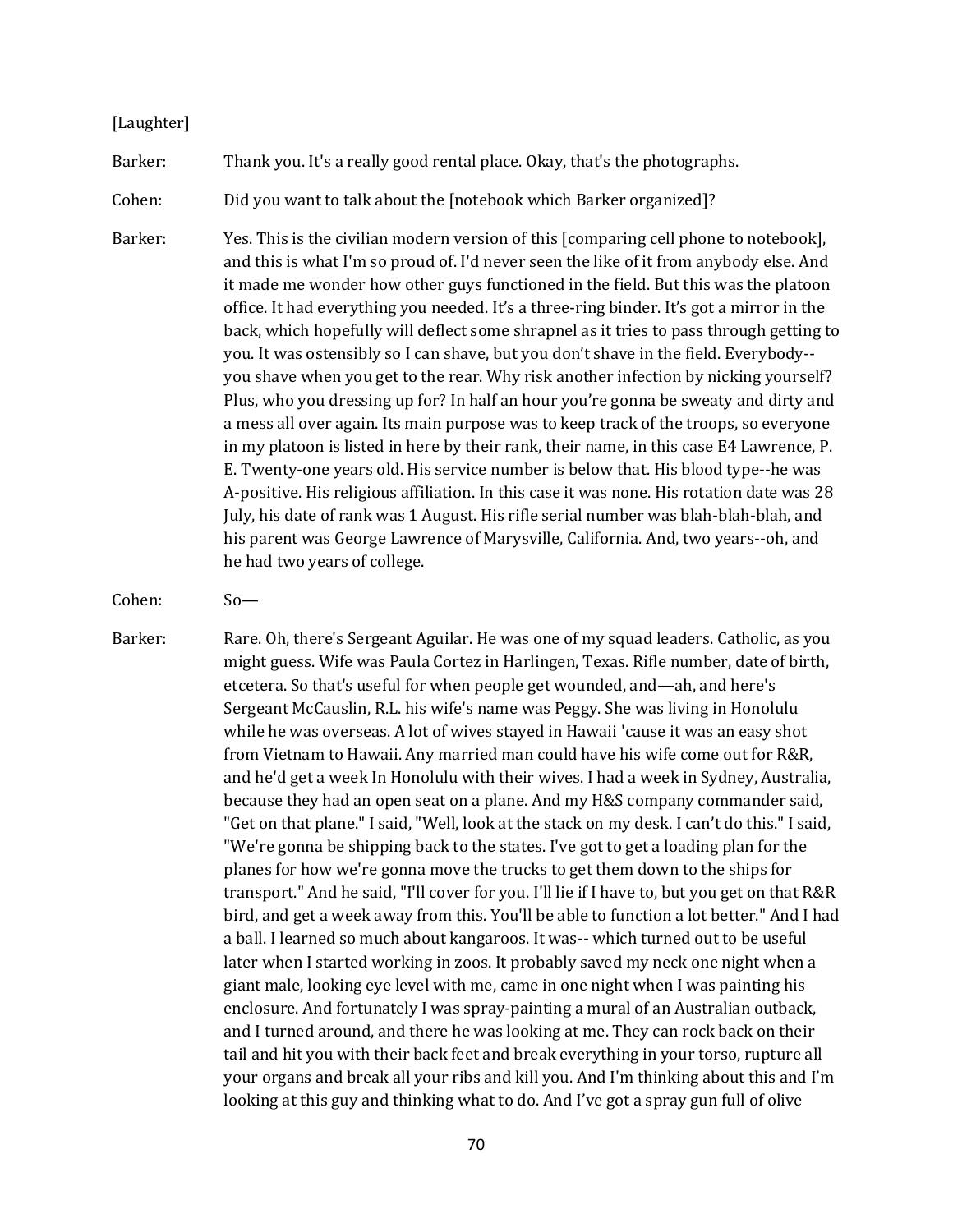green. And I'm thinking, do I spray him? Boy, the keepers would really be mad. But it sure beats being killed.

- Cohen: Yeah, it sure does.
- Barker: And just then my compressor kicks on. It goes [sputtering sound] like that, and, man, he was up and gone. And I thought, "Thank you, compressor." Okay, elsewhere in here are plastic covered things like how to be a witness in what a provost marshal is gonna ask you, how to read a guy his rights, how to make an arrest. You are suspected of, blah, you have the right to remain silent. The Miranda Rights were just coming in at that point I think. And I only had to arrest half a dozen guys, and it was always for petty stuff. Oh, and there's my page. Barker, Catholic, blood type Opositive, college.
- Cohen: So, if someone was hurt and helicoptered back to the base or to the ship, would you keep track of it in this book, like a change in their whereabouts?
- Barker: I wish I could say yes, but unfortunately, when someone got on a medevac helicopter that was the last we ever heard of them. We don't know, couldn't find out if they survived, if they were gonna come back to us or-- In one case a trooper came back, and he had a job with the cooks because his leg had been injured, and it was clear it was not a deadly wound, you know, but he was on light duty for the rest of his time in the Marine Corps. In here also addresses of girlfriends and loved ones and relatives and things I meant to do when I got out, so I wouldn't forget to go to the Whole Earth catalog store in Menlo Park, California. And all this other plastic plasticized stuff. Some of this refers to places at Camp Pendleton. Oh, there's my list of how I was gonna get up to snuff on my uniforms by buying them from secondhand stores within the Marine Corps. And I got by for a couple thousand dollars and saved myself some real serious money compared to getting everything new, 'cause I was not a career guy, you know. Okay. In addition were map signals. How you designate--what kind of symbol you use to designate what kind of unit. And this hasn't changed much. And in recent times there were devices that you use for mapping. There were fold-up pages…let's see in this case, how to deliver a solute report, a spot report guide. These are all tactical reports. A wounded in action report, a tactical air request. You can see things are bureaucratic even out in the field. All these others are stuff like call for fire, and it's too bad I didn't pay attention to them. I blew my own hill away one night. We had some sniper fire. We couldn't tell exactly where it was coming from, so we put out fire in all directions, and it was a firework's show. It was really impressive how much tax dollars were burned up in a couple of seconds. But I called in our artillery, and I asked for a Willy Peter--white phosphorus--because it marks the place. You can't miss it at night. It's a blinding white light. And he was just short of the hill we needed him to hit, so I said--I adjusted the fire for him. I should have stuck to the normal routine, but I just said, "Add fifty meters and fire for effect." And give--so he calls back and says, "Okay, you've got five rounds of HE coming your way." And I'm hearing (whooshing sound]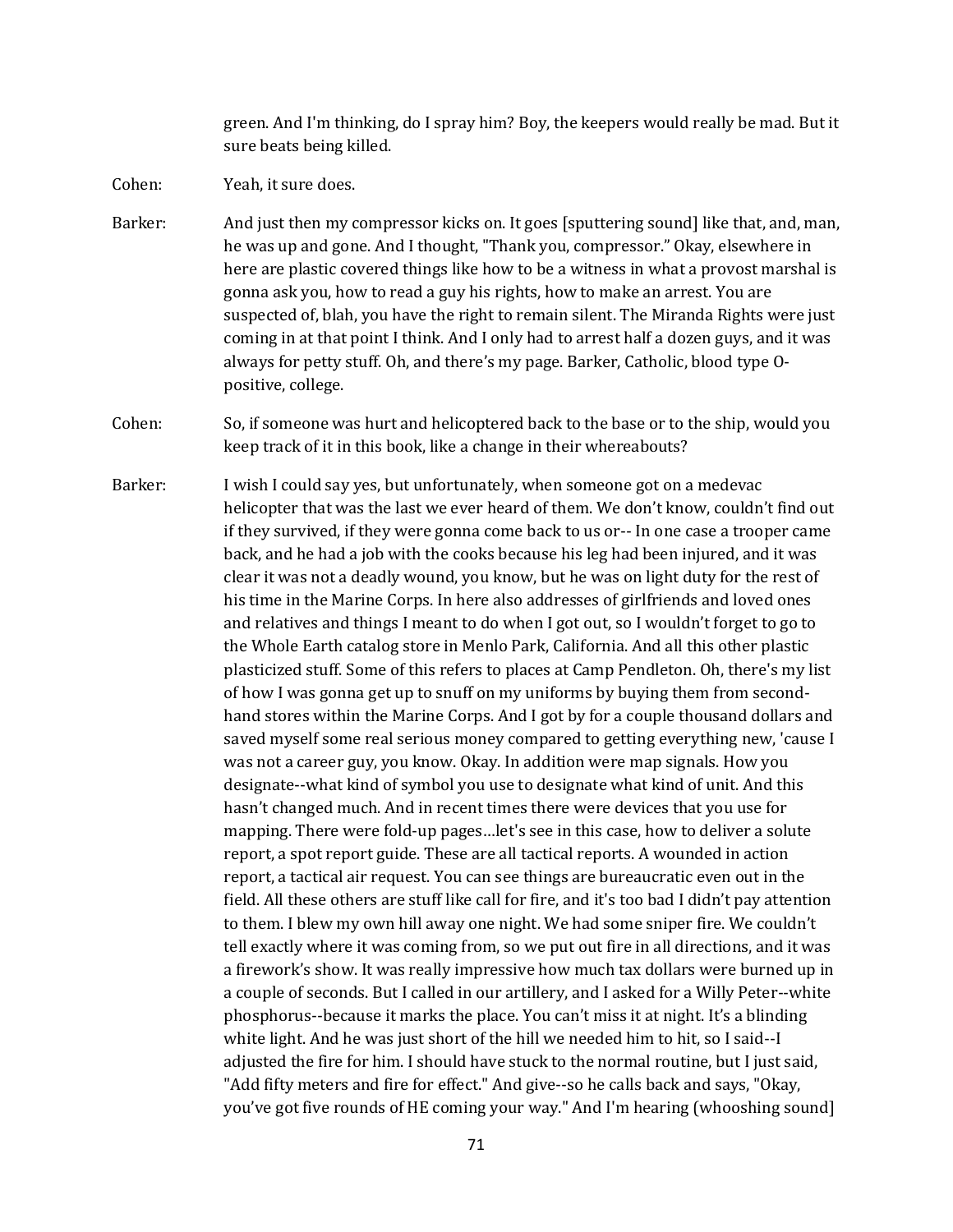through the air, and I'm thinking, "That's not a 105." And I said to Sergeant McCauslin, "Listen to that. It sounds like a freight train." And he said, "That's a 155. That's the big guns." And I said, "Oh, my god. That's not the army artillery shooting for us down at engineer pass. That's somewhere farther south." And he says, "Yeah, I don't know where they are." So I don't know what that adjustment means. If they add fifty meters where's it gonna hit? The answer came when it hit our hill and blew a big hole in the middle of the road and proceeded to land, I think, four rounds before we were able to stop them. They were in the air and we're going, "Shut it off. Shut it off!" And reverted to a little cussing, I'm afraid, got a little too excited yelling at them. And a little voice comes on the radio that says, "Bead window." And I said, "Who are you?" And I'm still cussing. And Sergeant McCauslin is saying, "Sir, that's the cussing monitor. He's at division level listening if anybody was inappropriately cussing on the radio."

Cohen: Oh, my god.

Barker: [Chuckling] I said, "You gotta be kidding."

- Cohen: And thinking, too, this is—
- Barker: One of the really useful cards was the five-paragraph order--I had to type this up myself because I couldn't find anything like it--the five paragraphs are the different things that troops need to know before you issue an order. You gotta do it in the right order, like, what are we gonna do, when are we gonna do it, what are the signals while we're doing it, what do we do if this happens, what do you need to know logistically, how do you need to prepare your men, what do you need to carry, etcetera. And you do it in the right order, and theoretically everybody is on board. In all military situations the KISS rule was predominant. "Keep it simple, stupid," became "keep it simple and stupid". That way Marines can handle it. Here are military payment certificates, which were beautiful. They came in all colors. They had bison, they had Mount Rushmore, they had the Statue of Liberty on them. This one is worth a nickel, and this one is worth fifty cents.

#### [Laughter]

Barker: That's a little presumptuous. These are what we used to find laying out in the field, and we can probably get close-ups of those later. It says basically in Vietnamese, "You get rice, you get medical attention, and you get a little bit of land if you throw your rifle over your shoulder with the muzzle pointed down, raise your hands, and surrender to the government of South Vietnam. And so I think that's what Henri saw, something like this. And I didn't know that they had counter propaganda that they were dropping, but this is what their stuff looked like. And this is a copy off of the Internet. It has awkward phrasing. "You'll be warmly welcomed. The Quang Nam Da Province National Front for Liberation. Take this paper, present it to the people, and ask them to lead you to the nearest front committees office or IAF unit." I don't